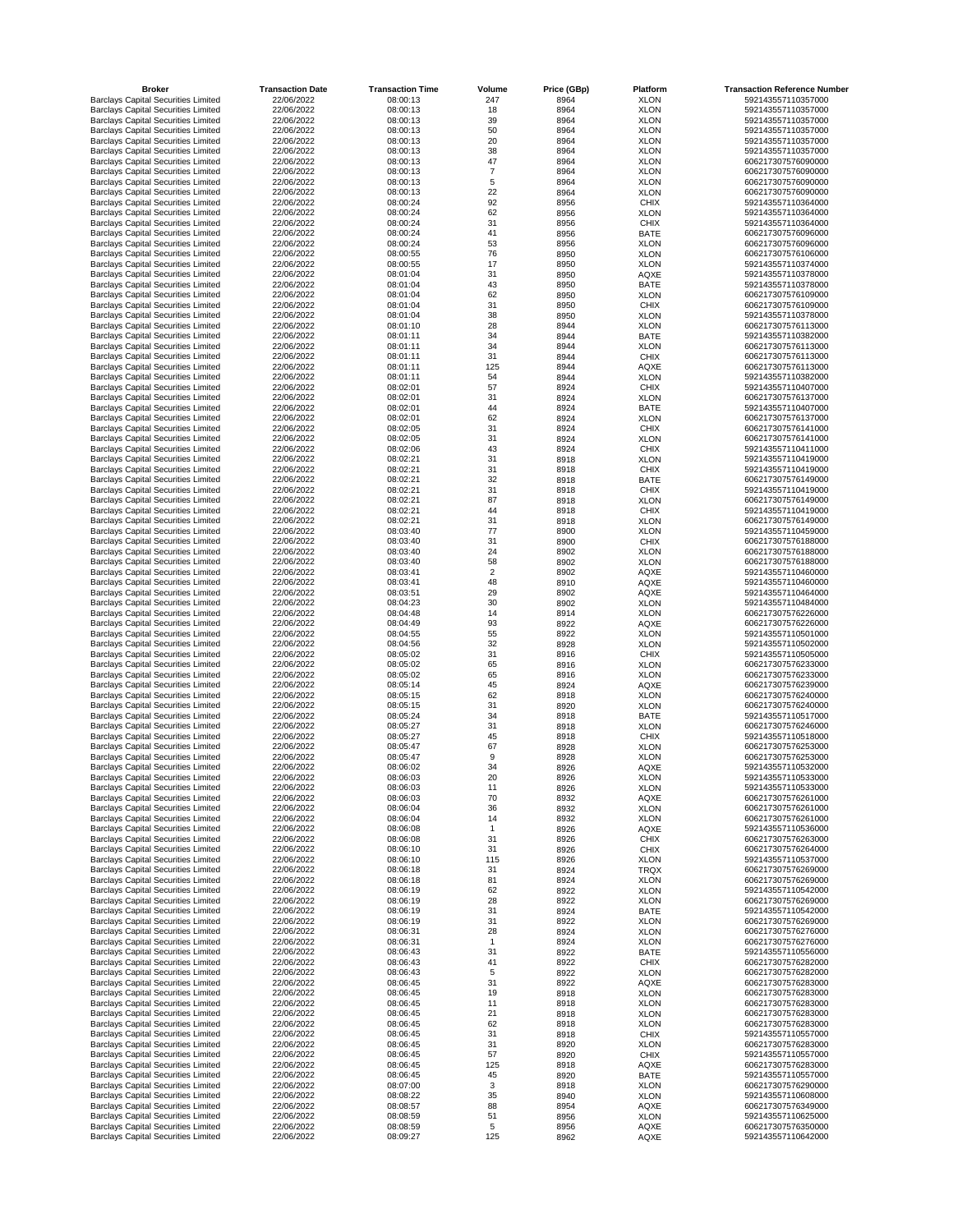| <b>Barclays Capital Securities Limited</b>                                               | 22/06/2022               | 08:09:27             | 50             | 8962         | <b>XLON</b>                | 606217307576366000                       |
|------------------------------------------------------------------------------------------|--------------------------|----------------------|----------------|--------------|----------------------------|------------------------------------------|
| <b>Barclays Capital Securities Limited</b>                                               | 22/06/2022               | 08:09:28             | 58             | 8964         | <b>XLON</b>                | 606217307576367000                       |
| <b>Barclays Capital Securities Limited</b>                                               | 22/06/2022               | 08:09:28             | 26             | 8964         | <b>XLON</b>                | 606217307576367000                       |
| <b>Barclays Capital Securities Limited</b>                                               | 22/06/2022               | 08:09:51             | 22             | 8972         | <b>XLON</b>                | 592143557110652000                       |
| <b>Barclays Capital Securities Limited</b>                                               | 22/06/2022               | 08:09:53             | 75             | 8972         | <b>AQXE</b>                | 592143557110653000                       |
| <b>Barclays Capital Securities Limited</b>                                               | 22/06/2022               | 08:10:02             | 28             | 8966         | <b>XLON</b>                | 592143557110657000                       |
| <b>Barclays Capital Securities Limited</b><br><b>Barclays Capital Securities Limited</b> | 22/06/2022<br>22/06/2022 | 08:10:03<br>08:10:03 | 3<br>31        | 8966<br>8966 | <b>XLON</b><br><b>CHIX</b> | 592143557110657000<br>606217307576382000 |
| <b>Barclays Capital Securities Limited</b>                                               | 22/06/2022               | 08:10:03             | 33             | 8966         | <b>XLON</b>                | 592143557110657000                       |
| <b>Barclays Capital Securities Limited</b>                                               | 22/06/2022               | 08:10:10             | 40             | 8970         | <b>XLON</b>                | 606217307576386000                       |
| <b>Barclays Capital Securities Limited</b>                                               | 22/06/2022               | 08:10:13             | 46             | 8970         | <b>AQXE</b>                | 606217307576387000                       |
| <b>Barclays Capital Securities Limited</b>                                               | 22/06/2022               | 08:10:29             | 31             | 8964         | <b>BATE</b>                | 592143557110670000                       |
| <b>Barclays Capital Securities Limited</b>                                               | 22/06/2022               | 08:10:29             | 34             | 8964         | <b>TRQX</b>                | 592143557110670000                       |
| <b>Barclays Capital Securities Limited</b>                                               | 22/06/2022               | 08:10:29             | 69             | 8962         | <b>XLON</b>                | 592143557110670000                       |
| <b>Barclays Capital Securities Limited</b>                                               | 22/06/2022               | 08:10:29             | 31             | 8964         | <b>CHIX</b>                | 606217307576394000                       |
| <b>Barclays Capital Securities Limited</b>                                               | 22/06/2022               | 08:10:29             | 31             | 8962         | <b>CHIX</b>                | 606217307576394000                       |
| <b>Barclays Capital Securities Limited</b>                                               | 22/06/2022               | 08:10:29             | 31             | 8964         | <b>XLON</b>                | 606217307576394000                       |
| <b>Barclays Capital Securities Limited</b>                                               | 22/06/2022               | 08:10:29             | 49             | 8960         | <b>XLON</b>                | 592143557110670000                       |
| <b>Barclays Capital Securities Limited</b>                                               | 22/06/2022               | 08:10:29             | 31             | 8960         | <b>CHIX</b>                | 606217307576394000                       |
| <b>Barclays Capital Securities Limited</b>                                               | 22/06/2022               | 08:10:29             | 20             | 8964         | <b>BATE</b>                | 592143557110670000                       |
| <b>Barclays Capital Securities Limited</b>                                               | 22/06/2022               | 08:10:29             | 24             | 8962         | <b>AQXE</b>                | 592143557110670000                       |
| <b>Barclays Capital Securities Limited</b>                                               | 22/06/2022               | 08:10:29             | $\overline{7}$ | 8962         | <b>AQXE</b>                | 592143557110670000                       |
| <b>Barclays Capital Securities Limited</b><br><b>Barclays Capital Securities Limited</b> | 22/06/2022<br>22/06/2022 | 08:10:29<br>08:10:29 | 11<br>31       | 8964<br>8962 | <b>BATE</b><br><b>CHIX</b> | 592143557110670000<br>606217307576394000 |
| <b>Barclays Capital Securities Limited</b>                                               | 22/06/2022               | 08:10:29             | 20             | 8962         | <b>CHIX</b>                | 606217307576394000                       |
| <b>Barclays Capital Securities Limited</b>                                               | 22/06/2022               | 08:10:29             | 37             | 8964         | <b>XLON</b>                | 592143557110670000                       |
| <b>Barclays Capital Securities Limited</b>                                               | 22/06/2022               | 08:10:29             | 13             | 8964         | <b>XLON</b>                | 606217307576394000                       |
| <b>Barclays Capital Securities Limited</b>                                               | 22/06/2022               | 08:10:31             | 31             | 8958         | <b>CHIX</b>                | 592143557110670000                       |
| <b>Barclays Capital Securities Limited</b>                                               | 22/06/2022               | 08:10:31             | 21             | 8958         | <b>XLON</b>                | 606217307576395000                       |
| <b>Barclays Capital Securities Limited</b>                                               | 22/06/2022               | 08:10:31             | 68             | 8958         | <b>XLON</b>                | 606217307576395000                       |
| <b>Barclays Capital Securities Limited</b>                                               | 22/06/2022               | 08:10:31             | 52             | 8958         | <b>XLON</b>                | 592143557110670000                       |
| <b>Barclays Capital Securities Limited</b>                                               | 22/06/2022               | 08:10:34             | 31             | 8956         | <b>XLON</b>                | 606217307576396000                       |
| <b>Barclays Capital Securities Limited</b>                                               | 22/06/2022               | 08:10:34             | 37             | 8956         | <b>CHIX</b>                | 592143557110672000                       |
| <b>Barclays Capital Securities Limited</b>                                               | 22/06/2022               | 08:10:54             | 15             | 8954         | <b>XLON</b>                | 592143557110680000                       |
| <b>Barclays Capital Securities Limited</b>                                               | 22/06/2022               | 08:10:54             | 19             | 8954         | <b>XLON</b>                | 592143557110680000                       |
| <b>Barclays Capital Securities Limited</b>                                               | 22/06/2022               | 08:11:26             | 31             | 8942         | <b>BATE</b>                | 592143557110696000                       |
| <b>Barclays Capital Securities Limited</b>                                               | 22/06/2022               | 08:11:26             | 91             | 8942         | <b>XLON</b>                | 606217307576419000                       |
| <b>Barclays Capital Securities Limited</b>                                               | 22/06/2022               | 08:11:28             | 57             | 8942         | <b>XLON</b>                | 606217307576420000                       |
| <b>Barclays Capital Securities Limited</b>                                               | 22/06/2022               | 08:11:33             | 31             | 8940         | <b>XLON</b>                | 592143557110700000                       |
| <b>Barclays Capital Securities Limited</b>                                               | 22/06/2022               | 08:11:38             | 31             | 8940         | <b>CHIX</b>                | 592143557110703000                       |
| <b>Barclays Capital Securities Limited</b>                                               | 22/06/2022               | 08:11:38             | 11             | 8940         | <b>BATE</b>                | 606217307576426000                       |
| <b>Barclays Capital Securities Limited</b>                                               | 22/06/2022<br>22/06/2022 | 08:11:38<br>08:11:38 | 11             | 8940         | <b>BATE</b>                | 606217307576426000<br>606217307576426000 |
| <b>Barclays Capital Securities Limited</b><br><b>Barclays Capital Securities Limited</b> | 22/06/2022               | 08:11:39             | 9<br>31        | 8940<br>8938 | <b>BATE</b><br><b>CHIX</b> | 606217307576426000                       |
| <b>Barclays Capital Securities Limited</b>                                               | 22/06/2022               | 08:11:39             | 31             | 8936         | <b>XLON</b>                | 606217307576426000                       |
| <b>Barclays Capital Securities Limited</b>                                               | 22/06/2022               | 08:11:50             | 95             | 8926         | <b>XLON</b>                | 592143557110708000                       |
| <b>Barclays Capital Securities Limited</b>                                               | 22/06/2022               | 08:12:00             | 17             | 8926         | <b>BATE</b>                | 606217307576435000                       |
| <b>Barclays Capital Securities Limited</b>                                               | 22/06/2022               | 08:12:00             | 31             | 8926         | <b>TRQX</b>                | 592143557110712000                       |
| <b>Barclays Capital Securities Limited</b>                                               | 22/06/2022               | 08:12:00             | 14             | 8926         | <b>BATE</b>                | 606217307576435000                       |
| <b>Barclays Capital Securities Limited</b>                                               | 22/06/2022               | 08:12:12             | 57             | 8926         | <b>XLON</b>                | 592143557110719000                       |
| <b>Barclays Capital Securities Limited</b>                                               | 22/06/2022               | 08:12:16             | 59             | 8924         | <b>XLON</b>                | 606217307576444000                       |
| <b>Barclays Capital Securities Limited</b>                                               | 22/06/2022               | 08:12:16             | 121            | 8922         | <b>XLON</b>                | 592143557110722000                       |
| <b>Barclays Capital Securities Limited</b>                                               | 22/06/2022               | 08:12:19             | 31             | 8922         | <b>BATE</b>                | 606217307576446000                       |
| <b>Barclays Capital Securities Limited</b>                                               | 22/06/2022               | 08:12:19             | 31             | 8922         | <b>XLON</b>                | 592143557110723000                       |
| <b>Barclays Capital Securities Limited</b>                                               | 22/06/2022               | 08:12:23             | 58             | 8922         | <b>CHIX</b>                | 606217307576448000                       |
| <b>Barclays Capital Securities Limited</b>                                               | 22/06/2022               | 08:12:28             | 31             | 8922         | <b>XLON</b>                | 592143557110727000                       |
| <b>Barclays Capital Securities Limited</b>                                               | 22/06/2022               | 08:12:28             | 34             | 8922         | <b>CHIX</b>                | 606217307576450000                       |
| <b>Barclays Capital Securities Limited</b>                                               | 22/06/2022               | 08:14:05             | 31             | 8916         | <b>CHIX</b>                | 592143557110773000                       |
| <b>Barclays Capital Securities Limited</b>                                               | 22/06/2022               | 08:14:05             | 62<br>4        | 8916         | <b>XLON</b>                | 592143557110773000                       |
| <b>Barclays Capital Securities Limited</b><br><b>Barclays Capital Securities Limited</b> | 22/06/2022<br>22/06/2022 | 08:14:05<br>08:14:05 | 31             | 8916<br>8916 | <b>BATE</b><br><b>BATE</b> | 606217307576495000<br>606217307576495000 |
| <b>Barclays Capital Securities Limited</b>                                               | 22/06/2022               | 08:14:15             | 31             | 8916         | <b>XLON</b>                | 592143557110779000                       |
| <b>Barclays Capital Securities Limited</b>                                               | 22/06/2022               | 08:14:15             | 34             | 8916         | <b>CHIX</b>                | 606217307576501000                       |
| <b>Barclays Capital Securities Limited</b>                                               | 22/06/2022               | 08:14:25             | 8              | 8916         | <b>CHIX</b>                | 606217307576505000                       |
| <b>Barclays Capital Securities Limited</b>                                               | 22/06/2022               | 08:14:47             | 31             | 8914         | <b>AQXE</b>                | 606217307576514000                       |
| <b>Barclays Capital Securities Limited</b>                                               | 22/06/2022               | 08:14:47             | 31             | 8914         | <b>BATE</b>                | 592143557110793000                       |
| <b>Barclays Capital Securities Limited</b>                                               | 22/06/2022               | 08:14:47             | 31             | 8914         | <b>CHIX</b>                | 592143557110793000                       |
| <b>Barclays Capital Securities Limited</b>                                               | 22/06/2022               | 08:14:47             | 31             | 8912         | <b>CHIX</b>                | 592143557110793000                       |
| <b>Barclays Capital Securities Limited</b>                                               | 22/06/2022               | 08:14:47             | 51             | 8910         | <b>CHIX</b>                | 592143557110793000                       |
| <b>Barclays Capital Securities Limited</b>                                               | 22/06/2022               | 08:14:47             | 44             | 8914         | <b>CHIX</b>                | 606217307576514000                       |
| <b>Barclays Capital Securities Limited</b>                                               | 22/06/2022               | 08:14:47             | 49             | 8914         | <b>XLON</b>                | 606217307576514000                       |
| <b>Barclays Capital Securities Limited</b>                                               | 22/06/2022               | 08:14:47             | 31             | 8914         | <b>XLON</b>                | 606217307576514000                       |
| <b>Barclays Capital Securities Limited</b>                                               | 22/06/2022               | 08:14:47             | 43             | 8912         | <b>XLON</b>                | 606217307576514000                       |
| <b>Barclays Capital Securities Limited</b>                                               | 22/06/2022<br>22/06/2022 | 08:14:47<br>08:14:47 | 44             | 8912         | <b>XLON</b>                | 606217307576514000                       |
| <b>Barclays Capital Securities Limited</b><br><b>Barclays Capital Securities Limited</b> | 22/06/2022               | 08:14:47             | 51<br>48       | 8912<br>8912 | <b>CHIX</b><br><b>AQXE</b> | 592143557110793000<br>606217307576514000 |
| <b>Barclays Capital Securities Limited</b>                                               | 22/06/2022               | 08:15:17             | 31             | 8900         | <b>TRQX</b>                | 592143557110807000                       |
| <b>Barclays Capital Securities Limited</b>                                               | 22/06/2022               | 08:15:17             | 31             | 8900         | <b>BATE</b>                | 592143557110807000                       |
| <b>Barclays Capital Securities Limited</b>                                               | 22/06/2022               | 08:15:17             | 34             | 8900         | <b>XLON</b>                | 606217307576527000                       |
| <b>Barclays Capital Securities Limited</b>                                               | 22/06/2022               | 08:15:17             | 31             | 8900         | <b>CHIX</b>                | 606217307576527000                       |
| <b>Barclays Capital Securities Limited</b>                                               | 22/06/2022               | 08:15:17             | 31             | 8898         | <b>CHIX</b>                | 592143557110807000                       |
| <b>Barclays Capital Securities Limited</b>                                               | 22/06/2022               | 08:15:17             | 74             | 8900         | <b>XLON</b>                | 592143557110807000                       |
| <b>Barclays Capital Securities Limited</b>                                               | 22/06/2022               | 08:15:17             | 31             | 8900         | <b>CHIX</b>                | 606217307576527000                       |
| <b>Barclays Capital Securities Limited</b>                                               | 22/06/2022               | 08:15:18             | 35             | 8898         | <b>XLON</b>                | 606217307576528000                       |
| <b>Barclays Capital Securities Limited</b>                                               | 22/06/2022               | 08:15:57             | 31             | 8890         | <b>TRQX</b>                | 592143557110822000                       |
| <b>Barclays Capital Securities Limited</b>                                               | 22/06/2022               | 08:15:57             | 74             | 8890         | <b>XLON</b>                | 606217307576543000                       |
| <b>Barclays Capital Securities Limited</b>                                               | 22/06/2022               | 08:15:57             | 78             | 8888         | <b>XLON</b>                | 606217307576543000                       |
| <b>Barclays Capital Securities Limited</b>                                               | 22/06/2022               | 08:15:57             | 31             | 8890         | <b>XLON</b>                | 606217307576543000                       |
| <b>Barclays Capital Securities Limited</b>                                               | 22/06/2022               | 08:15:57             | 46             | 8890         | <b>CHIX</b>                | 592143557110822000                       |
| <b>Barclays Capital Securities Limited</b>                                               | 22/06/2022<br>22/06/2022 | 08:16:03<br>08:16:57 | 39<br>31       | 8886<br>8872 | <b>XLON</b><br><b>BATE</b> | 592143557110825000<br>592143557110852000 |
| <b>Barclays Capital Securities Limited</b><br><b>Barclays Capital Securities Limited</b> | 22/06/2022               | 08:16:57             | 31             | 8872         | <b>CHIX</b>                | 606217307576571000                       |
| <b>Barclays Capital Securities Limited</b>                                               | 22/06/2022               | 08:16:57             | 54             | 8872         | <b>XLON</b>                | 606217307576571000                       |
| <b>Barclays Capital Securities Limited</b>                                               | 22/06/2022               | 08:16:58             | 33             | 8872         | <b>CHIX</b>                | 592143557110852000                       |
| <b>Barclays Capital Securities Limited</b>                                               | 22/06/2022               | 08:17:03             | 41             | 8870         | <b>XLON</b>                | 592143557110854000                       |
| <b>Barclays Capital Securities Limited</b>                                               | 22/06/2022               | 08:17:03             | 31             | 8870         | <b>CHIX</b>                | 606217307576574000                       |
| <b>Barclays Capital Securities Limited</b>                                               | 22/06/2022               | 08:17:03             | 36             | 8868         | <b>CHIX</b>                | 592143557110854000                       |
| <b>Barclays Capital Securities Limited</b>                                               | 22/06/2022               | 08:17:52             | 146            | 8876         | <b>XLON</b>                | 606217307576597000                       |
| <b>Barclays Capital Securities Limited</b>                                               | 22/06/2022               | 08:18:57             | 5              | 8888         | <b>BATE</b>                | 592143557110917000                       |
| <b>Barclays Capital Securities Limited</b>                                               | 22/06/2022               | 08:18:57             | 26             | 8888         | <b>BATE</b>                | 592143557110917000                       |
| <b>Barclays Capital Securities Limited</b>                                               | 22/06/2022               | 08:18:57             | 84             | 8888         | <b>XLON</b>                | 606217307576634000                       |
| <b>Barclays Capital Securities Limited</b>                                               | 22/06/2022               | 08:18:58             | 31             | 8886         | <b>TRQX</b>                | 592143557110917000                       |
| <b>Barclays Capital Securities Limited</b>                                               | 22/06/2022               | 08:18:58             | 65             | 8886         | <b>XLON</b>                | 606217307576634000                       |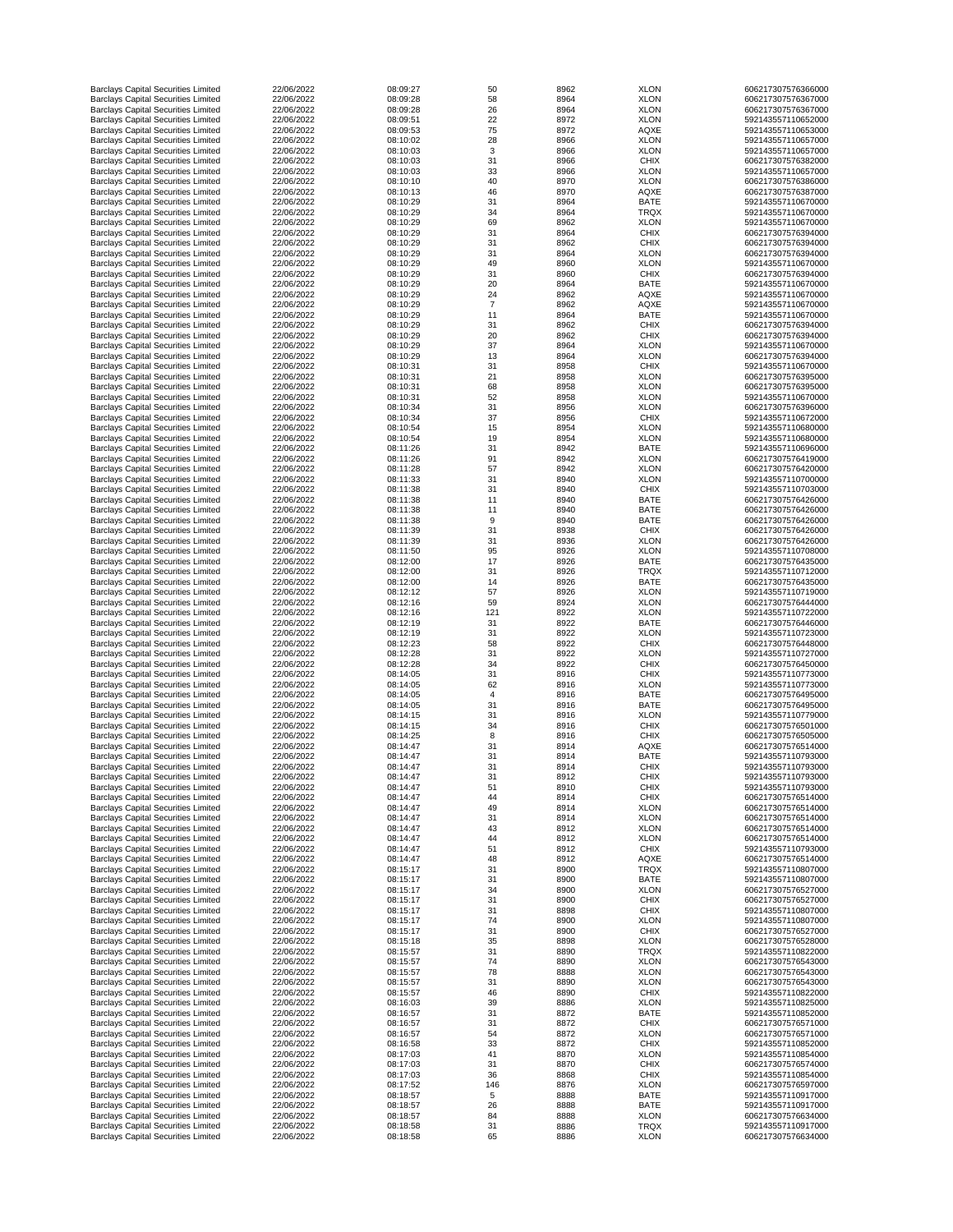| <b>Barclays Capital Securities Limited</b>                                               | 22/06/2022               | 08:18:58             | 31             | 8888         | <b>AQXE</b>                | 606217307576635000                       |
|------------------------------------------------------------------------------------------|--------------------------|----------------------|----------------|--------------|----------------------------|------------------------------------------|
| <b>Barclays Capital Securities Limited</b>                                               | 22/06/2022               | 08:18:58             | 35             | 8886         | <b>XLON</b>                | 592143557110917000                       |
| <b>Barclays Capital Securities Limited</b>                                               | 22/06/2022               | 08:18:58             | 50             | 8888         | <b>XLON</b>                | 592143557110917000                       |
| <b>Barclays Capital Securities Limited</b>                                               | 22/06/2022               | 08:18:58             | 67             | 8886         | <b>XLON</b>                | 606217307576635000                       |
| <b>Barclays Capital Securities Limited</b>                                               | 22/06/2022               | 08:18:58             | 100            | 8888         | <b>CHIX</b>                | 606217307576635000                       |
| <b>Barclays Capital Securities Limited</b>                                               | 22/06/2022               | 08:18:58             | $\overline{7}$ | 8888         | <b>XLON</b>                | 606217307576635000                       |
| <b>Barclays Capital Securities Limited</b><br><b>Barclays Capital Securities Limited</b> | 22/06/2022<br>22/06/2022 | 08:19:00<br>08:19:00 | 30             | 8886<br>8886 | <b>CHIX</b><br><b>CHIX</b> | 592143557110918000<br>592143557110918000 |
| <b>Barclays Capital Securities Limited</b>                                               | 22/06/2022               | 08:19:00             | 7              | 8886         | <b>XLON</b>                | 606217307576636000                       |
| <b>Barclays Capital Securities Limited</b>                                               | 22/06/2022               | 08:19:35             | 38             | 8880         | <b>XLON</b>                | 592143557110935000                       |
| <b>Barclays Capital Securities Limited</b>                                               | 22/06/2022               | 08:19:35             | 42             | 8880         | <b>XLON</b>                | 592143557110935000                       |
| <b>Barclays Capital Securities Limited</b>                                               | 22/06/2022               | 08:19:35             | 31             | 8880         | <b>AQXE</b>                | 592143557110935000                       |
| <b>Barclays Capital Securities Limited</b>                                               | 22/06/2022               | 08:19:35             | 31             | 8880         | <b>CHIX</b>                | 606217307576652000                       |
| <b>Barclays Capital Securities Limited</b>                                               | 22/06/2022               | 08:19:35             | 31             | 8880         | <b>CHIX</b>                | 592143557110935000                       |
| <b>Barclays Capital Securities Limited</b>                                               | 22/06/2022               | 08:19:35             | 91             | 8880         | <b>XLON</b>                | 606217307576652000                       |
| <b>Barclays Capital Securities Limited</b>                                               | 22/06/2022               | 08:19:35             | 11             | 8880         | <b>CHIX</b>                | 606217307576652000                       |
| <b>Barclays Capital Securities Limited</b>                                               | 22/06/2022               | 08:19:46             | 71             | 8878         | <b>CHIX</b>                | 606217307576658000                       |
| <b>Barclays Capital Securities Limited</b>                                               | 22/06/2022               | 08:21:03             | 121            | 8854         | <b>XLON</b>                | 592143557110988000                       |
| <b>Barclays Capital Securities Limited</b>                                               | 22/06/2022               | 08:21:03             | 31             | 8854         | <b>CHIX</b>                | 592143557110988000                       |
| <b>Barclays Capital Securities Limited</b>                                               | 22/06/2022               | 08:21:04             | 9              | 8854         | <b>XLON</b>                | 606217307576706000                       |
| <b>Barclays Capital Securities Limited</b>                                               | 22/06/2022               | 08:21:04             | 82             | 8854         | <b>XLON</b>                | 606217307576706000                       |
| <b>Barclays Capital Securities Limited</b>                                               | 22/06/2022               | 08:21:11             | 3              | 8852         | <b>BATE</b>                | 606217307576711000                       |
| <b>Barclays Capital Securities Limited</b><br><b>Barclays Capital Securities Limited</b> | 22/06/2022<br>22/06/2022 | 08:21:12<br>08:22:13 | 32<br>16       | 8852<br>8850 | <b>BATE</b><br><b>XLON</b> | 606217307576712000<br>592143557111032000 |
| <b>Barclays Capital Securities Limited</b>                                               | 22/06/2022               | 08:22:13             | 49             | 8850         | <b>XLON</b>                | 592143557111032000                       |
| <b>Barclays Capital Securities Limited</b>                                               | 22/06/2022               | 08:22:13             | 31             | 8850         | <b>TRQX</b>                | 606217307576747000                       |
| <b>Barclays Capital Securities Limited</b>                                               | 22/06/2022               | 08:22:13             | 31             | 8850         | <b>BATE</b>                | 592143557111032000                       |
| <b>Barclays Capital Securities Limited</b>                                               | 22/06/2022               | 08:22:13             | 6              | 8850         | <b>XLON</b>                | 592143557111032000                       |
| <b>Barclays Capital Securities Limited</b>                                               | 22/06/2022               | 08:22:13             | 43             | 8850         | <b>CHIX</b>                | 606217307576747000                       |
| <b>Barclays Capital Securities Limited</b>                                               | 22/06/2022               | 08:22:13             | 30             | 8850         | <b>XLON</b>                | 592143557111032000                       |
| <b>Barclays Capital Securities Limited</b>                                               | 22/06/2022               | 08:22:13             | 31             | 8852         | <b>AQXE</b>                | 592143557111032000                       |
| <b>Barclays Capital Securities Limited</b>                                               | 22/06/2022               | 08:22:13             | 30             | 8850         | <b>CHIX</b>                | 606217307576747000                       |
| <b>Barclays Capital Securities Limited</b>                                               | 22/06/2022               | 08:22:17             |                | 8850         | <b>XLON</b>                | 592143557111034000                       |
| <b>Barclays Capital Securities Limited</b>                                               | 22/06/2022               | 08:22:17             | 31             | 8850         | <b>AQXE</b>                | 592143557111034000                       |
| <b>Barclays Capital Securities Limited</b>                                               | 22/06/2022               | 08:22:17             | 47             | 8848         | <b>XLON</b>                | 592143557111034000                       |
| <b>Barclays Capital Securities Limited</b>                                               | 22/06/2022               | 08:22:17             |                | 8850         | <b>CHIX</b>                | 606217307576749000                       |
| <b>Barclays Capital Securities Limited</b>                                               | 22/06/2022               | 08:22:17             | 31             | 8848         | <b>CHIX</b>                | 606217307576749000                       |
| <b>Barclays Capital Securities Limited</b>                                               | 22/06/2022               | 08:22:17             | 52             | 8846         | <b>CHIX</b>                | 592143557111034000                       |
| <b>Barclays Capital Securities Limited</b>                                               | 22/06/2022               | 08:22:17             | 68             | 8848         | <b>CHIX</b>                | 592143557111034000                       |
| <b>Barclays Capital Securities Limited</b>                                               | 22/06/2022               | 08:22:17             | 31             | 8848         | <b>AQXE</b>                | 592143557111034000                       |
| <b>Barclays Capital Securities Limited</b>                                               | 22/06/2022               | 08:24:05             | 31             | 8830         | <b>BATE</b>                | 592143557111098000                       |
| <b>Barclays Capital Securities Limited</b>                                               | 22/06/2022<br>22/06/2022 | 08:24:05<br>08:24:05 | 31<br>31       | 8830         | <b>XLON</b><br><b>CHIX</b> | 606217307576811000<br>606217307576811000 |
| <b>Barclays Capital Securities Limited</b><br><b>Barclays Capital Securities Limited</b> | 22/06/2022               | 08:24:26             | 35             | 8830<br>8834 | <b>XLON</b>                | 606217307576822000                       |
| <b>Barclays Capital Securities Limited</b>                                               | 22/06/2022               | 08:25:04             | 9              | 8844         | <b>CHIX</b>                | 606217307576839000                       |
| <b>Barclays Capital Securities Limited</b>                                               | 22/06/2022               | 08:25:05             | 65             | 8848         | <b>AQXE</b>                | 592143557111126000                       |
| <b>Barclays Capital Securities Limited</b>                                               | 22/06/2022               | 08:25:07             | 14             | 8848         | <b>XLON</b>                | 592143557111128000                       |
| <b>Barclays Capital Securities Limited</b>                                               | 22/06/2022               | 08:25:07             | 45             | 8848         | <b>XLON</b>                | 592143557111128000                       |
| <b>Barclays Capital Securities Limited</b>                                               | 22/06/2022               | 08:25:07             | 28             | 8848         | <b>BATE</b>                | 606217307576840000                       |
| <b>Barclays Capital Securities Limited</b>                                               | 22/06/2022               | 08:25:45             | 63             | 8866         | <b>CHIX</b>                | 592143557111147000                       |
| <b>Barclays Capital Securities Limited</b>                                               | 22/06/2022               | 08:25:45             |                | 8866         | <b>BATE</b>                | 606217307576860000                       |
| <b>Barclays Capital Securities Limited</b>                                               | 22/06/2022               | 08:25:47             | $\overline{2}$ | 8870         | <b>XLON</b>                | 606217307576861000                       |
| <b>Barclays Capital Securities Limited</b>                                               | 22/06/2022               | 08:25:47             | 93             | 8870         | <b>AQXE</b>                | 592143557111149000                       |
| <b>Barclays Capital Securities Limited</b>                                               | 22/06/2022               | 08:26:08             | 31             | 8862         | <b>BATE</b>                | 592143557111159000                       |
| <b>Barclays Capital Securities Limited</b>                                               | 22/06/2022               | 08:26:08             | 86             | 8862         | <b>CHIX</b>                | 606217307576871000                       |
| <b>Barclays Capital Securities Limited</b>                                               | 22/06/2022               | 08:26:08             | 69             | 8862         | <b>XLON</b>                | 592143557111159000                       |
| <b>Barclays Capital Securities Limited</b>                                               | 22/06/2022               | 08:26:08             | 31             | 8862         | <b>CHIX</b>                | 606217307576871000                       |
| <b>Barclays Capital Securities Limited</b>                                               | 22/06/2022               | 08:26:08             | 31             | 8862         | <b>CHIX</b>                | 606217307576871000                       |
| <b>Barclays Capital Securities Limited</b><br><b>Barclays Capital Securities Limited</b> | 22/06/2022<br>22/06/2022 | 08:26:19             | 14             | 8862         | <b>XLON</b>                | 592143557111163000<br>592143557111163000 |
| <b>Barclays Capital Securities Limited</b>                                               | 22/06/2022               | 08:26:19<br>08:26:19 | 55<br>31       | 8862<br>8862 | <b>XLON</b><br><b>CHIX</b> | 592143557111163000                       |
| <b>Barclays Capital Securities Limited</b>                                               | 22/06/2022               | 08:26:19             | 77             | 8862         | <b>XLON</b>                | 606217307576875000                       |
| <b>Barclays Capital Securities Limited</b>                                               | 22/06/2022               | 08:26:19             | 45             | 8862         | <b>CHIX</b>                | 592143557111163000                       |
| <b>Barclays Capital Securities Limited</b>                                               | 22/06/2022               | 08:26:19             | 10             | 8862         | <b>CHIX</b>                | 592143557111163000                       |
| <b>Barclays Capital Securities Limited</b>                                               | 22/06/2022               | 08:26:19             | 45             | 8862         | <b>XLON</b>                | 606217307576875000                       |
| <b>Barclays Capital Securities Limited</b>                                               | 22/06/2022               | 08:26:19             | 25             | 8862         | <b>TRQX</b>                | 606217307576875000                       |
| <b>Barclays Capital Securities Limited</b>                                               | 22/06/2022               | 08:26:19             | 17             | 8862         | <b>CHIX</b>                | 592143557111163000                       |
| <b>Barclays Capital Securities Limited</b>                                               | 22/06/2022               | 08:28:15             | 84             | 8866         | <b>AQXE</b>                | 592143557111213000                       |
| <b>Barclays Capital Securities Limited</b>                                               | 22/06/2022               | 08:28:16             | 31             | 8866         | <b>XLON</b>                | 592143557111213000                       |
| <b>Barclays Capital Securities Limited</b>                                               | 22/06/2022               | 08:28:16             | 53             | 8866         | <b>AQXE</b>                | 606217307576924000                       |
| <b>Barclays Capital Securities Limited</b>                                               | 22/06/2022               | 08:29:04             | 39             | 8866         | <b>XLON</b>                | 592143557111234000                       |
| <b>Barclays Capital Securities Limited</b>                                               | 22/06/2022               | 08:29:04             | 67             | 8866         | <b>XLON</b>                | 592143557111234000                       |
| <b>Barclays Capital Securities Limited</b>                                               | 22/06/2022               | 08:29:05             | 125            | 8868         | <b>AQXE</b>                | 592143557111235000                       |
| <b>Barclays Capital Securities Limited</b>                                               | 22/06/2022               | 08:29:05             |                | 8868         | <b>BATE</b>                | 606217307576944000                       |
| <b>Barclays Capital Securities Limited</b><br><b>Barclays Capital Securities Limited</b> | 22/06/2022<br>22/06/2022 | 08:29:43<br>08:29:46 | 37<br>31       | 8866<br>8864 | <b>XLON</b><br><b>CHIX</b> | 606217307576962000<br>592143557111254000 |
| <b>Barclays Capital Securities Limited</b>                                               | 22/06/2022               | 08:29:46             | 72             | 8864         | <b>XLON</b>                | 606217307576963000                       |
| <b>Barclays Capital Securities Limited</b>                                               | 22/06/2022               | 08:29:46             | 50             | 8864         | <b>CHIX</b>                | 606217307576963000                       |
| <b>Barclays Capital Securities Limited</b>                                               | 22/06/2022               | 08:29:46             | 40             | 8864         | <b>CHIX</b>                | 606217307576963000                       |
| <b>Barclays Capital Securities Limited</b>                                               | 22/06/2022               | 08:29:46             | 25             | 8864         | <b>TRQX</b>                | 592143557111254000                       |
| <b>Barclays Capital Securities Limited</b>                                               | 22/06/2022               | 08:29:46             | 45             | 8862         | <b>XLON</b>                | 592143557111254000                       |
| <b>Barclays Capital Securities Limited</b>                                               | 22/06/2022               | 08:29:46             | 45             | 8864         | <b>XLON</b>                | 592143557111254000                       |
| <b>Barclays Capital Securities Limited</b>                                               | 22/06/2022               | 08:29:46             | 60             | 8864         | <b>CHIX</b>                | 606217307576963000                       |
| <b>Barclays Capital Securities Limited</b>                                               | 22/06/2022               | 08:29:46             | 100            | 8864         | <b>CHIX</b>                | 606217307576963000                       |
| <b>Barclays Capital Securities Limited</b>                                               | 22/06/2022               | 08:29:46             | 59             | 8864         | <b>CHIX</b>                | 592143557111254000                       |
| <b>Barclays Capital Securities Limited</b>                                               | 22/06/2022               | 08:29:46             | 31             | 8864         | <b>XLON</b>                | 606217307576963000                       |
| <b>Barclays Capital Securities Limited</b>                                               | 22/06/2022               | 08:29:46             | 59             | 8864         | <b>CHIX</b>                | 592143557111254000                       |
| <b>Barclays Capital Securities Limited</b>                                               | 22/06/2022               | 08:29:46             | 31             | 8864         | <b>XLON</b>                | 606217307576963000                       |
| <b>Barclays Capital Securities Limited</b>                                               | 22/06/2022               | 08:29:46             | 26             | 8864         | <b>XLON</b>                | 606217307576963000                       |
| <b>Barclays Capital Securities Limited</b>                                               | 22/06/2022               | 08:29:48             | 50             | 8864         | <b>XLON</b>                | 606217307576964000                       |
| <b>Barclays Capital Securities Limited</b><br><b>Barclays Capital Securities Limited</b> | 22/06/2022<br>22/06/2022 | 08:30:46<br>08:30:46 | 99<br>62       | 8860<br>8860 | <b>XLON</b><br><b>BATE</b> | 592143557111282000<br>606217307576990000 |
| <b>Barclays Capital Securities Limited</b>                                               | 22/06/2022               | 08:30:46             | 86             | 8858         | <b>XLON</b>                | 606217307576990000                       |
| <b>Barclays Capital Securities Limited</b>                                               | 22/06/2022               | 08:30:46             | 62             | 8860         | <b>BATE</b>                | 592143557111282000                       |
| <b>Barclays Capital Securities Limited</b>                                               | 22/06/2022               | 08:30:48             | 43             | 8856         | <b>CHIX</b>                | 606217307576991000                       |
| <b>Barclays Capital Securities Limited</b>                                               | 22/06/2022               | 08:31:14             | 31             | 8858         | <b>CHIX</b>                | 592143557111300000                       |
| <b>Barclays Capital Securities Limited</b>                                               | 22/06/2022               | 08:31:14             | 43             | 8858         | <b>XLON</b>                | 592143557111300000                       |
| <b>Barclays Capital Securities Limited</b>                                               | 22/06/2022               | 08:31:14             | 31             | 8858         | <b>BATE</b>                | 606217307577008000                       |
| <b>Barclays Capital Securities Limited</b>                                               | 22/06/2022               | 08:31:14             | 40             | 8858         | <b>CHIX</b>                | 592143557111300000                       |
| <b>Barclays Capital Securities Limited</b>                                               | 22/06/2022               | 08:31:14             | 31             | 8858         | <b>XLON</b>                | 606217307577008000                       |
|                                                                                          |                          |                      |                |              |                            |                                          |
| <b>Barclays Capital Securities Limited</b>                                               | 22/06/2022               | 08:31:16             | 31             | 8856         | <b>CHIX</b>                | 592143557111302000                       |
| <b>Barclays Capital Securities Limited</b><br><b>Barclays Capital Securities Limited</b> | 22/06/2022<br>22/06/2022 | 08:31:16<br>08:33:39 | 75<br>42       | 8856<br>8868 | <b>XLON</b><br><b>XLON</b> | 606217307577010000<br>606217307577079000 |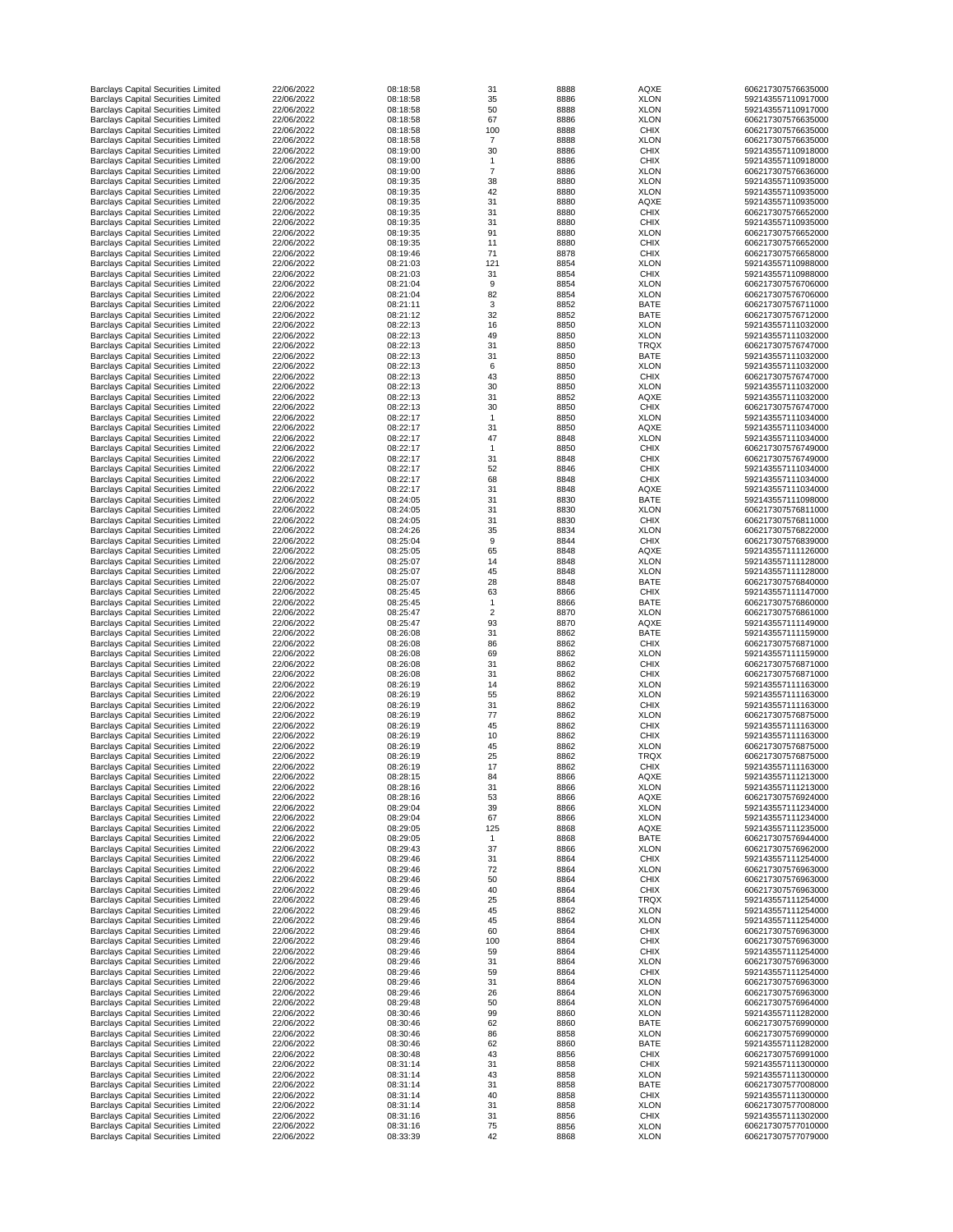| <b>Barclays Capital Securities Limited</b>                                               | 22/06/2022               | 08:34:05             | 85             | 8868         | <b>AQXE</b>                | 592143557111387000                       |
|------------------------------------------------------------------------------------------|--------------------------|----------------------|----------------|--------------|----------------------------|------------------------------------------|
| <b>Barclays Capital Securities Limited</b>                                               | 22/06/2022               | 08:34:30             | 91             | 8872         | <b>CHIX</b>                | 592143557111400000                       |
| <b>Barclays Capital Securities Limited</b>                                               | 22/06/2022               | 08:34:56             | 93             | 8868         | <b>XLON</b>                | 592143557111413000                       |
| <b>Barclays Capital Securities Limited</b>                                               | 22/06/2022               | 08:34:56             | 25             | 8868         | <b>XLON</b>                | 592143557111413000                       |
| <b>Barclays Capital Securities Limited</b>                                               | 22/06/2022               | 08:34:56             | 26             | 8868         | <b>XLON</b>                | 592143557111413000                       |
| <b>Barclays Capital Securities Limited</b><br><b>Barclays Capital Securities Limited</b> | 22/06/2022<br>22/06/2022 | 08:34:56<br>08:34:56 | 62<br>31       | 8866<br>8868 | <b>CHIX</b><br><b>CHIX</b> | 592143557111413000<br>592143557111413000 |
| <b>Barclays Capital Securities Limited</b>                                               | 22/06/2022               | 08:34:56             | 86             | 8868         | <b>XLON</b>                | 606217307577118000                       |
| <b>Barclays Capital Securities Limited</b>                                               | 22/06/2022               | 08:34:56             | 21             | 8866         | <b>XLON</b>                | 606217307577118000                       |
| <b>Barclays Capital Securities Limited</b>                                               | 22/06/2022               | 08:34:56             | 53             | 8866         | <b>XLON</b>                | 606217307577118000                       |
| <b>Barclays Capital Securities Limited</b>                                               | 22/06/2022               | 08:34:56             | 31             | 8868         | <b>CHIX</b>                | 606217307577118000                       |
| <b>Barclays Capital Securities Limited</b>                                               | 22/06/2022               | 08:34:56             | 71             | 8868         | <b>CHIX</b>                | 606217307577118000                       |
| <b>Barclays Capital Securities Limited</b>                                               | 22/06/2022               | 08:34:56             | 30             | 8866         | <b>XLON</b>                | 592143557111413000                       |
| <b>Barclays Capital Securities Limited</b>                                               | 22/06/2022               | 08:34:56             | 34             | 8866         | <b>CHIX</b>                | 606217307577118000                       |
| <b>Barclays Capital Securities Limited</b>                                               | 22/06/2022               | 08:34:56             |                | 8866         | <b>XLON</b>                | 592143557111413000                       |
| <b>Barclays Capital Securities Limited</b><br><b>Barclays Capital Securities Limited</b> | 22/06/2022<br>22/06/2022 | 08:35:37<br>08:35:42 | 82<br>62       | 8862<br>8862 | <b>CHIX</b><br><b>XLON</b> | 606217307577139000<br>592143557111438000 |
| <b>Barclays Capital Securities Limited</b>                                               | 22/06/2022               | 08:35:42             | 60             | 8862         | <b>CHIX</b>                | 592143557111438000                       |
| <b>Barclays Capital Securities Limited</b>                                               | 22/06/2022               | 08:35:42             | 31             | 8862         | <b>XLON</b>                | 606217307577142000                       |
| <b>Barclays Capital Securities Limited</b>                                               | 22/06/2022               | 08:35:43             | 86             | 8860         | <b>XLON</b>                | 592143557111438000                       |
| <b>Barclays Capital Securities Limited</b>                                               | 22/06/2022               | 08:35:52             | 5              | 8858         | <b>CHIX</b>                | 606217307577148000                       |
| <b>Barclays Capital Securities Limited</b>                                               | 22/06/2022               | 08:35:52             | 38             | 8858         | <b>CHIX</b>                | 606217307577148000                       |
| <b>Barclays Capital Securities Limited</b>                                               | 22/06/2022               | 08:36:48             | 31             | 8860         | <b>BATE</b>                | 592143557111479000                       |
| <b>Barclays Capital Securities Limited</b>                                               | 22/06/2022               | 08:36:48             | 16             | 8860         | <b>XLON</b>                | 606217307577183000                       |
| <b>Barclays Capital Securities Limited</b>                                               | 22/06/2022               | 08:36:48             | 31             | 8860         | <b>CHIX</b>                | 606217307577183000                       |
| <b>Barclays Capital Securities Limited</b><br><b>Barclays Capital Securities Limited</b> | 22/06/2022<br>22/06/2022 | 08:36:48<br>08:36:48 | 45<br>37       | 8860<br>8860 | <b>XLON</b><br><b>XLON</b> | 606217307577183000<br>606217307577183000 |
| <b>Barclays Capital Securities Limited</b>                                               | 22/06/2022               | 08:36:48             | 31             | 8860         | <b>BATE</b>                | 592143557111479000                       |
| <b>Barclays Capital Securities Limited</b>                                               | 22/06/2022               | 08:36:48             | 31             | 8860         | <b>CHIX</b>                | 606217307577183000                       |
| <b>Barclays Capital Securities Limited</b>                                               | 22/06/2022               | 08:36:57             | 88             | 8858         | <b>XLON</b>                | 606217307577189000                       |
| <b>Barclays Capital Securities Limited</b>                                               | 22/06/2022               | 08:38:15             | $\overline{2}$ | 8856         | <b>BATE</b>                | 592143557111540000                       |
| <b>Barclays Capital Securities Limited</b>                                               | 22/06/2022               | 08:38:57             | 59             | 8872         | <b>AQXE</b>                | 592143557111571000                       |
| <b>Barclays Capital Securities Limited</b>                                               | 22/06/2022               | 08:39:30             | 53             | 8876         | <b>BATE</b>                | 592143557111593000                       |
| <b>Barclays Capital Securities Limited</b>                                               | 22/06/2022               | 08:39:30             | 6              | 8876         | <b>CHIX</b>                | 606217307577295000                       |
| <b>Barclays Capital Securities Limited</b>                                               | 22/06/2022               | 08:39:30             | 42             | 8876         | <b>CHIX</b>                | 606217307577295000                       |
| <b>Barclays Capital Securities Limited</b>                                               | 22/06/2022               | 08:40:21             | 31             | 8872         | <b>BATE</b>                | 592143557111624000                       |
| <b>Barclays Capital Securities Limited</b><br><b>Barclays Capital Securities Limited</b> | 22/06/2022<br>22/06/2022 | 08:40:21<br>08:40:21 | 77<br>117      | 8872<br>8870 | <b>CHIX</b><br><b>XLON</b> | 606217307577325000<br>606217307577325000 |
| <b>Barclays Capital Securities Limited</b>                                               | 22/06/2022               | 08:40:21             | 38             | 8870         | <b>XLON</b>                | 592143557111624000                       |
| <b>Barclays Capital Securities Limited</b>                                               | 22/06/2022               | 08:40:21             | 13             | 8870         | <b>XLON</b>                | 592143557111624000                       |
| <b>Barclays Capital Securities Limited</b>                                               | 22/06/2022               | 08:40:21             | 28             | 8872         | <b>XLON</b>                | 592143557111624000                       |
| <b>Barclays Capital Securities Limited</b>                                               | 22/06/2022               | 08:40:21             | 20             | 8872         | <b>TRQX</b>                | 592143557111624000                       |
| <b>Barclays Capital Securities Limited</b>                                               | 22/06/2022               | 08:40:21             | 20             | 8872         | <b>TRQX</b>                | 592143557111624000                       |
| <b>Barclays Capital Securities Limited</b>                                               | 22/06/2022               | 08:40:21             | 34             | 8872         | <b>TRQX</b>                | 592143557111624000                       |
| <b>Barclays Capital Securities Limited</b>                                               | 22/06/2022               | 08:40:21             | 87             | 8870         | <b>CHIX</b>                | 606217307577325000                       |
| <b>Barclays Capital Securities Limited</b>                                               | 22/06/2022<br>22/06/2022 | 08:40:21<br>08:40:21 | 17             | 8870         | <b>CHIX</b>                | 606217307577325000<br>606217307577325000 |
| <b>Barclays Capital Securities Limited</b><br><b>Barclays Capital Securities Limited</b> | 22/06/2022               | 08:40:21             | 28<br>20       | 8870<br>8870 | <b>CHIX</b><br><b>CHIX</b> | 606217307577325000                       |
| <b>Barclays Capital Securities Limited</b>                                               | 22/06/2022               | 08:40:21             | 10             | 8872         | <b>AQXE</b>                | 592143557111624000                       |
| <b>Barclays Capital Securities Limited</b>                                               | 22/06/2022               | 08:40:41             | 21             | 8872         | <b>AQXE</b>                | 592143557111636000                       |
| <b>Barclays Capital Securities Limited</b>                                               | 22/06/2022               | 08:40:41             | 38             | 8870         | <b>BATE</b>                | 592143557111636000                       |
| <b>Barclays Capital Securities Limited</b>                                               | 22/06/2022               | 08:40:41             | 10             | 8870         | <b>XLON</b>                | 592143557111636000                       |
| <b>Barclays Capital Securities Limited</b>                                               | 22/06/2022               | 08:40:41             | 31             | 8870         | <b>CHIX</b>                | 606217307577336000                       |
| <b>Barclays Capital Securities Limited</b>                                               | 22/06/2022               | 08:40:41             | 62             | 8870         | <b>XLON</b>                | 606217307577336000                       |
| <b>Barclays Capital Securities Limited</b>                                               | 22/06/2022               | 08:41:27             | 34             | 8870         | <b>BATE</b>                | 592143557111659000                       |
| <b>Barclays Capital Securities Limited</b>                                               | 22/06/2022<br>22/06/2022 | 08:41:27<br>08:41:27 | 46             | 8870         | <b>XLON</b>                | 606217307577359000                       |
| <b>Barclays Capital Securities Limited</b><br><b>Barclays Capital Securities Limited</b> | 22/06/2022               | 08:41:27             | 62<br>31       | 8870<br>8868 | <b>XLON</b><br><b>CHIX</b> | 606217307577359000<br>606217307577359000 |
| <b>Barclays Capital Securities Limited</b>                                               | 22/06/2022               | 08:41:27             | 11             | 8870         | <b>TRQX</b>                | 592143557111659000                       |
| <b>Barclays Capital Securities Limited</b>                                               | 22/06/2022               | 08:41:27             | 20             | 8870         | <b>TRQX</b>                | 592143557111659000                       |
| <b>Barclays Capital Securities Limited</b>                                               | 22/06/2022               | 08:41:27             | 20             | 8870         | <b>BATE</b>                | 592143557111659000                       |
| <b>Barclays Capital Securities Limited</b>                                               | 22/06/2022               | 08:41:27             | 50             | 8870         | <b>CHIX</b>                | 606217307577359000                       |
| <b>Barclays Capital Securities Limited</b>                                               | 22/06/2022               | 08:41:27             | 24             | 8870         | <b>AQXE</b>                | 606217307577359000                       |
| <b>Barclays Capital Securities Limited</b>                                               | 22/06/2022               | 08:41:28             | 51             | 8868         | <b>XLON</b>                | 592143557111660000                       |
| <b>Barclays Capital Securities Limited</b>                                               | 22/06/2022               | 08:41:28             | 14             | 8866         | <b>CHIX</b>                | 606217307577360000                       |
| <b>Barclays Capital Securities Limited</b>                                               | 22/06/2022               | 08:41:30             | 39             | 8866         | <b>CHIX</b>                | 606217307577362000                       |
| <b>Barclays Capital Securities Limited</b><br><b>Barclays Capital Securities Limited</b> | 22/06/2022<br>22/06/2022 | 08:42:59<br>08:43:46 | 35<br>10       | 8858<br>8860 | <b>AQXE</b><br><b>XLON</b> | 606217307577408000<br>592143557111734000 |
| <b>Barclays Capital Securities Limited</b>                                               | 22/06/2022               | 08:43:46             | 50             | 8860         | <b>AQXE</b>                | 606217307577432000                       |
| <b>Barclays Capital Securities Limited</b>                                               | 22/06/2022               | 08:43:58             | 9              | 8860         | <b>XLON</b>                | 592143557111739000                       |
| <b>Barclays Capital Securities Limited</b>                                               | 22/06/2022               | 08:43:58             | 24             | 8860         | <b>AQXE</b>                | 606217307577437000                       |
| <b>Barclays Capital Securities Limited</b>                                               | 22/06/2022               | 08:43:58             | 24             | 8860         | <b>AQXE</b>                | 606217307577437000                       |
| <b>Barclays Capital Securities Limited</b>                                               | 22/06/2022               | 08:44:09             | 31             | 8856         | <b>BATE</b>                | 592143557111744000                       |
| <b>Barclays Capital Securities Limited</b>                                               | 22/06/2022               | 08:44:09             | 9              | 8856         | <b>CHIX</b>                | 606217307577442000                       |
| <b>Barclays Capital Securities Limited</b><br><b>Barclays Capital Securities Limited</b> | 22/06/2022<br>22/06/2022 | 08:44:09<br>08:44:09 | 22             | 8856         | <b>CHIX</b>                | 606217307577442000<br>606217307577442000 |
| <b>Barclays Capital Securities Limited</b>                                               | 22/06/2022               | 08:44:09             | 33<br>5        | 8856<br>8856 | <b>XLON</b><br><b>XLON</b> | 606217307577442000                       |
| <b>Barclays Capital Securities Limited</b>                                               | 22/06/2022               | 08:44:09             | 31             | 8856         | <b>CHIX</b>                | 592143557111744000                       |
| <b>Barclays Capital Securities Limited</b>                                               | 22/06/2022               | 08:44:20             | 88             | 8856         | <b>XLON</b>                | 606217307577448000                       |
| <b>Barclays Capital Securities Limited</b>                                               | 22/06/2022               | 08:44:25             | 27             | 8854         | <b>CHIX</b>                | 592143557111753000                       |
| <b>Barclays Capital Securities Limited</b>                                               | 22/06/2022               | 08:44:25             | 4              | 8854         | <b>CHIX</b>                | 592143557111753000                       |
| <b>Barclays Capital Securities Limited</b>                                               | 22/06/2022               | 08:44:25             | 31             | 8854         | <b>TRQX</b>                | 592143557111753000                       |
| <b>Barclays Capital Securities Limited</b>                                               | 22/06/2022               | 08:44:25             | 49             | 8854         | <b>XLON</b>                | 592143557111753000                       |
| <b>Barclays Capital Securities Limited</b>                                               | 22/06/2022               | 08:44:25             | 31             | 8854         | <b>CHIX</b>                | 606217307577450000                       |
| <b>Barclays Capital Securities Limited</b>                                               | 22/06/2022               | 08:44:25             | 64             | 8854         | <b>XLON</b>                | 606217307577450000                       |
| <b>Barclays Capital Securities Limited</b><br><b>Barclays Capital Securities Limited</b> | 22/06/2022<br>22/06/2022 | 08:44:25<br>08:44:25 | 38<br>23       | 8853<br>8854 | <b>CHIX</b><br><b>CHIX</b> | 592143557111753000<br>592143557111753000 |
| <b>Barclays Capital Securities Limited</b>                                               | 22/06/2022               | 08:44:25             | 20             | 8854         | <b>TRQX</b>                | 606217307577450000                       |
| <b>Barclays Capital Securities Limited</b>                                               | 22/06/2022               | 08:44:25             | 20             | 8854         | <b>TRQX</b>                | 606217307577450000                       |
| <b>Barclays Capital Securities Limited</b>                                               | 22/06/2022               | 08:44:25             | 6              | 8854         | <b>XLON</b>                | 592143557111753000                       |
| <b>Barclays Capital Securities Limited</b>                                               | 22/06/2022               | 08:45:14             |                | 8854         | <b>XLON</b>                | 592143557111774000                       |
| <b>Barclays Capital Securities Limited</b>                                               | 22/06/2022               | 08:45:14             | 3              | 8854         | <b>XLON</b>                | 606217307577471000                       |
| <b>Barclays Capital Securities Limited</b>                                               | 22/06/2022               | 08:45:18             | 130            | 8850         | <b>XLON</b>                | 606217307577473000                       |
| <b>Barclays Capital Securities Limited</b>                                               | 22/06/2022               | 08:45:18             | 71             | 8848         | <b>XLON</b>                | 592143557111776000                       |
| <b>Barclays Capital Securities Limited</b>                                               | 22/06/2022               | 08:45:18             | 31             | 8848         | <b>BATE</b>                | 606217307577473000                       |
| <b>Barclays Capital Securities Limited</b><br><b>Barclays Capital Securities Limited</b> | 22/06/2022<br>22/06/2022 | 08:45:18<br>08:45:18 | 29<br>14       | 8850<br>8850 | <b>CHIX</b><br><b>CHIX</b> | 592143557111776000<br>592143557111776000 |
| <b>Barclays Capital Securities Limited</b>                                               | 22/06/2022               | 08:45:18             | 20             | 8848         | <b>TRQX</b>                | 606217307577473000                       |
| <b>Barclays Capital Securities Limited</b>                                               | 22/06/2022               | 08:45:18             | 5              | 8850         | <b>TRQX</b>                | 606217307577473000                       |
| <b>Barclays Capital Securities Limited</b>                                               | 22/06/2022               | 08:45:29             | 40             | 8846         | <b>CHIX</b>                | 592143557111780000                       |
| <b>Barclays Capital Securities Limited</b>                                               | 22/06/2022               | 08:47:03             | 31             | 8848         | <b>BATE</b>                | 592143557111819000                       |
| <b>Barclays Capital Securities Limited</b>                                               | 22/06/2022               | 08:47:03             | 31             | 8848         | <b>CHIX</b>                | 606217307577514000                       |
| <b>Barclays Capital Securities Limited</b>                                               | 22/06/2022               | 08:47:03             | 84             | 8848         | <b>XLON</b>                | 606217307577514000                       |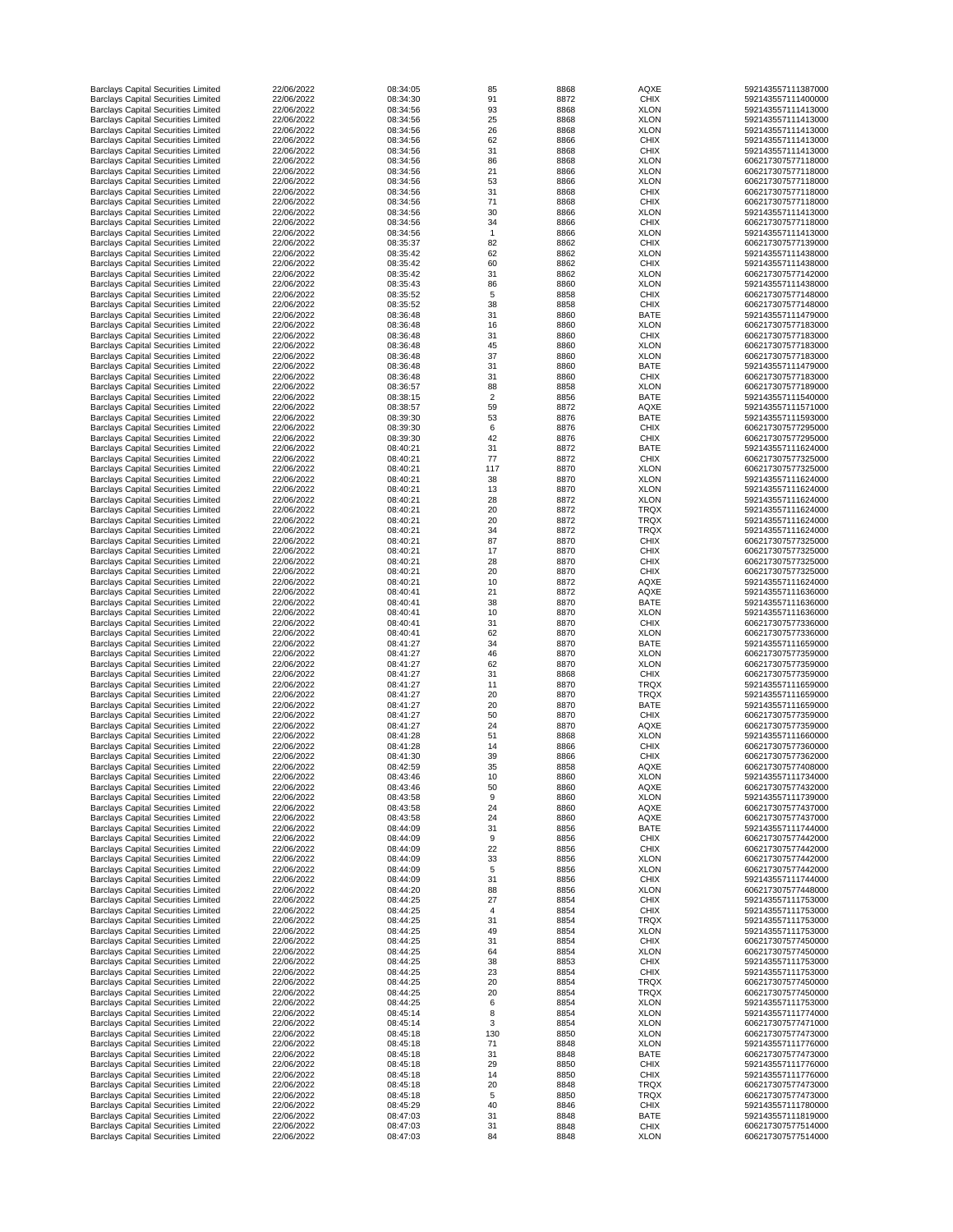| <b>Barclays Capital Securities Limited</b> | 22/06/2022 | 08:47:03 | 25             | 8848 | <b>TRQX</b> | 592143557111819000 |
|--------------------------------------------|------------|----------|----------------|------|-------------|--------------------|
| <b>Barclays Capital Securities Limited</b> | 22/06/2022 | 08:47:03 | 40             | 8848 | <b>CHIX</b> | 606217307577514000 |
| <b>Barclays Capital Securities Limited</b> | 22/06/2022 | 08:47:09 | 41             | 8848 | <b>CHIX</b> | 606217307577517000 |
| <b>Barclays Capital Securities Limited</b> | 22/06/2022 | 08:47:45 | 87             | 8844 | <b>XLON</b> | 592143557111835000 |
| <b>Barclays Capital Securities Limited</b> | 22/06/2022 | 08:47:45 | 6              | 8844 | <b>XLON</b> | 592143557111835000 |
|                                            |            |          |                |      |             |                    |
| <b>Barclays Capital Securities Limited</b> | 22/06/2022 | 08:47:45 | 35             | 8844 | <b>CHIX</b> | 606217307577529000 |
| <b>Barclays Capital Securities Limited</b> | 22/06/2022 | 08:47:45 | 31             | 8844 | <b>CHIX</b> | 592143557111835000 |
| <b>Barclays Capital Securities Limited</b> | 22/06/2022 | 08:47:45 | 71             | 8844 | <b>XLON</b> | 606217307577529000 |
| <b>Barclays Capital Securities Limited</b> | 22/06/2022 | 08:47:45 | 50             | 8844 | <b>XLON</b> | 606217307577529000 |
| <b>Barclays Capital Securities Limited</b> | 22/06/2022 | 08:47:48 | 8              | 8844 | <b>XLON</b> | 592143557111836000 |
| <b>Barclays Capital Securities Limited</b> | 22/06/2022 | 08:47:48 | 54             | 8842 | <b>XLON</b> | 592143557111836000 |
| <b>Barclays Capital Securities Limited</b> | 22/06/2022 | 08:47:48 | 31             | 8842 | <b>CHIX</b> | 592143557111836000 |
| <b>Barclays Capital Securities Limited</b> | 22/06/2022 | 08:47:48 | 31             | 8842 | <b>TRQX</b> | 606217307577530000 |
|                                            |            |          |                |      |             |                    |
| <b>Barclays Capital Securities Limited</b> | 22/06/2022 | 08:47:48 | 31             | 8842 | <b>BATE</b> | 606217307577530000 |
| <b>Barclays Capital Securities Limited</b> | 22/06/2022 | 08:47:48 | $\overline{7}$ | 8842 | <b>CHIX</b> | 592143557111836000 |
| <b>Barclays Capital Securities Limited</b> | 22/06/2022 | 08:47:54 | 28             | 8840 | <b>CHIX</b> | 592143557111838000 |
| <b>Barclays Capital Securities Limited</b> | 22/06/2022 | 08:47:54 | 53             | 8840 | <b>XLON</b> | 606217307577533000 |
| <b>Barclays Capital Securities Limited</b> | 22/06/2022 | 08:47:54 | 3              | 8840 | <b>CHIX</b> | 592143557111838000 |
| <b>Barclays Capital Securities Limited</b> | 22/06/2022 | 08:50:52 | 31             | 8842 | <b>CHIX</b> | 606217307577616000 |
|                                            |            |          |                |      |             |                    |
| <b>Barclays Capital Securities Limited</b> | 22/06/2022 | 08:50:52 | 113            | 8842 | <b>XLON</b> | 592143557111924000 |
| <b>Barclays Capital Securities Limited</b> | 22/06/2022 | 08:50:52 | 41             | 8840 | <b>XLON</b> | 592143557111924000 |
| <b>Barclays Capital Securities Limited</b> | 22/06/2022 | 08:50:52 | 31             | 8840 | <b>XLON</b> | 592143557111924000 |
| <b>Barclays Capital Securities Limited</b> | 22/06/2022 | 08:50:52 | 93             | 8842 | <b>CHIX</b> | 606217307577616000 |
| <b>Barclays Capital Securities Limited</b> | 22/06/2022 | 08:50:56 | 31             | 8842 | <b>BATE</b> | 592143557111926000 |
| <b>Barclays Capital Securities Limited</b> | 22/06/2022 | 08:50:56 | 35             | 8842 | <b>CHIX</b> | 592143557111926000 |
| <b>Barclays Capital Securities Limited</b> | 22/06/2022 | 08:50:56 | 31             | 8842 | <b>XLON</b> | 606217307577618000 |
|                                            | 22/06/2022 | 08:50:56 | 90             |      |             | 606217307577618000 |
| <b>Barclays Capital Securities Limited</b> |            |          |                | 8842 | <b>XLON</b> |                    |
| <b>Barclays Capital Securities Limited</b> | 22/06/2022 | 08:50:56 | 31             | 8840 | <b>BATE</b> | 606217307577618000 |
| <b>Barclays Capital Securities Limited</b> | 22/06/2022 | 08:50:56 | 50             | 8842 | <b>XLON</b> | 606217307577618000 |
| <b>Barclays Capital Securities Limited</b> | 22/06/2022 | 08:50:56 | 47             | 8842 | <b>XLON</b> | 606217307577618000 |
| <b>Barclays Capital Securities Limited</b> | 22/06/2022 | 08:52:09 | 31             | 8840 | <b>XLON</b> | 592143557111966000 |
| <b>Barclays Capital Securities Limited</b> | 22/06/2022 | 08:52:09 | 39             | 8840 | <b>XLON</b> | 592143557111966000 |
| <b>Barclays Capital Securities Limited</b> | 22/06/2022 | 08:52:09 | 11             | 8840 | <b>XLON</b> | 592143557111966000 |
|                                            |            |          |                |      |             |                    |
| <b>Barclays Capital Securities Limited</b> | 22/06/2022 | 08:52:09 | 56             | 8840 | <b>CHIX</b> | 606217307577657000 |
| <b>Barclays Capital Securities Limited</b> | 22/06/2022 | 08:52:09 | 8              | 8840 | <b>XLON</b> | 592143557111966000 |
| <b>Barclays Capital Securities Limited</b> | 22/06/2022 | 08:52:11 | 31             | 8838 | <b>BATE</b> | 592143557111968000 |
| <b>Barclays Capital Securities Limited</b> | 22/06/2022 | 08:52:11 | 31             | 8838 | <b>CHIX</b> | 606217307577658000 |
| <b>Barclays Capital Securities Limited</b> | 22/06/2022 | 08:52:11 | 92             | 8838 | <b>XLON</b> | 606217307577658000 |
| <b>Barclays Capital Securities Limited</b> | 22/06/2022 | 08:52:11 | 39             | 8836 | <b>CHIX</b> | 606217307577658000 |
|                                            |            |          |                |      |             |                    |
| <b>Barclays Capital Securities Limited</b> | 22/06/2022 | 08:52:11 | 25             | 8838 | <b>TRQX</b> | 592143557111968000 |
| <b>Barclays Capital Securities Limited</b> | 22/06/2022 | 08:52:11 | 97             | 8836 | <b>CHIX</b> | 606217307577658000 |
| <b>Barclays Capital Securities Limited</b> | 22/06/2022 | 08:52:11 | 30             | 8838 | <b>CHIX</b> | 606217307577658000 |
| <b>Barclays Capital Securities Limited</b> | 22/06/2022 | 08:52:11 | 27             | 8838 | <b>XLON</b> | 606217307577658000 |
| <b>Barclays Capital Securities Limited</b> | 22/06/2022 | 08:54:31 | 93             | 8818 | <b>CHIX</b> | 592143557112055000 |
| <b>Barclays Capital Securities Limited</b> | 22/06/2022 | 08:54:31 | 31             | 8818 | <b>XLON</b> | 592143557112055000 |
|                                            | 22/06/2022 |          |                |      |             |                    |
| <b>Barclays Capital Securities Limited</b> |            | 08:54:31 | 31             | 8818 | <b>BATE</b> | 606217307577743000 |
| <b>Barclays Capital Securities Limited</b> | 22/06/2022 | 08:54:31 | 17             | 8816 | <b>XLON</b> | 606217307577743000 |
| <b>Barclays Capital Securities Limited</b> | 22/06/2022 | 08:54:31 | 16             | 8816 | <b>XLON</b> | 606217307577743000 |
| <b>Barclays Capital Securities Limited</b> | 22/06/2022 | 08:54:31 | 24             | 8818 | <b>AQXE</b> | 592143557112055000 |
| <b>Barclays Capital Securities Limited</b> | 22/06/2022 | 08:54:31 | 24             | 8818 | <b>AQXE</b> | 592143557112055000 |
| <b>Barclays Capital Securities Limited</b> | 22/06/2022 | 08:54:31 | 37             | 8818 | <b>CHIX</b> | 606217307577743000 |
| <b>Barclays Capital Securities Limited</b> | 22/06/2022 | 08:54:31 | 46             | 8818 | <b>XLON</b> | 606217307577743000 |
|                                            |            |          |                |      |             |                    |
| <b>Barclays Capital Securities Limited</b> | 22/06/2022 | 08:54:43 | 31             | 8816 | <b>AQXE</b> | 592143557112061000 |
| <b>Barclays Capital Securities Limited</b> | 22/06/2022 | 08:55:41 | 14             | 8804 | <b>XLON</b> | 592143557112088000 |
| <b>Barclays Capital Securities Limited</b> | 22/06/2022 | 08:55:41 | 47             | 8804 | <b>XLON</b> | 592143557112088000 |
| <b>Barclays Capital Securities Limited</b> | 22/06/2022 | 08:55:41 | 31             | 8802 | <b>BATE</b> | 592143557112088000 |
| <b>Barclays Capital Securities Limited</b> | 22/06/2022 | 08:55:41 | 56             | 8800 | <b>BATE</b> | 592143557112088000 |
| <b>Barclays Capital Securities Limited</b> | 22/06/2022 | 08:55:41 | 31             | 8804 | <b>CHIX</b> | 606217307577775000 |
| <b>Barclays Capital Securities Limited</b> | 22/06/2022 | 08:55:41 | 66             | 8802 | <b>XLON</b> | 606217307577775000 |
|                                            |            |          |                |      |             | 606217307577775000 |
| <b>Barclays Capital Securities Limited</b> | 22/06/2022 | 08:55:41 | 8              | 8802 | <b>XLON</b> |                    |
| <b>Barclays Capital Securities Limited</b> | 22/06/2022 | 08:55:41 |                | 8802 | <b>XLON</b> | 606217307577775000 |
| <b>Barclays Capital Securities Limited</b> | 22/06/2022 | 08:55:41 | 20             | 8804 | <b>TRQX</b> | 592143557112088000 |
| <b>Barclays Capital Securities Limited</b> | 22/06/2022 | 08:55:41 | 20             | 8804 | <b>TRQX</b> | 592143557112088000 |
| <b>Barclays Capital Securities Limited</b> | 22/06/2022 | 08:55:41 | 29             | 8800 | <b>CHIX</b> | 592143557112088000 |
| <b>Barclays Capital Securities Limited</b> | 22/06/2022 | 08:55:41 | 11             | 8802 | <b>AQXE</b> | 606217307577775000 |
| <b>Barclays Capital Securities Limited</b> | 22/06/2022 | 08:55:41 | 6              | 8802 | <b>AQXE</b> | 606217307577775000 |
| <b>Barclays Capital Securities Limited</b> | 22/06/2022 | 08:58:26 | 37             | 8828 | <b>BATE</b> | 592143557112172000 |
|                                            |            |          |                |      |             |                    |
| <b>Barclays Capital Securities Limited</b> | 22/06/2022 | 08:59:36 | 3              | 8828 | <b>XLON</b> | 592143557112209000 |
| <b>Barclays Capital Securities Limited</b> | 22/06/2022 | 08:59:36 | 162            | 8828 | <b>CHIX</b> | 606217307577893000 |
| <b>Barclays Capital Securities Limited</b> | 22/06/2022 | 08:59:52 | 31             | 8824 | <b>BATE</b> | 592143557112217000 |
| <b>Barclays Capital Securities Limited</b> | 22/06/2022 | 08:59:52 | 43             | 8824 | <b>XLON</b> | 592143557112217000 |
| <b>Barclays Capital Securities Limited</b> | 22/06/2022 | 08:59:52 | 82             | 8824 | <b>CHIX</b> | 606217307577900000 |
| <b>Barclays Capital Securities Limited</b> | 22/06/2022 | 08:59:52 | 31             | 8824 | <b>XLON</b> | 606217307577900000 |
| <b>Barclays Capital Securities Limited</b> | 22/06/2022 | 08:59:52 | 31             | 8822 | <b>CHIX</b> | 592143557112217000 |
| <b>Barclays Capital Securities Limited</b> | 22/06/2022 | 08:59:52 | 34             | 8822 | <b>XLON</b> | 592143557112217000 |
|                                            |            |          |                |      |             |                    |
| <b>Barclays Capital Securities Limited</b> | 22/06/2022 | 08:59:52 |                | 8822 | <b>XLON</b> | 592143557112217000 |
| <b>Barclays Capital Securities Limited</b> | 22/06/2022 | 08:59:52 |                | 8824 | <b>AQXE</b> | 606217307577900000 |
| <b>Barclays Capital Securities Limited</b> | 22/06/2022 | 08:59:52 | 31             | 8822 | <b>BATE</b> | 606217307577900000 |
| <b>Barclays Capital Securities Limited</b> | 22/06/2022 | 08:59:52 | 20             | 8822 | <b>TRQX</b> | 592143557112217000 |
| <b>Barclays Capital Securities Limited</b> | 22/06/2022 | 08:59:52 | 25             | 8824 | <b>TRQX</b> | 592143557112217000 |
| <b>Barclays Capital Securities Limited</b> | 22/06/2022 | 08:59:52 | 30             | 8824 | <b>AQXE</b> | 606217307577900000 |
| <b>Barclays Capital Securities Limited</b> | 22/06/2022 | 08:59:52 | $\overline{2}$ |      |             | 592143557112217000 |
|                                            |            |          |                | 8824 | <b>XLON</b> |                    |
| <b>Barclays Capital Securities Limited</b> | 22/06/2022 | 08:59:52 | 24             | 8824 | <b>AQXE</b> | 606217307577900000 |
| <b>Barclays Capital Securities Limited</b> | 22/06/2022 | 08:59:52 | 24             | 8824 | <b>AQXE</b> | 606217307577900000 |
| <b>Barclays Capital Securities Limited</b> | 22/06/2022 | 08:59:52 | 20             | 8824 | <b>BATE</b> | 592143557112217000 |
| <b>Barclays Capital Securities Limited</b> | 22/06/2022 | 08:59:52 | 31             | 8822 | <b>AQXE</b> | 606217307577900000 |
| <b>Barclays Capital Securities Limited</b> | 22/06/2022 | 08:59:52 | 46             | 8822 | <b>AQXE</b> | 592143557112217000 |
| <b>Barclays Capital Securities Limited</b> | 22/06/2022 | 08:59:52 | 55             | 8822 | <b>AQXE</b> | 592143557112217000 |
| <b>Barclays Capital Securities Limited</b> | 22/06/2022 | 08:59:52 | 24             |      | <b>CHIX</b> | 606217307577900000 |
|                                            |            |          |                | 8822 |             |                    |
| <b>Barclays Capital Securities Limited</b> | 22/06/2022 | 09:00:25 | 117            | 8818 | <b>XLON</b> | 592143557112238000 |
| <b>Barclays Capital Securities Limited</b> | 22/06/2022 | 09:00:25 | 31             | 8818 | <b>TRQX</b> | 606217307577921000 |
| <b>Barclays Capital Securities Limited</b> | 22/06/2022 | 09:00:25 | 30             | 8816 | <b>XLON</b> | 606217307577921000 |
| <b>Barclays Capital Securities Limited</b> | 22/06/2022 | 09:00:25 | 20             | 8818 | <b>TRQX</b> | 592143557112238000 |
| <b>Barclays Capital Securities Limited</b> | 22/06/2022 | 09:00:27 | 5              | 8818 | <b>XLON</b> | 592143557112239000 |
| <b>Barclays Capital Securities Limited</b> | 22/06/2022 | 09:00:28 | 56             | 8818 | <b>XLON</b> | 592143557112240000 |
|                                            | 22/06/2022 | 09:00:28 | 90             | 8816 | <b>XLON</b> | 606217307577923000 |
| <b>Barclays Capital Securities Limited</b> |            |          |                |      |             |                    |
| <b>Barclays Capital Securities Limited</b> | 22/06/2022 | 09:02:18 | 117            | 8814 | <b>XLON</b> | 592143557112299000 |
| <b>Barclays Capital Securities Limited</b> | 22/06/2022 | 09:02:18 | 31             | 8814 | <b>BATE</b> | 606217307577980000 |
| <b>Barclays Capital Securities Limited</b> | 22/06/2022 | 09:02:18 | 47             | 8814 | <b>AQXE</b> | 592143557112299000 |
| <b>Barclays Capital Securities Limited</b> | 22/06/2022 | 09:02:18 | 62             | 8812 | <b>XLON</b> | 606217307577980000 |
| <b>Barclays Capital Securities Limited</b> | 22/06/2022 | 09:02:18 | 49             | 8810 | <b>XLON</b> | 592143557112299000 |
| <b>Barclays Capital Securities Limited</b> | 22/06/2022 | 09:02:18 | 36             | 8812 | <b>BATE</b> | 592143557112299000 |
| <b>Barclays Capital Securities Limited</b> | 22/06/2022 | 09:05:39 | 70             | 8804 | <b>AQXE</b> | 592143557112418000 |
|                                            |            |          |                |      |             |                    |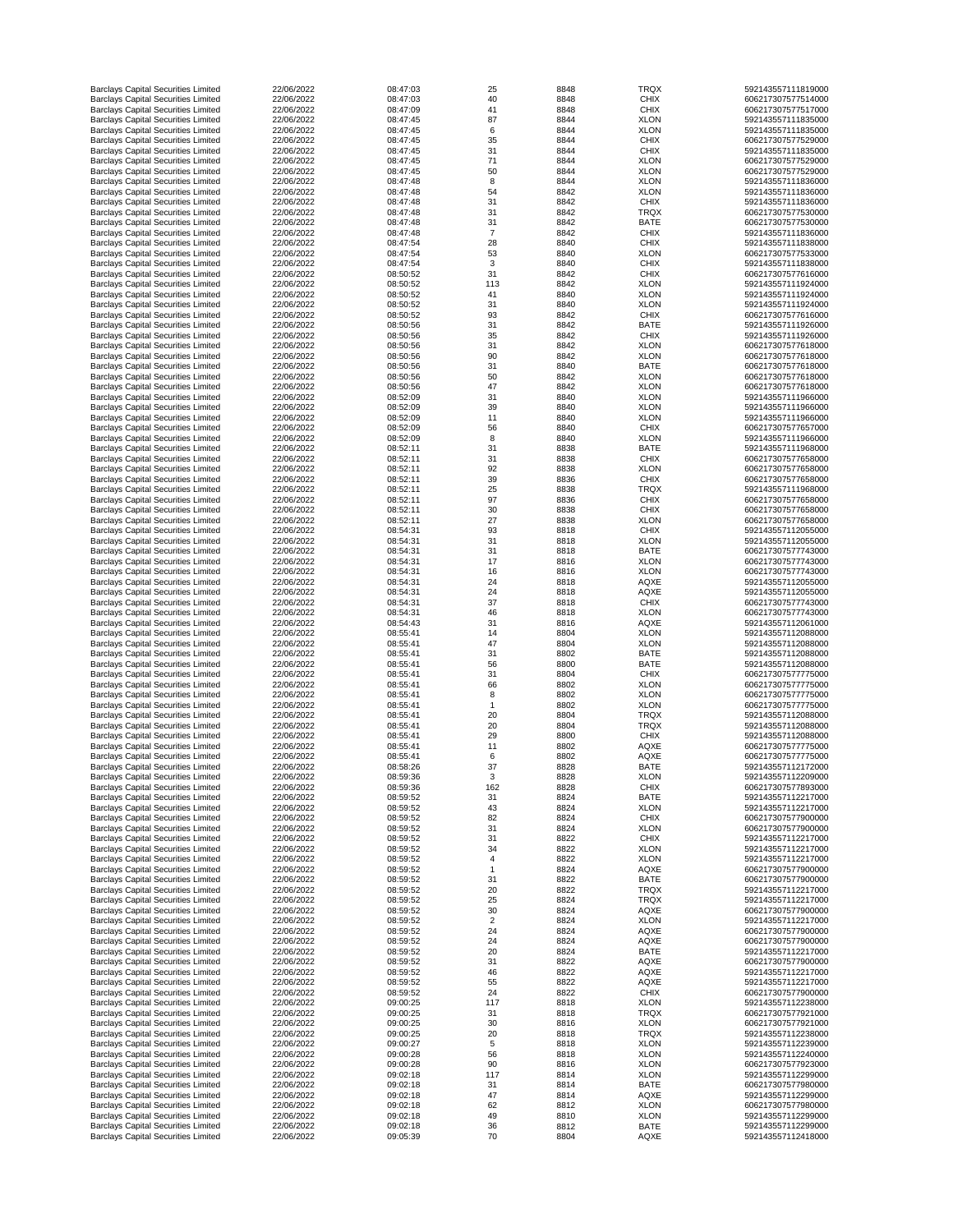| <b>Barclays Capital Securities Limited</b>                                               | 22/06/2022               | 09:05:39             | 24             | 8804         | <b>XLON</b>                | 606217307578096000                       |
|------------------------------------------------------------------------------------------|--------------------------|----------------------|----------------|--------------|----------------------------|------------------------------------------|
| <b>Barclays Capital Securities Limited</b>                                               | 22/06/2022               | 09:05:39             | 17             | 8804         | <b>XLON</b>                | 606217307578096000                       |
| <b>Barclays Capital Securities Limited</b>                                               | 22/06/2022               | 09:06:08             | 31             | 8798         | <b>BATE</b>                | 592143557112433000                       |
| <b>Barclays Capital Securities Limited</b>                                               | 22/06/2022               | 09:06:08             | 117            | 8798         | <b>XLON</b>                | 606217307578111000                       |
| <b>Barclays Capital Securities Limited</b>                                               | 22/06/2022               | 09:06:08             | 36             | 8798         | <b>XLON</b>                | 592143557112433000                       |
| <b>Barclays Capital Securities Limited</b><br><b>Barclays Capital Securities Limited</b> | 22/06/2022<br>22/06/2022 | 09:06:08<br>09:06:08 | 18<br>44       | 8800<br>8800 | <b>XLON</b><br><b>XLON</b> | 592143557112434000<br>592143557112434000 |
| <b>Barclays Capital Securities Limited</b>                                               | 22/06/2022               | 09:06:08             | 31             | 8800         | <b>TRQX</b>                | 592143557112434000                       |
| <b>Barclays Capital Securities Limited</b>                                               | 22/06/2022               | 09:06:08             | 30             | 8800         | <b>CHIX</b>                | 606217307578111000                       |
| <b>Barclays Capital Securities Limited</b>                                               | 22/06/2022               | 09:06:08             | 125            | 8800         | <b>AQXE</b>                | 606217307578111000                       |
| <b>Barclays Capital Securities Limited</b>                                               | 22/06/2022               | 09:06:09             | 114            | 8804         | <b>AQXE</b>                | 606217307578112000                       |
| <b>Barclays Capital Securities Limited</b>                                               | 22/06/2022               | 09:06:19             | 5              | 8800         | <b>CHIX</b>                | 592143557112440000                       |
| <b>Barclays Capital Securities Limited</b>                                               | 22/06/2022               | 09:06:19             | 26             | 8800         | <b>CHIX</b>                | 592143557112440000                       |
| <b>Barclays Capital Securities Limited</b>                                               | 22/06/2022               | 09:06:19             | 62             | 8800         | <b>XLON</b>                | 606217307578118000                       |
| <b>Barclays Capital Securities Limited</b>                                               | 22/06/2022               | 09:06:19             | 31             | 8798         | <b>BATE</b>                | 606217307578118000                       |
| <b>Barclays Capital Securities Limited</b>                                               | 22/06/2022               | 09:06:43             | 63             | 8798         | <b>XLON</b>                | 592143557112457000                       |
| <b>Barclays Capital Securities Limited</b>                                               | 22/06/2022               | 09:06:43             | 50             | 8798         | <b>XLON</b>                | 592143557112457000                       |
| <b>Barclays Capital Securities Limited</b>                                               | 22/06/2022               | 09:06:43             | 31             | 8798         | <b>CHIX</b>                | 592143557112458000                       |
| <b>Barclays Capital Securities Limited</b>                                               | 22/06/2022               | 09:06:43             | 85             | 8798         | <b>XLON</b>                | 606217307578135000                       |
| <b>Barclays Capital Securities Limited</b>                                               | 22/06/2022               | 09:06:43             | 86             | 8796         | <b>XLON</b>                | 592143557112458000                       |
| <b>Barclays Capital Securities Limited</b>                                               | 22/06/2022               | 09:06:43             | 31             | 8796         | <b>XLON</b>                | 592143557112458000                       |
| <b>Barclays Capital Securities Limited</b>                                               | 22/06/2022               | 09:06:43             | 36             | 8796         | <b>CHIX</b>                | 606217307578135000                       |
| <b>Barclays Capital Securities Limited</b>                                               | 22/06/2022<br>22/06/2022 | 09:10:53<br>09:11:08 | 68<br>32       | 8808<br>8814 | <b>CHIX</b><br><b>AQXE</b> | 606217307578314000<br>592143557112653000 |
| <b>Barclays Capital Securities Limited</b><br><b>Barclays Capital Securities Limited</b> | 22/06/2022               | 09:11:08             | 31             | 8814         | <b>BATE</b>                | 606217307578325000                       |
| <b>Barclays Capital Securities Limited</b>                                               | 22/06/2022               | 09:11:45             | $\overline{7}$ | 8822         | <b>BATE</b>                | 592143557112679000                       |
| <b>Barclays Capital Securities Limited</b>                                               | 22/06/2022               | 09:11:45             | 20             | 8822         | <b>CHIX</b>                | 606217307578351000                       |
| <b>Barclays Capital Securities Limited</b>                                               | 22/06/2022               | 09:12:25             | 50             | 8822         | <b>XLON</b>                | 592143557112707000                       |
| <b>Barclays Capital Securities Limited</b>                                               | 22/06/2022               | 09:12:25             | 35             | 8822         | <b>XLON</b>                | 592143557112707000                       |
| <b>Barclays Capital Securities Limited</b>                                               | 22/06/2022               | 09:12:57             | 62             | 8822         | <b>XLON</b>                | 592143557112727000                       |
| <b>Barclays Capital Securities Limited</b>                                               | 22/06/2022               | 09:12:57             | 32             | 8822         | <b>AQXE</b>                | 606217307578399000                       |
| <b>Barclays Capital Securities Limited</b>                                               | 22/06/2022               | 09:12:57             | 62             | 8822         | <b>XLON</b>                | 592143557112728000                       |
| <b>Barclays Capital Securities Limited</b>                                               | 22/06/2022               | 09:12:57             | 31             | 8822         | <b>CHIX</b>                | 592143557112728000                       |
| <b>Barclays Capital Securities Limited</b>                                               | 22/06/2022               | 09:12:57             | 41             | 8822         | <b>BATE</b>                | 606217307578399000                       |
| <b>Barclays Capital Securities Limited</b>                                               | 22/06/2022               | 09:12:57             | 25             | 8822         | <b>TRQX</b>                | 606217307578399000                       |
| <b>Barclays Capital Securities Limited</b>                                               | 22/06/2022               | 09:12:57             | 156            | 8821         | <b>CHIX</b>                | 592143557112728000                       |
| <b>Barclays Capital Securities Limited</b>                                               | 22/06/2022               | 09:12:57             | 179            | 8822         | <b>CHIX</b>                | 592143557112728000                       |
| <b>Barclays Capital Securities Limited</b>                                               | 22/06/2022               | 09:12:58             | 21             | 8822         | <b>CHIX</b>                | 606217307578399000                       |
| <b>Barclays Capital Securities Limited</b>                                               | 22/06/2022               | 09:13:09             | 28             | 8818         | <b>XLON</b>                | 592143557112736000                       |
| <b>Barclays Capital Securities Limited</b>                                               | 22/06/2022               | 09:13:09             | 67             | 8818         | <b>XLON</b>                | 592143557112736000                       |
| <b>Barclays Capital Securities Limited</b>                                               | 22/06/2022               | 09:13:09             | 5              | 8818         | <b>XLON</b>                | 592143557112736000                       |
| <b>Barclays Capital Securities Limited</b>                                               | 22/06/2022               | 09:13:09             | 31             | 8818         | <b>AQXE</b>                | 606217307578407000                       |
| <b>Barclays Capital Securities Limited</b>                                               | 22/06/2022               | 09:13:09             | 36             | 8818         | <b>BATE</b>                | 592143557112736000                       |
| <b>Barclays Capital Securities Limited</b>                                               | 22/06/2022               | 09:13:09             | 31             | 8818         | <b>CHIX</b>                | 606217307578407000                       |
| <b>Barclays Capital Securities Limited</b><br><b>Barclays Capital Securities Limited</b> | 22/06/2022<br>22/06/2022 | 09:13:09<br>09:13:09 | 10<br>21       | 8816<br>8816 | <b>XLON</b><br><b>XLON</b> | 592143557112736000<br>592143557112736000 |
| <b>Barclays Capital Securities Limited</b>                                               | 22/06/2022               | 09:13:09             | 62             | 8818         | <b>XLON</b>                | 606217307578407000                       |
| <b>Barclays Capital Securities Limited</b>                                               | 22/06/2022               | 09:13:09             | 32             | 8816         | <b>BATE</b>                | 606217307578407000                       |
| <b>Barclays Capital Securities Limited</b>                                               | 22/06/2022               | 09:13:09             | 35             | 8816         | <b>XLON</b>                | 592143557112736000                       |
| <b>Barclays Capital Securities Limited</b>                                               | 22/06/2022               | 09:17:13             | 24             | 8812         | <b>XLON</b>                | 592143557112888000                       |
| <b>Barclays Capital Securities Limited</b>                                               | 22/06/2022               | 09:17:13             |                | 8812         | <b>BATE</b>                | 606217307578556000                       |
| <b>Barclays Capital Securities Limited</b>                                               | 22/06/2022               | 09:17:41             | 20             | 8816         | <b>BATE</b>                | 592143557112902000                       |
| <b>Barclays Capital Securities Limited</b>                                               | 22/06/2022               | 09:17:41             | 11             | 8816         | <b>BATE</b>                | 592143557112902000                       |
| <b>Barclays Capital Securities Limited</b>                                               | 22/06/2022               | 09:17:41             | 48             | 8816         | <b>XLON</b>                | 606217307578570000                       |
| <b>Barclays Capital Securities Limited</b>                                               | 22/06/2022               | 09:17:41             | 14             | 8816         | <b>AQXE</b>                | 606217307578570000                       |
| <b>Barclays Capital Securities Limited</b>                                               | 22/06/2022               | 09:18:16             | 116            | 8818         | <b>AQXE</b>                | 606217307578592000                       |
| <b>Barclays Capital Securities Limited</b>                                               | 22/06/2022               | 09:18:43             | 14             | 8822         | <b>CHIX</b>                | 592143557112943000                       |
| <b>Barclays Capital Securities Limited</b>                                               | 22/06/2022               | 09:18:43             | 18             | 8822         | <b>XLON</b>                | 606217307578610000                       |
| <b>Barclays Capital Securities Limited</b>                                               | 22/06/2022               | 09:19:02             | 50             | 8816         | <b>BATE</b>                | 592143557112954000                       |
| <b>Barclays Capital Securities Limited</b>                                               | 22/06/2022               | 09:19:02             | 12             | 8816         | <b>BATE</b>                | 592143557112954000                       |
| <b>Barclays Capital Securities Limited</b>                                               | 22/06/2022               | 09:19:02             | 95             | 8816         | <b>XLON</b>                | 606217307578620000                       |
| <b>Barclays Capital Securities Limited</b>                                               | 22/06/2022               | 09:19:02             | 62             | 8816         | <b>XLON</b>                | 592143557112954000                       |
| <b>Barclays Capital Securities Limited</b>                                               | 22/06/2022<br>22/06/2022 | 09:19:02             | 31             | 8816         | <b>CHIX</b>                | 592143557112954000                       |
| <b>Barclays Capital Securities Limited</b><br><b>Barclays Capital Securities Limited</b> | 22/06/2022               | 09:19:02<br>09:19:02 | 31<br>32       | 8816<br>8816 | <b>BATE</b><br><b>AQXE</b> | 606217307578620000<br>606217307578620000 |
| <b>Barclays Capital Securities Limited</b>                                               | 22/06/2022               | 09:19:02             | 35             | 8816         | <b>XLON</b>                | 592143557112954000                       |
| <b>Barclays Capital Securities Limited</b>                                               | 22/06/2022               | 09:19:02             | 27             | 8816         | <b>XLON</b>                | 592143557112954000                       |
| <b>Barclays Capital Securities Limited</b>                                               | 22/06/2022               | 09:19:02             | 31             | 8816         | <b>CHIX</b>                | 592143557112954000                       |
| <b>Barclays Capital Securities Limited</b>                                               | 22/06/2022               | 09:19:02             | 31             | 8816         | <b>BATE</b>                | 606217307578620000                       |
| <b>Barclays Capital Securities Limited</b>                                               | 22/06/2022               | 09:19:02             | 24             | 8816         | <b>AQXE</b>                | 606217307578620000                       |
| <b>Barclays Capital Securities Limited</b>                                               | 22/06/2022               | 09:19:03             | 8              | 8816         | <b>AQXE</b>                | 606217307578621000                       |
| <b>Barclays Capital Securities Limited</b>                                               | 22/06/2022               | 09:19:03             | 14             | 8816         | <b>CHIX</b>                | 592143557112955000                       |
| <b>Barclays Capital Securities Limited</b>                                               | 22/06/2022               | 09:19:46             | 22             | 8816         | <b>CHIX</b>                | 592143557112977000                       |
| <b>Barclays Capital Securities Limited</b>                                               | 22/06/2022               | 09:19:46             | 31             | 8816         | <b>XLON</b>                | 606217307578642000                       |
| <b>Barclays Capital Securities Limited</b>                                               | 22/06/2022               | 09:19:59             | 76             | 8814         | <b>XLON</b>                | 606217307578647000                       |
| <b>Barclays Capital Securities Limited</b>                                               | 22/06/2022               | 09:19:59             | 31             | 8814         | <b>AQXE</b>                | 592143557112982000                       |
| <b>Barclays Capital Securities Limited</b>                                               | 22/06/2022               | 09:19:59             | 100            | 8814         | <b>CHIX</b>                | 606217307578647000                       |
| <b>Barclays Capital Securities Limited</b>                                               | 22/06/2022               | 09:19:59             | 12             | 8814         | <b>XLON</b>                | 592143557112982000                       |
| <b>Barclays Capital Securities Limited</b>                                               | 22/06/2022               | 09:19:59             | 55             | 8814         | <b>XLON</b>                | 592143557112982000                       |
| <b>Barclays Capital Securities Limited</b>                                               | 22/06/2022               | 09:19:59             | 31             | 8814<br>8814 | <b>CHIX</b>                | 606217307578647000                       |
| <b>Barclays Capital Securities Limited</b><br><b>Barclays Capital Securities Limited</b> | 22/06/2022<br>22/06/2022 | 09:19:59<br>09:19:59 | 20<br>45       | 8812         | <b>XLON</b><br><b>XLON</b> | 592143557112982000<br>592143557112983000 |
| <b>Barclays Capital Securities Limited</b>                                               | 22/06/2022               | 09:21:00             | 31             | 8808         | <b>CHIX</b>                | 592143557113018000                       |
| <b>Barclays Capital Securities Limited</b>                                               | 22/06/2022               | 09:21:00             | 55             | 8808         | <b>XLON</b>                | 606217307578682000                       |
| <b>Barclays Capital Securities Limited</b>                                               | 22/06/2022               | 09:21:00             | 12             | 8808         | <b>BATE</b>                | 592143557113018000                       |
| <b>Barclays Capital Securities Limited</b>                                               | 22/06/2022               | 09:21:00             | 9              | 8808         | <b>TRQX</b>                | 606217307578682000                       |
| <b>Barclays Capital Securities Limited</b>                                               | 22/06/2022               | 09:21:00             | 31             | 8808         | <b>BATE</b>                | 606217307578682000                       |
| <b>Barclays Capital Securities Limited</b>                                               | 22/06/2022               | 09:21:00             | 31             | 8808         | <b>CHIX</b>                | 592143557113018000                       |
| <b>Barclays Capital Securities Limited</b>                                               | 22/06/2022               | 09:22:41             | 31             | 8822         | <b>BATE</b>                | 592143557113082000                       |
| <b>Barclays Capital Securities Limited</b>                                               | 22/06/2022               | 09:22:41             | 19             | 8822         | <b>XLON</b>                | 606217307578745000                       |
| <b>Barclays Capital Securities Limited</b>                                               | 22/06/2022               | 09:22:41             | 10             | 8822         | <b>XLON</b>                | 606217307578745000                       |
| <b>Barclays Capital Securities Limited</b>                                               | 22/06/2022               | 09:22:41             | 17             | 8822         | <b>XLON</b>                | 606217307578745000                       |
| <b>Barclays Capital Securities Limited</b>                                               | 22/06/2022               | 09:22:41             | 29             | 8822         | <b>XLON</b>                | 606217307578745000                       |
| <b>Barclays Capital Securities Limited</b>                                               | 22/06/2022               | 09:23:25             | 103            | 8828         | <b>XLON</b>                | 592143557113109000                       |
| <b>Barclays Capital Securities Limited</b>                                               | 22/06/2022               | 09:23:25             | 29             | 8828         | <b>AQXE</b>                | 592143557113110000                       |
| <b>Barclays Capital Securities Limited</b>                                               | 22/06/2022               | 09:23:25             | 31             | 8828         | <b>BATE</b>                | 592143557113110000                       |
| <b>Barclays Capital Securities Limited</b>                                               | 22/06/2022               | 09:23:25             | 91             | 8828         | <b>CHIX</b>                | 606217307578772000                       |
| <b>Barclays Capital Securities Limited</b><br><b>Barclays Capital Securities Limited</b> | 22/06/2022<br>22/06/2022 | 09:23:26<br>09:23:26 |                | 8828<br>8828 | <b>AQXE</b><br><b>AQXE</b> | 592143557113110000<br>592143557113110000 |
| <b>Barclays Capital Securities Limited</b>                                               | 22/06/2022               | 09:23:26             | 13             | 8826         | <b>XLON</b>                | 606217307578772000                       |
| <b>Barclays Capital Securities Limited</b>                                               | 22/06/2022               | 09:23:26             | 10             | 8828         | <b>XLON</b>                | 606217307578772000                       |
| <b>Barclays Capital Securities Limited</b>                                               | 22/06/2022               | 09:23:26             | 24             | 8828         | <b>XLON</b>                | 606217307578772000                       |
| <b>Barclays Capital Securities Limited</b>                                               | 22/06/2022               | 09:23:27             | 54             | 8826         | <b>XLON</b>                | 606217307578774000                       |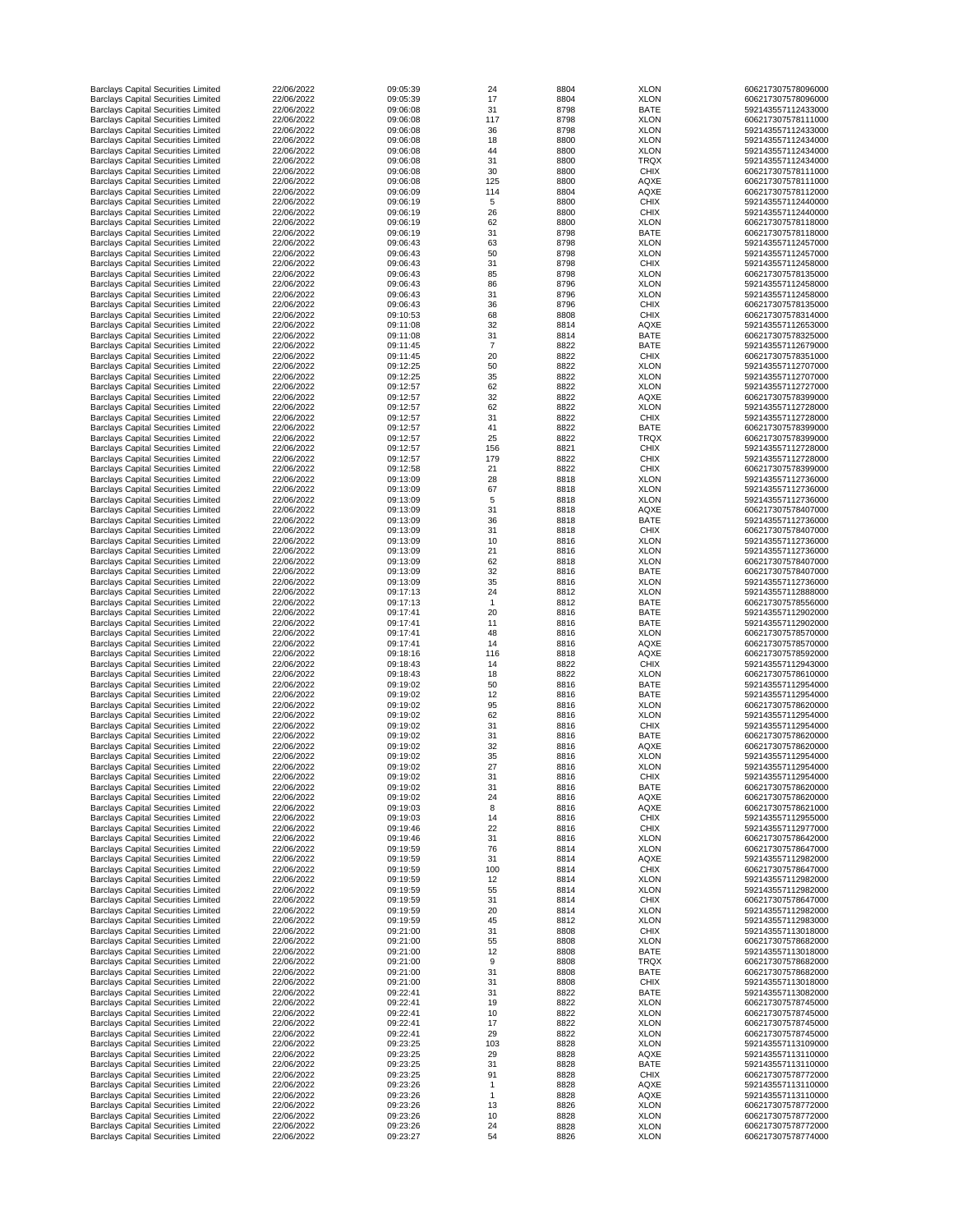| <b>Barclays Capital Securities Limited</b>                                               | 22/06/2022               | 09:23:27             | 31       | 8826         | <b>BATE</b>                | 592143557113111000                       |
|------------------------------------------------------------------------------------------|--------------------------|----------------------|----------|--------------|----------------------------|------------------------------------------|
| <b>Barclays Capital Securities Limited</b>                                               | 22/06/2022               | 09:23:27             | 50       | 8826         | <b>XLON</b>                | 592143557113111000                       |
| <b>Barclays Capital Securities Limited</b>                                               | 22/06/2022               | 09:23:53             | 31       | 8818         | <b>XLON</b>                | 592143557113128000                       |
| <b>Barclays Capital Securities Limited</b>                                               | 22/06/2022               | 09:23:53             | 9        | 8818         | <b>CHIX</b>                | 606217307578790000                       |
| <b>Barclays Capital Securities Limited</b>                                               | 22/06/2022               | 09:23:53             | 51       | 8818         | <b>CHIX</b>                | 606217307578790000                       |
|                                                                                          |                          |                      |          |              |                            |                                          |
| <b>Barclays Capital Securities Limited</b>                                               | 22/06/2022               | 09:23:53             | 31       | 8818         | <b>XLON</b>                | 592143557113128000                       |
| <b>Barclays Capital Securities Limited</b>                                               | 22/06/2022               | 09:25:44             | 54       | 8818         | <b>CHIX</b>                | 606217307578857000                       |
| <b>Barclays Capital Securities Limited</b>                                               | 22/06/2022               | 09:25:44             | 6        | 8818         | <b>CHIX</b>                | 606217307578857000                       |
| <b>Barclays Capital Securities Limited</b>                                               | 22/06/2022               | 09:25:44             | 31       | 8818         | <b>CHIX</b>                | 592143557113196000                       |
| <b>Barclays Capital Securities Limited</b>                                               | 22/06/2022               | 09:25:44             | 110      | 8818         | <b>XLON</b>                | 606217307578857000                       |
| <b>Barclays Capital Securities Limited</b>                                               | 22/06/2022               | 09:25:44             | 29       | 8818         | <b>XLON</b>                | 606217307578857000                       |
| <b>Barclays Capital Securities Limited</b>                                               | 22/06/2022               | 09:27:17             | 45       | 8832         | <b>BATE</b>                | 592143557113263000                       |
| <b>Barclays Capital Securities Limited</b>                                               | 22/06/2022               | 09:27:17             | 31       | 8832         | <b>CHIX</b>                | 606217307578922000                       |
| <b>Barclays Capital Securities Limited</b>                                               | 22/06/2022               | 09:27:17             | 62       | 8832         | <b>XLON</b>                | 606217307578922000                       |
| <b>Barclays Capital Securities Limited</b>                                               | 22/06/2022               | 09:27:17             |          | 8832         | <b>CHIX</b>                | 592143557113263000                       |
|                                                                                          |                          |                      |          |              |                            |                                          |
| <b>Barclays Capital Securities Limited</b>                                               | 22/06/2022               | 09:27:17             | 84       | 8832         | <b>XLON</b>                | 606217307578922000                       |
| <b>Barclays Capital Securities Limited</b>                                               | 22/06/2022               | 09:27:18             | 29       | 8832         | <b>CHIX</b>                | 592143557113264000                       |
| <b>Barclays Capital Securities Limited</b>                                               | 22/06/2022               | 09:27:18             |          | 8832         | <b>CHIX</b>                | 592143557113264000                       |
| <b>Barclays Capital Securities Limited</b>                                               | 22/06/2022               | 09:27:18             | 27       | 8832         | <b>XLON</b>                | 592143557113264000                       |
| <b>Barclays Capital Securities Limited</b>                                               | 22/06/2022               | 09:29:23             | 75       | 8830         | <b>CHIX</b>                | 592143557113341000                       |
| <b>Barclays Capital Securities Limited</b>                                               | 22/06/2022               | 09:29:23             | 98       | 8830         | <b>XLON</b>                | 592143557113341000                       |
| <b>Barclays Capital Securities Limited</b>                                               | 22/06/2022               | 09:29:23             | 31       | 8830         | <b>AQXE</b>                | 606217307578999000                       |
| <b>Barclays Capital Securities Limited</b>                                               | 22/06/2022               | 09:29:23             | 31       | 8830         | <b>BATE</b>                | 606217307578999000                       |
| <b>Barclays Capital Securities Limited</b>                                               | 22/06/2022               | 09:29:23             | 59       | 8828         | <b>CHIX</b>                | 606217307578999000                       |
|                                                                                          | 22/06/2022               |                      |          |              |                            |                                          |
| <b>Barclays Capital Securities Limited</b>                                               |                          | 09:29:23             | 24       | 8830         | <b>AQXE</b>                | 592143557113341000                       |
| <b>Barclays Capital Securities Limited</b>                                               | 22/06/2022               | 09:29:23             | 73       | 8828         | <b>CHIX</b>                | 606217307578999000                       |
| <b>Barclays Capital Securities Limited</b>                                               | 22/06/2022               | 09:31:02             | 44       | 8844         | <b>AQXE</b>                | 592143557113394000                       |
| <b>Barclays Capital Securities Limited</b>                                               | 22/06/2022               | 09:32:14             | 14       | 8852         | <b>XLON</b>                | 592143557113436000                       |
| <b>Barclays Capital Securities Limited</b>                                               | 22/06/2022               | 09:32:14             | 17       | 8852         | <b>XLON</b>                | 592143557113436000                       |
| <b>Barclays Capital Securities Limited</b>                                               | 22/06/2022               | 09:32:14             | 20       | 8852         | <b>BATE</b>                | 606217307579091000                       |
| <b>Barclays Capital Securities Limited</b>                                               | 22/06/2022               | 09:32:14             | 11       | 8852         | <b>BATE</b>                | 606217307579091000                       |
| <b>Barclays Capital Securities Limited</b>                                               | 22/06/2022               | 09:32:27             | -1       | 8852         | <b>BATE</b>                | 592143557113443000                       |
| <b>Barclays Capital Securities Limited</b>                                               | 22/06/2022               | 09:32:27             | 19       | 8852         | <b>CHIX</b>                | 606217307579098000                       |
| <b>Barclays Capital Securities Limited</b>                                               | 22/06/2022               | 09:33:02             | 18       | 8862         | <b>XLON</b>                | 606217307579114000                       |
|                                                                                          |                          |                      |          |              |                            |                                          |
| <b>Barclays Capital Securities Limited</b>                                               | 22/06/2022               | 09:33:02             | 13       | 8862         | <b>XLON</b>                | 606217307579114000                       |
| <b>Barclays Capital Securities Limited</b>                                               | 22/06/2022               | 09:33:02             | 20       | 8862         | <b>BATE</b>                | 592143557113460000                       |
| <b>Barclays Capital Securities Limited</b>                                               | 22/06/2022               | 09:33:02             | 80       | 8862         | <b>BATE</b>                | 592143557113460000                       |
| <b>Barclays Capital Securities Limited</b>                                               | 22/06/2022               | 09:33:02             | 121      | 8862         | <b>AQXE</b>                | 606217307579114000                       |
| <b>Barclays Capital Securities Limited</b>                                               | 22/06/2022               | 09:33:03             | 31       | 8856         | <b>TRQX</b>                | 592143557113460000                       |
| <b>Barclays Capital Securities Limited</b>                                               | 22/06/2022               | 09:33:03             | 62       | 8856         | <b>XLON</b>                | 592143557113460000                       |
| <b>Barclays Capital Securities Limited</b>                                               | 22/06/2022               | 09:33:03             | 26       |              |                            | 606217307579115000                       |
|                                                                                          |                          |                      |          | 8856         | <b>CHIX</b>                |                                          |
| <b>Barclays Capital Securities Limited</b>                                               | 22/06/2022               | 09:33:03             | 10       | 8856         | <b>CHIX</b>                | 606217307579115000                       |
| <b>Barclays Capital Securities Limited</b>                                               | 22/06/2022               | 09:33:03             | 104      | 8856         | <b>CHIX</b>                | 592143557113460000                       |
| <b>Barclays Capital Securities Limited</b>                                               | 22/06/2022               | 09:33:03             | 104      | 8856         | <b>CHIX</b>                | 592143557113460000                       |
| <b>Barclays Capital Securities Limited</b>                                               | 22/06/2022               | 09:33:03             | 31       | 8856         | <b>AQXE</b>                | 606217307579115000                       |
| <b>Barclays Capital Securities Limited</b>                                               | 22/06/2022               | 09:33:03             | 29       | 8856         | <b>XLON</b>                | 606217307579115000                       |
| <b>Barclays Capital Securities Limited</b>                                               | 22/06/2022               | 09:33:03             | 35       | 8856         | <b>XLON</b>                | 606217307579115000                       |
| <b>Barclays Capital Securities Limited</b>                                               | 22/06/2022               | 09:33:03             | 31       | 8856         | <b>CHIX</b>                | 592143557113460000                       |
|                                                                                          |                          |                      |          |              |                            |                                          |
| <b>Barclays Capital Securities Limited</b>                                               | 22/06/2022               | 09:34:10             | 141      | 8858         | <b>XLON</b>                | 592143557113491000                       |
| <b>Barclays Capital Securities Limited</b>                                               | 22/06/2022               | 09:34:10             | 45       | 8856         | <b>CHIX</b>                | 592143557113491000                       |
| <b>Barclays Capital Securities Limited</b>                                               | 22/06/2022               | 09:34:10             | 31       | 8856         | <b>XLON</b>                | 606217307579145000                       |
| <b>Barclays Capital Securities Limited</b>                                               | 22/06/2022               | 09:34:10             | 104      | 8856         | <b>CHIX</b>                | 606217307579145000                       |
| <b>Barclays Capital Securities Limited</b>                                               | 22/06/2022               | 09:34:10             | 21       | 8856         | <b>CHIX</b>                | 606217307579145000                       |
| <b>Barclays Capital Securities Limited</b>                                               | 22/06/2022               | 09:37:56             | 4        | 8868         | <b>XLON</b>                | 592143557113605000                       |
| <b>Barclays Capital Securities Limited</b>                                               | 22/06/2022               | 09:37:57             | 89       | 8868         | <b>XLON</b>                | 592143557113606000                       |
| <b>Barclays Capital Securities Limited</b>                                               | 22/06/2022               | 09:37:57             | 31       | 8868         | <b>CHIX</b>                | 606217307579256000                       |
| <b>Barclays Capital Securities Limited</b>                                               | 22/06/2022               | 09:37:57             | 71       | 8868         | <b>XLON</b>                | 592143557113606000                       |
| <b>Barclays Capital Securities Limited</b>                                               | 22/06/2022               | 09:37:57             | 31       | 8868         | <b>CHIX</b>                | 606217307579256000                       |
|                                                                                          | 22/06/2022               | 09:37:57             | 31       | 8868         |                            | 606217307579256000                       |
| <b>Barclays Capital Securities Limited</b>                                               |                          |                      |          |              | <b>CHIX</b>                |                                          |
| <b>Barclays Capital Securities Limited</b>                                               | 22/06/2022               | 09:37:57             | 54       | 8868         | <b>XLON</b>                | 592143557113606000                       |
| <b>Barclays Capital Securities Limited</b>                                               | 22/06/2022               | 09:38:15             | 17       | 8868         | <b>XLON</b>                | 592143557113619000                       |
| <b>Barclays Capital Securities Limited</b>                                               | 22/06/2022               | 09:38:20             | 16       | 8868         | <b>XLON</b>                | 606217307579271000                       |
| <b>Barclays Capital Securities Limited</b>                                               | 22/06/2022               | 09:38:38             | 24       | 8866         | <b>XLON</b>                | 592143557113631000                       |
| <b>Barclays Capital Securities Limited</b>                                               | 22/06/2022               | 09:38:38             | 36       | 8866         | <b>XLON</b>                | 592143557113631000                       |
| <b>Barclays Capital Securities Limited</b>                                               | 22/06/2022               | 09:38:38             | 59       | 8866         | <b>XLON</b>                | 592143557113631000                       |
| <b>Barclays Capital Securities Limited</b>                                               | 22/06/2022               | 09:38:38             | 124      | 8866         | <b>XLON</b>                | 592143557113631000                       |
| <b>Barclays Capital Securities Limited</b>                                               | 22/06/2022               | 09:38:38             | 31       | 8866         | <b>AQXE</b>                | 606217307579280000                       |
|                                                                                          |                          |                      |          |              |                            |                                          |
| <b>Barclays Capital Securities Limited</b>                                               | 22/06/2022               | 09:38:38             | 61       | 8866         | <b>XLON</b>                | 606217307579280000                       |
| <b>Barclays Capital Securities Limited</b>                                               | 22/06/2022               | 09:38:40             | 11       | 8866         | <b>XLON</b>                | 592143557113632000                       |
| <b>Barclays Capital Securities Limited</b>                                               | 22/06/2022               | 09:39:54             | 61       | 8864         | <b>TRQX</b>                | 592143557113669000                       |
| <b>Barclays Capital Securities Limited</b>                                               | 22/06/2022               | 09:39:54             | 34       | 8862         | <b>XLON</b>                | 592143557113669000                       |
| <b>Barclays Capital Securities Limited</b>                                               | 22/06/2022               | 09:39:54             | 31       | 8862         | <b>TRQX</b>                | 606217307579318000                       |
| <b>Barclays Capital Securities Limited</b>                                               | 22/06/2022               | 09:39:54             | 31       | 8864         | <b>AQXE</b>                | 606217307579318000                       |
| <b>Barclays Capital Securities Limited</b>                                               | 22/06/2022               | 09:39:54             | 58       | 8864         | <b>XLON</b>                | 592143557113669000                       |
| <b>Barclays Capital Securities Limited</b>                                               | 22/06/2022               | 09:42:07             | 87       | 8864         | <b>XLON</b>                | 606217307579387000                       |
| <b>Barclays Capital Securities Limited</b>                                               | 22/06/2022               | 09:42:07             | 50       | 8864         | <b>XLON</b>                | 592143557113739000                       |
|                                                                                          | 22/06/2022               | 09:42:07             | 13       | 8864         | <b>XLON</b>                | 592143557113739000                       |
| <b>Barclays Capital Securities Limited</b>                                               |                          |                      |          |              |                            |                                          |
| <b>Barclays Capital Securities Limited</b>                                               | 22/06/2022               | 09:42:07             | 33       | 8864         | <b>XLON</b>                | 592143557113739000                       |
| <b>Barclays Capital Securities Limited</b>                                               | 22/06/2022               | 09:42:07             | 20       | 8864         | <b>BATE</b>                | 592143557113739000                       |
| <b>Barclays Capital Securities Limited</b>                                               | 22/06/2022               | 09:42:07             | 28       | 8864         | <b>BATE</b>                | 592143557113739000                       |
| <b>Barclays Capital Securities Limited</b>                                               | 22/06/2022               | 09:42:35             | 50       | 8862         | <b>XLON</b>                | 592143557113757000                       |
| <b>Barclays Capital Securities Limited</b>                                               | 22/06/2022               | 09:42:35             | 31       | 8862         | <b>AQXE</b>                | 592143557113757000                       |
| <b>Barclays Capital Securities Limited</b>                                               | 22/06/2022               | 09:42:35             | 40       | 8862         | <b>XLON</b>                | 592143557113757000                       |
| <b>Barclays Capital Securities Limited</b>                                               | 22/06/2022               | 09:42:35             | 111      | 8862         | <b>AQXE</b>                | 606217307579405000                       |
| <b>Barclays Capital Securities Limited</b>                                               | 22/06/2022               | 09:42:37             | 74       | 8860         | <b>CHIX</b>                | 592143557113758000                       |
|                                                                                          |                          |                      |          |              |                            |                                          |
| <b>Barclays Capital Securities Limited</b>                                               | 22/06/2022               | 09:42:41             | 62       | 8856         | <b>CHIX</b>                | 592143557113761000                       |
| <b>Barclays Capital Securities Limited</b>                                               | 22/06/2022               | 09:42:41             | 7        | 8856         | <b>XLON</b>                | 606217307579409000                       |
| <b>Barclays Capital Securities Limited</b>                                               | 22/06/2022               | 09:42:41             | 24       | 8856         | <b>XLON</b>                | 606217307579409000                       |
| <b>Barclays Capital Securities Limited</b>                                               | 22/06/2022               | 09:42:41             | 55       | 8854         | <b>CHIX</b>                | 606217307579409000                       |
| <b>Barclays Capital Securities Limited</b>                                               | 22/06/2022               | 09:42:41             | 9        | 8856         | <b>TRQX</b>                | 592143557113761000                       |
| <b>Barclays Capital Securities Limited</b>                                               | 22/06/2022               | 09:42:41             | 20       | 8856         | <b>TRQX</b>                | 592143557113761000                       |
| <b>Barclays Capital Securities Limited</b>                                               | 22/06/2022               | 09:42:41             | 11       | 8856         | <b>TRQX</b>                | 592143557113761000                       |
|                                                                                          |                          |                      |          |              |                            |                                          |
| <b>Barclays Capital Securities Limited</b>                                               | 22/06/2022               | 09:42:41             | 98       | 8856         | <b>CHIX</b>                | 606217307579409000                       |
| <b>Barclays Capital Securities Limited</b>                                               | 22/06/2022               | 09:45:10             | 109      | 8832         | <b>XLON</b>                | 606217307579509000                       |
| <b>Barclays Capital Securities Limited</b>                                               | 22/06/2022               | 09:45:10             | 31       | 8830         | <b>TRQX</b>                | 592143557113863000                       |
| <b>Barclays Capital Securities Limited</b>                                               | 22/06/2022               | 09:45:10             | 42       | 8830         | <b>BATE</b>                | 606217307579509000                       |
| <b>Barclays Capital Securities Limited</b>                                               | 22/06/2022               | 09:45:19             | 31       | 8832         | <b>AQXE</b>                | 592143557113871000                       |
| <b>Barclays Capital Securities Limited</b>                                               |                          |                      |          | 8832         | <b>AQXE</b>                | 592143557113871000                       |
|                                                                                          | 22/06/2022               | 09:45:19             | 52       |              |                            |                                          |
|                                                                                          |                          |                      |          |              |                            |                                          |
| <b>Barclays Capital Securities Limited</b>                                               | 22/06/2022               | 09:45:57             | 22       | 8828         | <b>XLON</b>                | 606217307579540000                       |
| <b>Barclays Capital Securities Limited</b>                                               | 22/06/2022               | 09:45:57             | 31       | 8830         | <b>AQXE</b>                | 606217307579540000                       |
| <b>Barclays Capital Securities Limited</b>                                               | 22/06/2022               | 09:49:18             | 116      | 8830         | <b>XLON</b>                | 592143557114018000                       |
| <b>Barclays Capital Securities Limited</b><br><b>Barclays Capital Securities Limited</b> | 22/06/2022<br>22/06/2022 | 09:49:18<br>09:49:18 | 31<br>22 | 8830<br>8828 | <b>BATE</b><br><b>XLON</b> | 606217307579661000<br>606217307579661000 |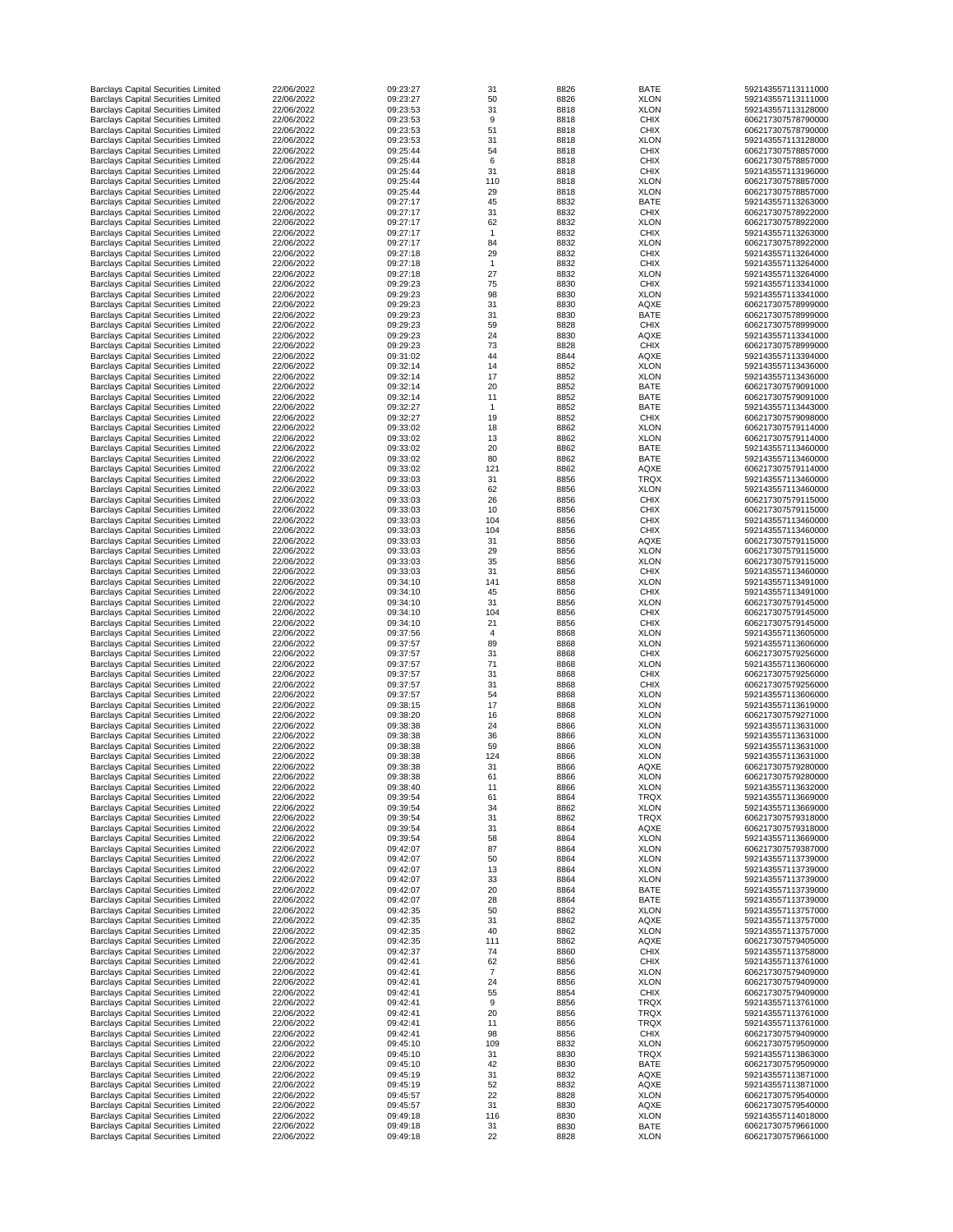| <b>Barclays Capital Securities Limited</b> | 22/06/2022 | 09:49:18 | 75             | 8830 | <b>XLON</b> | 592143557114018000 |
|--------------------------------------------|------------|----------|----------------|------|-------------|--------------------|
| <b>Barclays Capital Securities Limited</b> | 22/06/2022 | 09:49:18 | 31             | 8830 | <b>CHIX</b> | 606217307579661000 |
| <b>Barclays Capital Securities Limited</b> | 22/06/2022 | 09:49:20 | 8              | 8828 | <b>XLON</b> | 606217307579662000 |
| <b>Barclays Capital Securities Limited</b> | 22/06/2022 | 09:49:30 | 31             | 8826 | <b>CHIX</b> | 606217307579667000 |
| <b>Barclays Capital Securities Limited</b> | 22/06/2022 | 09:49:30 | 35             | 8826 | <b>TRQX</b> | 592143557114024000 |
| <b>Barclays Capital Securities Limited</b> | 22/06/2022 | 09:49:30 | 74             | 8826 | <b>XLON</b> | 592143557114024000 |
|                                            | 22/06/2022 | 09:49:30 | 31             | 8826 | <b>BATE</b> | 606217307579667000 |
| <b>Barclays Capital Securities Limited</b> |            |          |                |      |             |                    |
| <b>Barclays Capital Securities Limited</b> | 22/06/2022 | 09:49:30 | 89             | 8826 | <b>XLON</b> | 592143557114024000 |
| <b>Barclays Capital Securities Limited</b> | 22/06/2022 | 09:49:30 | 30             | 8826 | <b>CHIX</b> | 606217307579667000 |
| <b>Barclays Capital Securities Limited</b> | 22/06/2022 | 09:50:09 |                | 8826 | <b>CHIX</b> | 606217307579689000 |
| <b>Barclays Capital Securities Limited</b> | 22/06/2022 | 09:52:31 | 125            | 8850 | <b>AQXE</b> | 592143557114135000 |
| <b>Barclays Capital Securities Limited</b> | 22/06/2022 | 09:52:31 | 9              | 8850 | <b>XLON</b> | 606217307579776000 |
| <b>Barclays Capital Securities Limited</b> | 22/06/2022 | 09:52:37 | 20             | 8846 | <b>XLON</b> | 592143557114138000 |
| <b>Barclays Capital Securities Limited</b> | 22/06/2022 | 09:52:39 | $\overline{4}$ | 8850 | <b>XLON</b> | 592143557114139000 |
| <b>Barclays Capital Securities Limited</b> | 22/06/2022 | 09:52:39 | 62             | 8850 | <b>AQXE</b> | 606217307579780000 |
| <b>Barclays Capital Securities Limited</b> | 22/06/2022 | 09:53:11 | 31             | 8846 | <b>BATE</b> | 592143557114154000 |
|                                            |            |          | 17             |      |             |                    |
| <b>Barclays Capital Securities Limited</b> | 22/06/2022 | 09:53:11 |                | 8846 | <b>XLON</b> | 592143557114154000 |
| <b>Barclays Capital Securities Limited</b> | 22/06/2022 | 09:53:11 | 103            | 8846 | <b>XLON</b> | 606217307579794000 |
| <b>Barclays Capital Securities Limited</b> | 22/06/2022 | 09:53:11 | 31             | 8846 | <b>TRQX</b> | 606217307579794000 |
| <b>Barclays Capital Securities Limited</b> | 22/06/2022 | 09:53:11 | 11             | 8846 | <b>XLON</b> | 606217307579794000 |
| <b>Barclays Capital Securities Limited</b> | 22/06/2022 | 09:53:52 | 49             | 8852 | <b>AQXE</b> | 592143557114176000 |
| <b>Barclays Capital Securities Limited</b> | 22/06/2022 | 09:54:48 |                | 8852 | <b>TRQX</b> | 592143557114210000 |
| <b>Barclays Capital Securities Limited</b> | 22/06/2022 | 09:54:48 | 22             | 8852 | <b>CHIX</b> | 592143557114210000 |
| <b>Barclays Capital Securities Limited</b> | 22/06/2022 | 09:54:48 | 5              | 8852 | <b>BATE</b> | 606217307579850000 |
| <b>Barclays Capital Securities Limited</b> | 22/06/2022 | 09:54:50 | 15             | 8854 | <b>XLON</b> | 592143557114211000 |
| <b>Barclays Capital Securities Limited</b> | 22/06/2022 | 09:54:50 | 47             | 8854 | <b>XLON</b> | 592143557114211000 |
|                                            |            |          |                |      |             |                    |
| <b>Barclays Capital Securities Limited</b> | 22/06/2022 | 09:55:16 | 31             | 8850 | <b>CHIX</b> | 592143557114229000 |
| <b>Barclays Capital Securities Limited</b> | 22/06/2022 | 09:55:16 | 69             | 8850 | <b>XLON</b> | 606217307579868000 |
| <b>Barclays Capital Securities Limited</b> | 22/06/2022 | 09:55:16 | 50             | 8850 | <b>XLON</b> | 592143557114230000 |
| <b>Barclays Capital Securities Limited</b> | 22/06/2022 | 09:55:16 | 74             | 8850 | <b>CHIX</b> | 606217307579868000 |
| <b>Barclays Capital Securities Limited</b> | 22/06/2022 | 09:55:41 | 18             | 8852 | <b>XLON</b> | 606217307579883000 |
| <b>Barclays Capital Securities Limited</b> | 22/06/2022 | 09:55:41 | 31             | 8852 | <b>XLON</b> | 606217307579883000 |
| <b>Barclays Capital Securities Limited</b> | 22/06/2022 | 09:56:53 | 12             | 8854 | <b>BATE</b> | 592143557114282000 |
| <b>Barclays Capital Securities Limited</b> | 22/06/2022 | 09:56:53 | 50             | 8854 | <b>XLON</b> | 606217307579920000 |
| <b>Barclays Capital Securities Limited</b> | 22/06/2022 | 09:56:53 | 35             | 8854 | <b>XLON</b> | 606217307579920000 |
|                                            |            |          |                |      |             | 606217307579920000 |
| <b>Barclays Capital Securities Limited</b> | 22/06/2022 | 09:56:53 | 19             | 8854 | <b>XLON</b> |                    |
| <b>Barclays Capital Securities Limited</b> | 22/06/2022 | 09:56:53 | 80             | 8854 | <b>AQXE</b> | 606217307579920000 |
| <b>Barclays Capital Securities Limited</b> | 22/06/2022 | 09:57:15 | 21             | 8850 | <b>XLON</b> | 606217307579933000 |
| <b>Barclays Capital Securities Limited</b> | 22/06/2022 | 09:57:15 | 31             | 8850 | <b>BATE</b> | 592143557114296000 |
| <b>Barclays Capital Securities Limited</b> | 22/06/2022 | 09:57:15 | 71             | 8850 | <b>XLON</b> | 606217307579933000 |
| <b>Barclays Capital Securities Limited</b> | 22/06/2022 | 09:57:15 | 31             | 8850 | <b>CHIX</b> | 592143557114296000 |
| <b>Barclays Capital Securities Limited</b> | 22/06/2022 | 09:57:15 | 85             | 8850 | <b>XLON</b> | 606217307579933000 |
| <b>Barclays Capital Securities Limited</b> | 22/06/2022 | 09:57:15 | 34             | 8850 | <b>CHIX</b> | 606217307579933000 |
| <b>Barclays Capital Securities Limited</b> | 22/06/2022 | 09:58:08 | 39             | 8852 | <b>XLON</b> | 592143557114326000 |
| <b>Barclays Capital Securities Limited</b> | 22/06/2022 | 09:58:30 | 65             | 8856 | <b>AQXE</b> | 606217307579973000 |
|                                            | 22/06/2022 | 09:59:05 | 16             |      |             | 606217307579993000 |
| <b>Barclays Capital Securities Limited</b> |            |          |                | 8858 | <b>XLON</b> |                    |
| <b>Barclays Capital Securities Limited</b> | 22/06/2022 | 09:59:05 | 75             | 8858 | <b>XLON</b> | 606217307579993000 |
| <b>Barclays Capital Securities Limited</b> | 22/06/2022 | 09:59:13 | 36             | 8854 | <b>BATE</b> | 592143557114361000 |
| <b>Barclays Capital Securities Limited</b> | 22/06/2022 | 09:59:13 | 20             | 8852 | <b>XLON</b> | 592143557114361000 |
| <b>Barclays Capital Securities Limited</b> | 22/06/2022 | 09:59:13 | 10             | 8852 | <b>XLON</b> | 592143557114361000 |
| <b>Barclays Capital Securities Limited</b> | 22/06/2022 | 09:59:13 | 10             | 8852 | <b>XLON</b> | 592143557114361000 |
| <b>Barclays Capital Securities Limited</b> | 22/06/2022 | 09:59:13 | 43             | 8852 | <b>XLON</b> | 592143557114361000 |
| <b>Barclays Capital Securities Limited</b> | 22/06/2022 | 09:59:13 | 31             | 8854 | <b>CHIX</b> | 606217307579997000 |
| <b>Barclays Capital Securities Limited</b> | 22/06/2022 | 09:59:13 | 93             | 8854 | <b>XLON</b> | 606217307579997000 |
| <b>Barclays Capital Securities Limited</b> | 22/06/2022 | 09:59:13 | 31             | 8852 | <b>TRQX</b> | 606217307579997000 |
|                                            | 22/06/2022 |          |                |      |             |                    |
| <b>Barclays Capital Securities Limited</b> |            | 09:59:13 | 50             | 8854 | <b>XLON</b> | 592143557114361000 |
| <b>Barclays Capital Securities Limited</b> | 22/06/2022 | 09:59:13 | 10             | 8854 | <b>XLON</b> | 592143557114361000 |
| <b>Barclays Capital Securities Limited</b> | 22/06/2022 | 09:59:13 | 49             | 8852 | <b>XLON</b> | 606217307579997000 |
| <b>Barclays Capital Securities Limited</b> | 22/06/2022 | 09:59:13 | 125            | 8854 | <b>AQXE</b> | 606217307579997000 |
| <b>Barclays Capital Securities Limited</b> | 22/06/2022 | 09:59:13 | 62             | 8854 | <b>BATE</b> | 592143557114361000 |
| <b>Barclays Capital Securities Limited</b> | 22/06/2022 | 10:00:57 | 31             | 8848 | <b>BATE</b> | 592143557114423000 |
| <b>Barclays Capital Securities Limited</b> | 22/06/2022 | 10:00:57 | 31             | 8848 | <b>AQXE</b> | 592143557114423000 |
| <b>Barclays Capital Securities Limited</b> | 22/06/2022 | 10:00:57 | 33             | 8848 | <b>CHIX</b> | 606217307580058000 |
| <b>Barclays Capital Securities Limited</b> | 22/06/2022 | 10:00:57 | 62             | 8848 | <b>XLON</b> | 606217307580058000 |
| <b>Barclays Capital Securities Limited</b> | 22/06/2022 | 10:00:57 | 50             | 8848 | <b>XLON</b> | 606217307580058000 |
|                                            |            |          |                |      |             |                    |
| <b>Barclays Capital Securities Limited</b> | 22/06/2022 | 10:00:57 | 29             | 8848 | <b>CHIX</b> | 592143557114423000 |
| <b>Barclays Capital Securities Limited</b> | 22/06/2022 | 10:01:32 | 39             | 8846 | <b>CHIX</b> | 592143557114444000 |
| <b>Barclays Capital Securities Limited</b> | 22/06/2022 | 10:01:32 | 19             | 8846 | <b>CHIX</b> | 592143557114444000 |
| <b>Barclays Capital Securities Limited</b> | 22/06/2022 | 10:01:32 | 31             | 8844 | <b>BATE</b> | 592143557114444000 |
| <b>Barclays Capital Securities Limited</b> | 22/06/2022 | 10:01:32 | 31             | 8846 | <b>AQXE</b> | 606217307580079000 |
| <b>Barclays Capital Securities Limited</b> | 22/06/2022 | 10:01:32 | 10             | 8844 | <b>XLON</b> | 606217307580079000 |
| <b>Barclays Capital Securities Limited</b> | 22/06/2022 | 10:01:32 | 89             | 8844 | <b>XLON</b> | 606217307580079000 |
| <b>Barclays Capital Securities Limited</b> | 22/06/2022 | 10:01:32 | 31             | 8844 | <b>AQXE</b> | 606217307580079000 |
| <b>Barclays Capital Securities Limited</b> | 22/06/2022 | 10:01:32 |                |      |             | 606217307580079000 |
| <b>Barclays Capital Securities Limited</b> |            |          | 21             |      |             |                    |
| <b>Barclays Capital Securities Limited</b> |            |          |                | 8844 | <b>AQXE</b> |                    |
|                                            | 22/06/2022 | 10:01:32 | 42             | 8844 | <b>CHIX</b> | 592143557114444000 |
|                                            | 22/06/2022 | 10:01:32 | 38             | 8844 | <b>CHIX</b> | 592143557114444000 |
| <b>Barclays Capital Securities Limited</b> | 22/06/2022 | 10:01:32 | 5              | 8844 | <b>CHIX</b> | 592143557114444000 |
| <b>Barclays Capital Securities Limited</b> | 22/06/2022 | 10:03:47 | 86             | 8832 | <b>XLON</b> | 592143557114519000 |
| <b>Barclays Capital Securities Limited</b> | 22/06/2022 | 10:04:18 | 31             | 8832 | <b>CHIX</b> | 592143557114535000 |
| <b>Barclays Capital Securities Limited</b> | 22/06/2022 | 10:04:18 | 62             | 8832 | <b>XLON</b> | 592143557114535000 |
| <b>Barclays Capital Securities Limited</b> | 22/06/2022 | 10:04:18 | 31             | 8832 | <b>BATE</b> | 606217307580167000 |
| <b>Barclays Capital Securities Limited</b> | 22/06/2022 | 10:04:18 | 10             | 8832 | <b>BATE</b> | 592143557114535000 |
| <b>Barclays Capital Securities Limited</b> | 22/06/2022 | 10:04:18 | 31             | 8832 | <b>CHIX</b> | 606217307580167000 |
|                                            |            |          |                |      |             |                    |
| <b>Barclays Capital Securities Limited</b> | 22/06/2022 | 10:04:18 |                | 8832 | <b>CHIX</b> | 606217307580167000 |
| <b>Barclays Capital Securities Limited</b> | 22/06/2022 | 10:05:58 | 8              | 8836 | <b>XLON</b> | 592143557114588000 |
| <b>Barclays Capital Securities Limited</b> | 22/06/2022 | 10:05:58 | 69             | 8836 | <b>AQXE</b> | 606217307580219000 |
| <b>Barclays Capital Securities Limited</b> | 22/06/2022 | 10:06:05 | 34             | 8832 | <b>AQXE</b> | 592143557114594000 |
| <b>Barclays Capital Securities Limited</b> | 22/06/2022 | 10:06:05 | 31             | 8832 | <b>BATE</b> | 592143557114594000 |
| <b>Barclays Capital Securities Limited</b> | 22/06/2022 | 10:06:05 | 31             | 8832 | <b>CHIX</b> | 606217307580225000 |
| <b>Barclays Capital Securities Limited</b> | 22/06/2022 | 10:06:05 | 44             | 8832 | <b>CHIX</b> | 592143557114594000 |
| <b>Barclays Capital Securities Limited</b> | 22/06/2022 | 10:06:05 | 31             | 8832 | <b>XLON</b> | 606217307580225000 |
| <b>Barclays Capital Securities Limited</b> | 22/06/2022 | 10:06:26 | 61             | 8830 | <b>XLON</b> | 606217307580235000 |
|                                            | 22/06/2022 | 10:06:26 | 31             | 8830 | <b>CHIX</b> | 592143557114604000 |
| <b>Barclays Capital Securities Limited</b> |            |          |                |      |             |                    |
| <b>Barclays Capital Securities Limited</b> | 22/06/2022 | 10:07:03 | 57             | 8828 | <b>BATE</b> | 606217307580252000 |
| <b>Barclays Capital Securities Limited</b> | 22/06/2022 | 10:07:03 | 31             | 8828 | <b>CHIX</b> | 592143557114621000 |
| <b>Barclays Capital Securities Limited</b> | 22/06/2022 | 10:07:03 | 31             | 8828 | <b>AQXE</b> | 606217307580252000 |
| <b>Barclays Capital Securities Limited</b> | 22/06/2022 | 10:07:03 | 125            | 8828 | <b>AQXE</b> | 592143557114621000 |
| <b>Barclays Capital Securities Limited</b> | 22/06/2022 | 10:07:03 | 20             | 8828 | <b>AQXE</b> | 592143557114621000 |
| <b>Barclays Capital Securities Limited</b> | 22/06/2022 | 10:07:03 | 31             | 8828 | <b>CHIX</b> | 606217307580252000 |
| <b>Barclays Capital Securities Limited</b> | 22/06/2022 | 10:07:34 | 31             | 8822 | <b>CHIX</b> | 592143557114638000 |
| <b>Barclays Capital Securities Limited</b> | 22/06/2022 | 10:07:34 | 119            | 8822 | <b>XLON</b> | 606217307580268000 |
| <b>Barclays Capital Securities Limited</b> | 22/06/2022 | 10:08:15 | 31             | 8822 | <b>CHIX</b> | 592143557114662000 |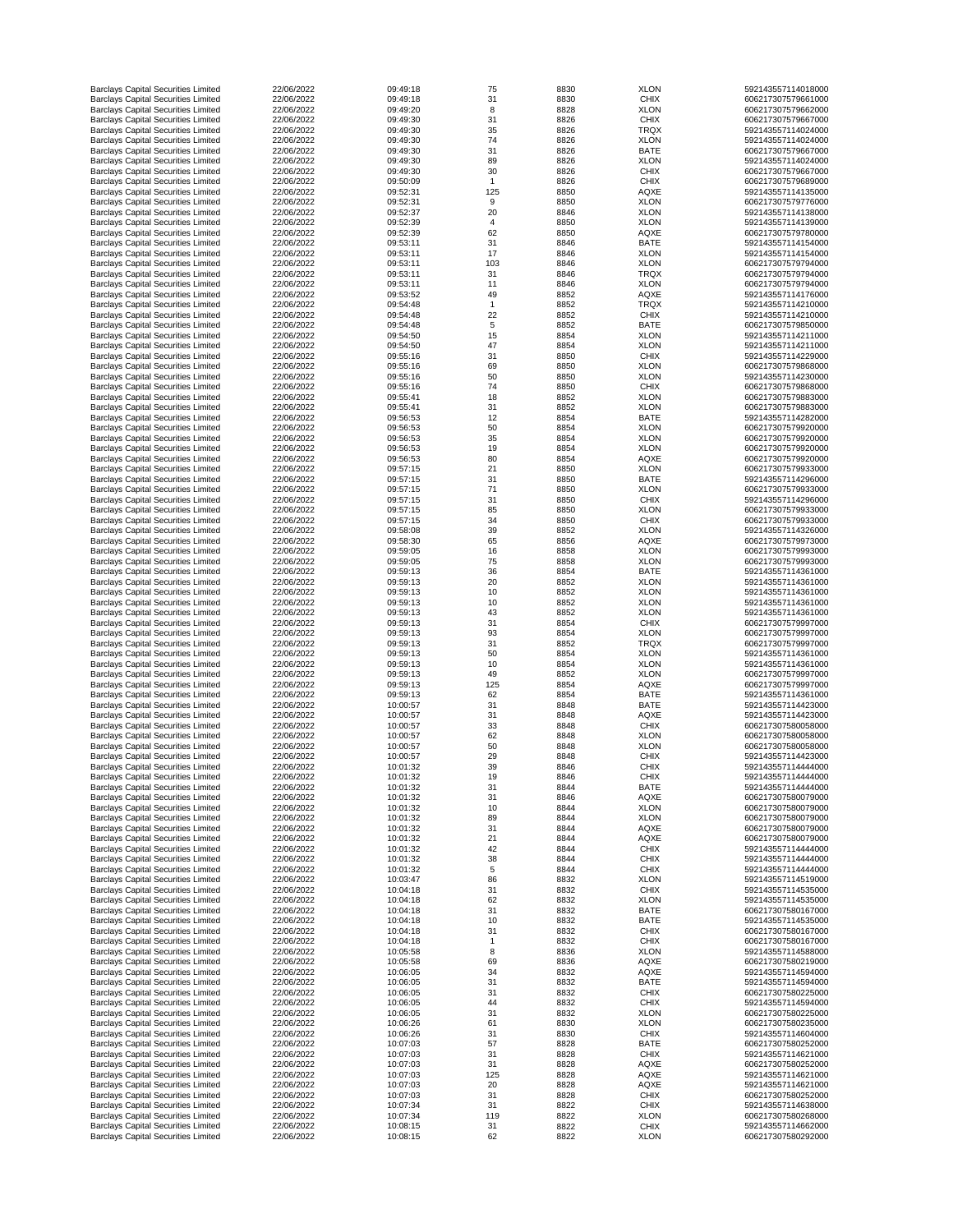| <b>Barclays Capital Securities Limited</b> | 22/06/2022 | 10:09:24 | 62  | 8820 | <b>CHIX</b> | 592143557114699000 |
|--------------------------------------------|------------|----------|-----|------|-------------|--------------------|
| <b>Barclays Capital Securities Limited</b> | 22/06/2022 | 10:09:24 | 44  | 8820 | <b>XLON</b> | 606217307580327000 |
| <b>Barclays Capital Securities Limited</b> | 22/06/2022 | 10:09:24 | 31  | 8820 | <b>AQXE</b> | 606217307580327000 |
| <b>Barclays Capital Securities Limited</b> | 22/06/2022 | 10:09:24 | 19  | 8820 | <b>CHIX</b> | 592143557114699000 |
| <b>Barclays Capital Securities Limited</b> | 22/06/2022 | 10:09:24 | 56  | 8818 | <b>XLON</b> | 592143557114699000 |
|                                            |            |          |     |      |             |                    |
| <b>Barclays Capital Securities Limited</b> | 22/06/2022 | 10:09:24 | 31  | 8818 | <b>TRQX</b> | 592143557114699000 |
| <b>Barclays Capital Securities Limited</b> | 22/06/2022 | 10:09:24 | 31  | 8818 | <b>CHIX</b> | 606217307580327000 |
| <b>Barclays Capital Securities Limited</b> | 22/06/2022 | 10:09:24 | 68  | 8818 | <b>CHIX</b> | 606217307580327000 |
| <b>Barclays Capital Securities Limited</b> | 22/06/2022 | 10:11:19 | 31  | 8830 | <b>XLON</b> | 592143557114757000 |
| <b>Barclays Capital Securities Limited</b> | 22/06/2022 | 10:11:19 | 10  | 8830 | <b>XLON</b> | 592143557114757000 |
| <b>Barclays Capital Securities Limited</b> | 22/06/2022 | 10:11:19 | 54  | 8830 | <b>XLON</b> | 592143557114757000 |
| <b>Barclays Capital Securities Limited</b> | 22/06/2022 | 10:11:19 | 31  | 8830 | <b>TRQX</b> | 606217307580384000 |
| <b>Barclays Capital Securities Limited</b> | 22/06/2022 | 10:12:42 | 31  | 8830 | <b>CHIX</b> | 592143557114800000 |
|                                            | 22/06/2022 | 10:12:42 |     |      |             | 592143557114800000 |
| <b>Barclays Capital Securities Limited</b> |            |          | 62  | 8830 | <b>XLON</b> |                    |
| <b>Barclays Capital Securities Limited</b> | 22/06/2022 | 10:12:42 | 31  | 8830 | <b>BATE</b> | 606217307580425000 |
| <b>Barclays Capital Securities Limited</b> | 22/06/2022 | 10:12:42 | 5   | 8828 | <b>TRQX</b> | 592143557114800000 |
| <b>Barclays Capital Securities Limited</b> | 22/06/2022 | 10:12:42 | 70  | 8828 | <b>XLON</b> | 592143557114800000 |
| <b>Barclays Capital Securities Limited</b> | 22/06/2022 | 10:12:42 | 43  | 8828 | <b>XLON</b> | 592143557114800000 |
| <b>Barclays Capital Securities Limited</b> | 22/06/2022 | 10:12:42 | 4   | 8830 | <b>TRQX</b> | 606217307580425000 |
|                                            | 22/06/2022 | 10:12:42 |     |      | <b>TRQX</b> |                    |
| <b>Barclays Capital Securities Limited</b> |            |          | 26  | 8828 |             | 592143557114800000 |
| <b>Barclays Capital Securities Limited</b> | 22/06/2022 | 10:12:43 | 31  | 8828 | <b>BATE</b> | 606217307580426000 |
| <b>Barclays Capital Securities Limited</b> | 22/06/2022 | 10:12:43 | 50  | 8828 | <b>XLON</b> | 592143557114801000 |
| <b>Barclays Capital Securities Limited</b> | 22/06/2022 | 10:12:43 | 30  | 8828 | <b>XLON</b> | 592143557114801000 |
| <b>Barclays Capital Securities Limited</b> | 22/06/2022 | 10:12:43 | 31  | 8828 | <b>CHIX</b> | 606217307580426000 |
| <b>Barclays Capital Securities Limited</b> | 22/06/2022 | 10:12:43 | 35  | 8828 | <b>TRQX</b> | 592143557114801000 |
| <b>Barclays Capital Securities Limited</b> | 22/06/2022 | 10:13:16 | 33  | 8826 | <b>XLON</b> | 592143557114819000 |
|                                            | 22/06/2022 | 10:13:20 |     |      |             |                    |
| <b>Barclays Capital Securities Limited</b> |            |          | 31  | 8826 | <b>AQXE</b> | 606217307580446000 |
| <b>Barclays Capital Securities Limited</b> | 22/06/2022 | 10:13:36 | 31  | 8824 | <b>XLON</b> | 606217307580455000 |
| <b>Barclays Capital Securities Limited</b> | 22/06/2022 | 10:13:36 | 31  | 8824 | <b>TRQX</b> | 606217307580455000 |
| <b>Barclays Capital Securities Limited</b> | 22/06/2022 | 10:13:36 | 77  | 8824 | <b>CHIX</b> | 592143557114829000 |
| <b>Barclays Capital Securities Limited</b> | 22/06/2022 | 10:13:36 | 50  | 8824 | <b>XLON</b> | 592143557114829000 |
| <b>Barclays Capital Securities Limited</b> | 22/06/2022 | 10:13:36 | 20  | 8824 | <b>TRQX</b> | 606217307580455000 |
| <b>Barclays Capital Securities Limited</b> | 22/06/2022 | 10:13:36 | 20  | 8824 | <b>TRQX</b> | 606217307580455000 |
|                                            |            |          |     |      |             |                    |
| <b>Barclays Capital Securities Limited</b> | 22/06/2022 | 10:13:36 | 8   | 8824 | <b>TRQX</b> | 606217307580455000 |
| <b>Barclays Capital Securities Limited</b> | 22/06/2022 | 10:13:45 | 44  | 8822 | <b>AQXE</b> | 592143557114834000 |
| <b>Barclays Capital Securities Limited</b> | 22/06/2022 | 10:17:15 | 3   | 8852 | <b>AQXE</b> | 592143557114960000 |
| <b>Barclays Capital Securities Limited</b> | 22/06/2022 | 10:17:15 | 16  | 8852 | <b>XLON</b> | 606217307580582000 |
| <b>Barclays Capital Securities Limited</b> | 22/06/2022 | 10:17:15 | 44  | 8852 | <b>XLON</b> | 606217307580582000 |
|                                            | 22/06/2022 | 10:18:13 | 18  |      |             | 606217307580615000 |
| <b>Barclays Capital Securities Limited</b> |            |          |     | 8854 | <b>XLON</b> |                    |
| <b>Barclays Capital Securities Limited</b> | 22/06/2022 | 10:18:13 | 117 | 8854 | <b>XLON</b> | 606217307580615000 |
| <b>Barclays Capital Securities Limited</b> | 22/06/2022 | 10:18:45 | 70  | 8850 | <b>CHIX</b> | 592143557115012000 |
| <b>Barclays Capital Securities Limited</b> | 22/06/2022 | 10:18:45 | 31  | 8850 | <b>XLON</b> | 592143557115012000 |
| <b>Barclays Capital Securities Limited</b> | 22/06/2022 | 10:18:45 | 31  | 8850 | <b>BATE</b> | 606217307580633000 |
| <b>Barclays Capital Securities Limited</b> | 22/06/2022 | 10:18:45 | 62  | 8848 | <b>XLON</b> | 592143557115012000 |
| <b>Barclays Capital Securities Limited</b> | 22/06/2022 | 10:18:45 | 25  | 8850 | <b>TRQX</b> | 592143557115012000 |
|                                            |            |          |     |      |             |                    |
| <b>Barclays Capital Securities Limited</b> | 22/06/2022 | 10:18:45 | 50  | 8850 | <b>CHIX</b> | 606217307580633000 |
| <b>Barclays Capital Securities Limited</b> | 22/06/2022 | 10:18:45 | 13  | 8850 | <b>CHIX</b> | 606217307580633000 |
| <b>Barclays Capital Securities Limited</b> | 22/06/2022 | 10:18:45 | 13  | 8850 | <b>CHIX</b> | 592143557115012000 |
| <b>Barclays Capital Securities Limited</b> | 22/06/2022 | 10:18:50 | 31  | 8848 | <b>BATE</b> | 606217307580636000 |
| <b>Barclays Capital Securities Limited</b> | 22/06/2022 | 10:18:50 | 46  | 8848 | <b>AQXE</b> | 592143557115015000 |
| <b>Barclays Capital Securities Limited</b> | 22/06/2022 | 10:18:50 | 125 | 8848 | <b>AQXE</b> | 592143557115015000 |
|                                            |            |          |     |      |             |                    |
| <b>Barclays Capital Securities Limited</b> | 22/06/2022 | 10:18:50 | 52  | 8848 | <b>CHIX</b> | 592143557115015000 |
| <b>Barclays Capital Securities Limited</b> | 22/06/2022 | 10:18:50 | 31  | 8848 | <b>XLON</b> | 606217307580636000 |
| <b>Barclays Capital Securities Limited</b> | 22/06/2022 | 10:21:05 | 62  | 8842 | <b>CHIX</b> | 592143557115100000 |
| <b>Barclays Capital Securities Limited</b> | 22/06/2022 | 10:21:05 | 61  | 8842 | <b>XLON</b> | 606217307580719000 |
| <b>Barclays Capital Securities Limited</b> | 22/06/2022 | 10:21:05 | 50  | 8842 | <b>XLON</b> | 592143557115100000 |
| <b>Barclays Capital Securities Limited</b> | 22/06/2022 | 10:21:05 | 31  | 8842 | <b>CHIX</b> | 592143557115100000 |
|                                            | 22/06/2022 | 10:21:06 |     |      |             |                    |
| <b>Barclays Capital Securities Limited</b> |            |          | 85  | 8842 | <b>XLON</b> | 606217307580720000 |
| <b>Barclays Capital Securities Limited</b> | 22/06/2022 | 10:22:13 | 14  | 8840 | <b>XLON</b> | 592143557115143000 |
| <b>Barclays Capital Securities Limited</b> | 22/06/2022 | 10:22:13 | 10  | 8840 | <b>XLON</b> | 592143557115143000 |
| <b>Barclays Capital Securities Limited</b> | 22/06/2022 | 10:22:13 | 11  | 8840 | <b>XLON</b> | 592143557115143000 |
| <b>Barclays Capital Securities Limited</b> | 22/06/2022 | 10:22:13 | 31  | 8840 | <b>BATE</b> | 592143557115143000 |
| <b>Barclays Capital Securities Limited</b> | 22/06/2022 | 10:22:13 | 5   | 8840 | <b>XLON</b> | 606217307580761000 |
| <b>Barclays Capital Securities Limited</b> | 22/06/2022 | 10:22:13 | 79  | 8840 | <b>XLON</b> | 606217307580761000 |
|                                            |            |          |     |      |             |                    |
| <b>Barclays Capital Securities Limited</b> | 22/06/2022 | 10:22:13 | 31  | 8840 | <b>CHIX</b> | 606217307580761000 |
| <b>Barclays Capital Securities Limited</b> | 22/06/2022 | 10:22:13 | 50  | 8840 | <b>XLON</b> | 592143557115143000 |
| <b>Barclays Capital Securities Limited</b> | 22/06/2022 | 10:22:13 | 25  | 8840 | <b>TRQX</b> | 606217307580761000 |
| <b>Barclays Capital Securities Limited</b> | 22/06/2022 | 10:22:13 | 11  | 8840 | <b>TRQX</b> | 606217307580761000 |
| <b>Barclays Capital Securities Limited</b> | 22/06/2022 | 10:22:15 |     | 8840 | <b>XLON</b> | 592143557115144000 |
| <b>Barclays Capital Securities Limited</b> | 22/06/2022 | 10:22:15 | 31  | 8840 | <b>AQXE</b> | 606217307580762000 |
| <b>Barclays Capital Securities Limited</b> | 22/06/2022 | 10:22:15 | 65  | 8838 | <b>XLON</b> | 606217307580762000 |
|                                            | 22/06/2022 | 10:23:24 | 31  |      |             | 592143557115205000 |
| <b>Barclays Capital Securities Limited</b> |            |          |     | 8838 | <b>AQXE</b> |                    |
| <b>Barclays Capital Securities Limited</b> | 22/06/2022 | 10:23:24 | 10  | 8838 | <b>XLON</b> | 606217307580823000 |
| <b>Barclays Capital Securities Limited</b> | 22/06/2022 | 10:23:24 | 12  | 8838 | <b>TRQX</b> | 592143557115205000 |
| <b>Barclays Capital Securities Limited</b> | 22/06/2022 | 10:23:28 | 2   | 8838 | <b>XLON</b> | 606217307580829000 |
| <b>Barclays Capital Securities Limited</b> | 22/06/2022 | 10:23:28 | 31  | 8836 | <b>XLON</b> | 592143557115211000 |
| <b>Barclays Capital Securities Limited</b> | 22/06/2022 | 10:23:28 | 57  | 8836 | <b>CHIX</b> | 606217307580829000 |
| <b>Barclays Capital Securities Limited</b> | 22/06/2022 | 10:23:28 | 39  | 8836 | <b>BATE</b> | 592143557115211000 |
| <b>Barclays Capital Securities Limited</b> | 22/06/2022 | 10:23:28 | 31  | 8836 | <b>CHIX</b> | 606217307580829000 |
|                                            |            |          |     |      |             |                    |
| <b>Barclays Capital Securities Limited</b> | 22/06/2022 | 10:23:28 | 62  | 8836 | <b>XLON</b> | 606217307580829000 |
| <b>Barclays Capital Securities Limited</b> | 22/06/2022 | 10:23:28 | 31  | 8836 | <b>CHIX</b> | 592143557115211000 |
| <b>Barclays Capital Securities Limited</b> | 22/06/2022 | 10:23:28 | 39  | 8836 | <b>BATE</b> | 606217307580829000 |
| <b>Barclays Capital Securities Limited</b> | 22/06/2022 | 10:23:32 | 62  | 8836 | <b>XLON</b> | 592143557115215000 |
| <b>Barclays Capital Securities Limited</b> | 22/06/2022 | 10:23:32 | 40  | 8836 | <b>XLON</b> | 592143557115215000 |
| <b>Barclays Capital Securities Limited</b> | 22/06/2022 | 10:25:52 | 11  | 8820 | <b>TRQX</b> | 606217307580997000 |
|                                            | 22/06/2022 | 10:25:57 |     |      |             | 592143557115387000 |
| <b>Barclays Capital Securities Limited</b> |            |          | 31  | 8820 | <b>CHIX</b> |                    |
| <b>Barclays Capital Securities Limited</b> | 22/06/2022 | 10:25:57 | 20  | 8820 | <b>TRQX</b> | 606217307581002000 |
| <b>Barclays Capital Securities Limited</b> | 22/06/2022 | 10:25:57 | 47  | 8820 | <b>XLON</b> | 606217307581002000 |
| <b>Barclays Capital Securities Limited</b> | 22/06/2022 | 10:25:57 | 54  | 8820 | <b>TRQX</b> | 592143557115387000 |
| <b>Barclays Capital Securities Limited</b> | 22/06/2022 | 10:25:57 | 20  | 8820 | <b>TRQX</b> | 592143557115387000 |
| <b>Barclays Capital Securities Limited</b> | 22/06/2022 | 10:25:57 | 11  | 8820 | <b>BATE</b> | 592143557115387000 |
|                                            |            |          |     |      |             |                    |
| <b>Barclays Capital Securities Limited</b> | 22/06/2022 | 10:25:57 | 30  | 8820 | <b>CHIX</b> | 606217307581002000 |
| <b>Barclays Capital Securities Limited</b> | 22/06/2022 | 10:27:03 | 31  | 8820 | <b>CHIX</b> | 592143557115462000 |
| <b>Barclays Capital Securities Limited</b> | 22/06/2022 | 10:27:03 | 67  | 8818 | <b>CHIX</b> | 592143557115462000 |
| <b>Barclays Capital Securities Limited</b> | 22/06/2022 | 10:27:03 | 99  | 8820 | <b>XLON</b> | 592143557115462000 |
| <b>Barclays Capital Securities Limited</b> | 22/06/2022 | 10:27:03 | 31  | 8820 | <b>BATE</b> | 606217307581076000 |
| <b>Barclays Capital Securities Limited</b> | 22/06/2022 | 10:27:03 | 53  | 8818 | <b>XLON</b> | 606217307581076000 |
|                                            | 22/06/2022 | 10:27:03 | 9   |      |             | 606217307581076000 |
| <b>Barclays Capital Securities Limited</b> |            |          |     | 8818 | <b>XLON</b> |                    |
| <b>Barclays Capital Securities Limited</b> | 22/06/2022 | 10:27:03 | 32  | 8818 | <b>XLON</b> | 606217307581076000 |
| <b>Barclays Capital Securities Limited</b> | 22/06/2022 | 10:27:03 | 18  | 8818 | <b>BATE</b> | 592143557115462000 |
| <b>Barclays Capital Securities Limited</b> | 22/06/2022 | 10:27:03 | 47  | 8818 | <b>CHIX</b> | 606217307581076000 |
| <b>Barclays Capital Securities Limited</b> | 22/06/2022 | 10:27:03 | 75  | 8818 | <b>CHIX</b> | 606217307581076000 |
| <b>Barclays Capital Securities Limited</b> | 22/06/2022 | 10:27:03 | 29  | 8820 | AQXE        | 592143557115462000 |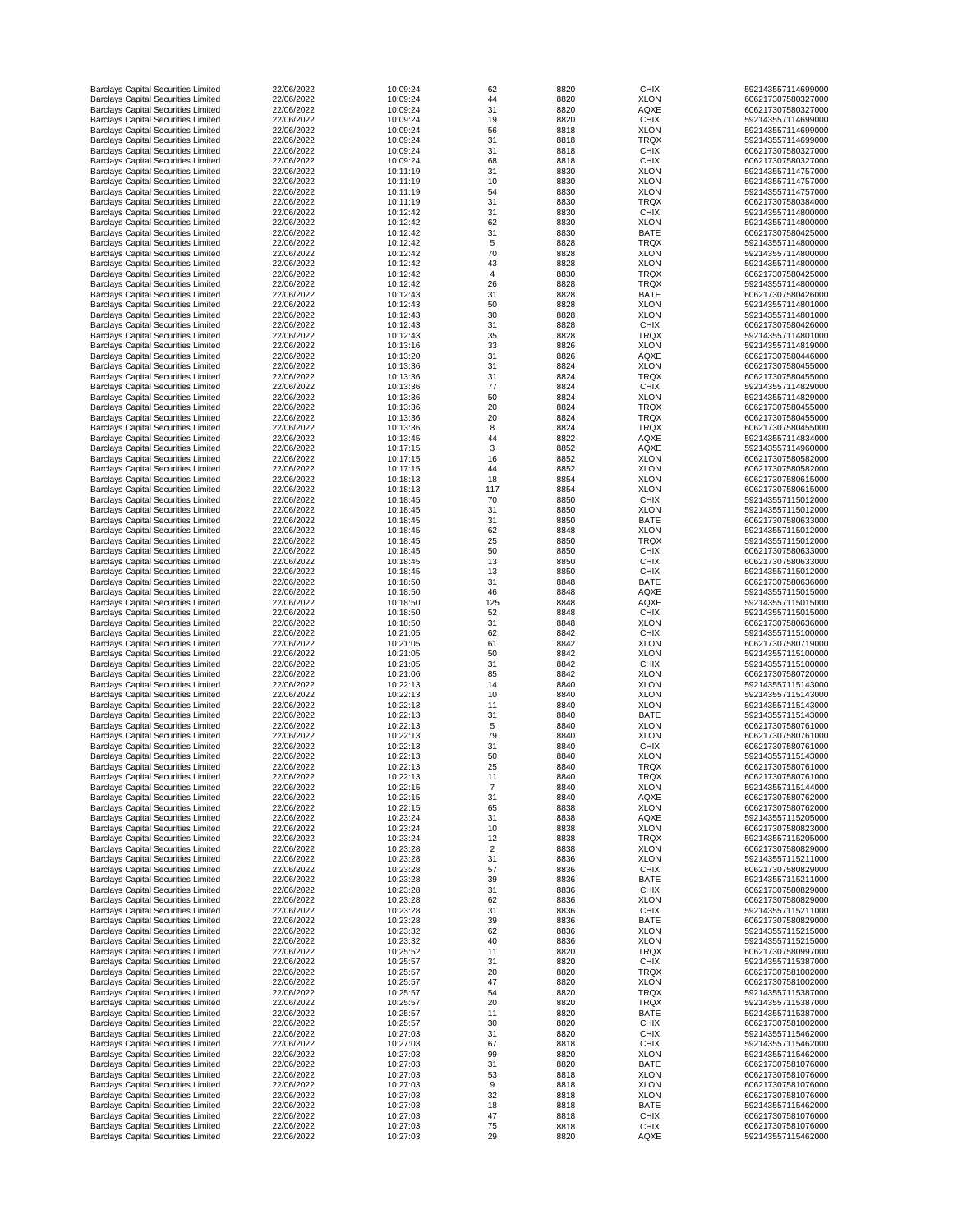| <b>Barclays Capital Securities Limited</b>                                               | 22/06/2022               | 10:27:03             | 2        | 8820         | <b>BATE</b>                | 606217307581076000                       |
|------------------------------------------------------------------------------------------|--------------------------|----------------------|----------|--------------|----------------------------|------------------------------------------|
| <b>Barclays Capital Securities Limited</b>                                               | 22/06/2022               | 10:27:05             | 31       | 8818         | <b>XLON</b>                | 606217307581078000                       |
| <b>Barclays Capital Securities Limited</b>                                               | 22/06/2022               | 10:31:14             | 77       | 8810         | <b>XLON</b>                | 592143557115714000                       |
| <b>Barclays Capital Securities Limited</b>                                               | 22/06/2022               | 10:31:14             | 31       | 8810         | <b>BATE</b>                | 606217307581325000                       |
| <b>Barclays Capital Securities Limited</b>                                               | 22/06/2022               | 10:31:14             | 73       | 8810         | <b>XLON</b>                | 606217307581325000                       |
| <b>Barclays Capital Securities Limited</b>                                               | 22/06/2022               | 10:31:14             | 26       | 8810         | <b>CHIX</b>                | 592143557115715000                       |
| <b>Barclays Capital Securities Limited</b><br><b>Barclays Capital Securities Limited</b> | 22/06/2022<br>22/06/2022 | 10:31:14<br>10:31:14 | 5<br>11  | 8810<br>8810 | <b>CHIX</b><br><b>AQXE</b> | 592143557115715000<br>606217307581326000 |
| <b>Barclays Capital Securities Limited</b>                                               | 22/06/2022               | 10:32:57             | 62       | 8818         | <b>AQXE</b>                | 592143557115769000                       |
| <b>Barclays Capital Securities Limited</b>                                               | 22/06/2022               | 10:32:57             | 18       | 8818         | <b>XLON</b>                | 606217307581379000                       |
| <b>Barclays Capital Securities Limited</b>                                               | 22/06/2022               | 10:32:57             | 10       | 8818         | <b>XLON</b>                | 606217307581379000                       |
| <b>Barclays Capital Securities Limited</b>                                               | 22/06/2022               | 10:33:36             | 94       | 8812         | <b>XLON</b>                | 606217307581398000                       |
| <b>Barclays Capital Securities Limited</b>                                               | 22/06/2022               | 10:33:36             | 66       | 8812         | <b>XLON</b>                | 592143557115788000                       |
| <b>Barclays Capital Securities Limited</b>                                               | 22/06/2022               | 10:33:36             | 31       | 8812         | <b>CHIX</b>                | 606217307581398000                       |
| <b>Barclays Capital Securities Limited</b>                                               | 22/06/2022               | 10:33:36             | 66       | 8812         | <b>XLON</b>                | 592143557115788000                       |
| <b>Barclays Capital Securities Limited</b>                                               | 22/06/2022               | 10:33:36             | 31       | 8812         | <b>CHIX</b>                | 606217307581398000                       |
| <b>Barclays Capital Securities Limited</b>                                               | 22/06/2022               | 10:33:43             | 31       | 8812         | <b>CHIX</b>                | 592143557115790000                       |
| <b>Barclays Capital Securities Limited</b>                                               | 22/06/2022               | 10:33:43             | 73       | 8812         | <b>XLON</b>                | 606217307581400000                       |
| <b>Barclays Capital Securities Limited</b>                                               | 22/06/2022               | 10:33:43             | 58       | 8812         | <b>CHIX</b>                | 606217307581400000                       |
| <b>Barclays Capital Securities Limited</b>                                               | 22/06/2022               | 10:33:43             | 31       | 8812         | <b>XLON</b>                | 592143557115790000                       |
| <b>Barclays Capital Securities Limited</b><br><b>Barclays Capital Securities Limited</b> | 22/06/2022<br>22/06/2022 | 10:33:43<br>10:33:43 | 55<br>31 | 8812<br>8812 | <b>CHIX</b><br><b>XLON</b> | 606217307581400000<br>592143557115790000 |
| <b>Barclays Capital Securities Limited</b>                                               | 22/06/2022               | 10:36:05             | 31       | 8818         | <b>AQXE</b>                | 606217307581468000                       |
| <b>Barclays Capital Securities Limited</b>                                               | 22/06/2022               | 10:36:05             | 12       | 8818         | <b>AQXE</b>                | 592143557115859000                       |
| <b>Barclays Capital Securities Limited</b>                                               | 22/06/2022               | 10:36:22             | 44       | 8818         | <b>AQXE</b>                | 606217307581479000                       |
| <b>Barclays Capital Securities Limited</b>                                               | 22/06/2022               | 10:37:33             | 50       | 8820         | <b>XLON</b>                | 592143557115904000                       |
| <b>Barclays Capital Securities Limited</b>                                               | 22/06/2022               | 10:38:07             | 74       | 8816         | <b>XLON</b>                | 606217307581528000                       |
| <b>Barclays Capital Securities Limited</b>                                               | 22/06/2022               | 10:38:07             | 36       | 8816         | <b>XLON</b>                | 606217307581528000                       |
| <b>Barclays Capital Securities Limited</b>                                               | 22/06/2022               | 10:38:07             | 25       | 8816         | <b>XLON</b>                | 606217307581528000                       |
| <b>Barclays Capital Securities Limited</b>                                               | 22/06/2022               | 10:38:07             | 31       | 8816         | <b>CHIX</b>                | 592143557115922000                       |
| <b>Barclays Capital Securities Limited</b>                                               | 22/06/2022               | 10:38:07             | 73       | 8816         | <b>XLON</b>                | 606217307581528000                       |
| <b>Barclays Capital Securities Limited</b>                                               | 22/06/2022               | 10:38:08             | 51       | 8814         | <b>XLON</b>                | 592143557115922000                       |
| <b>Barclays Capital Securities Limited</b>                                               | 22/06/2022               | 10:38:08             | 11       | 8814         | <b>XLON</b>                | 592143557115922000                       |
| <b>Barclays Capital Securities Limited</b>                                               | 22/06/2022               | 10:38:54             | 31       | 8814         | <b>AQXE</b>                | 606217307581549000                       |
| <b>Barclays Capital Securities Limited</b><br><b>Barclays Capital Securities Limited</b> | 22/06/2022<br>22/06/2022 | 10:38:54<br>10:38:54 | 31<br>77 | 8814<br>8814 | <b>CHIX</b><br><b>XLON</b> | 606217307581549000<br>592143557115943000 |
| <b>Barclays Capital Securities Limited</b>                                               | 22/06/2022               | 10:38:54             | 23       | 8814         | <b>TRQX</b>                | 606217307581549000                       |
| <b>Barclays Capital Securities Limited</b>                                               | 22/06/2022               | 10:38:54             | 31       | 8814         | <b>CHIX</b>                | 592143557115943000                       |
| <b>Barclays Capital Securities Limited</b>                                               | 22/06/2022               | 10:38:54             | 77       | 8814         | <b>TRQX</b>                | 606217307581549000                       |
| <b>Barclays Capital Securities Limited</b>                                               | 22/06/2022               | 10:39:25             | 17       | 8814         | <b>XLON</b>                | 606217307581565000                       |
| <b>Barclays Capital Securities Limited</b>                                               | 22/06/2022               | 10:40:07             | 31       | 8812         | <b>BATE</b>                | 592143557115981000                       |
| <b>Barclays Capital Securities Limited</b>                                               | 22/06/2022               | 10:40:07             | 35       | 8812         | <b>CHIX</b>                | 592143557115981000                       |
| <b>Barclays Capital Securities Limited</b>                                               | 22/06/2022               | 10:40:07             | 31       | 8812         | <b>TRQX</b>                | 606217307581585000                       |
| <b>Barclays Capital Securities Limited</b>                                               | 22/06/2022               | 10:40:07             | 101      | 8812         | <b>XLON</b>                | 606217307581585000                       |
| <b>Barclays Capital Securities Limited</b>                                               | 22/06/2022               | 10:40:07             | 31       | 8812         | <b>BATE</b>                | 592143557115981000                       |
| <b>Barclays Capital Securities Limited</b>                                               | 22/06/2022               | 10:40:07             | 75       | 8812         | <b>CHIX</b>                | 606217307581586000                       |
| <b>Barclays Capital Securities Limited</b>                                               | 22/06/2022               | 10:41:06             | 31       | 8812         | <b>AQXE</b>                | 592143557116018000                       |
| <b>Barclays Capital Securities Limited</b>                                               | 22/06/2022               | 10:41:06             | 79       | 8812         | <b>CHIX</b>                | 592143557116018000                       |
| <b>Barclays Capital Securities Limited</b>                                               | 22/06/2022               | 10:41:32             | 73       | 8810         | <b>XLON</b>                | 592143557116034000                       |
| <b>Barclays Capital Securities Limited</b><br><b>Barclays Capital Securities Limited</b> | 22/06/2022<br>22/06/2022 | 10:41:32<br>10:41:32 | 31<br>31 | 8810<br>8810 | <b>CHIX</b><br><b>BATE</b> | 592143557116034000<br>606217307581637000 |
| <b>Barclays Capital Securities Limited</b>                                               | 22/06/2022               | 10:41:32             | 73       | 8808         | <b>XLON</b>                | 592143557116034000                       |
| <b>Barclays Capital Securities Limited</b>                                               | 22/06/2022               | 10:41:32             | 31       | 8808         | <b>CHIX</b>                | 606217307581637000                       |
| <b>Barclays Capital Securities Limited</b>                                               | 22/06/2022               | 10:41:32             | 21       | 8810         | <b>TRQX</b>                | 592143557116034000                       |
| <b>Barclays Capital Securities Limited</b>                                               | 22/06/2022               | 10:41:32             | 20       | 8810         | <b>TRQX</b>                | 592143557116034000                       |
| <b>Barclays Capital Securities Limited</b>                                               | 22/06/2022               | 10:41:32             | 9        | 8810         | <b>TRQX</b>                | 592143557116034000                       |
| <b>Barclays Capital Securities Limited</b>                                               | 22/06/2022               | 10:41:32             | 20       | 8810         | <b>AQXE</b>                | 606217307581637000                       |
| <b>Barclays Capital Securities Limited</b>                                               | 22/06/2022               | 10:41:32             | 18       | 8810         | <b>AQXE</b>                | 606217307581637000                       |
| <b>Barclays Capital Securities Limited</b>                                               | 22/06/2022               | 10:41:32             | 13       | 8810         | <b>CHIX</b>                | 606217307581637000                       |
| <b>Barclays Capital Securities Limited</b>                                               | 22/06/2022               | 10:41:35             | 31       | 8808         | <b>CHIX</b>                | 592143557116036000                       |
| <b>Barclays Capital Securities Limited</b>                                               | 22/06/2022               | 10:41:35             | 11       | 8808         | <b>XLON</b>                | 606217307581639000                       |
| <b>Barclays Capital Securities Limited</b>                                               | 22/06/2022<br>22/06/2022 | 10:41:40<br>10:41:40 | 36       | 8808<br>8808 | <b>XLON</b><br><b>XLON</b> | 606217307581641000                       |
| <b>Barclays Capital Securities Limited</b><br><b>Barclays Capital Securities Limited</b> | 22/06/2022               | 10:41:40             | 16<br>31 | 8808         | <b>CHIX</b>                | 606217307581641000<br>592143557116038000 |
| <b>Barclays Capital Securities Limited</b>                                               | 22/06/2022               | 10:41:40             | 73       | 8808         | <b>XLON</b>                | 606217307581641000                       |
| <b>Barclays Capital Securities Limited</b>                                               | 22/06/2022               | 10:43:23             | 31       | 8804         | <b>TRQX</b>                | 592143557116086000                       |
| <b>Barclays Capital Securities Limited</b>                                               | 22/06/2022               | 10:43:23             | 53       | 8804         | <b>XLON</b>                | 606217307581687000                       |
| <b>Barclays Capital Securities Limited</b>                                               | 22/06/2022               | 10:43:23             | 31       | 8804         | <b>AQXE</b>                | 606217307581687000                       |
| <b>Barclays Capital Securities Limited</b>                                               | 22/06/2022               | 10:43:23             | 20       | 8804         | <b>TRQX</b>                | 606217307581687000                       |
| <b>Barclays Capital Securities Limited</b>                                               | 22/06/2022               | 10:43:23             | 21       | 8804         | <b>TRQX</b>                | 606217307581687000                       |
| <b>Barclays Capital Securities Limited</b>                                               | 22/06/2022               | 10:43:23             | 5        | 8804         | <b>TRQX</b>                | 606217307581687000                       |
| <b>Barclays Capital Securities Limited</b>                                               | 22/06/2022               | 10:43:23             | 104      | 8804         | <b>CHIX</b>                | 606217307581687000                       |
| <b>Barclays Capital Securities Limited</b>                                               | 22/06/2022               | 10:43:23             |          | 8804         | <b>CHIX</b>                | 606217307581687000                       |
| <b>Barclays Capital Securities Limited</b>                                               | 22/06/2022               | 10:43:23             | 24       | 8804         | <b>BATE</b>                | 592143557116086000                       |
| <b>Barclays Capital Securities Limited</b><br><b>Barclays Capital Securities Limited</b> | 22/06/2022<br>22/06/2022 | 10:43:23<br>10:43:23 | 31<br>37 | 8802<br>8802 | <b>CHIX</b><br><b>XLON</b> | 592143557116087000<br>592143557116087000 |
| <b>Barclays Capital Securities Limited</b>                                               | 22/06/2022               | 10:47:04             | 62       | 8798         | <b>CHIX</b>                | 592143557116204000                       |
| <b>Barclays Capital Securities Limited</b>                                               | 22/06/2022               | 10:47:04             | 31       | 8798         | <b>TRQX</b>                | 606217307581802000                       |
| <b>Barclays Capital Securities Limited</b>                                               | 22/06/2022               | 10:47:04             | 31       | 8798         | <b>BATE</b>                | 606217307581802000                       |
| <b>Barclays Capital Securities Limited</b>                                               | 22/06/2022               | 10:47:04             | 127      | 8798         | <b>XLON</b>                | 606217307581802000                       |
| <b>Barclays Capital Securities Limited</b>                                               | 22/06/2022               | 10:47:04             | 31       | 8798         | <b>BATE</b>                | 592143557116204000                       |
| <b>Barclays Capital Securities Limited</b>                                               | 22/06/2022               | 10:47:04             | 31       | 8798         | <b>CHIX</b>                | 606217307581802000                       |
| <b>Barclays Capital Securities Limited</b>                                               | 22/06/2022               | 10:47:04             | 18       | 8798         | <b>AQXE</b>                | 592143557116204000                       |
| <b>Barclays Capital Securities Limited</b>                                               | 22/06/2022               | 10:47:42             | 17       | 8798         | <b>BATE</b>                | 606217307581822000                       |
| <b>Barclays Capital Securities Limited</b>                                               | 22/06/2022               | 10:47:51             | 53       | 8796         | <b>XLON</b>                | 592143557116230000                       |
| <b>Barclays Capital Securities Limited</b>                                               | 22/06/2022<br>22/06/2022 | 10:47:51<br>10:47:51 | 89       | 8796         | <b>XLON</b>                | 592143557116230000                       |
| <b>Barclays Capital Securities Limited</b><br><b>Barclays Capital Securities Limited</b> | 22/06/2022               | 10:47:51             | 31<br>23 | 8796<br>8796 | <b>CHIX</b><br><b>CHIX</b> | 606217307581828000<br>606217307581828000 |
| <b>Barclays Capital Securities Limited</b>                                               | 22/06/2022               | 10:47:51             | 31       | 8796         | <b>AQXE</b>                | 592143557116230000                       |
| <b>Barclays Capital Securities Limited</b>                                               | 22/06/2022               | 10:47:51             | 49       | 8796         | <b>XLON</b>                | 592143557116230000                       |
| <b>Barclays Capital Securities Limited</b>                                               | 22/06/2022               | 10:47:51             |          | 8796         | <b>XLON</b>                | 592143557116230000                       |
| <b>Barclays Capital Securities Limited</b>                                               | 22/06/2022               | 10:49:25             | 31       | 8794         | <b>XLON</b>                | 592143557116276000                       |
| <b>Barclays Capital Securities Limited</b>                                               | 22/06/2022               | 10:49:25             | 108      | 8794         | <b>XLON</b>                | 592143557116276000                       |
| <b>Barclays Capital Securities Limited</b>                                               | 22/06/2022               | 10:49:25             | 31       | 8794         | <b>CHIX</b>                | 592143557116276000                       |
| <b>Barclays Capital Securities Limited</b>                                               | 22/06/2022               | 10:49:25             | 35       | 8794         | <b>BATE</b>                | 606217307581873000                       |
| <b>Barclays Capital Securities Limited</b>                                               | 22/06/2022               | 10:49:25             | 49       | 8794         | <b>BATE</b>                | 606217307581873000                       |
| <b>Barclays Capital Securities Limited</b>                                               | 22/06/2022               | 10:49:25             | 31       | 8794         | <b>AQXE</b>                | 606217307581873000                       |
| <b>Barclays Capital Securities Limited</b>                                               | 22/06/2022               | 10:49:25             | 41       | 8794         | <b>XLON</b>                | 592143557116276000                       |
| <b>Barclays Capital Securities Limited</b>                                               | 22/06/2022               | 10:49:26             | 31       | 8792         | <b>TRQX</b>                | 592143557116276000                       |
| <b>Barclays Capital Securities Limited</b><br><b>Barclays Capital Securities Limited</b> | 22/06/2022<br>22/06/2022 | 10:49:26<br>10:49:26 | 31<br>37 | 8792<br>8792 | <b>BATE</b><br><b>CHIX</b> | 592143557116276000<br>606217307581873000 |
| <b>Barclays Capital Securities Limited</b>                                               | 22/06/2022               | 10:49:26             | 74       | 8792         | <b>CHIX</b>                | 606217307581873000                       |
| <b>Barclays Capital Securities Limited</b>                                               | 22/06/2022               | 10:49:27             | 31       | 8792         | AQXE                       | 606217307581873000                       |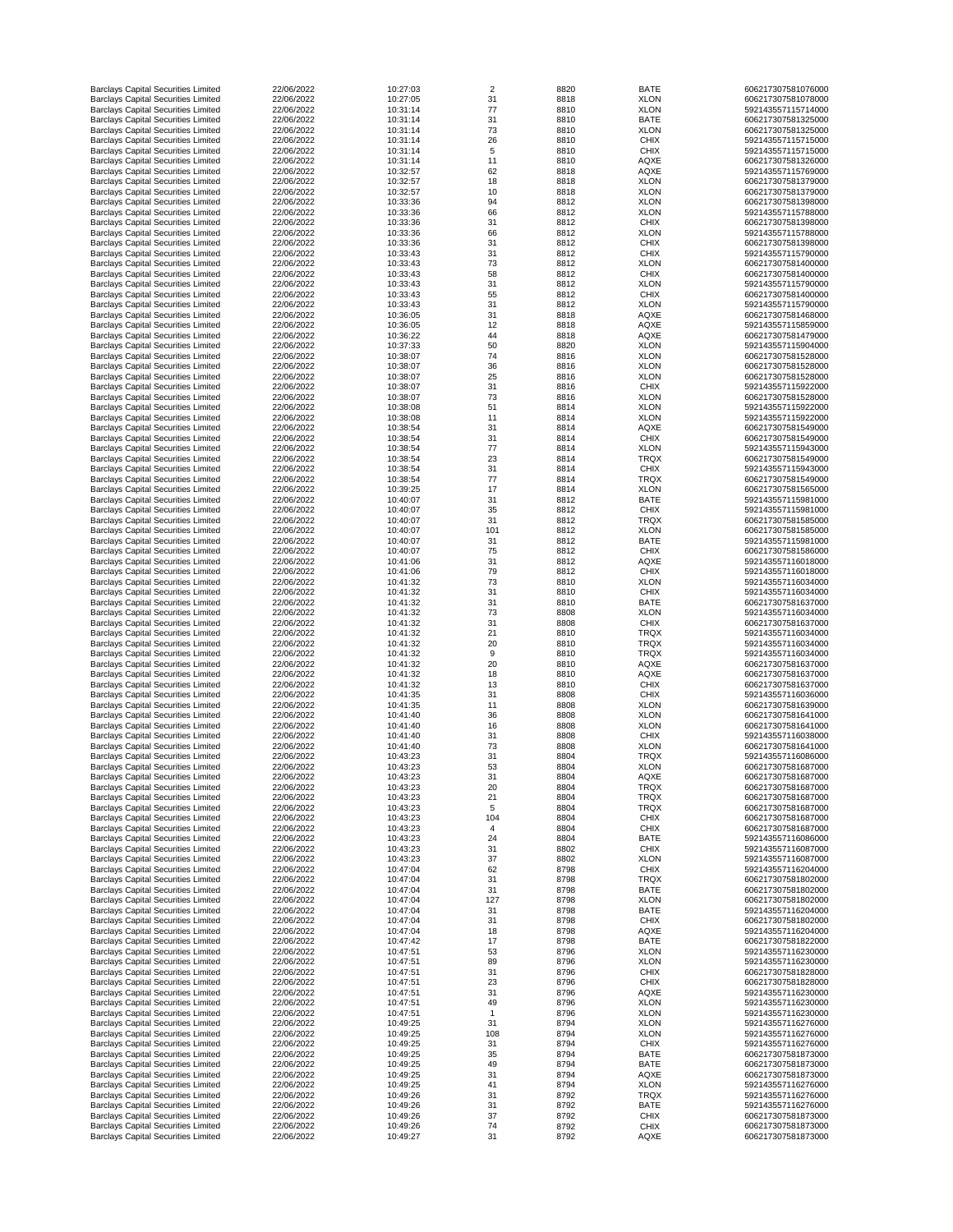| <b>Barclays Capital Securities Limited</b>                                               | 22/06/2022               | 10:52:45             | 36             | 8794         | <b>CHIX</b>                | 592143557116388000                       |
|------------------------------------------------------------------------------------------|--------------------------|----------------------|----------------|--------------|----------------------------|------------------------------------------|
| <b>Barclays Capital Securities Limited</b>                                               | 22/06/2022               | 10:52:45             | 81             | 8794         | <b>XLON</b>                | 606217307581981000                       |
| <b>Barclays Capital Securities Limited</b>                                               | 22/06/2022               | 10:52:45             | 43             | 8794         | <b>XLON</b>                | 606217307581981000                       |
| <b>Barclays Capital Securities Limited</b>                                               | 22/06/2022               | 10:52:45             | 31             | 8794         | <b>XLON</b>                | 606217307581981000                       |
| <b>Barclays Capital Securities Limited</b>                                               | 22/06/2022               | 10:52:45             | 53             | 8794         | <b>CHIX</b>                | 592143557116388000                       |
| <b>Barclays Capital Securities Limited</b><br><b>Barclays Capital Securities Limited</b> | 22/06/2022<br>22/06/2022 | 10:52:54<br>10:52:54 | 31<br>70       | 8790<br>8790 | <b>AQXE</b><br><b>XLON</b> | 592143557116392000<br>606217307581985000 |
| <b>Barclays Capital Securities Limited</b>                                               | 22/06/2022               | 10:52:54             | 45             | 8790         | <b>XLON</b>                | 606217307581985000                       |
| <b>Barclays Capital Securities Limited</b>                                               | 22/06/2022               | 10:52:54             | 98             | 8790         | <b>AQXE</b>                | 592143557116392000                       |
| <b>Barclays Capital Securities Limited</b>                                               | 22/06/2022               | 10:55:53             | 25             | 8796         | <b>XLON</b>                | 592143557116477000                       |
| <b>Barclays Capital Securities Limited</b>                                               | 22/06/2022               | 10:55:53             |                | 8796         | <b>CHIX</b>                | 606217307582068000                       |
| <b>Barclays Capital Securities Limited</b>                                               | 22/06/2022               | 10:55:53             | 5              | 8796         | <b>CHIX</b>                | 606217307582068000                       |
| <b>Barclays Capital Securities Limited</b>                                               | 22/06/2022               | 10:55:53             | 9              | 8796         | <b>CHIX</b>                | 606217307582068000                       |
| <b>Barclays Capital Securities Limited</b>                                               | 22/06/2022               | 10:55:55             | 58             | 8794         | <b>XLON</b>                | 606217307582069000                       |
| <b>Barclays Capital Securities Limited</b>                                               | 22/06/2022               | 10:55:55             | 59             | 8794         | <b>XLON</b>                | 606217307582069000                       |
| <b>Barclays Capital Securities Limited</b>                                               | 22/06/2022               | 10:55:55             | 31             | 8794         | <b>BATE</b>                | 592143557116478000                       |
| <b>Barclays Capital Securities Limited</b>                                               | 22/06/2022               | 10:55:55             | 89             | 8794         | <b>CHIX</b>                | 592143557116478000                       |
| <b>Barclays Capital Securities Limited</b>                                               | 22/06/2022               | 10:55:58             | 62             | 8794         | <b>XLON</b>                | 606217307582070000                       |
| <b>Barclays Capital Securities Limited</b>                                               | 22/06/2022               | 10:56:17             | 107            | 8792         | <b>XLON</b>                | 592143557116489000                       |
| <b>Barclays Capital Securities Limited</b>                                               | 22/06/2022               | 10:56:17             | 62             | 8792         | <b>BATE</b>                | 592143557116489000                       |
| <b>Barclays Capital Securities Limited</b>                                               | 22/06/2022               | 10:56:17             | 42             | 8792         | <b>CHIX</b>                | 606217307582080000                       |
| <b>Barclays Capital Securities Limited</b>                                               | 22/06/2022               | 10:56:17             | 32             | 8792         | <b>CHIX</b>                | 606217307582080000                       |
| <b>Barclays Capital Securities Limited</b><br><b>Barclays Capital Securities Limited</b> | 22/06/2022<br>22/06/2022 | 10:56:17<br>10:56:28 | 31<br>62       | 8792<br>8786 | <b>AQXE</b><br><b>XLON</b> | 592143557116489000<br>592143557116495000 |
| <b>Barclays Capital Securities Limited</b>                                               | 22/06/2022               | 10:56:28             | 31             | 8786         | <b>TRQX</b>                | 606217307582085000                       |
| <b>Barclays Capital Securities Limited</b>                                               | 22/06/2022               | 10:56:28             | 30             | 8786         | <b>CHIX</b>                | 592143557116495000                       |
| <b>Barclays Capital Securities Limited</b>                                               | 22/06/2022               | 10:56:28             | 13             | 8786         | <b>BATE</b>                | 606217307582085000                       |
| <b>Barclays Capital Securities Limited</b>                                               | 22/06/2022               | 10:57:59             | -1             | 8786         | <b>CHIX</b>                | 592143557116529000                       |
| <b>Barclays Capital Securities Limited</b>                                               | 22/06/2022               | 10:57:59             | 18             | 8786         | <b>BATE</b>                | 606217307582119000                       |
| <b>Barclays Capital Securities Limited</b>                                               | 22/06/2022               | 10:57:59             | 94             | 8786         | <b>XLON</b>                | 606217307582119000                       |
| <b>Barclays Capital Securities Limited</b>                                               | 22/06/2022               | 10:57:59             | 62             | 8786         | <b>XLON</b>                | 592143557116529000                       |
| <b>Barclays Capital Securities Limited</b>                                               | 22/06/2022               | 10:57:59             | 20             | 8786         | <b>AQXE</b>                | 606217307582119000                       |
| <b>Barclays Capital Securities Limited</b>                                               | 22/06/2022               | 10:57:59             | 18             | 8786         | <b>AQXE</b>                | 606217307582119000                       |
| <b>Barclays Capital Securities Limited</b>                                               | 22/06/2022               | 10:57:59             | 16             | 8786         | <b>BATE</b>                | 592143557116530000                       |
| <b>Barclays Capital Securities Limited</b>                                               | 22/06/2022               | 10:57:59             | 31             | 8786         | <b>XLON</b>                | 592143557116530000                       |
| <b>Barclays Capital Securities Limited</b>                                               | 22/06/2022               | 10:57:59             | 42             | 8786         | <b>CHIX</b>                | 606217307582119000                       |
| <b>Barclays Capital Securities Limited</b>                                               | 22/06/2022               | 10:57:59             | 52             | 8786         | <b>XLON</b>                | 606217307582119000                       |
| <b>Barclays Capital Securities Limited</b>                                               | 22/06/2022               | 10:58:01             | 42             | 8784         | <b>CHIX</b>                | 592143557116530000                       |
| <b>Barclays Capital Securities Limited</b>                                               | 22/06/2022               | 10:58:01             | 52             | 8784         | <b>TRQX</b>                | 592143557116530000                       |
| <b>Barclays Capital Securities Limited</b>                                               | 22/06/2022               | 10:58:01             | 31             | 8784         | <b>CHIX</b>                | 606217307582120000                       |
| <b>Barclays Capital Securities Limited</b>                                               | 22/06/2022               | 10:58:01             | 31             | 8784         | <b>AQXE</b>                | 606217307582120000                       |
| <b>Barclays Capital Securities Limited</b>                                               | 22/06/2022               | 10:59:59             | 31             | 8762         | <b>XLON</b>                | 592143557116583000                       |
| <b>Barclays Capital Securities Limited</b>                                               | 22/06/2022               | 10:59:59             | 60             | 8762         | <b>CHIX</b>                | 606217307582171000                       |
| <b>Barclays Capital Securities Limited</b>                                               | 22/06/2022               | 10:59:59             | 20             | 8762         | <b>TRQX</b>                | 592143557116583000                       |
| <b>Barclays Capital Securities Limited</b><br><b>Barclays Capital Securities Limited</b> | 22/06/2022<br>22/06/2022 | 10:59:59<br>10:59:59 | 21<br>46       | 8762<br>8762 | <b>TRQX</b><br><b>TRQX</b> | 592143557116583000<br>592143557116583000 |
| <b>Barclays Capital Securities Limited</b>                                               | 22/06/2022               | 10:59:59             | $\overline{2}$ | 8762         | <b>XLON</b>                | 606217307582171000                       |
| <b>Barclays Capital Securities Limited</b>                                               | 22/06/2022               | 10:59:59             | 38             | 8762         | <b>XLON</b>                | 606217307582171000                       |
| <b>Barclays Capital Securities Limited</b>                                               | 22/06/2022               | 10:59:59             | 75             | 8762         | <b>BATE</b>                | 606217307582171000                       |
| <b>Barclays Capital Securities Limited</b>                                               | 22/06/2022               | 11:00:00             | 37             | 8760         | <b>TRQX</b>                | 592143557116584000                       |
| <b>Barclays Capital Securities Limited</b>                                               | 22/06/2022               | 11:00:02             | 31             | 8760         | <b>AQXE</b>                | 606217307582174000                       |
| <b>Barclays Capital Securities Limited</b>                                               | 22/06/2022               | 11:03:46             | 6              | 8758         | <b>CHIX</b>                | 592143557116696000                       |
| <b>Barclays Capital Securities Limited</b>                                               | 22/06/2022               | 11:03:46             | 8              | 8758         | <b>XLON</b>                | 606217307582282000                       |
| <b>Barclays Capital Securities Limited</b>                                               | 22/06/2022               | 11:03:46             | 41             | 8758         | <b>XLON</b>                | 606217307582282000                       |
| <b>Barclays Capital Securities Limited</b>                                               | 22/06/2022               | 11:04:18             | 31             | 8756         | <b>CHIX</b>                | 592143557116711000                       |
| <b>Barclays Capital Securities Limited</b>                                               | 22/06/2022               | 11:04:18             | 31             | 8756         | <b>TRQX</b>                | 606217307582296000                       |
| <b>Barclays Capital Securities Limited</b>                                               | 22/06/2022               | 11:04:18             | 65             | 8756         | <b>XLON</b>                | 606217307582296000                       |
| <b>Barclays Capital Securities Limited</b>                                               | 22/06/2022               | 11:04:18             | 20             | 8756         | <b>TRQX</b>                | 606217307582296000                       |
| <b>Barclays Capital Securities Limited</b>                                               | 22/06/2022               | 11:04:18             | 21             | 8756         | <b>TRQX</b>                | 606217307582296000                       |
| <b>Barclays Capital Securities Limited</b>                                               | 22/06/2022               | 11:04:18             | 40             | 8756         | <b>TRQX</b>                | 606217307582296000                       |
| <b>Barclays Capital Securities Limited</b>                                               | 22/06/2022               | 11:04:20             | 90             | 8760         | <b>AQXE</b>                | 606217307582297000                       |
| <b>Barclays Capital Securities Limited</b>                                               | 22/06/2022               | 11:05:04             | 120            | 8762         | <b>XLON</b>                | 592143557116732000                       |
| <b>Barclays Capital Securities Limited</b>                                               | 22/06/2022               | 11:05:04             | 50             | 8762         | <b>XLON</b>                | 592143557116732000                       |
| <b>Barclays Capital Securities Limited</b><br><b>Barclays Capital Securities Limited</b> | 22/06/2022<br>22/06/2022 | 11:05:04<br>11:05:04 | 10<br>21       | 8762<br>8762 | <b>XLON</b><br><b>TRQX</b> | 592143557116732000<br>606217307582317000 |
| <b>Barclays Capital Securities Limited</b>                                               | 22/06/2022               | 11:05:04             | 21             | 8762         | <b>TRQX</b>                | 606217307582317000                       |
| <b>Barclays Capital Securities Limited</b>                                               | 22/06/2022               | 11:05:04             | 52             | 8762         | <b>BATE</b>                | 592143557116732000                       |
| <b>Barclays Capital Securities Limited</b>                                               | 22/06/2022               | 11:05:04             | 44             | 8762         | <b>AQXE</b>                | 606217307582317000                       |
| <b>Barclays Capital Securities Limited</b>                                               | 22/06/2022               | 11:05:05             | 31             | 8760         | <b>XLON</b>                | 592143557116733000                       |
| <b>Barclays Capital Securities Limited</b>                                               | 22/06/2022               | 11:05:05             | 108            | 8760         | <b>AQXE</b>                | 592143557116733000                       |
| <b>Barclays Capital Securities Limited</b>                                               | 22/06/2022               | 11:05:05             | 57             | 8760         | <b>CHIX</b>                | 606217307582317000                       |
| <b>Barclays Capital Securities Limited</b>                                               | 22/06/2022               | 11:07:10             | 3              | 8756         | <b>TRQX</b>                | 592143557116793000                       |
| <b>Barclays Capital Securities Limited</b>                                               | 22/06/2022               | 11:07:10             | 87             | 8756         | <b>XLON</b>                | 606217307582376000                       |
| <b>Barclays Capital Securities Limited</b>                                               | 22/06/2022               | 11:07:10             | 28             | 8756         | <b>TRQX</b>                | 592143557116793000                       |
| <b>Barclays Capital Securities Limited</b>                                               | 22/06/2022               | 11:07:10             | 31             | 8756         | <b>CHIX</b>                | 592143557116793000                       |
| <b>Barclays Capital Securities Limited</b>                                               | 22/06/2022               | 11:07:10             | 31             | 8756         | <b>BATE</b>                | 606217307582376000                       |
| <b>Barclays Capital Securities Limited</b>                                               | 22/06/2022               | 11:07:10             | 62             | 8756         | <b>XLON</b>                | 592143557116793000                       |
| <b>Barclays Capital Securities Limited</b>                                               | 22/06/2022               | 11:07:15             | 31             | 8754         | <b>TRQX</b>                | 592143557116795000                       |
| <b>Barclays Capital Securities Limited</b>                                               | 22/06/2022               | 11:07:15             | 46             | 8754         | <b>CHIX</b>                | 606217307582378000                       |
| <b>Barclays Capital Securities Limited</b>                                               | 22/06/2022               | 11:07:15             | 31             | 8754         | <b>AQXE</b>                | 606217307582378000                       |
| <b>Barclays Capital Securities Limited</b><br><b>Barclays Capital Securities Limited</b> | 22/06/2022<br>22/06/2022 | 11:07:35<br>11:07:35 | 18<br>15       | 8746         | <b>TRQX</b>                | 592143557116804000<br>592143557116804000 |
| <b>Barclays Capital Securities Limited</b>                                               | 22/06/2022               | 11:07:35             | 31             | 8746<br>8746 | <b>TRQX</b><br><b>AQXE</b> | 606217307582386000                       |
| <b>Barclays Capital Securities Limited</b>                                               | 22/06/2022               | 11:07:35             | 31             | 8746         | <b>XLON</b>                | 606217307582386000                       |
| <b>Barclays Capital Securities Limited</b>                                               | 22/06/2022               | 11:07:35             | 52             | 8746         | <b>CHIX</b>                | 606217307582386000                       |
| <b>Barclays Capital Securities Limited</b>                                               | 22/06/2022               | 11:11:37             | 29             | 8768         | <b>XLON</b>                | 606217307582494000                       |
| <b>Barclays Capital Securities Limited</b>                                               | 22/06/2022               | 11:11:37             | 49             | 8768         | <b>XLON</b>                | 606217307582494000                       |
| <b>Barclays Capital Securities Limited</b>                                               | 22/06/2022               | 11:11:37             | 20             | 8768         | <b>XLON</b>                | 606217307582494000                       |
| <b>Barclays Capital Securities Limited</b>                                               | 22/06/2022               | 11:13:05             | 11             | 8768         | <b>CHIX</b>                | 592143557116962000                       |
| <b>Barclays Capital Securities Limited</b>                                               | 22/06/2022               | 11:13:05             | 14             | 8768         | <b>CHIX</b>                | 592143557116962000                       |
| <b>Barclays Capital Securities Limited</b>                                               | 22/06/2022               | 11:13:05             | 32             | 8768         | <b>XLON</b>                | 606217307582540000                       |
| <b>Barclays Capital Securities Limited</b>                                               | 22/06/2022               | 11:13:19             | 5              | 8770         | <b>CHIX</b>                | 592143557116969000                       |
| <b>Barclays Capital Securities Limited</b>                                               | 22/06/2022               | 11:13:19             | 17             | 8770         | <b>TRQX</b>                | 606217307582546000                       |
| <b>Barclays Capital Securities Limited</b>                                               | 22/06/2022               | 11:13:38             | 31             | 8772         | <b>CHIX</b>                | 592143557116977000                       |
| <b>Barclays Capital Securities Limited</b>                                               | 22/06/2022               | 11:13:38             | 19             | 8772         | <b>XLON</b>                | 606217307582554000                       |
| <b>Barclays Capital Securities Limited</b>                                               | 22/06/2022               | 11:13:38             | 18             | 8772         | <b>XLON</b>                | 606217307582554000                       |
| <b>Barclays Capital Securities Limited</b>                                               | 22/06/2022<br>22/06/2022 | 11:13:38             | 19             | 8772         | <b>XLON</b>                | 606217307582554000                       |
| <b>Barclays Capital Securities Limited</b><br><b>Barclays Capital Securities Limited</b> | 22/06/2022               | 11:13:38<br>11:13:38 | 124<br>9       | 8772<br>8772 | <b>AQXE</b><br><b>XLON</b> | 606217307582554000<br>606217307582554000 |
| <b>Barclays Capital Securities Limited</b>                                               | 22/06/2022               | 11:13:38             | 35             | 8770         | <b>XLON</b>                | 592143557116977000                       |
| <b>Barclays Capital Securities Limited</b>                                               | 22/06/2022               | 11:13:38             | 27             | 8770         | <b>XLON</b>                | 592143557116977000                       |
| <b>Barclays Capital Securities Limited</b>                                               | 22/06/2022               | 11:13:38             | 31             | 8770         | <b>CHIX</b>                | 592143557116977000                       |
| <b>Barclays Capital Securities Limited</b>                                               | 22/06/2022               | 11:13:38             | 31             | 8770         | <b>BATE</b>                | 606217307582554000                       |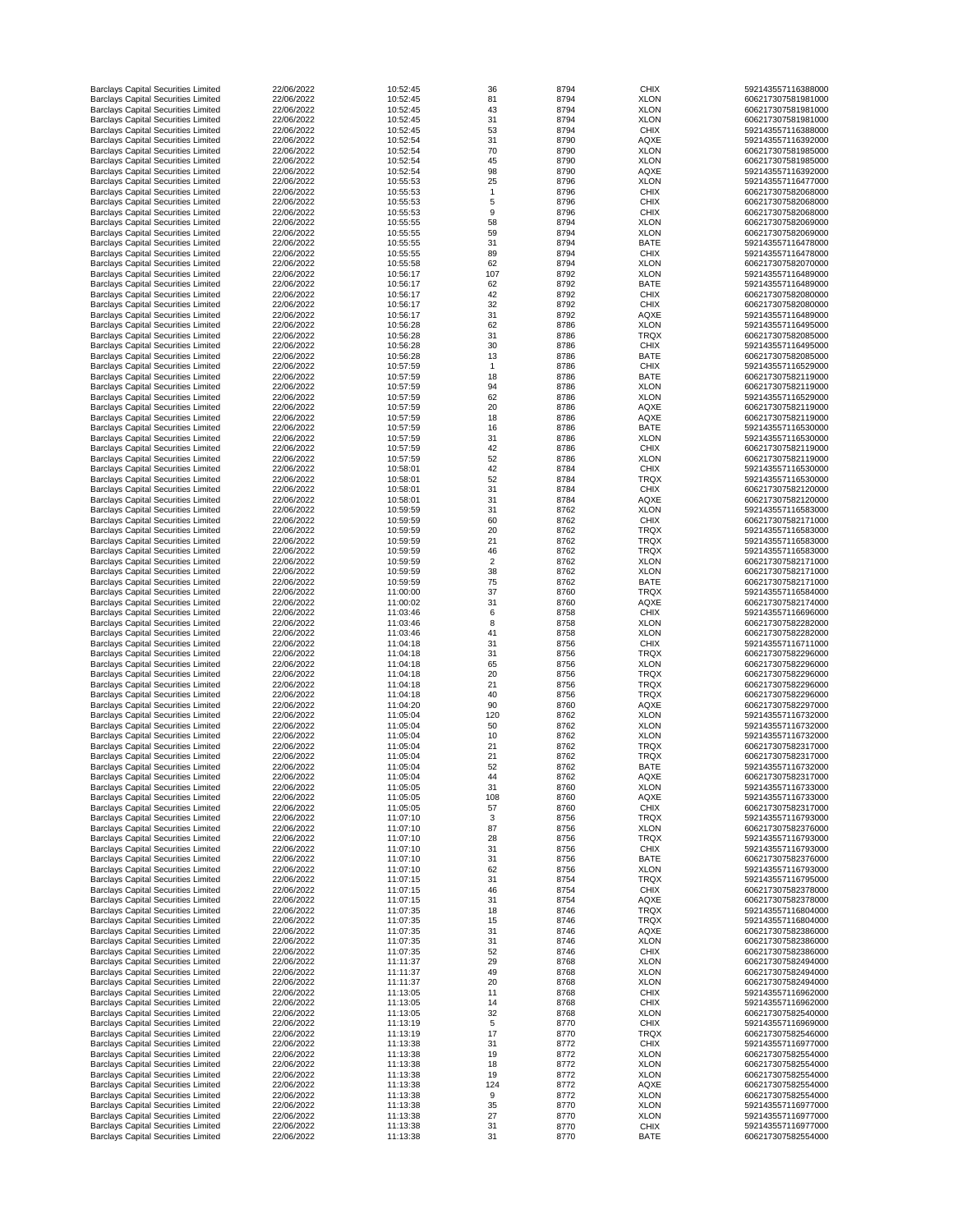| <b>Barclays Capital Securities Limited</b>                                               | 22/06/2022               | 11:13:38             | 50                               | 8770         | <b>XLON</b>                | 592143557116977000                       |
|------------------------------------------------------------------------------------------|--------------------------|----------------------|----------------------------------|--------------|----------------------------|------------------------------------------|
| <b>Barclays Capital Securities Limited</b>                                               | 22/06/2022               | 11:13:38             | 25                               | 8770         | <b>TRQX</b>                | 592143557116977000                       |
| <b>Barclays Capital Securities Limited</b><br><b>Barclays Capital Securities Limited</b> | 22/06/2022<br>22/06/2022 | 11:13:38<br>11:13:41 | 45<br>9                          | 8770<br>8770 | <b>CHIX</b><br><b>AQXE</b> | 606217307582554000<br>606217307582555000 |
| <b>Barclays Capital Securities Limited</b>                                               | 22/06/2022               | 11:15:08             | 56                               | 8774         | <b>XLON</b>                | 592143557117021000                       |
| <b>Barclays Capital Securities Limited</b>                                               | 22/06/2022               | 11:15:39             | 9                                | 8782         | <b>BATE</b>                | 606217307582616000                       |
| <b>Barclays Capital Securities Limited</b>                                               | 22/06/2022               | 11:16:12             | 31                               | 8778         | <b>BATE</b>                | 592143557117054000                       |
| <b>Barclays Capital Securities Limited</b>                                               | 22/06/2022               | 11:16:12             | 109                              | 8778         | <b>XLON</b>                | 606217307582630000                       |
| <b>Barclays Capital Securities Limited</b><br><b>Barclays Capital Securities Limited</b> | 22/06/2022<br>22/06/2022 | 11:16:12<br>11:16:12 | 62<br>45                         | 8778<br>8778 | <b>XLON</b><br><b>BATE</b> | 606217307582630000<br>592143557117054000 |
| <b>Barclays Capital Securities Limited</b>                                               | 22/06/2022               | 11:16:12             | 31                               | 8778         | <b>CHIX</b>                | 606217307582630000                       |
| <b>Barclays Capital Securities Limited</b>                                               | 22/06/2022               | 11:16:12             | 20                               | 8778         | <b>XLON</b>                | 606217307582630000                       |
| <b>Barclays Capital Securities Limited</b>                                               | 22/06/2022               | 11:16:13             | 93                               | 8776         | <b>XLON</b>                | 592143557117056000                       |
| <b>Barclays Capital Securities Limited</b>                                               | 22/06/2022               | 11:16:13             | 39                               | 8776         | <b>CHIX</b>                | 592143557117056000                       |
| <b>Barclays Capital Securities Limited</b>                                               | 22/06/2022               | 11:16:13             | 50                               | 8776         | <b>XLON</b>                | 606217307582631000                       |
| <b>Barclays Capital Securities Limited</b><br><b>Barclays Capital Securities Limited</b> | 22/06/2022<br>22/06/2022 | 11:17:03<br>11:17:04 | $\overline{2}$<br>$\overline{2}$ | 8776<br>8776 | <b>AQXE</b><br><b>AQXE</b> | 606217307582655000<br>606217307582656000 |
| <b>Barclays Capital Securities Limited</b>                                               | 22/06/2022               | 11:18:02             | 25                               | 8776         | <b>AQXE</b>                | 606217307582688000                       |
| <b>Barclays Capital Securities Limited</b>                                               | 22/06/2022               | 11:18:32             | 5                                | 8776         | <b>AQXE</b>                | 606217307582706000                       |
| <b>Barclays Capital Securities Limited</b>                                               | 22/06/2022               | 11:18:36             | 39                               | 8776         | <b>XLON</b>                | 606217307582709000                       |
| <b>Barclays Capital Securities Limited</b>                                               | 22/06/2022               | 11:19:04             | 31                               | 8772         | <b>TRQX</b>                | 592143557117151000                       |
| <b>Barclays Capital Securities Limited</b>                                               | 22/06/2022               | 11:19:04             | 92                               | 8772         | <b>XLON</b>                | 606217307582724000                       |
| <b>Barclays Capital Securities Limited</b><br><b>Barclays Capital Securities Limited</b> | 22/06/2022<br>22/06/2022 | 11:19:04<br>11:19:04 | 31<br>54                         | 8772<br>8772 | <b>BATE</b><br><b>TRQX</b> | 606217307582724000<br>606217307582724000 |
| <b>Barclays Capital Securities Limited</b>                                               | 22/06/2022               | 11:19:04             | 3                                | 8772         | <b>TRQX</b>                | 606217307582724000                       |
| <b>Barclays Capital Securities Limited</b>                                               | 22/06/2022               | 11:19:06             | 31                               | 8770         | <b>CHIX</b>                | 592143557117152000                       |
| <b>Barclays Capital Securities Limited</b>                                               | 22/06/2022               | 11:19:06             | 57                               | 8770         | <b>XLON</b>                | 606217307582725000                       |
| <b>Barclays Capital Securities Limited</b>                                               | 22/06/2022               | 11:19:06             | 53                               | 8770         | <b>CHIX</b>                | 606217307582725000                       |
| <b>Barclays Capital Securities Limited</b>                                               | 22/06/2022               | 11:19:06             | 50                               | 8772         | <b>XLON</b>                | 592143557117152000                       |
| <b>Barclays Capital Securities Limited</b><br><b>Barclays Capital Securities Limited</b> | 22/06/2022<br>22/06/2022 | 11:19:06<br>11:19:06 | 15<br>31                         | 8772<br>8772 | <b>BATE</b><br><b>AQXE</b> | 606217307582725000<br>592143557117152000 |
| <b>Barclays Capital Securities Limited</b>                                               | 22/06/2022               | 11:19:06             | 31                               | 8770         | <b>XLON</b>                | 606217307582725000                       |
| <b>Barclays Capital Securities Limited</b>                                               | 22/06/2022               | 11:22:00             | 31                               | 8776         | <b>CHIX</b>                | 592143557117247000                       |
| <b>Barclays Capital Securities Limited</b>                                               | 22/06/2022               | 11:22:00             | 42                               | 8776         | <b>BATE</b>                | 606217307582818000                       |
| <b>Barclays Capital Securities Limited</b>                                               | 22/06/2022               | 11:22:00             | 31                               | 8776         | <b>XLON</b>                | 592143557117247000                       |
| <b>Barclays Capital Securities Limited</b>                                               | 22/06/2022               | 11:22:00             | 71                               | 8774         | <b>XLON</b>                | 606217307582818000                       |
| <b>Barclays Capital Securities Limited</b><br><b>Barclays Capital Securities Limited</b> | 22/06/2022<br>22/06/2022 | 11:22:00<br>11:22:00 | 16<br>25                         | 8774<br>8774 | <b>XLON</b><br><b>TRQX</b> | 606217307582818000<br>592143557117247000 |
| <b>Barclays Capital Securities Limited</b>                                               | 22/06/2022               | 11:22:00             | 21                               | 8776         | <b>TRQX</b>                | 592143557117247000                       |
| <b>Barclays Capital Securities Limited</b>                                               | 22/06/2022               | 11:22:00             | 21                               | 8776         | <b>TRQX</b>                | 592143557117247000                       |
| <b>Barclays Capital Securities Limited</b>                                               | 22/06/2022               | 11:22:00             | 100                              | 8776         | <b>TRQX</b>                | 592143557117247000                       |
| <b>Barclays Capital Securities Limited</b>                                               | 22/06/2022               | 11:22:00             | 104                              | 8774         | <b>CHIX</b>                | 592143557117247000                       |
| <b>Barclays Capital Securities Limited</b>                                               | 22/06/2022               | 11:22:00             | 48                               | 8776         | <b>AQXE</b>                | 592143557117247000                       |
| <b>Barclays Capital Securities Limited</b><br><b>Barclays Capital Securities Limited</b> | 22/06/2022<br>22/06/2022 | 11:22:00<br>11:22:00 | 25<br>50                         | 8774<br>8776 | <b>XLON</b><br><b>XLON</b> | 606217307582818000<br>606217307582819000 |
| <b>Barclays Capital Securities Limited</b>                                               | 22/06/2022               | 11:23:20             | 18                               | 8772         | <b>XLON</b>                | 606217307582861000                       |
| <b>Barclays Capital Securities Limited</b>                                               | 22/06/2022               | 11:23:20             | 70                               | 8772         | <b>XLON</b>                | 606217307582861000                       |
| <b>Barclays Capital Securities Limited</b>                                               | 22/06/2022               | 11:23:20             | 65                               | 8772         | <b>XLON</b>                | 592143557117291000                       |
| <b>Barclays Capital Securities Limited</b>                                               | 22/06/2022               | 11:23:20             | 31                               | 8772         | <b>CHIX</b>                | 606217307582861000                       |
| <b>Barclays Capital Securities Limited</b>                                               | 22/06/2022               | 11:23:20             | 59                               | 8772         | <b>CHIX</b>                | 606217307582861000                       |
| <b>Barclays Capital Securities Limited</b><br><b>Barclays Capital Securities Limited</b> | 22/06/2022<br>22/06/2022 | 11:23:25<br>11:23:25 | 71<br>37                         | 8770<br>8770 | <b>XLON</b><br><b>XLON</b> | 606217307582863000<br>606217307582863000 |
| <b>Barclays Capital Securities Limited</b>                                               | 22/06/2022               | 11:26:15             | 31                               | 8766         | <b>BATE</b>                | 592143557117377000                       |
| <b>Barclays Capital Securities Limited</b>                                               | 22/06/2022               | 11:26:15             | 31                               | 8766         | <b>CHIX</b>                | 606217307582945000                       |
| <b>Barclays Capital Securities Limited</b>                                               | 22/06/2022               | 11:26:15             | 11                               | 8764         | <b>XLON</b>                | 592143557117377000                       |
| <b>Barclays Capital Securities Limited</b>                                               | 22/06/2022               | 11:26:15             | 33                               | 8766         | <b>XLON</b>                | 606217307582945000                       |
| <b>Barclays Capital Securities Limited</b><br><b>Barclays Capital Securities Limited</b> | 22/06/2022<br>22/06/2022 | 11:26:15<br>11:26:15 | 33<br>9                          | 8766<br>8766 | <b>XLON</b><br><b>TRQX</b> | 606217307582945000<br>606217307582945000 |
| <b>Barclays Capital Securities Limited</b>                                               | 22/06/2022               | 11:26:15             | 11                               | 8766         | <b>XLON</b>                | 592143557117377000                       |
| <b>Barclays Capital Securities Limited</b>                                               | 22/06/2022               | 11:26:28             | 17                               | 8766         | <b>CHIX</b>                | 592143557117383000                       |
| <b>Barclays Capital Securities Limited</b>                                               | 22/06/2022               | 11:27:01             | 31                               | 8766         | <b>XLON</b>                | 606217307582963000                       |
| <b>Barclays Capital Securities Limited</b>                                               | 22/06/2022               | 11:27:01             | 44                               | 8766         | <b>CHIX</b>                | 592143557117395000                       |
| <b>Barclays Capital Securities Limited</b>                                               | 22/06/2022               | 11:27:01             | 17                               | 8766         | <b>CHIX</b>                | 592143557117395000                       |
| <b>Barclays Capital Securities Limited</b><br><b>Barclays Capital Securities Limited</b> | 22/06/2022<br>22/06/2022 | 11:29:38<br>11:30:18 | 100<br>18                        | 8772<br>8780 | AQXE<br><b>XLON</b>        | 606217307583035000<br>592143557117491000 |
| <b>Barclays Capital Securities Limited</b>                                               | 22/06/2022               | 11:30:18             | 10                               | 8780         | <b>XLON</b>                | 592143557117491000                       |
| <b>Barclays Capital Securities Limited</b>                                               | 22/06/2022               | 11:30:18             | 15                               | 8780         | <b>XLON</b>                | 592143557117491000                       |
| <b>Barclays Capital Securities Limited</b>                                               | 22/06/2022               | 11:30:18             | 20                               | 8780         | <b>AQXE</b>                | 606217307583056000                       |
| <b>Barclays Capital Securities Limited</b>                                               | 22/06/2022               | 11:30:18             | 20                               | 8780         | <b>AQXE</b>                | 606217307583056000                       |
| <b>Barclays Capital Securities Limited</b>                                               | 22/06/2022<br>22/06/2022 | 11:30:18<br>11:31:46 | 26                               | 8780<br>8778 | <b>AQXE</b><br><b>XLON</b> | 606217307583056000<br>592143557117539000 |
| <b>Barclays Capital Securities Limited</b><br><b>Barclays Capital Securities Limited</b> | 22/06/2022               | 11:31:46             | 18<br>25                         | 8778         | <b>XLON</b>                | 592143557117539000                       |
| <b>Barclays Capital Securities Limited</b>                                               | 22/06/2022               | 11:31:46             | 176                              | 8778         | <b>XLON</b>                | 592143557117539000                       |
| <b>Barclays Capital Securities Limited</b>                                               | 22/06/2022               | 11:31:46             | 20                               | 8778         | <b>XLON</b>                | 592143557117539000                       |
| <b>Barclays Capital Securities Limited</b>                                               | 22/06/2022               | 11:32:33             | 74                               | 8782         | <b>AQXE</b>                | 592143557117562000                       |
| <b>Barclays Capital Securities Limited</b><br><b>Barclays Capital Securities Limited</b> | 22/06/2022<br>22/06/2022 | 11:32:33<br>11:32:33 | 10<br>14                         | 8782<br>8782 | <b>XLON</b><br><b>XLON</b> | 606217307583126000<br>606217307583126000 |
| <b>Barclays Capital Securities Limited</b>                                               | 22/06/2022               | 11:32:33             | 48                               | 8782         | <b>XLON</b>                | 606217307583126000                       |
| <b>Barclays Capital Securities Limited</b>                                               | 22/06/2022               | 11:33:30             | 80                               | 8778         | <b>XLON</b>                | 592143557117591000                       |
| <b>Barclays Capital Securities Limited</b>                                               | 22/06/2022               | 11:33:30             | $\overline{2}$                   | 8778         | <b>XLON</b>                | 592143557117591000                       |
| <b>Barclays Capital Securities Limited</b>                                               | 22/06/2022               | 11:33:30             | 31                               | 8778         | <b>CHIX</b>                | 606217307583154000                       |
| <b>Barclays Capital Securities Limited</b>                                               | 22/06/2022               | 11:33:30             | 25                               | 8778         | <b>TRQX</b>                | 606217307583154000                       |
| <b>Barclays Capital Securities Limited</b>                                               | 22/06/2022<br>22/06/2022 | 11:33:30<br>11:33:30 | 100                              | 8778<br>8778 | <b>BATE</b>                | 592143557117591000<br>606217307583154000 |
| <b>Barclays Capital Securities Limited</b><br><b>Barclays Capital Securities Limited</b> | 22/06/2022               | 11:33:30             | 91<br>50                         | 8778         | <b>CHIX</b><br><b>XLON</b> | 606217307583154000                       |
| <b>Barclays Capital Securities Limited</b>                                               | 22/06/2022               | 11:36:04             | 24                               | 8782         | <b>AQXE</b>                | 592143557117669000                       |
| <b>Barclays Capital Securities Limited</b>                                               | 22/06/2022               | 11:36:04             | 47                               | 8782         | <b>CHIX</b>                | 592143557117669000                       |
| <b>Barclays Capital Securities Limited</b>                                               | 22/06/2022               | 11:36:04             | 13                               | 8782         | <b>CHIX</b>                | 592143557117669000                       |
| <b>Barclays Capital Securities Limited</b>                                               | 22/06/2022               | 11:36:04             | 6                                | 8782         | <b>CHIX</b>                | 592143557117669000                       |
| <b>Barclays Capital Securities Limited</b><br><b>Barclays Capital Securities Limited</b> | 22/06/2022<br>22/06/2022 | 11:36:04<br>11:36:04 | 9<br>18                          | 8782<br>8782 | <b>XLON</b><br><b>XLON</b> | 606217307583230000<br>606217307583230000 |
| <b>Barclays Capital Securities Limited</b>                                               | 22/06/2022               | 11:36:04             |                                  | 8782         | <b>BATE</b>                | 606217307583230000                       |
| <b>Barclays Capital Securities Limited</b>                                               | 22/06/2022               | 11:36:04             | 35                               | 8782         | <b>BATE</b>                | 606217307583230000                       |
| <b>Barclays Capital Securities Limited</b>                                               | 22/06/2022               | 11:36:19             | 18                               | 8786         | <b>XLON</b>                | 592143557117678000                       |
| <b>Barclays Capital Securities Limited</b>                                               | 22/06/2022               | 11:36:19             | 48                               | 8786         | <b>XLON</b>                | 592143557117678000                       |
| <b>Barclays Capital Securities Limited</b><br><b>Barclays Capital Securities Limited</b> | 22/06/2022<br>22/06/2022 | 11:36:19<br>11:36:19 | 40<br>13                         | 8786<br>8786 | <b>CHIX</b><br><b>CHIX</b> | 606217307583239000<br>606217307583239000 |
| <b>Barclays Capital Securities Limited</b>                                               | 22/06/2022               | 11:36:44             | 45                               | 8782         | <b>XLON</b>                | 606217307583251000                       |
| <b>Barclays Capital Securities Limited</b>                                               | 22/06/2022               | 11:36:44             | 40                               | 8782         | <b>XLON</b>                | 606217307583251000                       |
| <b>Barclays Capital Securities Limited</b>                                               | 22/06/2022               | 11:36:44             | 13                               | 8782         | <b>XLON</b>                | 606217307583251000                       |
| <b>Barclays Capital Securities Limited</b>                                               | 22/06/2022               | 11:36:44             | 24                               | 8782         | <b>BATE</b>                | 592143557117690000                       |
| <b>Barclays Capital Securities Limited</b><br><b>Barclays Capital Securities Limited</b> | 22/06/2022<br>22/06/2022 | 11:36:44<br>11:36:44 | 30<br>100                        | 8782         | <b>TRQX</b>                | 606217307583251000<br>606217307583251000 |
|                                                                                          |                          |                      |                                  | 8782         | <b>CHIX</b>                |                                          |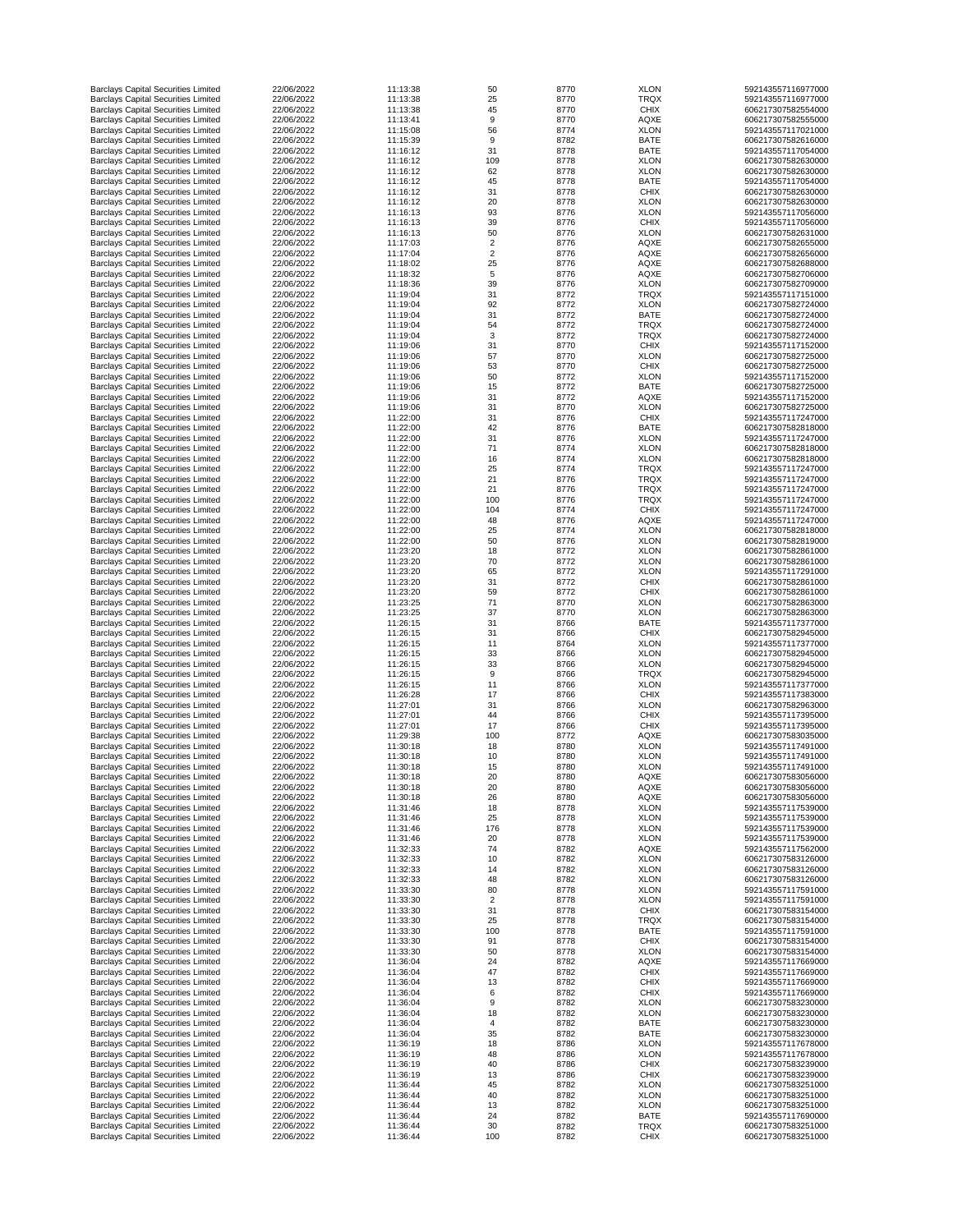| <b>Barclays Capital Securities Limited</b>                                               | 22/06/2022               | 11:36:44             | 25             | 8782         | <b>TRQX</b>                | 606217307583251000                       |
|------------------------------------------------------------------------------------------|--------------------------|----------------------|----------------|--------------|----------------------------|------------------------------------------|
| <b>Barclays Capital Securities Limited</b>                                               | 22/06/2022               | 11:36:44             | 31             | 8782         | <b>XLON</b>                | 592143557117691000                       |
| <b>Barclays Capital Securities Limited</b>                                               | 22/06/2022               | 11:36:44             | 55             | 8782         | <b>CHIX</b>                | 606217307583251000                       |
| <b>Barclays Capital Securities Limited</b>                                               | 22/06/2022               | 11:37:06             | 69             | 8780         | <b>CHIX</b>                | 606217307583261000                       |
| <b>Barclays Capital Securities Limited</b>                                               | 22/06/2022               | 11:37:37             | 31             | 8780         | <b>AQXE</b>                | 592143557117716000                       |
| <b>Barclays Capital Securities Limited</b>                                               | 22/06/2022               | 11:37:37             | 104            | 8780         | <b>CHIX</b>                | 606217307583276000                       |
|                                                                                          |                          |                      |                |              |                            |                                          |
| <b>Barclays Capital Securities Limited</b>                                               | 22/06/2022               | 11:37:52             | 12             | 8780         | <b>XLON</b>                | 592143557117724000                       |
| <b>Barclays Capital Securities Limited</b>                                               | 22/06/2022               | 11:39:36             | 35             | 8778         | <b>BATE</b>                | 592143557117770000                       |
| <b>Barclays Capital Securities Limited</b>                                               | 22/06/2022               | 11:39:36             | 31             | 8778         | <b>CHIX</b>                | 606217307583329000                       |
| <b>Barclays Capital Securities Limited</b>                                               | 22/06/2022               | 11:39:36             | 31             | 8778         | <b>XLON</b>                | 606217307583329000                       |
| <b>Barclays Capital Securities Limited</b>                                               | 22/06/2022               | 11:39:36             | 48             | 8778         | <b>XLON</b>                | 606217307583329000                       |
| <b>Barclays Capital Securities Limited</b>                                               | 22/06/2022               | 11:39:36             | 58             | 8776         | <b>XLON</b>                | 592143557117770000                       |
| <b>Barclays Capital Securities Limited</b>                                               | 22/06/2022               | 11:39:36             | 31             | 8776         | <b>CHIX</b>                | 606217307583329000                       |
| <b>Barclays Capital Securities Limited</b>                                               | 22/06/2022               | 11:39:36             | 50             | 8776         | <b>XLON</b>                | 592143557117770000                       |
| <b>Barclays Capital Securities Limited</b>                                               | 22/06/2022               | 11:39:36             | 20             | 8776         | <b>XLON</b>                | 592143557117770000                       |
| <b>Barclays Capital Securities Limited</b>                                               | 22/06/2022               | 11:39:36             | 31             |              |                            | 606217307583329000                       |
|                                                                                          |                          |                      |                | 8776         | <b>CHIX</b>                |                                          |
| <b>Barclays Capital Securities Limited</b>                                               | 22/06/2022               | 11:39:36             | 8              | 8776         | <b>CHIX</b>                | 606217307583329000                       |
| <b>Barclays Capital Securities Limited</b>                                               | 22/06/2022               | 11:39:36             | 20             | 8778         | <b>AQXE</b>                | 592143557117770000                       |
| <b>Barclays Capital Securities Limited</b>                                               | 22/06/2022               | 11:39:36             | 20             | 8778         | <b>AQXE</b>                | 592143557117770000                       |
| <b>Barclays Capital Securities Limited</b>                                               | 22/06/2022               | 11:39:36             | 96             | 8776         | <b>CHIX</b>                | 606217307583329000                       |
| <b>Barclays Capital Securities Limited</b>                                               | 22/06/2022               | 11:39:36             | 19             | 8776         | <b>CHIX</b>                | 606217307583329000                       |
| <b>Barclays Capital Securities Limited</b>                                               | 22/06/2022               | 11:39:36             | 18             | 8778         | <b>XLON</b>                | 606217307583329000                       |
| <b>Barclays Capital Securities Limited</b>                                               | 22/06/2022               | 11:41:16             | 24             | 8772         | <b>TRQX</b>                | 592143557117820000                       |
| <b>Barclays Capital Securities Limited</b>                                               | 22/06/2022               | 11:41:16             | $\overline{7}$ | 8772         | <b>TRQX</b>                | 592143557117820000                       |
| <b>Barclays Capital Securities Limited</b>                                               | 22/06/2022               | 11:41:16             | 124            | 8772         | <b>XLON</b>                | 606217307583378000                       |
| <b>Barclays Capital Securities Limited</b>                                               | 22/06/2022               | 11:41:16             | 9              | 8770         | <b>TRQX</b>                | 592143557117820000                       |
|                                                                                          |                          |                      |                |              |                            |                                          |
| <b>Barclays Capital Securities Limited</b>                                               | 22/06/2022               | 11:41:16             | 5              | 8770         | <b>TRQX</b>                | 592143557117820000                       |
| <b>Barclays Capital Securities Limited</b>                                               | 22/06/2022               | 11:41:16             | 60             | 8770         | <b>XLON</b>                | 592143557117820000                       |
| <b>Barclays Capital Securities Limited</b>                                               | 22/06/2022               | 11:41:16             | 17             | 8770         | <b>TRQX</b>                | 592143557117820000                       |
| <b>Barclays Capital Securities Limited</b>                                               | 22/06/2022               | 11:41:16             | 31             | 8770         | <b>CHIX</b>                | 606217307583378000                       |
| <b>Barclays Capital Securities Limited</b>                                               | 22/06/2022               | 11:41:16             | 5              | 8770         | <b>TRQX</b>                | 592143557117820000                       |
| <b>Barclays Capital Securities Limited</b>                                               | 22/06/2022               | 11:41:16             | 21             | 8770         | <b>TRQX</b>                | 592143557117820000                       |
| <b>Barclays Capital Securities Limited</b>                                               | 22/06/2022               | 11:41:16             | $\overline{7}$ | 8770         | <b>TRQX</b>                | 592143557117820000                       |
|                                                                                          | 22/06/2022               | 11:41:16             |                | 8772         |                            |                                          |
| <b>Barclays Capital Securities Limited</b>                                               |                          |                      | 20             |              | <b>AQXE</b>                | 606217307583378000                       |
| <b>Barclays Capital Securities Limited</b>                                               | 22/06/2022               | 11:41:16             | 13             | 8772         | <b>AQXE</b>                | 606217307583378000                       |
| <b>Barclays Capital Securities Limited</b>                                               | 22/06/2022               | 11:41:16             | 4              | 8770         | <b>BATE</b>                | 592143557117820000                       |
| <b>Barclays Capital Securities Limited</b>                                               | 22/06/2022               | 11:42:46             | 31             | 8762         | <b>XLON</b>                | 592143557117868000                       |
| <b>Barclays Capital Securities Limited</b>                                               | 22/06/2022               | 11:42:46             | 44             | 8762         | <b>CHIX</b>                | 606217307583425000                       |
| <b>Barclays Capital Securities Limited</b>                                               | 22/06/2022               | 11:42:46             | 59             | 8760         | <b>XLON</b>                | 606217307583425000                       |
| <b>Barclays Capital Securities Limited</b>                                               | 22/06/2022               | 11:42:46             | 35             | 8762         | <b>CHIX</b>                | 606217307583425000                       |
| <b>Barclays Capital Securities Limited</b>                                               | 22/06/2022               | 11:42:46             | 38             | 8762         |                            | 606217307583425000                       |
|                                                                                          |                          |                      |                |              | <b>CHIX</b>                |                                          |
| <b>Barclays Capital Securities Limited</b>                                               | 22/06/2022               | 11:42:46             | 21             | 8762         | <b>CHIX</b>                | 606217307583425000                       |
| <b>Barclays Capital Securities Limited</b>                                               | 22/06/2022               | 11:44:59             | 17             | 8764         | <b>XLON</b>                | 606217307583483000                       |
| <b>Barclays Capital Securities Limited</b>                                               | 22/06/2022               | 11:44:59             | 10             | 8764         | <b>XLON</b>                | 606217307583483000                       |
| <b>Barclays Capital Securities Limited</b>                                               | 22/06/2022               | 11:44:59             | 30             | 8764         | <b>XLON</b>                | 606217307583483000                       |
| <b>Barclays Capital Securities Limited</b>                                               | 22/06/2022               | 11:44:59             | 41             | 8764         | <b>XLON</b>                | 606217307583483000                       |
| <b>Barclays Capital Securities Limited</b>                                               | 22/06/2022               | 11:44:59             | 39             | 8764         | <b>BATE</b>                | 606217307583483000                       |
| <b>Barclays Capital Securities Limited</b>                                               | 22/06/2022               | 11:46:37             | 31             | 8768         | <b>BATE</b>                | 592143557117984000                       |
| <b>Barclays Capital Securities Limited</b>                                               | 22/06/2022               | 11:46:37             | 73             | 8768         | <b>CHIX</b>                | 606217307583538000                       |
|                                                                                          | 22/06/2022               | 11:46:37             | 73             | 8768         | <b>CHIX</b>                | 592143557117984000                       |
| <b>Barclays Capital Securities Limited</b>                                               |                          |                      |                |              |                            |                                          |
| <b>Barclays Capital Securities Limited</b>                                               | 22/06/2022               | 11:46:37             | 19             | 8768         | <b>CHIX</b>                | 592143557117984000                       |
| <b>Barclays Capital Securities Limited</b>                                               | 22/06/2022               | 11:46:37             | 41             | 8768         | <b>CHIX</b>                | 592143557117984000                       |
| <b>Barclays Capital Securities Limited</b>                                               | 22/06/2022               | 11:46:37             | 31             | 8768         | <b>XLON</b>                | 606217307583538000                       |
| <b>Barclays Capital Securities Limited</b>                                               | 22/06/2022               | 11:46:37             | 48             | 8768         | <b>XLON</b>                | 606217307583538000                       |
| <b>Barclays Capital Securities Limited</b>                                               | 22/06/2022               | 11:48:30             | 25             | 8772         | <b>XLON</b>                | 606217307583591000                       |
| <b>Barclays Capital Securities Limited</b>                                               | 22/06/2022               | 11:48:30             | 3              | 8772         | <b>CHIX</b>                | 592143557118039000                       |
| <b>Barclays Capital Securities Limited</b>                                               | 22/06/2022               | 11:48:30             | 9              | 8772         | <b>CHIX</b>                | 592143557118039000                       |
| <b>Barclays Capital Securities Limited</b>                                               | 22/06/2022               | 11:48:30             |                | 8772         | <b>BATE</b>                | 606217307583591000                       |
| <b>Barclays Capital Securities Limited</b>                                               | 22/06/2022               | 11:49:24             | 51             | 8774         | <b>XLON</b>                | 592143557118062000                       |
|                                                                                          |                          |                      |                |              |                            |                                          |
| <b>Barclays Capital Securities Limited</b>                                               | 22/06/2022               | 11:49:24             | 22             | 8774         | <b>XLON</b>                | 592143557118062000                       |
| <b>Barclays Capital Securities Limited</b>                                               | 22/06/2022               | 11:49:24             | 8              | 8774         | <b>CHIX</b>                | 606217307583614000                       |
| <b>Barclays Capital Securities Limited</b>                                               | 22/06/2022               | 11:49:54             | 50             | 8774         | <b>XLON</b>                | 592143557118076000                       |
| <b>Barclays Capital Securities Limited</b>                                               | 22/06/2022               | 11:49:54             | 22             | 8774         | <b>XLON</b>                | 592143557118076000                       |
| <b>Barclays Capital Securities Limited</b>                                               | 22/06/2022               | 11:49:54             | $\overline{2}$ | 8774         | <b>XLON</b>                | 592143557118076000                       |
| <b>Barclays Capital Securities Limited</b>                                               | 22/06/2022               | 11:49:54             | 40             | 8774         | <b>CHIX</b>                | 606217307583627000                       |
| <b>Barclays Capital Securities Limited</b>                                               | 22/06/2022               | 11:49:54             | 8              | 8774         | <b>CHIX</b>                | 606217307583627000                       |
| <b>Barclays Capital Securities Limited</b>                                               | 22/06/2022               | 11:49:57             | 118            | 8774         | <b>BATE</b>                | 606217307583629000                       |
| <b>Barclays Capital Securities Limited</b>                                               | 22/06/2022               | 11:50:56             |                | 8774         | <b>TRQX</b>                | 592143557118102000                       |
|                                                                                          |                          |                      |                |              |                            |                                          |
| <b>Barclays Capital Securities Limited</b>                                               | 22/06/2022               | 11:50:56             | 30             | 8774         | <b>TRQX</b>                | 592143557118102000                       |
| <b>Barclays Capital Securities Limited</b>                                               | 22/06/2022               | 11:50:56             | 23             | 8774         | <b>XLON</b>                | 592143557118102000                       |
| <b>Barclays Capital Securities Limited</b>                                               | 22/06/2022               | 11:50:56             | 62             | 8774         | <b>BATE</b>                | 606217307583653000                       |
| <b>Barclays Capital Securities Limited</b>                                               | 22/06/2022               | 11:50:57             | 86             | 8774         | <b>TRQX</b>                | 606217307583653000                       |
| <b>Barclays Capital Securities Limited</b>                                               | 22/06/2022               | 11:51:05             | 31             | 8772         | <b>TRQX</b>                | 592143557118106000                       |
| <b>Barclays Capital Securities Limited</b>                                               | 22/06/2022               | 11:51:05             | 62             | 8772         | <b>XLON</b>                | 592143557118106000                       |
| <b>Barclays Capital Securities Limited</b>                                               | 22/06/2022               | 11:51:05             | 33             | 8772         | <b>AQXE</b>                | 606217307583657000                       |
| <b>Barclays Capital Securities Limited</b>                                               | 22/06/2022               | 11:51:05             | 31             | 8772         | <b>BATE</b>                | 606217307583657000                       |
| <b>Barclays Capital Securities Limited</b>                                               | 22/06/2022               | 11:51:05             | 45             | 8770         | <b>BATE</b>                | 592143557118106000                       |
| <b>Barclays Capital Securities Limited</b>                                               | 22/06/2022               | 11:51:05             | 21             | 8772         | <b>TRQX</b>                | 592143557118106000                       |
|                                                                                          |                          |                      |                |              |                            |                                          |
| <b>Barclays Capital Securities Limited</b>                                               | 22/06/2022               | 11:51:05             | 100            | 8772         | <b>TRQX</b>                | 592143557118106000                       |
| <b>Barclays Capital Securities Limited</b>                                               | 22/06/2022               | 11:51:05             | 45             | 8772         | <b>TRQX</b>                | 592143557118106000                       |
| <b>Barclays Capital Securities Limited</b>                                               | 22/06/2022               | 11:51:05             | 36             | 8772         | <b>TRQX</b>                | 592143557118106000                       |
| <b>Barclays Capital Securities Limited</b>                                               | 22/06/2022               | 11:51:05             | 33             | 8772         | <b>BATE</b>                | 606217307583657000                       |
| <b>Barclays Capital Securities Limited</b>                                               | 22/06/2022               | 11:51:05             | 23             | 8772         | <b>BATE</b>                | 606217307583657000                       |
| <b>Barclays Capital Securities Limited</b>                                               | 22/06/2022               | 11:51:05             | 31             | 8772         | <b>CHIX</b>                | 606217307583657000                       |
| <b>Barclays Capital Securities Limited</b>                                               | 22/06/2022               | 11:51:05             | 31             | 8772         | <b>XLON</b>                | 592143557118106000                       |
| <b>Barclays Capital Securities Limited</b>                                               | 22/06/2022               | 11:51:05             | 61             | 8772         | <b>CHIX</b>                | 606217307583657000                       |
| <b>Barclays Capital Securities Limited</b>                                               | 22/06/2022               | 11:51:05             | 5              | 8772         | <b>XLON</b>                | 592143557118106000                       |
|                                                                                          | 22/06/2022               | 11:53:58             |                |              |                            | 606217307583739000                       |
| <b>Barclays Capital Securities Limited</b>                                               |                          |                      | 47             | 8770         | <b>XLON</b>                |                                          |
| <b>Barclays Capital Securities Limited</b>                                               | 22/06/2022               | 11:53:58             | 28             | 8770         | <b>XLON</b>                | 606217307583739000                       |
| <b>Barclays Capital Securities Limited</b>                                               | 22/06/2022               | 11:54:08             | 36             | 8768         | <b>XLON</b>                | 606217307583744000                       |
| <b>Barclays Capital Securities Limited</b>                                               | 22/06/2022               | 11:54:08             | 38             | 8768         | <b>XLON</b>                | 606217307583744000                       |
| <b>Barclays Capital Securities Limited</b>                                               | 22/06/2022               | 11:55:08             | 31             | 8770         | <b>XLON</b>                | 592143557118228000                       |
| <b>Barclays Capital Securities Limited</b>                                               | 22/06/2022               | 11:55:08             |                | 8770         | <b>CHIX</b>                | 606217307583775000                       |
| <b>Barclays Capital Securities Limited</b>                                               | 22/06/2022               | 11:55:08             |                | 8770         | <b>CHIX</b>                | 606217307583775000                       |
| <b>Barclays Capital Securities Limited</b>                                               | 22/06/2022               | 11:55:08             | 43             | 8770         | <b>CHIX</b>                | 606217307583775000                       |
| <b>Barclays Capital Securities Limited</b>                                               | 22/06/2022               | 11:55:09             | 26             | 8772         | <b>XLON</b>                | 592143557118229000                       |
|                                                                                          | 22/06/2022               |                      |                |              |                            |                                          |
| <b>Barclays Capital Securities Limited</b>                                               |                          | 11:55:09             | 26             | 8772         | <b>XLON</b>                | 592143557118229000                       |
| <b>Barclays Capital Securities Limited</b>                                               | 22/06/2022               | 11:55:09             | 17             | 8772         | <b>XLON</b>                | 592143557118229000                       |
| <b>Barclays Capital Securities Limited</b>                                               | 22/06/2022               | 11:55:47             | 66             | 8772         | <b>XLON</b>                | 606217307583793000                       |
| <b>Barclays Capital Securities Limited</b>                                               |                          |                      |                |              |                            |                                          |
|                                                                                          | 22/06/2022               | 11:55:48             | 17             | 8774         | <b>XLON</b>                | 592143557118247000                       |
| <b>Barclays Capital Securities Limited</b>                                               | 22/06/2022               | 11:55:48             | 14             | 8774         | <b>CHIX</b>                | 606217307583794000                       |
| <b>Barclays Capital Securities Limited</b><br><b>Barclays Capital Securities Limited</b> | 22/06/2022<br>22/06/2022 | 11:55:48<br>11:56:53 | 39<br>31       | 8774<br>8772 | <b>CHIX</b><br><b>AQXE</b> | 606217307583794000<br>592143557118275000 |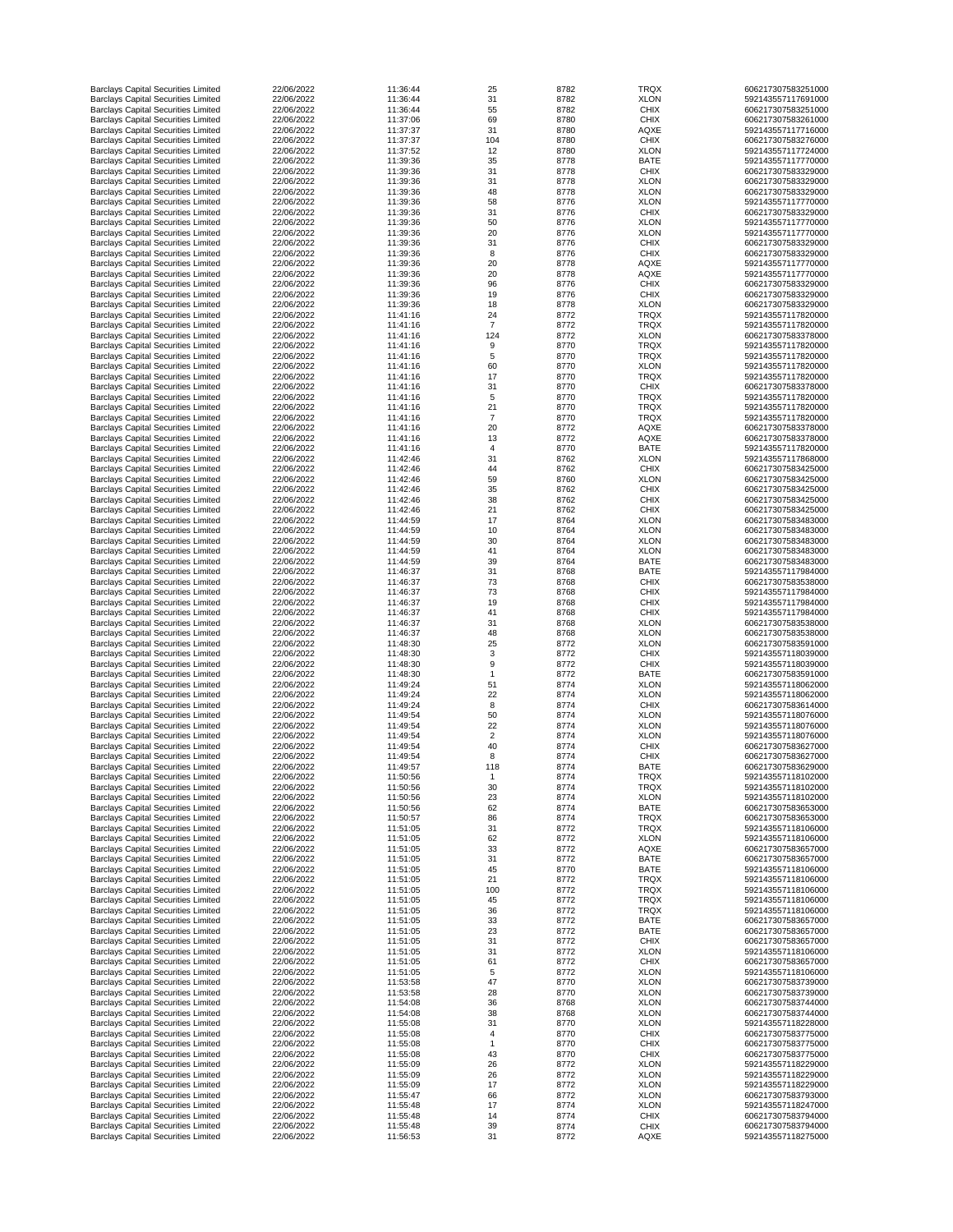| <b>Barclays Capital Securities Limited</b>                                               | 22/06/2022               | 11:56:53             | 177      | 8772         | <b>TRQX</b>                | 606217307583821000                       |
|------------------------------------------------------------------------------------------|--------------------------|----------------------|----------|--------------|----------------------------|------------------------------------------|
| <b>Barclays Capital Securities Limited</b>                                               | 22/06/2022               | 11:56:53             | 31       | 8772         | <b>XLON</b>                | 606217307583821000                       |
| <b>Barclays Capital Securities Limited</b>                                               | 22/06/2022               | 11:57:28             | 118      | 8774         | <b>AQXE</b>                | 592143557118291000                       |
| <b>Barclays Capital Securities Limited</b>                                               | 22/06/2022               | 11:58:11             | 17       | 8776         | <b>XLON</b>                | 606217307583855000                       |
| <b>Barclays Capital Securities Limited</b>                                               | 22/06/2022               | 11:58:11             | 26       | 8776         | <b>XLON</b>                | 606217307583855000                       |
| <b>Barclays Capital Securities Limited</b><br><b>Barclays Capital Securities Limited</b> | 22/06/2022<br>22/06/2022 | 11:58:11<br>11:58:11 | 4<br>5   | 8776<br>8776 | <b>XLON</b><br><b>XLON</b> | 606217307583855000<br>606217307583855000 |
| <b>Barclays Capital Securities Limited</b>                                               | 22/06/2022               | 11:58:11             | 21       | 8776         | <b>XLON</b>                | 606217307583855000                       |
| <b>Barclays Capital Securities Limited</b>                                               | 22/06/2022               | 11:58:12             |          | 8776         | <b>CHIX</b>                | 592143557118311000                       |
| <b>Barclays Capital Securities Limited</b>                                               | 22/06/2022               | 11:58:12             | 14       | 8776         | <b>CHIX</b>                | 592143557118311000                       |
| <b>Barclays Capital Securities Limited</b>                                               | 22/06/2022               | 11:58:12             | 9        | 8776         | <b>CHIX</b>                | 592143557118311000                       |
| <b>Barclays Capital Securities Limited</b>                                               | 22/06/2022               | 11:58:12             | 4        | 8776         | <b>CHIX</b>                | 592143557118311000                       |
| <b>Barclays Capital Securities Limited</b>                                               | 22/06/2022               | 11:58:12             | 8        | 8776         | <b>CHIX</b>                | 592143557118311000                       |
| <b>Barclays Capital Securities Limited</b>                                               | 22/06/2022               | 11:58:12             | 19       | 8776         | <b>XLON</b>                | 606217307583856000                       |
| <b>Barclays Capital Securities Limited</b>                                               | 22/06/2022               | 11:58:12             | 24       | 8776         | <b>AQXE</b>                | 606217307583856000                       |
| <b>Barclays Capital Securities Limited</b>                                               | 22/06/2022               | 11:59:22             | 11       | 8776         | <b>CHIX</b>                | 606217307583889000                       |
| <b>Barclays Capital Securities Limited</b>                                               | 22/06/2022               | 11:59:22             | 125      | 8776         | <b>AQXE</b>                | 606217307583889000                       |
| <b>Barclays Capital Securities Limited</b>                                               | 22/06/2022               | 11:59:22             | 38       | 8776         | <b>CHIX</b>                | 606217307583889000                       |
| <b>Barclays Capital Securities Limited</b>                                               | 22/06/2022<br>22/06/2022 | 11:59:22<br>11:59:22 | 20<br>56 | 8776<br>8776 | <b>CHIX</b><br><b>XLON</b> | 606217307583889000<br>592143557118345000 |
| <b>Barclays Capital Securities Limited</b><br><b>Barclays Capital Securities Limited</b> | 22/06/2022               | 11:59:22             |          | 8776         | <b>BATE</b>                | 592143557118345000                       |
| <b>Barclays Capital Securities Limited</b>                                               | 22/06/2022               | 11:59:23             | 14       | 8778         | <b>XLON</b>                | 592143557118345000                       |
| <b>Barclays Capital Securities Limited</b>                                               | 22/06/2022               | 11:59:23             | 47       | 8778         | <b>XLON</b>                | 592143557118345000                       |
| <b>Barclays Capital Securities Limited</b>                                               | 22/06/2022               | 11:59:23             | 23       | 8778         | <b>XLON</b>                | 592143557118345000                       |
| <b>Barclays Capital Securities Limited</b>                                               | 22/06/2022               | 11:59:23             | 34       | 8778         | <b>AQXE</b>                | 606217307583890000                       |
| <b>Barclays Capital Securities Limited</b>                                               | 22/06/2022               | 12:00:39             | 26       | 8784         | <b>XLON</b>                | 592143557118395000                       |
| <b>Barclays Capital Securities Limited</b>                                               | 22/06/2022               | 12:00:39             | 22       | 8784         | <b>XLON</b>                | 592143557118395000                       |
| <b>Barclays Capital Securities Limited</b>                                               | 22/06/2022               | 12:00:39             | 24       | 8784         | <b>CHIX</b>                | 606217307583938000                       |
| <b>Barclays Capital Securities Limited</b>                                               | 22/06/2022               | 12:00:39             | 20       | 8784         | <b>CHIX</b>                | 606217307583938000                       |
| <b>Barclays Capital Securities Limited</b>                                               | 22/06/2022               | 12:00:39             | 18       | 8784         | <b>CHIX</b>                | 606217307583938000                       |
| <b>Barclays Capital Securities Limited</b>                                               | 22/06/2022               | 12:00:39             | 24       | 8784         | <b>AQXE</b>                | 592143557118395000                       |
| <b>Barclays Capital Securities Limited</b>                                               | 22/06/2022<br>22/06/2022 | 12:01:17<br>12:01:17 | 3<br>125 | 8786<br>8786 | <b>XLON</b>                | 592143557118415000<br>606217307583957000 |
| <b>Barclays Capital Securities Limited</b><br><b>Barclays Capital Securities Limited</b> | 22/06/2022               | 12:01:30             |          | 8782         | <b>AQXE</b><br><b>CHIX</b> | 592143557118422000                       |
| <b>Barclays Capital Securities Limited</b>                                               | 22/06/2022               | 12:01:30             | 46       | 8782         | <b>XLON</b>                | 606217307583964000                       |
| <b>Barclays Capital Securities Limited</b>                                               | 22/06/2022               | 12:01:30             | 61       | 8782         | <b>XLON</b>                | 606217307583964000                       |
| <b>Barclays Capital Securities Limited</b>                                               | 22/06/2022               | 12:01:30             | 50       | 8782         | <b>XLON</b>                | 592143557118422000                       |
| <b>Barclays Capital Securities Limited</b>                                               | 22/06/2022               | 12:01:30             | 40       | 8782         | <b>CHIX</b>                | 606217307583964000                       |
| <b>Barclays Capital Securities Limited</b>                                               | 22/06/2022               | 12:02:26             | 14       | 8788         | <b>XLON</b>                | 592143557118459000                       |
| <b>Barclays Capital Securities Limited</b>                                               | 22/06/2022               | 12:02:26             | 21       | 8788         | <b>XLON</b>                | 592143557118459000                       |
| <b>Barclays Capital Securities Limited</b>                                               | 22/06/2022               | 12:02:26             | 20       | 8788         | <b>AQXE</b>                | 606217307584001000                       |
| <b>Barclays Capital Securities Limited</b>                                               | 22/06/2022               | 12:02:26             | 11       | 8788         | <b>AQXE</b>                | 606217307584001000                       |
| <b>Barclays Capital Securities Limited</b>                                               | 22/06/2022               | 12:03:18             | 119      | 8796         | <b>AQXE</b>                | 606217307584034000                       |
| <b>Barclays Capital Securities Limited</b>                                               | 22/06/2022               | 12:03:45             | 79       | 8792         | <b>CHIX</b>                | 606217307584049000                       |
| <b>Barclays Capital Securities Limited</b>                                               | 22/06/2022               | 12:03:45             | 31       | 8792         | <b>XLON</b>                | 592143557118508000                       |
| <b>Barclays Capital Securities Limited</b>                                               | 22/06/2022               | 12:03:50             | 31       | 8792         | <b>CHIX</b>                | 592143557118511000                       |
| <b>Barclays Capital Securities Limited</b>                                               | 22/06/2022               | 12:03:50             | 117      | 8792         | <b>XLON</b>                | 606217307584052000                       |
| <b>Barclays Capital Securities Limited</b>                                               | 22/06/2022<br>22/06/2022 | 12:04:00             | 61       | 8792<br>8792 | <b>XLON</b>                | 592143557118515000                       |
| <b>Barclays Capital Securities Limited</b><br><b>Barclays Capital Securities Limited</b> | 22/06/2022               | 12:04:04<br>12:06:17 | 32<br>25 | 8794         | <b>XLON</b><br><b>XLON</b> | 592143557118517000<br>592143557118582000 |
| <b>Barclays Capital Securities Limited</b>                                               | 22/06/2022               | 12:06:17             | 130      | 8794         | <b>XLON</b>                | 592143557118582000                       |
| <b>Barclays Capital Securities Limited</b>                                               | 22/06/2022               | 12:06:17             | 5        | 8794         | <b>AQXE</b>                | 606217307584121000                       |
| <b>Barclays Capital Securities Limited</b>                                               | 22/06/2022               | 12:06:29             | 31       | 8790         | <b>CHIX</b>                | 592143557118588000                       |
| <b>Barclays Capital Securities Limited</b>                                               | 22/06/2022               | 12:06:29             | 31       | 8790         | <b>CHIX</b>                | 592143557118588000                       |
| <b>Barclays Capital Securities Limited</b>                                               | 22/06/2022               | 12:06:29             | 31       | 8790         | <b>TRQX</b>                | 606217307584128000                       |
| <b>Barclays Capital Securities Limited</b>                                               | 22/06/2022               | 12:06:29             | 83       | 8790         | <b>XLON</b>                | 606217307584128000                       |
| <b>Barclays Capital Securities Limited</b>                                               | 22/06/2022               | 12:06:29             | 57       | 8788         | <b>CHIX</b>                | 606217307584128000                       |
| <b>Barclays Capital Securities Limited</b>                                               | 22/06/2022               | 12:06:29             | 31       | 8790         | <b>AQXE</b>                | 592143557118588000                       |
| <b>Barclays Capital Securities Limited</b>                                               | 22/06/2022               | 12:06:29             | 31       | 8786         | <b>BATE</b>                | 592143557118588000                       |
| <b>Barclays Capital Securities Limited</b>                                               | 22/06/2022               | 12:06:29             | 31       | 8786         | <b>CHIX</b>                | 606217307584128000                       |
| <b>Barclays Capital Securities Limited</b><br><b>Barclays Capital Securities Limited</b> | 22/06/2022<br>22/06/2022 | 12:06:29<br>12:06:29 | 33<br>31 | 8786<br>8786 | <b>XLON</b><br><b>CHIX</b> | 606217307584128000<br>592143557118588000 |
| <b>Barclays Capital Securities Limited</b>                                               | 22/06/2022               | 12:06:29             | 13       | 8786         | <b>XLON</b>                | 606217307584128000                       |
| <b>Barclays Capital Securities Limited</b>                                               | 22/06/2022               | 12:06:29             | 18       | 8786         | <b>XLON</b>                | 606217307584128000                       |
| <b>Barclays Capital Securities Limited</b>                                               | 22/06/2022               | 12:06:29             | 36       | 8786         | <b>AQXE</b>                | 606217307584128000                       |
| <b>Barclays Capital Securities Limited</b>                                               | 22/06/2022               | 12:06:29             | 96       | 8786         | <b>AQXE</b>                | 592143557118588000                       |
| <b>Barclays Capital Securities Limited</b>                                               | 22/06/2022               | 12:08:05             | 73       | 8774         | <b>XLON</b>                | 592143557118640000                       |
| <b>Barclays Capital Securities Limited</b>                                               | 22/06/2022               | 12:08:05             | 21       | 8774         | <b>XLON</b>                | 592143557118640000                       |
| <b>Barclays Capital Securities Limited</b>                                               | 22/06/2022               | 12:08:05             | 31       | 8774         | <b>CHIX</b>                | 606217307584178000                       |
| <b>Barclays Capital Securities Limited</b>                                               | 22/06/2022               | 12:08:05             | 65       | 8774         | <b>XLON</b>                | 592143557118640000                       |
| <b>Barclays Capital Securities Limited</b>                                               | 22/06/2022               | 12:08:09             | 25       | 8774         | <b>XLON</b>                | 592143557118643000                       |
| <b>Barclays Capital Securities Limited</b>                                               | 22/06/2022               | 12:08:10             | 63       | 8772         | <b>XLON</b>                | 606217307584181000                       |
| <b>Barclays Capital Securities Limited</b><br><b>Barclays Capital Securities Limited</b> | 22/06/2022<br>22/06/2022 | 12:08:17<br>12:11:30 | 31<br>44 | 8772<br>8772 | <b>AQXE</b><br><b>AQXE</b> | 592143557118648000<br>592143557118758000 |
| <b>Barclays Capital Securities Limited</b>                                               | 22/06/2022               | 12:11:38             | 36       | 8774         | <b>XLON</b>                | 606217307584297000                       |
| <b>Barclays Capital Securities Limited</b>                                               | 22/06/2022               | 12:12:19             | 63       | 8776         | <b>AQXE</b>                | 606217307584319000                       |
| <b>Barclays Capital Securities Limited</b>                                               | 22/06/2022               | 12:13:34             | 10       | 8780         | <b>CHIX</b>                | 592143557118820000                       |
| <b>Barclays Capital Securities Limited</b>                                               | 22/06/2022               | 12:14:02             | 21       | 8780         | <b>XLON</b>                | 592143557118832000                       |
| <b>Barclays Capital Securities Limited</b>                                               | 22/06/2022               | 12:14:02             | 9        | 8780         | <b>CHIX</b>                | 606217307584366000                       |
| <b>Barclays Capital Securities Limited</b>                                               | 22/06/2022               | 12:14:02             | 198      | 8780         | <b>CHIX</b>                | 606217307584366000                       |
| <b>Barclays Capital Securities Limited</b>                                               | 22/06/2022               | 12:14:02             | 12       | 8780         | <b>CHIX</b>                | 606217307584366000                       |
| <b>Barclays Capital Securities Limited</b>                                               | 22/06/2022               | 12:14:38             | 50       | 8784         | <b>XLON</b>                | 592143557118849000                       |
| <b>Barclays Capital Securities Limited</b>                                               | 22/06/2022               | 12:14:38             | 6        | 8784         | <b>XLON</b>                | 592143557118849000                       |
| <b>Barclays Capital Securities Limited</b>                                               | 22/06/2022               | 12:14:38             | 21       | 8784         | <b>AQXE</b>                | 606217307584382000                       |
| <b>Barclays Capital Securities Limited</b><br><b>Barclays Capital Securities Limited</b> | 22/06/2022<br>22/06/2022 | 12:14:38<br>12:14:46 | 10<br>85 | 8784<br>8780 | <b>AQXE</b>                | 606217307584382000<br>592143557118852000 |
| <b>Barclays Capital Securities Limited</b>                                               | 22/06/2022               | 12:14:46             | 31       | 8780         | <b>XLON</b><br><b>CHIX</b> | 606217307584386000                       |
| <b>Barclays Capital Securities Limited</b>                                               | 22/06/2022               | 12:14:46             | 29       | 8780         | <b>XLON</b>                | 592143557118852000                       |
| <b>Barclays Capital Securities Limited</b>                                               | 22/06/2022               | 12:14:51             | 31       | 8776         | <b>TRQX</b>                | 606217307584388000                       |
| <b>Barclays Capital Securities Limited</b>                                               | 22/06/2022               | 12:14:51             | 10       | 8776         | <b>XLON</b>                | 592143557118855000                       |
| <b>Barclays Capital Securities Limited</b>                                               | 22/06/2022               | 12:14:51             | 39       | 8776         | <b>XLON</b>                | 592143557118855000                       |
| <b>Barclays Capital Securities Limited</b>                                               | 22/06/2022               | 12:14:51             | 69       | 8776         | <b>XLON</b>                | 592143557118855000                       |
| <b>Barclays Capital Securities Limited</b>                                               | 22/06/2022               | 12:15:00             | 31       | 8776         | <b>CHIX</b>                | 592143557118858000                       |
| <b>Barclays Capital Securities Limited</b>                                               | 22/06/2022               | 12:15:01             | 123      | 8776         | <b>XLON</b>                | 606217307584392000                       |
| <b>Barclays Capital Securities Limited</b>                                               | 22/06/2022               | 12:15:01             | 42       | 8776         | <b>XLON</b>                | 592143557118859000                       |
| <b>Barclays Capital Securities Limited</b>                                               | 22/06/2022               | 12:15:01             | 21       | 8776         | <b>TRQX</b>                | 606217307584392000                       |
| <b>Barclays Capital Securities Limited</b>                                               | 22/06/2022               | 12:15:01             | 20       | 8776         | <b>TRQX</b>                | 606217307584392000                       |
| <b>Barclays Capital Securities Limited</b>                                               | 22/06/2022<br>22/06/2022 | 12:16:18<br>12:16:18 | 31       | 8770         | <b>TRQX</b>                | 592143557118908000<br>592143557118908000 |
| <b>Barclays Capital Securities Limited</b><br><b>Barclays Capital Securities Limited</b> | 22/06/2022               | 12:16:18             | 66<br>31 | 8770<br>8770 | <b>XLON</b><br><b>BATE</b> | 606217307584440000                       |
| <b>Barclays Capital Securities Limited</b>                                               | 22/06/2022               | 12:16:18             | 31       | 8770         | <b>CHIX</b>                | 592143557118908000                       |
| <b>Barclays Capital Securities Limited</b>                                               | 22/06/2022               | 12:16:21             | 110      | 8770         | <b>XLON</b>                | 606217307584442000                       |
| <b>Barclays Capital Securities Limited</b>                                               | 22/06/2022               | 12:17:05             | 18       | 8770         | <b>XLON</b>                | 592143557118935000                       |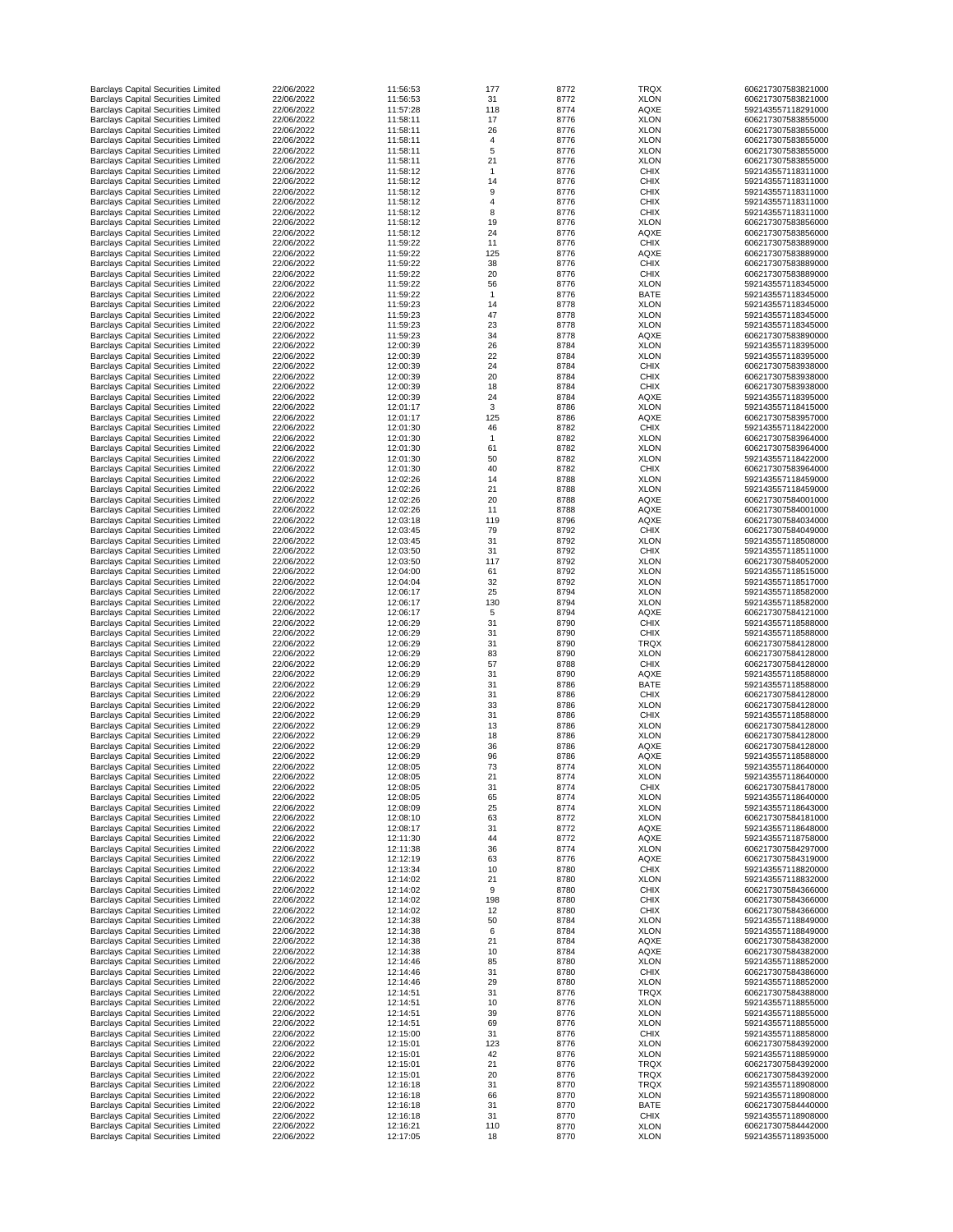| <b>Barclays Capital Securities Limited</b>                                               | 22/06/2022 | 12:19:04 | 13             | 8762 | <b>XLON</b> | 592143557118992000 |
|------------------------------------------------------------------------------------------|------------|----------|----------------|------|-------------|--------------------|
| <b>Barclays Capital Securities Limited</b>                                               | 22/06/2022 | 12:19:04 | 22             | 8762 | <b>XLON</b> | 592143557118992000 |
| <b>Barclays Capital Securities Limited</b>                                               | 22/06/2022 | 12:19:04 | 52             | 8762 | <b>XLON</b> | 592143557118992000 |
| <b>Barclays Capital Securities Limited</b>                                               | 22/06/2022 | 12:19:04 | 31             | 8762 | <b>BATE</b> | 606217307584522000 |
| <b>Barclays Capital Securities Limited</b>                                               | 22/06/2022 | 12:19:04 | 31             | 8762 | <b>CHIX</b> | 592143557118992000 |
|                                                                                          |            |          |                |      |             |                    |
| <b>Barclays Capital Securities Limited</b>                                               | 22/06/2022 | 12:21:18 | 126            | 8770 | <b>XLON</b> | 606217307584583000 |
| <b>Barclays Capital Securities Limited</b>                                               | 22/06/2022 | 12:21:43 | 62             | 8774 | <b>AQXE</b> | 592143557119066000 |
| <b>Barclays Capital Securities Limited</b>                                               | 22/06/2022 | 12:21:43 | 9              | 8774 | <b>XLON</b> | 606217307584595000 |
| <b>Barclays Capital Securities Limited</b>                                               | 22/06/2022 | 12:23:34 | 22             | 8774 | <b>XLON</b> | 606217307584648000 |
| <b>Barclays Capital Securities Limited</b>                                               | 22/06/2022 | 12:23:34 | 18             | 8774 | <b>XLON</b> | 606217307584648000 |
| <b>Barclays Capital Securities Limited</b>                                               | 22/06/2022 | 12:23:34 | 20             | 8774 | <b>XLON</b> | 606217307584648000 |
| <b>Barclays Capital Securities Limited</b>                                               | 22/06/2022 | 12:23:34 | $\overline{2}$ | 8774 | <b>XLON</b> | 606217307584648000 |
| <b>Barclays Capital Securities Limited</b>                                               | 22/06/2022 | 12:23:34 | $\overline{7}$ | 8774 | <b>CHIX</b> | 592143557119120000 |
| <b>Barclays Capital Securities Limited</b>                                               | 22/06/2022 | 12:23:34 | 182            | 8774 | <b>CHIX</b> | 592143557119120000 |
|                                                                                          | 22/06/2022 | 12:23:34 | 124            | 8774 |             | 606217307584648000 |
| <b>Barclays Capital Securities Limited</b>                                               |            |          |                |      | <b>AQXE</b> |                    |
| <b>Barclays Capital Securities Limited</b>                                               | 22/06/2022 | 12:23:34 | 3              | 8774 | <b>XLON</b> | 606217307584648000 |
| <b>Barclays Capital Securities Limited</b>                                               | 22/06/2022 | 12:24:37 | 20             | 8780 | <b>XLON</b> | 592143557119153000 |
| <b>Barclays Capital Securities Limited</b>                                               | 22/06/2022 | 12:24:37 | 15             | 8780 | <b>XLON</b> | 592143557119153000 |
| <b>Barclays Capital Securities Limited</b>                                               | 22/06/2022 | 12:24:37 | 19             | 8780 | <b>AQXE</b> | 606217307584680000 |
| <b>Barclays Capital Securities Limited</b>                                               | 22/06/2022 | 12:24:37 | 12             | 8780 | <b>AQXE</b> | 606217307584680000 |
| <b>Barclays Capital Securities Limited</b>                                               | 22/06/2022 | 12:25:54 | 14             | 8786 | <b>XLON</b> | 592143557119189000 |
| <b>Barclays Capital Securities Limited</b>                                               | 22/06/2022 | 12:25:54 | 26             | 8786 | <b>XLON</b> | 592143557119189000 |
| <b>Barclays Capital Securities Limited</b>                                               | 22/06/2022 | 12:25:54 | 4              | 8786 | <b>BATE</b> | 606217307584715000 |
| <b>Barclays Capital Securities Limited</b>                                               | 22/06/2022 | 12:26:00 | 73             | 8782 | <b>XLON</b> | 592143557119192000 |
| <b>Barclays Capital Securities Limited</b>                                               | 22/06/2022 | 12:26:00 |                | 8782 | <b>CHIX</b> | 606217307584717000 |
|                                                                                          |            |          |                |      |             |                    |
| <b>Barclays Capital Securities Limited</b>                                               | 22/06/2022 | 12:26:03 | 35             | 8780 | <b>XLON</b> | 592143557119193000 |
| <b>Barclays Capital Securities Limited</b>                                               | 22/06/2022 | 12:26:03 | 30             | 8782 | <b>CHIX</b> | 606217307584719000 |
| <b>Barclays Capital Securities Limited</b>                                               | 22/06/2022 | 12:26:03 | 21             | 8782 | <b>TRQX</b> | 592143557119193000 |
| <b>Barclays Capital Securities Limited</b>                                               | 22/06/2022 | 12:26:08 | 25             | 8782 | <b>XLON</b> | 592143557119196000 |
| <b>Barclays Capital Securities Limited</b>                                               | 22/06/2022 | 12:26:08 | 37             | 8782 | <b>XLON</b> | 592143557119196000 |
| <b>Barclays Capital Securities Limited</b>                                               | 22/06/2022 | 12:26:08 | 31             | 8782 | <b>CHIX</b> | 592143557119196000 |
| <b>Barclays Capital Securities Limited</b>                                               | 22/06/2022 | 12:26:08 | 32             | 8782 | <b>BATE</b> | 606217307584721000 |
| <b>Barclays Capital Securities Limited</b>                                               | 22/06/2022 | 12:26:08 | 25             | 8782 | <b>TRQX</b> | 592143557119196000 |
| <b>Barclays Capital Securities Limited</b>                                               | 22/06/2022 | 12:26:08 | 40             | 8782 | <b>XLON</b> | 606217307584721000 |
|                                                                                          |            |          |                |      |             |                    |
| <b>Barclays Capital Securities Limited</b>                                               | 22/06/2022 | 12:26:11 | 34             | 8784 | <b>BATE</b> | 592143557119197000 |
| <b>Barclays Capital Securities Limited</b>                                               | 22/06/2022 | 12:27:46 | 11             | 8786 | <b>XLON</b> | 606217307584765000 |
| <b>Barclays Capital Securities Limited</b>                                               | 22/06/2022 | 12:27:46 | 23             | 8786 | <b>CHIX</b> | 592143557119240000 |
| <b>Barclays Capital Securities Limited</b>                                               | 22/06/2022 | 12:28:45 | 68             | 8788 | <b>XLON</b> | 592143557119268000 |
| <b>Barclays Capital Securities Limited</b>                                               | 22/06/2022 | 12:28:45 | 25             | 8788 | <b>XLON</b> | 592143557119268000 |
| <b>Barclays Capital Securities Limited</b>                                               | 22/06/2022 | 12:28:45 |                | 8788 | <b>AQXE</b> | 606217307584792000 |
| <b>Barclays Capital Securities Limited</b>                                               | 22/06/2022 | 12:28:45 | 19             | 8788 | <b>AQXE</b> | 606217307584792000 |
| <b>Barclays Capital Securities Limited</b>                                               | 22/06/2022 | 12:28:45 | 21             | 8788 | <b>AQXE</b> | 606217307584792000 |
| <b>Barclays Capital Securities Limited</b>                                               | 22/06/2022 | 12:28:45 | 20             | 8788 | <b>AQXE</b> | 606217307584792000 |
| <b>Barclays Capital Securities Limited</b>                                               | 22/06/2022 | 12:28:56 | 31             | 8784 | <b>CHIX</b> | 592143557119274000 |
|                                                                                          | 22/06/2022 | 12:28:56 | 31             | 8784 | <b>BATE</b> | 606217307584798000 |
| <b>Barclays Capital Securities Limited</b>                                               |            |          |                |      |             |                    |
| <b>Barclays Capital Securities Limited</b>                                               | 22/06/2022 | 12:28:56 | 98             | 8784 | <b>XLON</b> | 592143557119274000 |
| <b>Barclays Capital Securities Limited</b>                                               | 22/06/2022 | 12:28:56 | 25             | 8784 | <b>TRQX</b> | 606217307584798000 |
| <b>Barclays Capital Securities Limited</b>                                               | 22/06/2022 | 12:28:56 | 82             | 8784 | <b>XLON</b> | 592143557119274000 |
| <b>Barclays Capital Securities Limited</b>                                               | 22/06/2022 | 12:28:56 | 31             | 8784 | <b>CHIX</b> | 606217307584798000 |
| <b>Barclays Capital Securities Limited</b>                                               | 22/06/2022 | 12:29:12 | 11             | 8784 | <b>XLON</b> | 606217307584807000 |
| <b>Barclays Capital Securities Limited</b>                                               | 22/06/2022 | 12:29:12 | 62             | 8784 | <b>XLON</b> | 606217307584807000 |
| <b>Barclays Capital Securities Limited</b>                                               | 22/06/2022 | 12:29:12 | 31             | 8784 | <b>CHIX</b> | 592143557119284000 |
| <b>Barclays Capital Securities Limited</b>                                               | 22/06/2022 | 12:32:06 | 110            | 8782 | <b>XLON</b> | 592143557119377000 |
| <b>Barclays Capital Securities Limited</b>                                               | 22/06/2022 | 12:32:06 | 42             | 8782 | <b>XLON</b> | 606217307584899000 |
|                                                                                          | 22/06/2022 | 12:32:08 |                |      |             |                    |
| <b>Barclays Capital Securities Limited</b>                                               |            |          | 57             | 8780 | <b>XLON</b> | 592143557119378000 |
| <b>Barclays Capital Securities Limited</b>                                               | 22/06/2022 | 12:32:08 | 42             | 8780 | <b>XLON</b> | 592143557119378000 |
| <b>Barclays Capital Securities Limited</b>                                               | 22/06/2022 | 12:32:08 | 31             | 8782 | <b>AQXE</b> | 606217307584900000 |
| <b>Barclays Capital Securities Limited</b>                                               | 22/06/2022 | 12:32:08 | 31             | 8780 | <b>TRQX</b> | 606217307584900000 |
| <b>Barclays Capital Securities Limited</b>                                               | 22/06/2022 | 12:32:08 | 25             | 8780 | <b>TRQX</b> | 606217307584900000 |
| <b>Barclays Capital Securities Limited</b>                                               | 22/06/2022 | 12:32:53 | $\overline{2}$ | 8780 | <b>AQXE</b> | 592143557119401000 |
| <b>Barclays Capital Securities Limited</b>                                               | 22/06/2022 | 12:34:50 | 44             | 8782 | <b>BATE</b> | 592143557119453000 |
| <b>Barclays Capital Securities Limited</b>                                               | 22/06/2022 | 12:34:50 | 50             | 8782 | <b>XLON</b> | 606217307584973000 |
| <b>Barclays Capital Securities Limited</b>                                               | 22/06/2022 | 12:34:50 | 12             | 8782 | <b>XLON</b> | 606217307584973000 |
| <b>Barclays Capital Securities Limited</b>                                               | 22/06/2022 | 12:35:13 | 29             | 8780 | <b>AQXE</b> | 592143557119464000 |
|                                                                                          |            |          |                |      |             |                    |
| <b>Barclays Capital Securities Limited</b>                                               | 22/06/2022 | 12:35:13 | 31             | 8778 | <b>BATE</b> | 606217307584984000 |
| <b>Barclays Capital Securities Limited</b>                                               | 22/06/2022 | 12:35:13 | 15             | 8778 | <b>TRQX</b> | 592143557119464000 |
| <b>Barclays Capital Securities Limited</b>                                               | 22/06/2022 | 12:35:13 | 27             | 8778 | <b>TRQX</b> | 592143557119464000 |
| <b>Barclays Capital Securities Limited</b>                                               | 22/06/2022 | 12:35:13 | 130            | 8778 | <b>XLON</b> | 592143557119464000 |
| <b>Barclays Capital Securities Limited</b>                                               | 22/06/2022 | 12:35:13 | 23             | 8778 | <b>CHIX</b> | 592143557119464000 |
| <b>Barclays Capital Securities Limited</b>                                               | 22/06/2022 | 12:35:13 | 38             | 8778 | <b>CHIX</b> | 592143557119464000 |
| <b>Barclays Capital Securities Limited</b>                                               | 22/06/2022 | 12:35:13 | 36             | 8776 | <b>XLON</b> | 606217307584984000 |
| <b>Barclays Capital Securities Limited</b>                                               | 22/06/2022 | 12:35:13 | 104            | 8778 | <b>CHIX</b> | 606217307584984000 |
| <b>Barclays Capital Securities Limited</b>                                               | 22/06/2022 | 12:35:13 | 29             | 8778 | <b>XLON</b> | 592143557119464000 |
| <b>Barclays Capital Securities Limited</b>                                               | 22/06/2022 | 12:35:17 |                | 8778 | <b>XLON</b> | 592143557119466000 |
| <b>Barclays Capital Securities Limited</b>                                               | 22/06/2022 | 12:35:17 | 31             | 8778 | <b>XLON</b> | 606217307584986000 |
|                                                                                          |            |          |                |      |             |                    |
| <b>Barclays Capital Securities Limited</b>                                               | 22/06/2022 | 12:35:27 | 5              | 8776 | <b>TRQX</b> | 592143557119470000 |
| <b>Barclays Capital Securities Limited</b>                                               | 22/06/2022 | 12:35:27 | 15             | 8776 | <b>TRQX</b> | 592143557119470000 |
| <b>Barclays Capital Securities Limited</b>                                               | 22/06/2022 | 12:35:27 | 15             | 8776 | <b>TRQX</b> | 592143557119470000 |
| <b>Barclays Capital Securities Limited</b>                                               | 22/06/2022 | 12:35:27 | 21             | 8776 | <b>TRQX</b> | 592143557119470000 |
| <b>Barclays Capital Securities Limited</b>                                               | 22/06/2022 | 12:36:02 | 10             | 8776 | <b>XLON</b> | 606217307585003000 |
| <b>Barclays Capital Securities Limited</b>                                               | 22/06/2022 | 12:36:05 | 31             | 8774 | <b>TRQX</b> | 592143557119485000 |
| <b>Barclays Capital Securities Limited</b>                                               |            |          |                |      | <b>XLON</b> | 592143557119485000 |
| <b>Barclays Capital Securities Limited</b>                                               | 22/06/2022 | 12:36:05 | 86             | 8774 |             |                    |
| <b>Barclays Capital Securities Limited</b>                                               |            |          |                |      |             |                    |
| <b>Barclays Capital Securities Limited</b>                                               | 22/06/2022 | 12:36:05 |                | 8774 | <b>BATE</b> | 606217307585005000 |
|                                                                                          | 22/06/2022 | 12:36:05 | 27             | 8774 | <b>BATE</b> | 606217307585005000 |
|                                                                                          | 22/06/2022 | 12:36:05 | 6              | 8773 | <b>CHIX</b> | 592143557119485000 |
| <b>Barclays Capital Securities Limited</b>                                               | 22/06/2022 | 12:36:05 | 6              | 8773 | <b>TRQX</b> | 606217307585005000 |
| <b>Barclays Capital Securities Limited</b>                                               | 22/06/2022 | 12:36:05 | 6              | 8774 | <b>BATE</b> | 606217307585005000 |
| <b>Barclays Capital Securities Limited</b>                                               | 22/06/2022 | 12:36:05 | 31             | 8774 | <b>CHIX</b> | 592143557119485000 |
| <b>Barclays Capital Securities Limited</b>                                               | 22/06/2022 | 12:36:05 | 62             | 8774 | <b>XLON</b> | 592143557119485000 |
| <b>Barclays Capital Securities Limited</b>                                               | 22/06/2022 | 12:36:05 | 25             | 8774 | <b>BATE</b> | 606217307585005000 |
|                                                                                          | 22/06/2022 | 12:36:05 | 32             | 8774 | <b>AQXE</b> | 606217307585005000 |
| <b>Barclays Capital Securities Limited</b>                                               | 22/06/2022 | 12:36:16 |                | 8774 | <b>XLON</b> | 592143557119491000 |
| <b>Barclays Capital Securities Limited</b>                                               |            |          | 29             |      |             |                    |
| <b>Barclays Capital Securities Limited</b>                                               | 22/06/2022 | 12:41:07 |                | 8756 | <b>CHIX</b> | 592143557119612000 |
| <b>Barclays Capital Securities Limited</b>                                               | 22/06/2022 | 12:41:07 | 3              | 8756 | <b>CHIX</b> | 592143557119612000 |
| <b>Barclays Capital Securities Limited</b>                                               | 22/06/2022 | 12:41:07 | 35             | 8756 | <b>XLON</b> | 606217307585128000 |
| <b>Barclays Capital Securities Limited</b>                                               | 22/06/2022 | 12:42:00 | 18             | 8764 | <b>XLON</b> | 592143557119634000 |
| <b>Barclays Capital Securities Limited</b>                                               | 22/06/2022 | 12:42:00 | 12             | 8764 | <b>XLON</b> | 592143557119634000 |
| <b>Barclays Capital Securities Limited</b>                                               | 22/06/2022 | 12:42:00 | 62             | 8764 | <b>AQXE</b> | 606217307585149000 |
| <b>Barclays Capital Securities Limited</b>                                               | 22/06/2022 | 12:42:32 | 13             | 8766 | <b>CHIX</b> | 592143557119646000 |
| <b>Barclays Capital Securities Limited</b>                                               | 22/06/2022 | 12:42:32 | 49             | 8766 | <b>CHIX</b> | 592143557119646000 |
| <b>Barclays Capital Securities Limited</b>                                               | 22/06/2022 | 12:42:32 | 20             | 8766 | <b>XLON</b> | 606217307585162000 |
| <b>Barclays Capital Securities Limited</b><br><b>Barclays Capital Securities Limited</b> | 22/06/2022 | 12:43:06 | 89             | 8768 | <b>AQXE</b> | 606217307585176000 |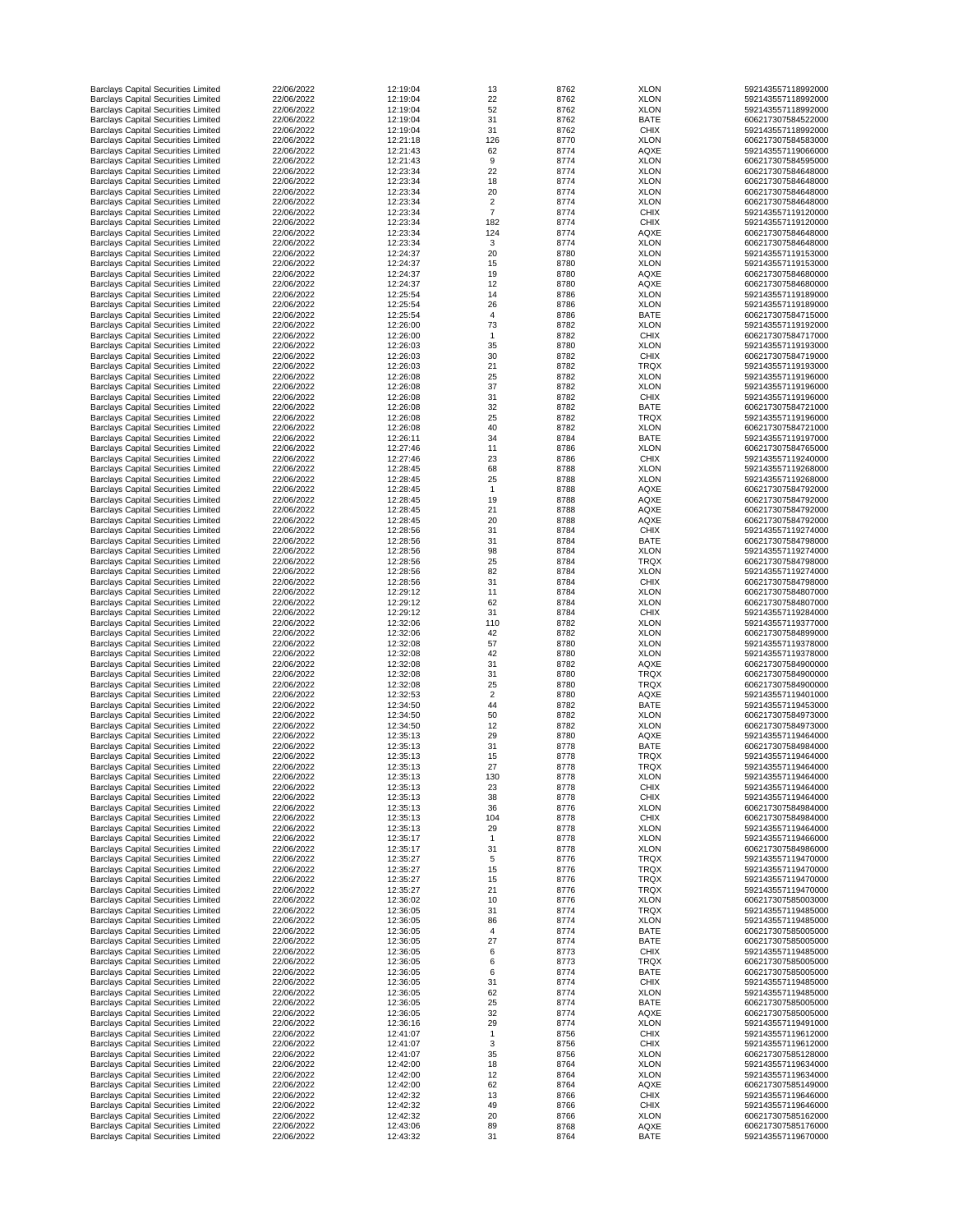| <b>Barclays Capital Securities Limited</b>                                               | 22/06/2022               | 12:43:32             | 31             | 8764         | <b>CHIX</b>                | 606217307585185000                       |
|------------------------------------------------------------------------------------------|--------------------------|----------------------|----------------|--------------|----------------------------|------------------------------------------|
| <b>Barclays Capital Securities Limited</b>                                               | 22/06/2022               | 12:43:32             | 62             | 8764         | <b>XLON</b>                | 606217307585185000                       |
| <b>Barclays Capital Securities Limited</b>                                               | 22/06/2022               | 12:43:32             | $\overline{7}$ | 8764         | <b>AQXE</b>                | 592143557119670000                       |
| <b>Barclays Capital Securities Limited</b>                                               | 22/06/2022               | 12:43:41             | 28             | 8764         | <b>AQXE</b>                | 592143557119674000                       |
| <b>Barclays Capital Securities Limited</b><br><b>Barclays Capital Securities Limited</b> | 22/06/2022<br>22/06/2022 | 12:43:41<br>12:43:41 | 31<br>56       | 8762<br>8762 | <b>BATE</b><br><b>XLON</b> | 592143557119674000<br>606217307585188000 |
| <b>Barclays Capital Securities Limited</b>                                               | 22/06/2022               | 12:43:41             | 54             | 8762         | <b>XLON</b>                | 606217307585188000                       |
| <b>Barclays Capital Securities Limited</b>                                               | 22/06/2022               | 12:43:41             | 36             | 8762         | <b>TRQX</b>                | 606217307585188000                       |
| <b>Barclays Capital Securities Limited</b>                                               | 22/06/2022               | 12:43:41             | 50             | 8764         | <b>XLON</b>                | 592143557119674000                       |
| <b>Barclays Capital Securities Limited</b>                                               | 22/06/2022               | 12:43:41             | 95             | 8764         | <b>AQXE</b>                | 606217307585188000                       |
| <b>Barclays Capital Securities Limited</b>                                               | 22/06/2022               | 12:43:41             | 24             | 8764         | <b>BATE</b>                | 592143557119674000                       |
| <b>Barclays Capital Securities Limited</b>                                               | 22/06/2022               | 12:44:36             | 61             | 8762         | <b>XLON</b>                | 606217307585211000                       |
| <b>Barclays Capital Securities Limited</b>                                               | 22/06/2022               | 12:45:24             | 31             | 8760         | <b>TRQX</b>                | 592143557119720000                       |
| <b>Barclays Capital Securities Limited</b><br><b>Barclays Capital Securities Limited</b> | 22/06/2022<br>22/06/2022 | 12:45:24<br>12:45:25 | 42<br>31       | 8760<br>8760 | <b>XLON</b>                | 606217307585233000<br>606217307585234000 |
| <b>Barclays Capital Securities Limited</b>                                               | 22/06/2022               | 12:45:25             | 62             | 8760         | <b>AQXE</b><br><b>CHIX</b> | 606217307585234000                       |
| <b>Barclays Capital Securities Limited</b>                                               | 22/06/2022               | 12:45:25             | 62             | 8760         | <b>XLON</b>                | 606217307585234000                       |
| <b>Barclays Capital Securities Limited</b>                                               | 22/06/2022               | 12:45:25             | 31             | 8760         | <b>CHIX</b>                | 606217307585234000                       |
| <b>Barclays Capital Securities Limited</b>                                               | 22/06/2022               | 12:45:25             | 32             | 8760         | <b>BATE</b>                | 592143557119720000                       |
| <b>Barclays Capital Securities Limited</b>                                               | 22/06/2022               | 12:48:04             | 34             | 8756         | <b>XLON</b>                | 592143557119793000                       |
| <b>Barclays Capital Securities Limited</b>                                               | 22/06/2022               | 12:48:33             | 6              | 8758         | <b>XLON</b>                | 592143557119808000                       |
| <b>Barclays Capital Securities Limited</b>                                               | 22/06/2022               | 12:48:33             | 23             | 8758         | <b>XLON</b>                | 592143557119808000                       |
| <b>Barclays Capital Securities Limited</b>                                               | 22/06/2022               | 12:48:33             | 10             | 8758         | <b>XLON</b>                | 592143557119808000                       |
| <b>Barclays Capital Securities Limited</b><br><b>Barclays Capital Securities Limited</b> | 22/06/2022<br>22/06/2022 | 12:49:27<br>12:49:27 | 31<br>27       | 8756<br>8756 | <b>AQXE</b><br><b>XLON</b> | 592143557119833000<br>592143557119833000 |
| <b>Barclays Capital Securities Limited</b>                                               | 22/06/2022               | 12:49:27             | 31             | 8756         | <b>CHIX</b>                | 606217307585344000                       |
| <b>Barclays Capital Securities Limited</b>                                               | 22/06/2022               | 12:49:27             | $\overline{4}$ | 8754         | <b>BATE</b>                | 592143557119833000                       |
| <b>Barclays Capital Securities Limited</b>                                               | 22/06/2022               | 12:49:27             | 85             | 8754         | <b>CHIX</b>                | 606217307585344000                       |
| <b>Barclays Capital Securities Limited</b>                                               | 22/06/2022               | 12:49:27             | 27             | 8754         | <b>BATE</b>                | 592143557119833000                       |
| <b>Barclays Capital Securities Limited</b>                                               | 22/06/2022               | 12:49:27             | 50             | 8756         | <b>XLON</b>                | 592143557119833000                       |
| <b>Barclays Capital Securities Limited</b>                                               | 22/06/2022               | 12:49:27             | 3              | 8754         | <b>CHIX</b>                | 606217307585344000                       |
| <b>Barclays Capital Securities Limited</b>                                               | 22/06/2022               | 12:49:27             | 31             | 8756         | <b>CHIX</b>                | 606217307585344000                       |
| <b>Barclays Capital Securities Limited</b>                                               | 22/06/2022               | 12:49:27             | 124            | 8756         | <b>AQXE</b>                | 592143557119833000                       |
| <b>Barclays Capital Securities Limited</b>                                               | 22/06/2022               | 12:49:27             | 22             | 8756         | <b>BATE</b>                | 592143557119833000                       |
| <b>Barclays Capital Securities Limited</b><br><b>Barclays Capital Securities Limited</b> | 22/06/2022<br>22/06/2022 | 12:49:27<br>12:51:53 | 3<br>38        | 8756<br>8762 | <b>XLON</b><br><b>BATE</b> | 592143557119833000<br>606217307585411000 |
| <b>Barclays Capital Securities Limited</b>                                               | 22/06/2022               | 12:52:02             | 109            | 8760         | <b>XLON</b>                | 592143557119907000                       |
| <b>Barclays Capital Securities Limited</b>                                               | 22/06/2022               | 12:52:02             | 41             | 8760         | <b>BATE</b>                | 592143557119907000                       |
| <b>Barclays Capital Securities Limited</b>                                               | 22/06/2022               | 12:52:10             | 27             | 8760         | <b>XLON</b>                | 606217307585420000                       |
| <b>Barclays Capital Securities Limited</b>                                               | 22/06/2022               | 12:53:05             | 50             | 8764         | <b>XLON</b>                | 592143557119935000                       |
| <b>Barclays Capital Securities Limited</b>                                               | 22/06/2022               | 12:53:05             | 34             | 8764         | <b>XLON</b>                | 592143557119935000                       |
| <b>Barclays Capital Securities Limited</b>                                               | 22/06/2022               | 12:53:05             | 6              | 8764         | <b>XLON</b>                | 592143557119935000                       |
| <b>Barclays Capital Securities Limited</b>                                               | 22/06/2022               | 12:54:25             | 22             | 8764         | <b>XLON</b>                | 606217307585474000                       |
| <b>Barclays Capital Securities Limited</b>                                               | 22/06/2022               | 12:54:25             | 17             | 8764         | <b>XLON</b>                | 606217307585474000                       |
| <b>Barclays Capital Securities Limited</b><br><b>Barclays Capital Securities Limited</b> | 22/06/2022<br>22/06/2022 | 12:54:25<br>12:54:58 | 166<br>49      | 8764<br>8768 | <b>XLON</b><br><b>CHIX</b> | 606217307585474000<br>592143557119979000 |
| <b>Barclays Capital Securities Limited</b>                                               | 22/06/2022               | 12:54:58             | 15             | 8768         | <b>XLON</b>                | 606217307585486000                       |
| <b>Barclays Capital Securities Limited</b>                                               | 22/06/2022               | 12:54:58             | 26             | 8768         | <b>XLON</b>                | 606217307585486000                       |
| <b>Barclays Capital Securities Limited</b>                                               | 22/06/2022               | 12:54:58             | 19             | 8768         | <b>XLON</b>                | 606217307585486000                       |
| <b>Barclays Capital Securities Limited</b>                                               | 22/06/2022               | 12:54:58             | 18             | 8768         | <b>XLON</b>                | 606217307585486000                       |
| <b>Barclays Capital Securities Limited</b>                                               | 22/06/2022               | 12:55:38             | 6              | 8764         | <b>XLON</b>                | 606217307585505000                       |
| <b>Barclays Capital Securities Limited</b>                                               | 22/06/2022               | 12:55:38             | 133            | 8764         | <b>XLON</b>                | 606217307585505000                       |
| <b>Barclays Capital Securities Limited</b><br><b>Barclays Capital Securities Limited</b> | 22/06/2022<br>22/06/2022 | 12:55:38<br>12:55:40 | 17             | 8764<br>8764 | <b>XLON</b><br><b>XLON</b> | 606217307585505000<br>592143557119999000 |
| <b>Barclays Capital Securities Limited</b>                                               | 22/06/2022               | 12:55:47             | 30             | 8764         | <b>XLON</b>                | 592143557120002000                       |
| <b>Barclays Capital Securities Limited</b>                                               | 22/06/2022               | 12:55:47             | 60             | 8764         | <b>CHIX</b>                | 606217307585509000                       |
| <b>Barclays Capital Securities Limited</b>                                               | 22/06/2022               | 12:56:17             | 46             | 8766         | <b>XLON</b>                | 592143557120016000                       |
| <b>Barclays Capital Securities Limited</b>                                               | 22/06/2022               | 12:57:02             | 31             | 8764         | <b>XLON</b>                | 592143557120037000                       |
| <b>Barclays Capital Securities Limited</b>                                               | 22/06/2022               | 12:57:02             | 37             | 8764         | <b>CHIX</b>                | 606217307585542000                       |
| <b>Barclays Capital Securities Limited</b>                                               | 22/06/2022               | 12:57:02             | 67             | 8762         | <b>XLON</b>                | 592143557120037000                       |
| <b>Barclays Capital Securities Limited</b>                                               | 22/06/2022               | 12:57:02             | 19             | 8762         | <b>TRQX</b>                | 592143557120037000                       |
| <b>Barclays Capital Securities Limited</b>                                               | 22/06/2022               | 12:57:02             | 12             | 8762         | <b>TRQX</b>                | 592143557120037000                       |
| <b>Barclays Capital Securities Limited</b><br><b>Barclays Capital Securities Limited</b> | 22/06/2022<br>22/06/2022 | 12:57:02<br>12:57:02 | 31<br>25       | 8762<br>8762 | <b>BATE</b><br><b>TRQX</b> | 606217307585542000<br>592143557120037000 |
| <b>Barclays Capital Securities Limited</b>                                               | 22/06/2022               | 12:57:02             | 49             | 8762         | <b>XLON</b>                | 606217307585542000                       |
| <b>Barclays Capital Securities Limited</b>                                               | 22/06/2022               | 12:59:01             | 73             | 8764         | <b>XLON</b>                | 592143557120089000                       |
| <b>Barclays Capital Securities Limited</b>                                               | 22/06/2022               | 12:59:03             | 107            | 8764         | <b>XLON</b>                | 592143557120090000                       |
| <b>Barclays Capital Securities Limited</b>                                               | 22/06/2022               | 13:00:12             | 7              | 8764         | <b>XLON</b>                | 592143557120125000                       |
| <b>Barclays Capital Securities Limited</b>                                               | 22/06/2022               | 13:00:12             | 53             | 8764         | <b>XLON</b>                | 592143557120125000                       |
| <b>Barclays Capital Securities Limited</b>                                               | 22/06/2022               | 13:00:12             | 22             | 8764         | <b>XLON</b>                | 592143557120125000                       |
| <b>Barclays Capital Securities Limited</b>                                               | 22/06/2022               | 13:00:12             | 49             | 8764         | <b>XLON</b>                | 592143557120125000                       |
| <b>Barclays Capital Securities Limited</b><br><b>Barclays Capital Securities Limited</b> | 22/06/2022<br>22/06/2022 | 13:00:12<br>13:00:12 | 23             | 8764<br>8764 | <b>XLON</b><br><b>XLON</b> | 592143557120125000<br>592143557120125000 |
| <b>Barclays Capital Securities Limited</b>                                               | 22/06/2022               | 13:00:12             | 70             | 8764         | <b>XLON</b>                | 592143557120125000                       |
| <b>Barclays Capital Securities Limited</b>                                               | 22/06/2022               | 13:00:14             | 31             | 8762         | <b>AQXE</b>                | 606217307585630000                       |
| <b>Barclays Capital Securities Limited</b>                                               | 22/06/2022               | 13:00:16             | 38             | 8760         | <b>TRQX</b>                | 592143557120128000                       |
| <b>Barclays Capital Securities Limited</b>                                               | 22/06/2022               | 13:00:16             | 35             | 8760         | <b>BATE</b>                | 592143557120128000                       |
| <b>Barclays Capital Securities Limited</b>                                               | 22/06/2022               | 13:00:16             | 31             | 8760         | <b>AQXE</b>                | 606217307585631000                       |
| <b>Barclays Capital Securities Limited</b>                                               | 22/06/2022               | 13:00:16             | 31             | 8760         | <b>XLON</b>                | 606217307585631000                       |
| <b>Barclays Capital Securities Limited</b>                                               | 22/06/2022               | 13:00:16             | 31             | 8760         | <b>CHIX</b>                | 606217307585631000                       |
| <b>Barclays Capital Securities Limited</b>                                               | 22/06/2022<br>22/06/2022 | 13:00:16             | 50             | 8760         | <b>XLON</b>                | 592143557120128000                       |
| <b>Barclays Capital Securities Limited</b><br><b>Barclays Capital Securities Limited</b> | 22/06/2022               | 13:00:16<br>13:00:16 | 36<br>31       | 8760<br>8758 | <b>XLON</b><br><b>CHIX</b> | 592143557120128000<br>592143557120129000 |
| <b>Barclays Capital Securities Limited</b>                                               | 22/06/2022               | 13:00:16             | 26             | 8758         | <b>XLON</b>                | 606217307585631000                       |
| <b>Barclays Capital Securities Limited</b>                                               | 22/06/2022               | 13:00:16             | 57             | 8758         | <b>XLON</b>                | 606217307585631000                       |
| <b>Barclays Capital Securities Limited</b>                                               | 22/06/2022               | 13:00:16             | 31             | 8758         | <b>XLON</b>                | 606217307585631000                       |
| <b>Barclays Capital Securities Limited</b>                                               | 22/06/2022               | 13:00:16             | 102            | 8758         | <b>AQXE</b>                | 592143557120129000                       |
| <b>Barclays Capital Securities Limited</b>                                               | 22/06/2022               | 13:03:34             | 137            | 8756         | <b>XLON</b>                | 592143557120240000                       |
| <b>Barclays Capital Securities Limited</b>                                               | 22/06/2022               | 13:03:47             | 86             | 8756         | <b>XLON</b>                | 592143557120246000                       |
| <b>Barclays Capital Securities Limited</b>                                               | 22/06/2022<br>22/06/2022 | 13:03:48             | 49             | 8758         | <b>XLON</b>                | 606217307585745000                       |
| <b>Barclays Capital Securities Limited</b><br><b>Barclays Capital Securities Limited</b> | 22/06/2022               | 13:05:08<br>13:05:08 | 31<br>50       | 8756<br>8756 | <b>XLON</b><br><b>XLON</b> | 606217307585782000<br>606217307585782000 |
| <b>Barclays Capital Securities Limited</b>                                               | 22/06/2022               | 13:05:08             | 15             | 8756         | <b>XLON</b>                | 606217307585782000                       |
| <b>Barclays Capital Securities Limited</b>                                               | 22/06/2022               | 13:05:08             | $\overline{2}$ | 8756         | <b>XLON</b>                | 606217307585782000                       |
| <b>Barclays Capital Securities Limited</b>                                               | 22/06/2022               | 13:06:04             | 11             | 8756         | <b>XLON</b>                | 592143557120306000                       |
| <b>Barclays Capital Securities Limited</b>                                               | 22/06/2022               | 13:06:04             |                | 8756         | <b>CHIX</b>                | 606217307585803000                       |
| <b>Barclays Capital Securities Limited</b>                                               | 22/06/2022               | 13:06:04             | 151            | 8756         | <b>CHIX</b>                | 606217307585803000                       |
| <b>Barclays Capital Securities Limited</b>                                               | 22/06/2022               | 13:06:55             | 19             | 8754         | <b>XLON</b>                | 592143557120329000                       |
| <b>Barclays Capital Securities Limited</b>                                               |                          |                      |                |              |                            |                                          |
|                                                                                          | 22/06/2022               | 13:06:55             | 78             | 8754         | <b>XLON</b>                | 592143557120329000                       |
| <b>Barclays Capital Securities Limited</b>                                               | 22/06/2022               | 13:06:55             | 23             | 8754         | <b>XLON</b>                | 592143557120329000                       |
| <b>Barclays Capital Securities Limited</b><br><b>Barclays Capital Securities Limited</b> | 22/06/2022<br>22/06/2022 | 13:06:55<br>13:06:55 | 31<br>58       | 8752<br>8752 | <b>BATE</b><br><b>TRQX</b> | 592143557120329000<br>592143557120329000 |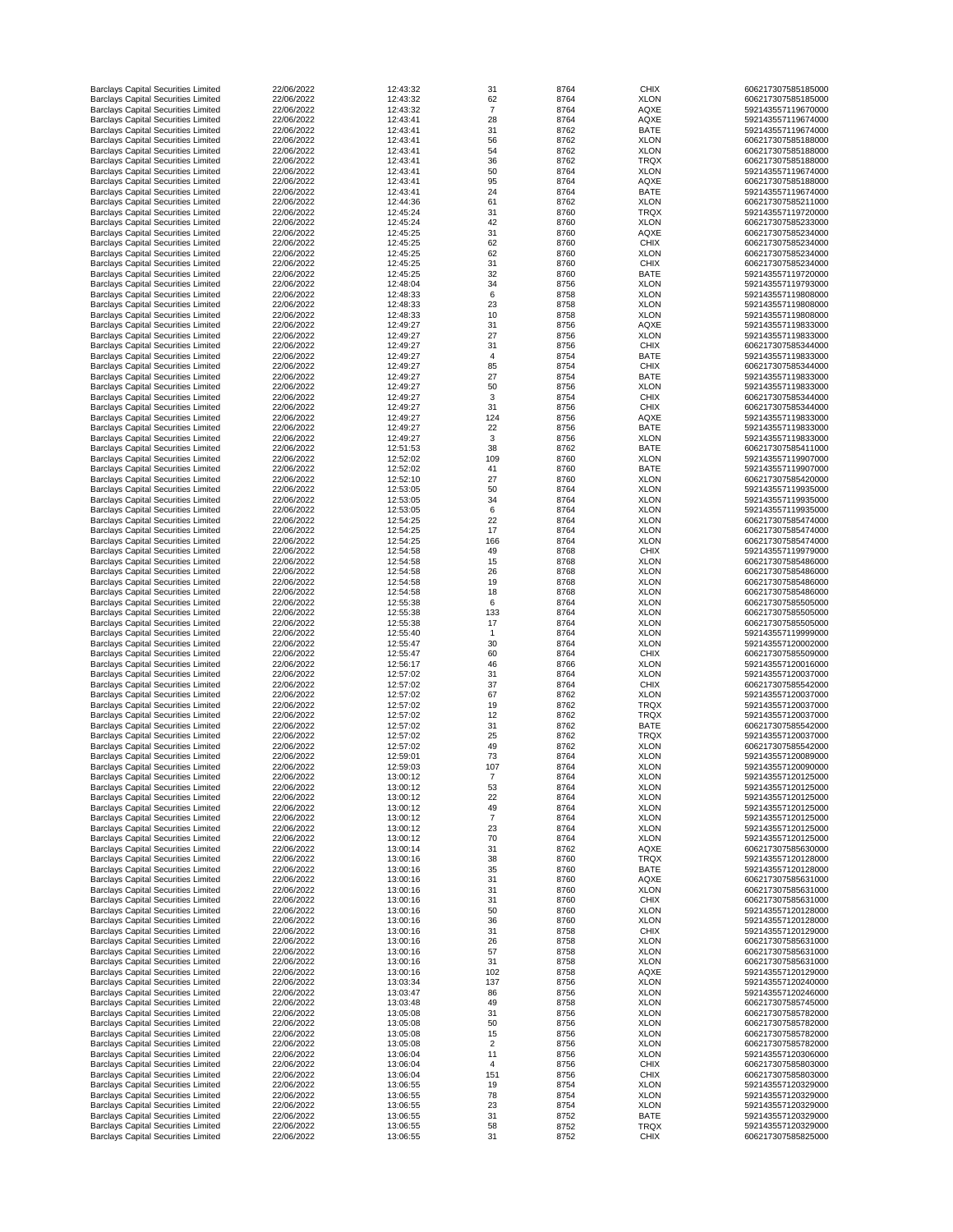| <b>Barclays Capital Securities Limited</b>                                               | 22/06/2022               | 13:06:55             | 75             | 8752         | <b>XLON</b>                | 606217307585825000                       |
|------------------------------------------------------------------------------------------|--------------------------|----------------------|----------------|--------------|----------------------------|------------------------------------------|
| <b>Barclays Capital Securities Limited</b>                                               | 22/06/2022               | 13:06:55             | 39             | 8753         | <b>CHIX</b>                | 592143557120329000                       |
| <b>Barclays Capital Securities Limited</b>                                               | 22/06/2022               | 13:06:55             | 33             | 8752         | <b>AQXE</b>                | 592143557120329000                       |
| <b>Barclays Capital Securities Limited</b>                                               | 22/06/2022               | 13:06:55             | 58             | 8752         | <b>TRQX</b>                | 606217307585825000                       |
| <b>Barclays Capital Securities Limited</b>                                               | 22/06/2022               | 13:06:55             | 11             | 8752         | <b>XLON</b>                | 592143557120329000                       |
| <b>Barclays Capital Securities Limited</b><br><b>Barclays Capital Securities Limited</b> | 22/06/2022<br>22/06/2022 | 13:06:55<br>13:06:55 | 31<br>31       | 8750<br>8750 | <b>CHIX</b><br><b>TRQX</b> | 592143557120329000<br>606217307585825000 |
| <b>Barclays Capital Securities Limited</b>                                               | 22/06/2022               | 13:06:55             | 34             | 8750         | <b>BATE</b>                | 606217307585825000                       |
| <b>Barclays Capital Securities Limited</b>                                               | 22/06/2022               | 13:06:56             | 31             | 8750         | <b>AQXE</b>                | 592143557120330000                       |
| <b>Barclays Capital Securities Limited</b>                                               | 22/06/2022               | 13:08:58             | 122            | 8746         | <b>XLON</b>                | 592143557120387000                       |
| <b>Barclays Capital Securities Limited</b>                                               | 22/06/2022               | 13:08:58             | 31             | 8746         | <b>CHIX</b>                | 592143557120387000                       |
| <b>Barclays Capital Securities Limited</b>                                               | 22/06/2022               | 13:08:58             | 70             | 8746         | <b>XLON</b>                | 606217307585881000                       |
| <b>Barclays Capital Securities Limited</b>                                               | 22/06/2022               | 13:09:41             | 39             | 8744         | <b>XLON</b>                | 592143557120407000                       |
| <b>Barclays Capital Securities Limited</b>                                               | 22/06/2022               | 13:09:41             | 31             | 8744         | <b>TRQX</b>                | 606217307585900000                       |
| <b>Barclays Capital Securities Limited</b>                                               | 22/06/2022               | 13:09:41             | 31             | 8744         | <b>AQXE</b>                | 592143557120407000                       |
| <b>Barclays Capital Securities Limited</b>                                               | 22/06/2022               | 13:09:41             | 31             | 8742         | <b>AQXE</b>                | 592143557120407000                       |
| <b>Barclays Capital Securities Limited</b>                                               | 22/06/2022               | 13:09:41             | 57             | 8742         | <b>BATE</b>                | 592143557120407000                       |
| <b>Barclays Capital Securities Limited</b>                                               | 22/06/2022               | 13:09:41             | 31             | 8742         | <b>TRQX</b>                | 606217307585901000                       |
| <b>Barclays Capital Securities Limited</b>                                               | 22/06/2022               | 13:09:41             | 21             | 8742         | <b>TRQX</b>                | 606217307585901000                       |
| <b>Barclays Capital Securities Limited</b>                                               | 22/06/2022               | 13:09:41             | 21             | 8742         | <b>TRQX</b>                | 606217307585901000                       |
| <b>Barclays Capital Securities Limited</b>                                               | 22/06/2022               | 13:09:41             | 31             | 8742         | <b>TRQX</b>                | 606217307585901000                       |
| <b>Barclays Capital Securities Limited</b>                                               | 22/06/2022               | 13:09:41             | 100            | 8742         | <b>BATE</b>                | 592143557120408000                       |
| <b>Barclays Capital Securities Limited</b><br><b>Barclays Capital Securities Limited</b> | 22/06/2022<br>22/06/2022 | 13:09:42<br>13:15:00 | 29<br>128      | 8742<br>8760 | <b>XLON</b><br><b>XLON</b> | 606217307585901000<br>606217307586057000 |
| <b>Barclays Capital Securities Limited</b>                                               | 22/06/2022               | 13:15:00             | 80             | 8756         | <b>XLON</b>                | 592143557120569000                       |
| <b>Barclays Capital Securities Limited</b>                                               | 22/06/2022               | 13:15:04             | 31             | 8756         | <b>AQXE</b>                | 606217307586060000                       |
| <b>Barclays Capital Securities Limited</b>                                               | 22/06/2022               | 13:16:17             | 25             | 8752         | <b>XLON</b>                | 592143557120618000                       |
| <b>Barclays Capital Securities Limited</b>                                               | 22/06/2022               | 13:16:17             | 13             | 8752         | <b>XLON</b>                | 592143557120618000                       |
| <b>Barclays Capital Securities Limited</b>                                               | 22/06/2022               | 13:16:17             | 37             | 8752         | <b>XLON</b>                | 592143557120618000                       |
| <b>Barclays Capital Securities Limited</b>                                               | 22/06/2022               | 13:16:17             | 21             | 8752         | <b>XLON</b>                | 592143557120618000                       |
| <b>Barclays Capital Securities Limited</b>                                               | 22/06/2022               | 13:16:28             | $\overline{7}$ | 8758         | <b>CHIX</b>                | 592143557120625000                       |
| <b>Barclays Capital Securities Limited</b>                                               | 22/06/2022               | 13:17:02             | 16             | 8764         | <b>XLON</b>                | 606217307586127000                       |
| <b>Barclays Capital Securities Limited</b>                                               | 22/06/2022               | 13:17:02             | 42             | 8764         | <b>TRQX</b>                | 606217307586127000                       |
| <b>Barclays Capital Securities Limited</b>                                               | 22/06/2022               | 13:17:02             |                | 8764         | <b>TRQX</b>                | 606217307586127000                       |
| <b>Barclays Capital Securities Limited</b>                                               | 22/06/2022               | 13:17:02             | 15             | 8764         | <b>CHIX</b>                | 592143557120641000                       |
| <b>Barclays Capital Securities Limited</b>                                               | 22/06/2022               | 13:17:02             | 21             | 8764         | <b>AQXE</b>                | 592143557120641000                       |
| <b>Barclays Capital Securities Limited</b>                                               | 22/06/2022               | 13:17:02             | 9              | 8764         | <b>BATE</b>                | 606217307586127000                       |
| <b>Barclays Capital Securities Limited</b>                                               | 22/06/2022               | 13:17:39             | 31             | 8760         | <b>XLON</b>                | 592143557120663000                       |
| <b>Barclays Capital Securities Limited</b>                                               | 22/06/2022               | 13:17:39             | 79             | 8760         | <b>CHIX</b>                | 592143557120663000                       |
| <b>Barclays Capital Securities Limited</b>                                               | 22/06/2022               | 13:17:39             | 31             | 8760         | <b>BATE</b>                | 606217307586149000                       |
| <b>Barclays Capital Securities Limited</b>                                               | 22/06/2022               | 13:17:39             | 18             | 8758         | <b>XLON</b>                | 592143557120663000                       |
| <b>Barclays Capital Securities Limited</b>                                               | 22/06/2022               | 13:17:39             | 62             | 8758         | <b>CHIX</b>                | 606217307586149000                       |
| <b>Barclays Capital Securities Limited</b><br><b>Barclays Capital Securities Limited</b> | 22/06/2022<br>22/06/2022 | 13:17:39<br>13:17:39 | 53<br>43       | 8760<br>8760 | <b>CHIX</b><br><b>CHIX</b> | 592143557120663000<br>592143557120663000 |
| <b>Barclays Capital Securities Limited</b>                                               | 22/06/2022               | 13:17:39             | 57             | 8760         | <b>CHIX</b>                | 606217307586149000                       |
| <b>Barclays Capital Securities Limited</b>                                               | 22/06/2022               | 13:18:18             | 36             | 8760         | <b>XLON</b>                | 592143557120688000                       |
| <b>Barclays Capital Securities Limited</b>                                               | 22/06/2022               | 13:18:31             | 27             | 8758         | <b>XLON</b>                | 592143557120693000                       |
| <b>Barclays Capital Securities Limited</b>                                               | 22/06/2022               | 13:19:23             | 125            | 8758         | <b>XLON</b>                | 592143557120722000                       |
| <b>Barclays Capital Securities Limited</b>                                               | 22/06/2022               | 13:19:23             | 33             | 8758         | <b>XLON</b>                | 592143557120722000                       |
| <b>Barclays Capital Securities Limited</b>                                               | 22/06/2022               | 13:19:23             | 72             | 8758         | <b>CHIX</b>                | 592143557120722000                       |
| <b>Barclays Capital Securities Limited</b>                                               | 22/06/2022               | 13:19:23             | 39             | 8758         | <b>CHIX</b>                | 606217307586206000                       |
| <b>Barclays Capital Securities Limited</b>                                               | 22/06/2022               | 13:19:23             | 13             | 8758         | <b>CHIX</b>                | 606217307586206000                       |
| <b>Barclays Capital Securities Limited</b>                                               | 22/06/2022               | 13:19:59             | 62             | 8756         | <b>XLON</b>                | 592143557120740000                       |
| <b>Barclays Capital Securities Limited</b>                                               | 22/06/2022               | 13:19:59             | 32             | 8756         | <b>CHIX</b>                | 606217307586224000                       |
| <b>Barclays Capital Securities Limited</b>                                               | 22/06/2022               | 13:22:03             | 32             | 8760         | <b>AQXE</b>                | 592143557120813000                       |
| <b>Barclays Capital Securities Limited</b>                                               | 22/06/2022               | 13:22:49             | 18             | 8764         | <b>XLON</b>                | 592143557120835000                       |
| <b>Barclays Capital Securities Limited</b>                                               | 22/06/2022               | 13:22:49             | 31             | 8764         | <b>XLON</b>                | 592143557120835000                       |
| <b>Barclays Capital Securities Limited</b>                                               | 22/06/2022               | 13:22:49             | 20             | 8764         | <b>XLON</b>                | 592143557120835000                       |
| <b>Barclays Capital Securities Limited</b>                                               | 22/06/2022               | 13:23:45             | 51             | 8764         | <b>XLON</b>                | 606217307586350000                       |
| <b>Barclays Capital Securities Limited</b>                                               | 22/06/2022               | 13:23:45             | 29             | 8764         | <b>XLON</b>                | 606217307586350000                       |
| <b>Barclays Capital Securities Limited</b><br><b>Barclays Capital Securities Limited</b> | 22/06/2022<br>22/06/2022 | 13:23:45<br>13:23:45 | 50<br>4        | 8764<br>8764 | <b>XLON</b><br><b>XLON</b> | 606217307586350000<br>606217307586350000 |
| <b>Barclays Capital Securities Limited</b>                                               | 22/06/2022               | 13:24:39             | 65             | 8760         | <b>CHIX</b>                | 592143557120896000                       |
| <b>Barclays Capital Securities Limited</b>                                               | 22/06/2022               | 13:24:39             | 25             | 8760         | <b>TRQX</b>                | 606217307586376000                       |
| <b>Barclays Capital Securities Limited</b>                                               | 22/06/2022               | 13:24:39             | 6              | 8760         | <b>TRQX</b>                | 606217307586376000                       |
| <b>Barclays Capital Securities Limited</b>                                               | 22/06/2022               | 13:24:39             | 62             | 8760         | <b>XLON</b>                | 606217307586376000                       |
| <b>Barclays Capital Securities Limited</b>                                               | 22/06/2022               | 13:24:39             | 99             | 8758         | <b>XLON</b>                | 606217307586376000                       |
| <b>Barclays Capital Securities Limited</b>                                               | 22/06/2022               | 13:24:39             | 50             | 8760         | <b>XLON</b>                | 592143557120896000                       |
| <b>Barclays Capital Securities Limited</b>                                               | 22/06/2022               | 13:24:39             | 43             | 8760         | <b>XLON</b>                | 592143557120896000                       |
| <b>Barclays Capital Securities Limited</b>                                               | 22/06/2022               | 13:24:39             | 23             | 8758         | <b>TRQX</b>                | 592143557120896000                       |
| <b>Barclays Capital Securities Limited</b>                                               | 22/06/2022               | 13:24:39             | 62             | 8758         | <b>CHIX</b>                | 606217307586376000                       |
| <b>Barclays Capital Securities Limited</b>                                               | 22/06/2022               | 13:24:39             | 21             | 8760         | <b>AQXE</b>                | 592143557120896000                       |
| <b>Barclays Capital Securities Limited</b>                                               | 22/06/2022               | 13:24:39             | 100            | 8758         | <b>CHIX</b>                | 606217307586376000                       |
| <b>Barclays Capital Securities Limited</b>                                               | 22/06/2022               | 13:24:39             | 21             | 8760         | <b>XLON</b>                | 592143557120896000                       |
| <b>Barclays Capital Securities Limited</b>                                               | 22/06/2022               | 13:24:45             |                | 8758         | <b>XLON</b>                | 606217307586380000                       |
| <b>Barclays Capital Securities Limited</b>                                               | 22/06/2022               | 13:25:47             | 3              | 8756         | <b>XLON</b>                | 592143557120938000                       |
| <b>Barclays Capital Securities Limited</b><br><b>Barclays Capital Securities Limited</b> | 22/06/2022<br>22/06/2022 | 13:25:47<br>13:25:47 | 59<br>41       | 8756<br>8756 | <b>XLON</b><br><b>CHIX</b> | 592143557120938000<br>606217307586417000 |
| <b>Barclays Capital Securities Limited</b>                                               | 22/06/2022               | 13:25:47             | 31             | 8756         | <b>XLON</b>                | 606217307586417000                       |
| <b>Barclays Capital Securities Limited</b>                                               | 22/06/2022               | 13:27:08             | 60             | 8756         | <b>CHIX</b>                | 592143557120986000                       |
| <b>Barclays Capital Securities Limited</b>                                               | 22/06/2022               | 13:27:08             | 22             | 8756         | <b>CHIX</b>                | 592143557120986000                       |
| <b>Barclays Capital Securities Limited</b>                                               | 22/06/2022               | 13:27:13             | 38             | 8754         | <b>CHIX</b>                | 592143557120989000                       |
| <b>Barclays Capital Securities Limited</b>                                               | 22/06/2022               | 13:27:13             | 31             | 8754         | <b>AQXE</b>                | 592143557120989000                       |
| <b>Barclays Capital Securities Limited</b>                                               | 22/06/2022               | 13:27:13             | 35             | 8754         | <b>CHIX</b>                | 606217307586467000                       |
| <b>Barclays Capital Securities Limited</b>                                               | 22/06/2022               | 13:27:13             | 93             | 8754         | <b>XLON</b>                | 592143557120989000                       |
| <b>Barclays Capital Securities Limited</b>                                               | 22/06/2022               | 13:27:13             | 31             | 8754         | <b>TRQX</b>                | 606217307586467000                       |
| <b>Barclays Capital Securities Limited</b>                                               | 22/06/2022               | 13:27:13             | 12             | 8754         | <b>XLON</b>                | 606217307586467000                       |
| <b>Barclays Capital Securities Limited</b>                                               | 22/06/2022               | 13:27:13             | 32             | 8754         | <b>XLON</b>                | 606217307586467000                       |
| <b>Barclays Capital Securities Limited</b>                                               | 22/06/2022               | 13:27:13             | $\overline{7}$ | 8754         | <b>XLON</b>                | 592143557120989000                       |
| <b>Barclays Capital Securities Limited</b>                                               | 22/06/2022               | 13:27:14             | 62             | 8752         | <b>CHIX</b>                | 592143557120990000                       |
| <b>Barclays Capital Securities Limited</b>                                               | 22/06/2022               | 13:27:14             | 32             | 8752         | <b>BATE</b>                | 606217307586468000                       |
| <b>Barclays Capital Securities Limited</b>                                               | 22/06/2022<br>22/06/2022 | 13:30:19             | 54             | 8758<br>8758 | <b>AQXE</b>                | 592143557121092000                       |
| <b>Barclays Capital Securities Limited</b><br><b>Barclays Capital Securities Limited</b> | 22/06/2022               | 13:30:19<br>13:30:19 | 62             | 8758         | <b>TRQX</b><br><b>XLON</b> | 592143557121092000<br>606217307586567000 |
| <b>Barclays Capital Securities Limited</b>                                               | 22/06/2022               | 13:30:23             | 31             | 8760         | <b>AQXE</b>                | 592143557121094000                       |
| <b>Barclays Capital Securities Limited</b>                                               | 22/06/2022               | 13:30:23             | 12             | 8760         | <b>XLON</b>                | 606217307586569000                       |
| <b>Barclays Capital Securities Limited</b>                                               | 22/06/2022               | 13:30:34             | 66             | 8760         | <b>AQXE</b>                | 592143557121102000                       |
| <b>Barclays Capital Securities Limited</b>                                               | 22/06/2022               | 13:30:34             | 6              | 8760         | <b>XLON</b>                | 606217307586577000                       |
| <b>Barclays Capital Securities Limited</b>                                               | 22/06/2022               | 13:30:34             | 6              | 8760         | <b>XLON</b>                | 606217307586577000                       |
| <b>Barclays Capital Securities Limited</b>                                               | 22/06/2022               | 13:31:08             | 112            | 8756         | <b>XLON</b>                | 592143557121122000                       |
|                                                                                          |                          |                      |                |              |                            |                                          |
| <b>Barclays Capital Securities Limited</b>                                               | 22/06/2022               | 13:31:08             | 50             | 8756         | <b>XLON</b>                | 592143557121122000                       |
| <b>Barclays Capital Securities Limited</b><br><b>Barclays Capital Securities Limited</b> | 22/06/2022<br>22/06/2022 | 13:31:08<br>13:31:08 | 31<br>25       | 8756<br>8756 | <b>AQXE</b><br><b>TRQX</b> | 606217307586596000<br>592143557121122000 |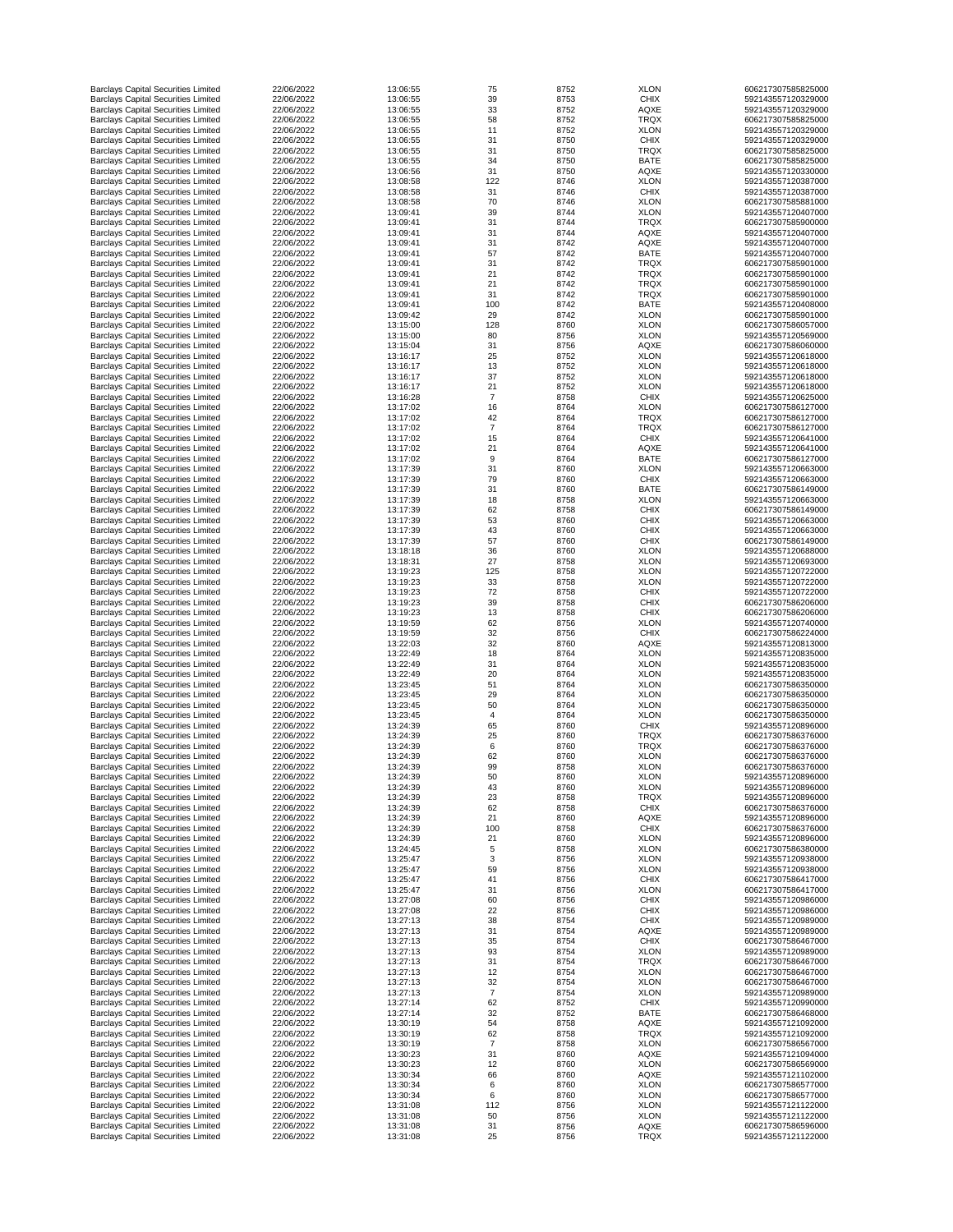| <b>Barclays Capital Securities Limited</b>                                               | 22/06/2022               | 13:31:08             | 21                   | 8756         | <b>TRQX</b>                | 592143557121122000                       |
|------------------------------------------------------------------------------------------|--------------------------|----------------------|----------------------|--------------|----------------------------|------------------------------------------|
| <b>Barclays Capital Securities Limited</b>                                               | 22/06/2022               | 13:31:08             | 31                   | 8756         | <b>XLON</b>                | 606217307586596000                       |
| <b>Barclays Capital Securities Limited</b>                                               | 22/06/2022               | 13:31:10             | 23                   | 8758         | <b>XLON</b>                | 592143557121124000                       |
| <b>Barclays Capital Securities Limited</b>                                               | 22/06/2022               | 13:31:10             | 8                    | 8758         | <b>CHIX</b>                | 606217307586598000                       |
| <b>Barclays Capital Securities Limited</b>                                               | 22/06/2022               | 13:31:48             | 44                   | 8756         | <b>CHIX</b>                | 592143557121142000                       |
|                                                                                          |                          |                      |                      |              |                            |                                          |
| <b>Barclays Capital Securities Limited</b>                                               | 22/06/2022               | 13:32:23             | 31                   | 8754         | <b>TRQX</b>                | 592143557121161000                       |
| <b>Barclays Capital Securities Limited</b>                                               | 22/06/2022               | 13:32:23             | 67                   | 8754         | <b>XLON</b>                | 592143557121161000                       |
| <b>Barclays Capital Securities Limited</b>                                               | 22/06/2022               | 13:32:23             | 58                   | 8754         | <b>XLON</b>                | 592143557121161000                       |
| <b>Barclays Capital Securities Limited</b>                                               | 22/06/2022               | 13:32:23             | 31                   | 8754         | <b>BATE</b>                | 592143557121161000                       |
| <b>Barclays Capital Securities Limited</b>                                               | 22/06/2022               | 13:32:23             | 69                   | 8754         | <b>CHIX</b>                | 606217307586634000                       |
| <b>Barclays Capital Securities Limited</b>                                               | 22/06/2022               | 13:32:23             | 31                   | 8754         | <b>CHIX</b>                | 606217307586634000                       |
| <b>Barclays Capital Securities Limited</b>                                               | 22/06/2022               | 13:32:23             | 34                   | 8754         | <b>CHIX</b>                | 592143557121161000                       |
|                                                                                          |                          |                      |                      |              |                            |                                          |
| <b>Barclays Capital Securities Limited</b>                                               | 22/06/2022               | 13:32:38             | 62                   | 8752         | <b>CHIX</b>                | 592143557121170000                       |
| <b>Barclays Capital Securities Limited</b>                                               | 22/06/2022               | 13:32:38             | 31                   | 8752         | <b>BATE</b>                | 606217307586643000                       |
| <b>Barclays Capital Securities Limited</b>                                               | 22/06/2022               | 13:33:41             | 39                   | 8752         | <b>XLON</b>                | 592143557121200000                       |
| <b>Barclays Capital Securities Limited</b>                                               | 22/06/2022               | 13:33:46             | 29                   | 8752         | <b>XLON</b>                | 606217307586675000                       |
| <b>Barclays Capital Securities Limited</b>                                               | 22/06/2022               | 13:34:23             | 25                   | 8754         | <b>XLON</b>                | 606217307586692000                       |
| <b>Barclays Capital Securities Limited</b>                                               | 22/06/2022               | 13:34:23             | 20                   | 8754         | <b>XLON</b>                | 606217307586692000                       |
|                                                                                          | 22/06/2022               |                      |                      |              |                            |                                          |
| <b>Barclays Capital Securities Limited</b>                                               |                          | 13:35:14             | 25                   | 8756         | <b>XLON</b>                | 592143557121244000                       |
| <b>Barclays Capital Securities Limited</b>                                               | 22/06/2022               | 13:35:14             |                      | 8756         | <b>XLON</b>                | 592143557121244000                       |
| <b>Barclays Capital Securities Limited</b>                                               | 22/06/2022               | 13:35:14             | 6                    | 8756         | <b>XLON</b>                | 592143557121244000                       |
| <b>Barclays Capital Securities Limited</b>                                               | 22/06/2022               | 13:35:14             | 9                    | 8756         | <b>CHIX</b>                | 606217307586715000                       |
| <b>Barclays Capital Securities Limited</b>                                               | 22/06/2022               | 13:35:44             | 87                   | 8754         | <b>XLON</b>                | 606217307586728000                       |
| <b>Barclays Capital Securities Limited</b>                                               | 22/06/2022               | 13:35:51             | $\overline{4}$       | 8756         | <b>CHIX</b>                | 592143557121261000                       |
| <b>Barclays Capital Securities Limited</b>                                               | 22/06/2022               | 13:35:51             | 17                   | 8756         | <b>CHIX</b>                | 592143557121261000                       |
|                                                                                          |                          |                      |                      |              |                            |                                          |
| <b>Barclays Capital Securities Limited</b>                                               | 22/06/2022               | 13:36:26             | 44                   | 8762         | <b>CHIX</b>                | 606217307586750000                       |
| <b>Barclays Capital Securities Limited</b>                                               | 22/06/2022               | 13:36:27             | $\overline{7}$       | 8762         | <b>CHIX</b>                | 592143557121281000                       |
| <b>Barclays Capital Securities Limited</b>                                               | 22/06/2022               | 13:36:29             | 16                   | 8764         | <b>CHIX</b>                | 592143557121282000                       |
| <b>Barclays Capital Securities Limited</b>                                               | 22/06/2022               | 13:36:44             | 40                   | 8766         | <b>AQXE</b>                | 606217307586759000                       |
| <b>Barclays Capital Securities Limited</b>                                               | 22/06/2022               | 13:36:45             | 12                   | 8768         | <b>XLON</b>                | 606217307586760000                       |
| <b>Barclays Capital Securities Limited</b>                                               | 22/06/2022               | 13:36:45             | 18                   | 8768         | <b>XLON</b>                | 606217307586760000                       |
|                                                                                          | 22/06/2022               |                      |                      |              |                            |                                          |
| <b>Barclays Capital Securities Limited</b>                                               |                          | 13:36:45             | 5                    | 8768         | <b>XLON</b>                | 606217307586760000                       |
| <b>Barclays Capital Securities Limited</b>                                               | 22/06/2022               | 13:36:45             | 97                   | 8768         | <b>BATE</b>                | 592143557121290000                       |
| <b>Barclays Capital Securities Limited</b>                                               | 22/06/2022               | 13:36:45             | 121                  | 8768         | <b>AQXE</b>                | 606217307586760000                       |
| <b>Barclays Capital Securities Limited</b>                                               | 22/06/2022               | 13:36:52             | 10                   | 8768         | <b>XLON</b>                | 592143557121293000                       |
| <b>Barclays Capital Securities Limited</b>                                               | 22/06/2022               | 13:36:52             |                      | 8768         | <b>BATE</b>                | 592143557121293000                       |
| <b>Barclays Capital Securities Limited</b>                                               | 22/06/2022               | 13:36:52             | 13                   | 8768         | <b>TRQX</b>                | 606217307586763000                       |
|                                                                                          |                          |                      |                      |              |                            |                                          |
| <b>Barclays Capital Securities Limited</b>                                               | 22/06/2022               | 13:36:52             | 15                   | 8768         | <b>CHIX</b>                | 606217307586763000                       |
| <b>Barclays Capital Securities Limited</b>                                               | 22/06/2022               | 13:37:26             | 67                   | 8764         | <b>XLON</b>                | 592143557121313000                       |
| <b>Barclays Capital Securities Limited</b>                                               | 22/06/2022               | 13:37:37             | 31                   | 8764         | <b>BATE</b>                | 606217307586788000                       |
| <b>Barclays Capital Securities Limited</b>                                               | 22/06/2022               | 13:37:37             | 104                  | 8764         | <b>CHIX</b>                | 592143557121319000                       |
| <b>Barclays Capital Securities Limited</b>                                               | 22/06/2022               | 13:37:37             | 42                   | 8764         | <b>CHIX</b>                | 592143557121319000                       |
| <b>Barclays Capital Securities Limited</b>                                               | 22/06/2022               | 13:37:37             | 25                   | 8764         | <b>TRQX</b>                | 606217307586788000                       |
|                                                                                          | 22/06/2022               | 13:37:37             | 31                   | 8764         |                            | 606217307586788000                       |
| <b>Barclays Capital Securities Limited</b>                                               |                          |                      |                      |              | <b>XLON</b>                |                                          |
| <b>Barclays Capital Securities Limited</b>                                               | 22/06/2022               | 13:37:42             | 29                   | 8764         | <b>XLON</b>                | 606217307586790000                       |
| <b>Barclays Capital Securities Limited</b>                                               | 22/06/2022               | 13:37:42             | 8                    | 8764         | <b>XLON</b>                | 606217307586790000                       |
| <b>Barclays Capital Securities Limited</b>                                               | 22/06/2022               | 13:38:00             | 144                  | 8762         | <b>XLON</b>                | 606217307586800000                       |
| <b>Barclays Capital Securities Limited</b>                                               | 22/06/2022               | 13:38:00             | 5                    | 8762         | <b>CHIX</b>                | 592143557121331000                       |
| <b>Barclays Capital Securities Limited</b>                                               | 22/06/2022               | 13:38:06             | 80                   | 8760         | <b>CHIX</b>                | 592143557121336000                       |
| <b>Barclays Capital Securities Limited</b>                                               | 22/06/2022               | 13:38:06             | 41                   | 8760         | <b>XLON</b>                | 606217307586804000                       |
|                                                                                          |                          |                      |                      |              |                            |                                          |
| <b>Barclays Capital Securities Limited</b>                                               | 22/06/2022               | 13:38:06             | 31                   | 8760         | <b>XLON</b>                | 606217307586804000                       |
| <b>Barclays Capital Securities Limited</b>                                               | 22/06/2022               | 13:38:06             | 31                   | 8760         | <b>CHIX</b>                | 592143557121336000                       |
| <b>Barclays Capital Securities Limited</b>                                               | 22/06/2022               | 13:38:06             | 62                   | 8760         | <b>XLON</b>                | 592143557121336000                       |
| <b>Barclays Capital Securities Limited</b>                                               | 22/06/2022               | 13:38:06             | 46                   | 8760         | <b>BATE</b>                | 606217307586804000                       |
| <b>Barclays Capital Securities Limited</b>                                               | 22/06/2022               | 13:38:06             | 46                   | 8760         | <b>BATE</b>                | 606217307586804000                       |
| <b>Barclays Capital Securities Limited</b>                                               | 22/06/2022               | 13:38:10             | 9                    | 8760         | <b>XLON</b>                | 592143557121339000                       |
| <b>Barclays Capital Securities Limited</b>                                               | 22/06/2022               | 13:38:15             | 37                   | 8758         | <b>CHIX</b>                | 606217307586811000                       |
|                                                                                          |                          |                      |                      |              |                            |                                          |
| <b>Barclays Capital Securities Limited</b>                                               | 22/06/2022               | 13:41:49             | 47                   | 8758         | <b>XLON</b>                | 606217307586925000                       |
| <b>Barclays Capital Securities Limited</b>                                               | 22/06/2022               | 13:42:52             | 45                   | 8754         | <b>XLON</b>                | 592143557121505000                       |
| <b>Barclays Capital Securities Limited</b>                                               | 22/06/2022               | 13:42:52             | 62                   | 8754         | <b>XLON</b>                | 592143557121505000                       |
| <b>Barclays Capital Securities Limited</b>                                               | 22/06/2022               | 13:42:52             | 48                   | 8754         | <b>BATE</b>                | 606217307586970000                       |
| <b>Barclays Capital Securities Limited</b>                                               | 22/06/2022               | 13:42:52             | 50                   | 8754         | <b>XLON</b>                | 592143557121505000                       |
| <b>Barclays Capital Securities Limited</b>                                               | 22/06/2022               | 13:42:53             | 58                   | 8754         | <b>XLON</b>                | 606217307586970000                       |
|                                                                                          | 22/06/2022               |                      |                      | 8756         | <b>AQXE</b>                | 592143557121506000                       |
| <b>Barclays Capital Securities Limited</b>                                               |                          | 13:42:53             | 55                   |              |                            |                                          |
| <b>Barclays Capital Securities Limited</b>                                               | 22/06/2022               | 13:42:53             | 28                   | 8756         | <b>XLON</b>                | 606217307586970000                       |
| <b>Barclays Capital Securities Limited</b>                                               | 22/06/2022               | 13:42:53             | 13                   | 8756         | <b>XLON</b>                | 606217307586970000                       |
| <b>Barclays Capital Securities Limited</b>                                               | 22/06/2022               | 13:42:53             | 38                   | 8756         | <b>XLON</b>                | 606217307586970000                       |
| <b>Barclays Capital Securities Limited</b>                                               | 22/06/2022               | 13:42:53             | 5                    | 8756         | <b>XLON</b>                | 606217307586970000                       |
| <b>Barclays Capital Securities Limited</b>                                               | 22/06/2022               | 13:43:26             | 39                   | 8754         | <b>XLON</b>                | 606217307586993000                       |
| <b>Barclays Capital Securities Limited</b>                                               | 22/06/2022               | 13:43:26             |                      | 8754         | <b>XLON</b>                | 606217307586993000                       |
| <b>Barclays Capital Securities Limited</b>                                               | 22/06/2022               | 13:44:02             |                      | 8754         | <b>AQXE</b>                | 606217307587012000                       |
| <b>Barclays Capital Securities Limited</b>                                               | 22/06/2022               | 13:45:25             | 39                   | 8760         | <b>XLON</b>                | 606217307587066000                       |
|                                                                                          |                          |                      |                      |              |                            |                                          |
| <b>Barclays Capital Securities Limited</b>                                               | 22/06/2022               | 13:45:25             | 16                   | 8760         | <b>XLON</b>                | 606217307587066000                       |
| <b>Barclays Capital Securities Limited</b>                                               | 22/06/2022               | 13:45:25             | 50                   | 8760         | <b>XLON</b>                | 606217307587066000                       |
| <b>Barclays Capital Securities Limited</b>                                               | 22/06/2022               | 13:45:25             | 25                   | 8760         | <b>XLON</b>                | 606217307587066000                       |
| <b>Barclays Capital Securities Limited</b>                                               | 22/06/2022               | 13:45:56             | 115                  | 8758         | <b>XLON</b>                | 592143557121622000                       |
| <b>Barclays Capital Securities Limited</b>                                               | 22/06/2022               | 13:45:56             | 31                   | 8758         | <b>CHIX</b>                | 606217307587084000                       |
| <b>Barclays Capital Securities Limited</b>                                               | 22/06/2022               | 13:45:56             | 31                   | 8758         | <b>CHIX</b>                | 606217307587084000                       |
|                                                                                          | 22/06/2022               |                      |                      | 8758         |                            |                                          |
| <b>Barclays Capital Securities Limited</b>                                               |                          | 13:46:11             | 44                   |              | <b>BATE</b>                | 592143557121630000                       |
| <b>Barclays Capital Securities Limited</b>                                               | 22/06/2022               | 13:46:11             | 58                   | 8758         | <b>XLON</b>                | 606217307587092000                       |
| <b>Barclays Capital Securities Limited</b>                                               | 22/06/2022               | 13:46:31             |                      | 8758         | <b>XLON</b>                | 606217307587102000                       |
| <b>Barclays Capital Securities Limited</b>                                               | 22/06/2022               | 13:46:31             | 41                   | 8758         | <b>XLON</b>                | 592143557121640000                       |
| <b>Barclays Capital Securities Limited</b>                                               | 22/06/2022               | 13:46:52             | 31                   | 8756         | <b>CHIX</b>                | 606217307587112000                       |
| <b>Barclays Capital Securities Limited</b>                                               | 22/06/2022               | 13:46:52             | 63                   | 8756         | <b>XLON</b>                | 592143557121651000                       |
| <b>Barclays Capital Securities Limited</b>                                               | 22/06/2022               | 13:46:52             | 65                   | 8756         | <b>XLON</b>                | 592143557121651000                       |
|                                                                                          |                          |                      |                      |              |                            |                                          |
| <b>Barclays Capital Securities Limited</b>                                               | 22/06/2022               | 13:46:52             | 35                   | 8756         | <b>BATE</b>                | 606217307587112000                       |
| <b>Barclays Capital Securities Limited</b>                                               | 22/06/2022               | 13:46:52             | 62                   | 8754         | <b>XLON</b>                | 592143557121651000                       |
| <b>Barclays Capital Securities Limited</b>                                               | 22/06/2022               | 13:46:52             | 68                   | 8754         | <b>CHIX</b>                | 606217307587112000                       |
| <b>Barclays Capital Securities Limited</b>                                               | 22/06/2022               | 13:46:52             | 73                   | 8754         | <b>XLON</b>                | 592143557121651000                       |
| <b>Barclays Capital Securities Limited</b>                                               | 22/06/2022               | 13:46:56             | 31                   | 8754         | <b>CHIX</b>                | 606217307587114000                       |
| <b>Barclays Capital Securities Limited</b>                                               | 22/06/2022               | 13:46:56             | 30                   | 8754         | <b>AQXE</b>                | 606217307587114000                       |
|                                                                                          |                          |                      |                      |              |                            |                                          |
| <b>Barclays Capital Securities Limited</b>                                               | 22/06/2022               | 13:48:18             | 31                   | 8746         | <b>BATE</b>                | 606217307587153000                       |
| <b>Barclays Capital Securities Limited</b>                                               | 22/06/2022               | 13:48:48             | 61                   | 8746         | <b>XLON</b>                | 592143557121702000                       |
| <b>Barclays Capital Securities Limited</b>                                               | 22/06/2022               | 13:48:48             | 31                   | 8746         | <b>CHIX</b>                | 606217307587161000                       |
| <b>Barclays Capital Securities Limited</b>                                               | 22/06/2022               | 13:50:44             | 62                   | 8746         | <b>XLON</b>                | 606217307587189000                       |
| <b>Barclays Capital Securities Limited</b>                                               | 22/06/2022               | 13:50:44             | 31                   | 8746         | <b>BATE</b>                | 592143557121731000                       |
| <b>Barclays Capital Securities Limited</b>                                               | 22/06/2022               | 13:50:57             | 31                   | 8746         | <b>AQXE</b>                | 592143557121735000                       |
| <b>Barclays Capital Securities Limited</b>                                               |                          | 13:50:57             | 45                   | 8746         | <b>XLON</b>                | 592143557121735000                       |
|                                                                                          |                          |                      |                      |              |                            |                                          |
| <b>Barclays Capital Securities Limited</b>                                               | 22/06/2022               |                      |                      |              |                            |                                          |
|                                                                                          | 22/06/2022               | 13:51:08             | 31                   | 8744         | <b>BATE</b>                | 592143557121738000                       |
| <b>Barclays Capital Securities Limited</b>                                               | 22/06/2022               | 13:51:08             | 60                   | 8744         | <b>XLON</b>                | 592143557121738000                       |
| <b>Barclays Capital Securities Limited</b>                                               | 22/06/2022               | 13:51:08             | 57                   | 8744         | <b>XLON</b>                | 606217307587196000                       |
| <b>Barclays Capital Securities Limited</b><br><b>Barclays Capital Securities Limited</b> | 22/06/2022<br>22/06/2022 | 13:51:08<br>13:51:38 | 15<br>$\overline{2}$ | 8744<br>8744 | <b>CHIX</b><br><b>CHIX</b> | 606217307587196000<br>606217307587203000 |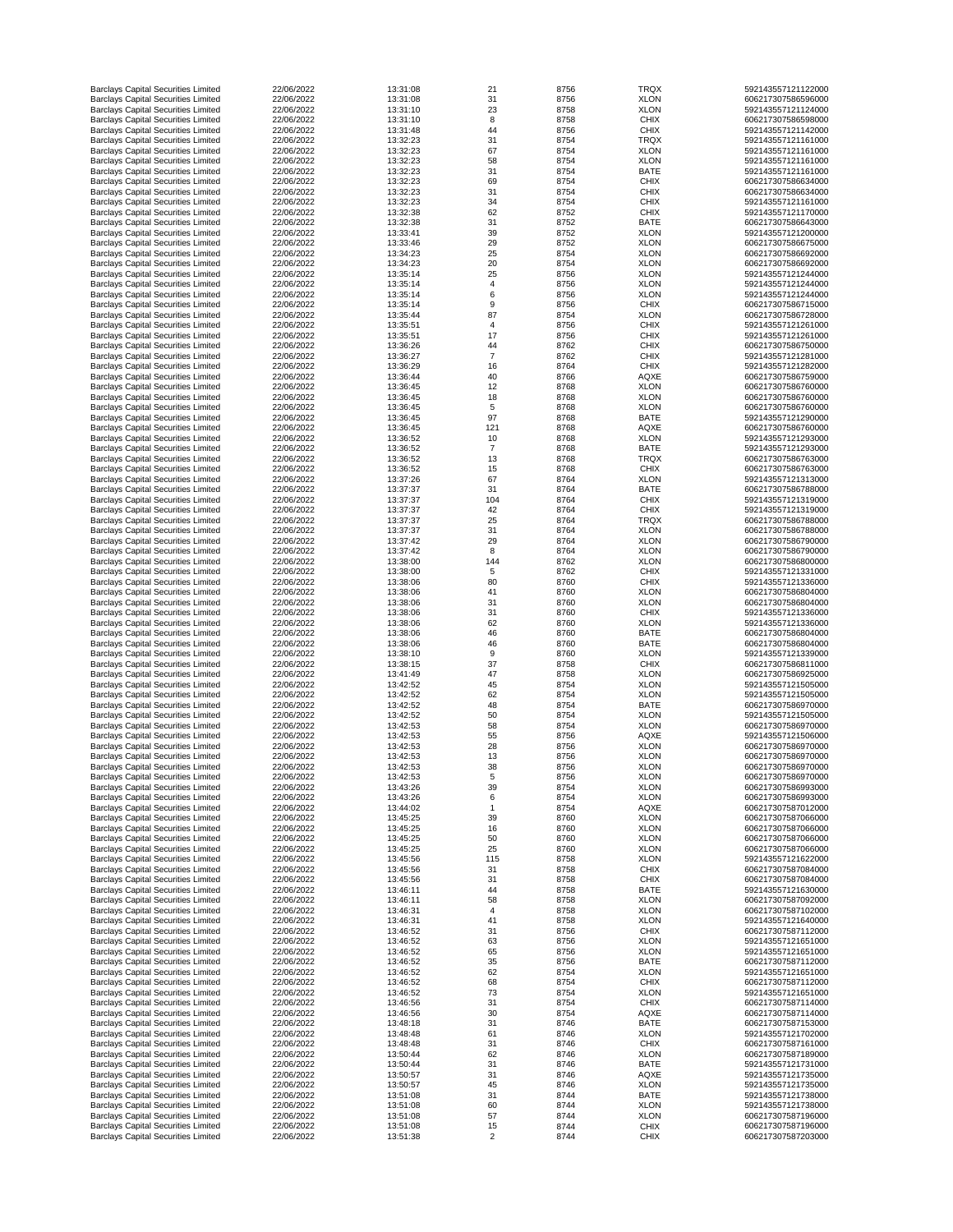| <b>Barclays Capital Securities Limited</b> | 22/06/2022 | 13:51:38 | 68             | 8744 | <b>XLON</b> | 592143557121745000 |
|--------------------------------------------|------------|----------|----------------|------|-------------|--------------------|
| <b>Barclays Capital Securities Limited</b> | 22/06/2022 | 13:53:15 | 122            | 8752 | <b>AQXE</b> | 592143557121781000 |
| <b>Barclays Capital Securities Limited</b> | 22/06/2022 | 13:53:21 | 6              | 8754 | <b>AQXE</b> | 606217307587240000 |
| <b>Barclays Capital Securities Limited</b> | 22/06/2022 | 13:54:19 | 6              | 8754 | <b>BATE</b> | 592143557121805000 |
| <b>Barclays Capital Securities Limited</b> | 22/06/2022 | 13:54:19 | 100            | 8754 | <b>BATE</b> | 592143557121805000 |
|                                            |            |          |                |      |             |                    |
| <b>Barclays Capital Securities Limited</b> | 22/06/2022 | 13:54:19 | 19             | 8754 | <b>CHIX</b> | 606217307587260000 |
| <b>Barclays Capital Securities Limited</b> | 22/06/2022 | 13:54:19 | 82             | 8754 | <b>CHIX</b> | 606217307587260000 |
| <b>Barclays Capital Securities Limited</b> | 22/06/2022 | 13:54:32 | 39             | 8752 | <b>CHIX</b> | 606217307587267000 |
| <b>Barclays Capital Securities Limited</b> | 22/06/2022 | 13:54:47 | 106            | 8750 | <b>XLON</b> | 606217307587276000 |
| <b>Barclays Capital Securities Limited</b> | 22/06/2022 | 13:54:47 | 50             | 8750 | <b>XLON</b> | 606217307587276000 |
| <b>Barclays Capital Securities Limited</b> | 22/06/2022 | 13:55:00 | 31             | 8750 | <b>CHIX</b> | 592143557121828000 |
| <b>Barclays Capital Securities Limited</b> | 22/06/2022 | 13:55:00 | 62             | 8750 | <b>XLON</b> | 592143557121828000 |
| <b>Barclays Capital Securities Limited</b> | 22/06/2022 | 13:55:00 | 44             | 8750 | <b>BATE</b> | 606217307587282000 |
|                                            |            |          |                |      |             |                    |
| <b>Barclays Capital Securities Limited</b> | 22/06/2022 | 13:55:00 | 90             | 8750 | <b>CHIX</b> | 592143557121828000 |
| <b>Barclays Capital Securities Limited</b> | 22/06/2022 | 13:57:04 | 146            | 8768 | <b>XLON</b> | 592143557121938000 |
| <b>Barclays Capital Securities Limited</b> | 22/06/2022 | 13:57:38 | 8              | 8772 | <b>XLON</b> | 592143557121968000 |
| <b>Barclays Capital Securities Limited</b> | 22/06/2022 | 13:57:38 | 125            | 8772 | <b>AQXE</b> | 606217307587420000 |
| <b>Barclays Capital Securities Limited</b> | 22/06/2022 | 13:58:11 | 31             | 8778 | <b>AQXE</b> | 592143557121992000 |
|                                            |            |          |                |      |             |                    |
| <b>Barclays Capital Securities Limited</b> | 22/06/2022 | 13:58:11 | 18             | 8778 | <b>XLON</b> | 606217307587443000 |
| <b>Barclays Capital Securities Limited</b> | 22/06/2022 | 13:58:11 | 77             | 8778 | <b>XLON</b> | 606217307587443000 |
| <b>Barclays Capital Securities Limited</b> | 22/06/2022 | 13:59:13 | 31             | 8774 | <b>CHIX</b> | 592143557122039000 |
| <b>Barclays Capital Securities Limited</b> | 22/06/2022 | 13:59:13 | 63             | 8774 | <b>XLON</b> | 606217307587489000 |
| <b>Barclays Capital Securities Limited</b> | 22/06/2022 | 13:59:13 | 50             | 8774 | <b>XLON</b> | 592143557122039000 |
| <b>Barclays Capital Securities Limited</b> | 22/06/2022 | 13:59:13 | 45             | 8774 | <b>CHIX</b> | 606217307587489000 |
|                                            | 22/06/2022 | 13:59:27 | 20             | 8776 | <b>XLON</b> | 592143557122051000 |
| <b>Barclays Capital Securities Limited</b> |            |          |                |      |             |                    |
| <b>Barclays Capital Securities Limited</b> | 22/06/2022 | 13:59:27 | 22             | 8776 | <b>XLON</b> | 592143557122051000 |
| <b>Barclays Capital Securities Limited</b> | 22/06/2022 | 13:59:27 | $6\,$          | 8776 | <b>XLON</b> | 592143557122051000 |
| <b>Barclays Capital Securities Limited</b> | 22/06/2022 | 13:59:27 | 4              | 8776 | <b>CHIX</b> | 606217307587500000 |
| <b>Barclays Capital Securities Limited</b> | 22/06/2022 | 13:59:27 | 33             | 8776 | <b>CHIX</b> | 606217307587500000 |
| <b>Barclays Capital Securities Limited</b> | 22/06/2022 | 14:00:20 | $\overline{2}$ | 8774 | <b>CHIX</b> | 606217307587538000 |
| <b>Barclays Capital Securities Limited</b> | 22/06/2022 | 14:00:20 | 70             | 8774 | <b>XLON</b> | 592143557122090000 |
|                                            |            |          |                |      |             |                    |
| <b>Barclays Capital Securities Limited</b> | 22/06/2022 | 14:00:20 | 31             | 8774 | <b>BATE</b> | 592143557122090000 |
| <b>Barclays Capital Securities Limited</b> | 22/06/2022 | 14:00:20 | 29             | 8774 | <b>CHIX</b> | 606217307587538000 |
| <b>Barclays Capital Securities Limited</b> | 22/06/2022 | 14:00:20 | 47             | 8774 | <b>CHIX</b> | 606217307587538000 |
| <b>Barclays Capital Securities Limited</b> | 22/06/2022 | 14:00:20 | 42             | 8774 | <b>CHIX</b> | 606217307587538000 |
| <b>Barclays Capital Securities Limited</b> | 22/06/2022 | 14:00:20 | 31             | 8774 | <b>XLON</b> | 592143557122090000 |
|                                            | 22/06/2022 |          |                | 8774 | <b>CHIX</b> |                    |
| <b>Barclays Capital Securities Limited</b> |            | 14:00:20 | 40             |      |             | 592143557122090000 |
| <b>Barclays Capital Securities Limited</b> | 22/06/2022 | 14:00:20 | 18             | 8774 | <b>TRQX</b> | 606217307587538000 |
| <b>Barclays Capital Securities Limited</b> | 22/06/2022 | 14:01:10 | 66             | 8782 | <b>AQXE</b> | 606217307587576000 |
| <b>Barclays Capital Securities Limited</b> | 22/06/2022 | 14:01:33 | 19             | 8784 | <b>XLON</b> | 592143557122146000 |
| <b>Barclays Capital Securities Limited</b> | 22/06/2022 | 14:01:33 | 11             | 8784 | <b>XLON</b> | 592143557122146000 |
| <b>Barclays Capital Securities Limited</b> | 22/06/2022 | 14:01:33 |                | 8784 | <b>CHIX</b> | 606217307587593000 |
|                                            | 22/06/2022 | 14:01:33 |                | 8784 | <b>CHIX</b> | 606217307587593000 |
| <b>Barclays Capital Securities Limited</b> |            |          |                |      |             |                    |
| <b>Barclays Capital Securities Limited</b> | 22/06/2022 | 14:01:33 |                | 8784 | <b>CHIX</b> | 606217307587593000 |
| <b>Barclays Capital Securities Limited</b> | 22/06/2022 | 14:01:57 | 31             | 8780 | <b>CHIX</b> | 592143557122159000 |
| <b>Barclays Capital Securities Limited</b> | 22/06/2022 | 14:01:57 | 21             | 8780 | <b>XLON</b> | 606217307587606000 |
| <b>Barclays Capital Securities Limited</b> | 22/06/2022 | 14:01:57 | 52             | 8780 | <b>XLON</b> | 606217307587606000 |
| <b>Barclays Capital Securities Limited</b> | 22/06/2022 | 14:01:57 | 106            | 8780 | <b>AQXE</b> | 592143557122159000 |
| <b>Barclays Capital Securities Limited</b> | 22/06/2022 | 14:02:33 | 52             | 8782 | <b>XLON</b> | 606217307587635000 |
|                                            |            |          |                |      |             |                    |
| <b>Barclays Capital Securities Limited</b> | 22/06/2022 | 14:03:35 | 20             | 8784 | <b>XLON</b> | 592143557122232000 |
| <b>Barclays Capital Securities Limited</b> | 22/06/2022 | 14:03:35 | 104            | 8784 | <b>XLON</b> | 592143557122232000 |
| <b>Barclays Capital Securities Limited</b> | 22/06/2022 | 14:03:35 | 57             | 8784 | <b>AQXE</b> | 606217307587677000 |
| <b>Barclays Capital Securities Limited</b> | 22/06/2022 | 14:03:54 | 18             | 8786 | <b>XLON</b> | 592143557122242000 |
| <b>Barclays Capital Securities Limited</b> | 22/06/2022 | 14:03:54 | 22             | 8786 | <b>XLON</b> | 592143557122242000 |
| <b>Barclays Capital Securities Limited</b> | 22/06/2022 | 14:03:54 | 47             | 8786 | <b>XLON</b> | 592143557122242000 |
| <b>Barclays Capital Securities Limited</b> | 22/06/2022 | 14:04:01 | 55             | 8786 | <b>XLON</b> | 592143557122247000 |
|                                            |            |          |                |      |             |                    |
| <b>Barclays Capital Securities Limited</b> | 22/06/2022 | 14:04:18 | 43             | 8782 | <b>BATE</b> | 592143557122258000 |
| <b>Barclays Capital Securities Limited</b> | 22/06/2022 | 14:04:18 | 62             | 8782 | <b>XLON</b> | 606217307587702000 |
| <b>Barclays Capital Securities Limited</b> | 22/06/2022 | 14:04:18 | 25             | 8782 | <b>TRQX</b> | 592143557122258000 |
| <b>Barclays Capital Securities Limited</b> | 22/06/2022 | 14:04:18 | 31             | 8782 | <b>BATE</b> | 606217307587702000 |
| <b>Barclays Capital Securities Limited</b> | 22/06/2022 | 14:04:18 | 31             | 8782 | <b>CHIX</b> | 592143557122258000 |
| <b>Barclays Capital Securities Limited</b> | 22/06/2022 | 14:04:18 | 49             | 8782 | <b>XLON</b> | 592143557122258000 |
| <b>Barclays Capital Securities Limited</b> | 22/06/2022 | 14:04:18 | 13             | 8782 | <b>XLON</b> | 592143557122258000 |
|                                            |            |          |                |      |             |                    |
| <b>Barclays Capital Securities Limited</b> | 22/06/2022 | 14:04:18 | 25             | 8782 | <b>TRQX</b> | 592143557122258000 |
| <b>Barclays Capital Securities Limited</b> | 22/06/2022 | 14:04:18 | 31             | 8782 | <b>CHIX</b> | 606217307587702000 |
| <b>Barclays Capital Securities Limited</b> | 22/06/2022 | 14:04:18 | 14             | 8782 | <b>XLON</b> | 592143557122258000 |
| <b>Barclays Capital Securities Limited</b> | 22/06/2022 | 14:05:04 | 31             | 8780 | <b>BATE</b> | 592143557122283000 |
| <b>Barclays Capital Securities Limited</b> | 22/06/2022 | 14:05:04 | 24             | 8780 | <b>XLON</b> | 592143557122283000 |
| <b>Barclays Capital Securities Limited</b> | 22/06/2022 | 14:05:04 | 27             | 8780 | <b>XLON</b> | 592143557122283000 |
| <b>Barclays Capital Securities Limited</b> | 22/06/2022 | 14:05:04 | 55             | 8780 | <b>XLON</b> | 606217307587727000 |
|                                            |            |          |                |      |             |                    |
| <b>Barclays Capital Securities Limited</b> | 22/06/2022 | 14:05:04 | 25             | 8780 | <b>TRQX</b> | 592143557122283000 |
| <b>Barclays Capital Securities Limited</b> | 22/06/2022 | 14:05:04 | 45             | 8780 | <b>CHIX</b> | 606217307587727000 |
| <b>Barclays Capital Securities Limited</b> | 22/06/2022 | 14:05:04 | 11             | 8780 | <b>XLON</b> | 606217307587727000 |
| <b>Barclays Capital Securities Limited</b> | 22/06/2022 | 14:06:33 | 31             | 8778 | <b>BATE</b> | 592143557122337000 |
| <b>Barclays Capital Securities Limited</b> | 22/06/2022 | 14:06:33 | 31             | 8778 | <b>AQXE</b> | 606217307587779000 |
| <b>Barclays Capital Securities Limited</b> | 22/06/2022 | 14:06:33 | 90             | 8778 | <b>XLON</b> | 606217307587779000 |
| <b>Barclays Capital Securities Limited</b> | 22/06/2022 | 14:06:33 | 31             | 8776 | <b>TRQX</b> | 592143557122337000 |
|                                            |            |          |                |      |             |                    |
| <b>Barclays Capital Securities Limited</b> | 22/06/2022 | 14:06:33 | 41             | 8776 | <b>XLON</b> | 592143557122337000 |
| <b>Barclays Capital Securities Limited</b> | 22/06/2022 | 14:06:33 | 31             | 8776 | <b>BATE</b> | 606217307587779000 |
| <b>Barclays Capital Securities Limited</b> | 22/06/2022 | 14:06:33 | 21             | 8778 | <b>TRQX</b> | 592143557122337000 |
| <b>Barclays Capital Securities Limited</b> | 22/06/2022 | 14:06:33 | 20             | 8778 | <b>TRQX</b> | 592143557122337000 |
| <b>Barclays Capital Securities Limited</b> | 22/06/2022 | 14:06:33 | 3              | 8778 | <b>TRQX</b> | 592143557122337000 |
| <b>Barclays Capital Securities Limited</b> | 22/06/2022 | 14:06:33 | 21             | 8778 | <b>AQXE</b> | 606217307587779000 |
| <b>Barclays Capital Securities Limited</b> | 22/06/2022 | 14:06:33 | 21             | 8778 | <b>AQXE</b> | 606217307587779000 |
|                                            |            |          |                |      |             |                    |
| <b>Barclays Capital Securities Limited</b> | 22/06/2022 | 14:06:33 | 3              | 8778 | <b>XLON</b> | 606217307587779000 |
| <b>Barclays Capital Securities Limited</b> | 22/06/2022 | 14:06:40 |                | 8776 | <b>AQXE</b> | 606217307587783000 |
| <b>Barclays Capital Securities Limited</b> | 22/06/2022 | 14:06:50 | 30             | 8776 | <b>AQXE</b> | 606217307587788000 |
| <b>Barclays Capital Securities Limited</b> | 22/06/2022 | 14:06:50 | 31             | 8776 | <b>XLON</b> | 606217307587788000 |
| <b>Barclays Capital Securities Limited</b> | 22/06/2022 | 14:06:50 | 57             | 8776 | <b>CHIX</b> | 592143557122346000 |
| <b>Barclays Capital Securities Limited</b> | 22/06/2022 | 14:06:50 | 57             | 8776 | <b>CHIX</b> | 592143557122346000 |
|                                            |            |          |                |      |             |                    |
| <b>Barclays Capital Securities Limited</b> | 22/06/2022 | 14:06:50 | 31             | 8776 | <b>XLON</b> | 606217307587788000 |
| <b>Barclays Capital Securities Limited</b> | 22/06/2022 | 14:06:50 | 31             | 8776 | <b>CHIX</b> | 592143557122346000 |
| <b>Barclays Capital Securities Limited</b> | 22/06/2022 | 14:06:50 | 31             | 8776 | <b>XLON</b> | 606217307587788000 |
| <b>Barclays Capital Securities Limited</b> | 22/06/2022 | 14:09:27 | 50             | 8778 | <b>AQXE</b> | 592143557122458000 |
| <b>Barclays Capital Securities Limited</b> | 22/06/2022 | 14:09:57 | 28             | 8774 | <b>BATE</b> | 606217307587915000 |
| <b>Barclays Capital Securities Limited</b> | 22/06/2022 | 14:09:57 | 3              | 8774 | <b>BATE</b> | 606217307587915000 |
|                                            | 22/06/2022 | 14:09:57 | 31             | 8774 |             | 606217307587915000 |
| <b>Barclays Capital Securities Limited</b> |            |          |                |      | <b>BATE</b> |                    |
| <b>Barclays Capital Securities Limited</b> | 22/06/2022 | 14:09:57 | 31             | 8774 | <b>TRQX</b> | 592143557122476000 |
| <b>Barclays Capital Securities Limited</b> | 22/06/2022 | 14:09:57 | 57             | 8774 | <b>TRQX</b> | 592143557122476000 |
| <b>Barclays Capital Securities Limited</b> | 22/06/2022 | 14:09:57 | 94             | 8774 | <b>XLON</b> | 592143557122476000 |
| <b>Barclays Capital Securities Limited</b> | 22/06/2022 | 14:09:57 | 44             | 8774 | <b>CHIX</b> | 592143557122476000 |
| <b>Barclays Capital Securities Limited</b> | 22/06/2022 | 14:09:57 | 31             | 8774 | <b>XLON</b> | 606217307587915000 |
| <b>Barclays Capital Securities Limited</b> | 22/06/2022 | 14:10:53 | 44             | 8772 | <b>XLON</b> | 606217307587949000 |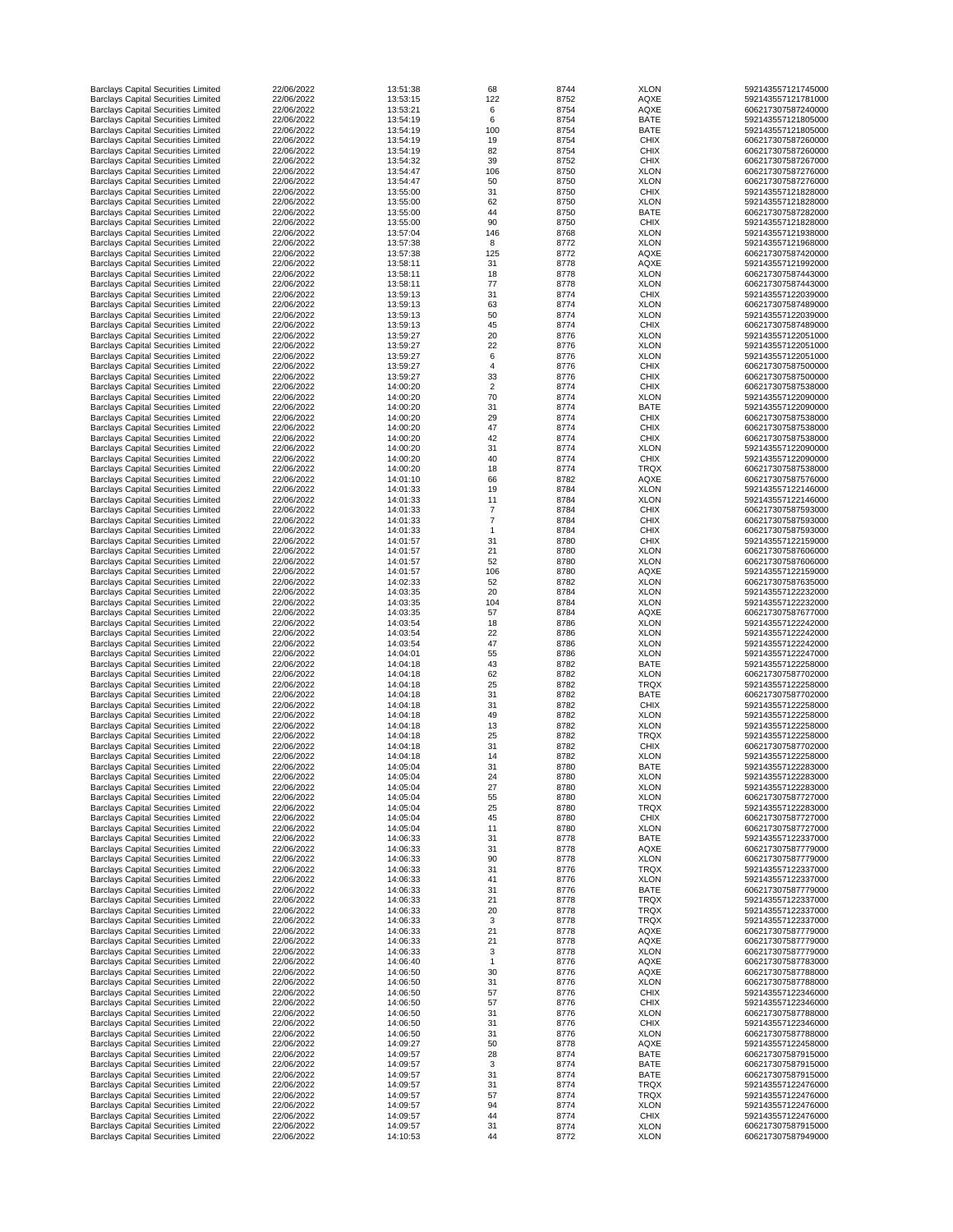| <b>Barclays Capital Securities Limited</b>                                               | 22/06/2022               | 14:11:23             | 31             | 8772         | <b>CHIX</b>                | 592143557122532000                       |
|------------------------------------------------------------------------------------------|--------------------------|----------------------|----------------|--------------|----------------------------|------------------------------------------|
| <b>Barclays Capital Securities Limited</b>                                               | 22/06/2022               | 14:11:23             | 38             | 8772         | <b>CHIX</b>                | 592143557122532000                       |
| <b>Barclays Capital Securities Limited</b>                                               | 22/06/2022               | 14:11:23             | 48             | 8772         | <b>XLON</b>                | 606217307587969000                       |
| <b>Barclays Capital Securities Limited</b>                                               | 22/06/2022               | 14:11:23             | 31             | 8772         | <b>TRQX</b>                | 606217307587969000                       |
| <b>Barclays Capital Securities Limited</b><br><b>Barclays Capital Securities Limited</b> | 22/06/2022<br>22/06/2022 | 14:11:23<br>14:11:23 | 31<br>12       | 8772<br>8772 | <b>BATE</b><br><b>XLON</b> | 606217307587969000<br>606217307587969000 |
| <b>Barclays Capital Securities Limited</b>                                               | 22/06/2022               | 14:11:37             | 93             | 8770         | <b>CHIX</b>                | 592143557122541000                       |
| <b>Barclays Capital Securities Limited</b>                                               | 22/06/2022               | 14:11:37             | 47             | 8772         | <b>CHIX</b>                | 592143557122541000                       |
| <b>Barclays Capital Securities Limited</b>                                               | 22/06/2022               | 14:11:37             | 14             | 8772         | <b>CHIX</b>                | 592143557122541000                       |
| <b>Barclays Capital Securities Limited</b>                                               | 22/06/2022               | 14:11:37             | 37             | 8770         | <b>BATE</b>                | 606217307587978000                       |
| <b>Barclays Capital Securities Limited</b>                                               | 22/06/2022               | 14:11:37             | 61             | 8770         | <b>XLON</b>                | 592143557122541000                       |
| <b>Barclays Capital Securities Limited</b>                                               | 22/06/2022               | 14:11:37             | 31             | 8770         | <b>CHIX</b>                | 606217307587978000                       |
| <b>Barclays Capital Securities Limited</b>                                               | 22/06/2022               | 14:13:23             | 57             | 8772         | <b>XLON</b>                | 606217307588053000                       |
| <b>Barclays Capital Securities Limited</b><br><b>Barclays Capital Securities Limited</b> | 22/06/2022<br>22/06/2022 | 14:14:09<br>14:14:09 | 19<br>12       | 8782         | <b>XLON</b>                | 606217307588085000<br>606217307588085000 |
| <b>Barclays Capital Securities Limited</b>                                               | 22/06/2022               | 14:14:09             | 119            | 8782<br>8782 | <b>XLON</b><br><b>AQXE</b> | 592143557122650000                       |
| <b>Barclays Capital Securities Limited</b>                                               | 22/06/2022               | 14:14:45             | 50             | 8782         | <b>XLON</b>                | 592143557122671000                       |
| <b>Barclays Capital Securities Limited</b>                                               | 22/06/2022               | 14:14:45             | 3              | 8782         | <b>XLON</b>                | 592143557122671000                       |
| <b>Barclays Capital Securities Limited</b>                                               | 22/06/2022               | 14:14:45             | 83             | 8782         | <b>AQXE</b>                | 606217307588105000                       |
| <b>Barclays Capital Securities Limited</b>                                               | 22/06/2022               | 14:16:35             | 38             | 8764         | <b>XLON</b>                | 592143557122746000                       |
| <b>Barclays Capital Securities Limited</b>                                               | 22/06/2022               | 14:16:35             | 12             | 8764         | <b>XLON</b>                | 592143557122746000                       |
| <b>Barclays Capital Securities Limited</b>                                               | 22/06/2022               | 14:16:35             | 13             | 8764         | <b>XLON</b>                | 592143557122746000                       |
| <b>Barclays Capital Securities Limited</b>                                               | 22/06/2022               | 14:16:36             | 31             | 8764         | <b>CHIX</b>                | 606217307588180000                       |
| <b>Barclays Capital Securities Limited</b><br><b>Barclays Capital Securities Limited</b> | 22/06/2022<br>22/06/2022 | 14:18:03<br>14:18:03 | 80<br>31       | 8758<br>8758 | <b>CHIX</b><br><b>TRQX</b> | 592143557122800000<br>606217307588232000 |
| <b>Barclays Capital Securities Limited</b>                                               | 22/06/2022               | 14:18:03             | 21             | 8758         | <b>AQXE</b>                | 606217307588232000                       |
| <b>Barclays Capital Securities Limited</b>                                               | 22/06/2022               | 14:18:03             | 10             | 8758         | <b>AQXE</b>                | 606217307588232000                       |
| <b>Barclays Capital Securities Limited</b>                                               | 22/06/2022               | 14:21:10             | 31             | 8746         | <b>CHIX</b>                | 592143557122930000                       |
| <b>Barclays Capital Securities Limited</b>                                               | 22/06/2022               | 14:21:11             | 77             | 8746         | <b>AQXE</b>                | 606217307588360000                       |
| <b>Barclays Capital Securities Limited</b>                                               | 22/06/2022               | 14:24:12             | 22             | 8750         | <b>XLON</b>                | 592143557123044000                       |
| <b>Barclays Capital Securities Limited</b>                                               | 22/06/2022               | 14:24:12             | $\overline{4}$ | 8750         | <b>CHIX</b>                | 606217307588470000                       |
| <b>Barclays Capital Securities Limited</b>                                               | 22/06/2022               | 14:24:14             | 25             | 8750         | <b>XLON</b>                | 592143557123045000                       |
| <b>Barclays Capital Securities Limited</b>                                               | 22/06/2022               | 14:24:14             | 9              | 8750         | <b>CHIX</b>                | 606217307588471000                       |
| <b>Barclays Capital Securities Limited</b>                                               | 22/06/2022               | 14:24:16             | 107            | 8752         | <b>AQXE</b>                | 606217307588473000                       |
| <b>Barclays Capital Securities Limited</b><br><b>Barclays Capital Securities Limited</b> | 22/06/2022<br>22/06/2022 | 14:24:28<br>14:24:28 | 24<br>75       | 8750<br>8750 | <b>XLON</b><br><b>XLON</b> | 606217307588479000<br>606217307588479000 |
| <b>Barclays Capital Securities Limited</b>                                               | 22/06/2022               | 14:24:40             | 58             | 8748         | <b>XLON</b>                | 606217307588485000                       |
| <b>Barclays Capital Securities Limited</b>                                               | 22/06/2022               | 14:26:22             | 62             | 8742         | <b>XLON</b>                | 592143557123116000                       |
| <b>Barclays Capital Securities Limited</b>                                               | 22/06/2022               | 14:26:22             | 43             | 8742         | <b>CHIX</b>                | 606217307588541000                       |
| <b>Barclays Capital Securities Limited</b>                                               | 22/06/2022               | 14:27:26             | 87             | 8738         | <b>XLON</b>                | 592143557123152000                       |
| <b>Barclays Capital Securities Limited</b>                                               | 22/06/2022               | 14:27:26             |                | 8738         | <b>XLON</b>                | 592143557123152000                       |
| <b>Barclays Capital Securities Limited</b>                                               | 22/06/2022               | 14:28:51             |                | 8762         | <b>TRQX</b>                | 606217307588628000                       |
| <b>Barclays Capital Securities Limited</b>                                               | 22/06/2022               | 14:28:53             | 19             | 8764         | <b>XLON</b>                | 592143557123207000                       |
| <b>Barclays Capital Securities Limited</b>                                               | 22/06/2022               | 14:28:53             | $\overline{7}$ | 8764         | <b>BATE</b>                | 592143557123207000                       |
| <b>Barclays Capital Securities Limited</b><br><b>Barclays Capital Securities Limited</b> | 22/06/2022<br>22/06/2022 | 14:28:53<br>14:28:53 | 12<br>39       | 8764<br>8764 | <b>CHIX</b><br><b>CHIX</b> | 606217307588630000<br>606217307588630000 |
| <b>Barclays Capital Securities Limited</b>                                               | 22/06/2022               | 14:29:19             | 62             | 8766         | <b>BATE</b>                | 592143557123230000                       |
| <b>Barclays Capital Securities Limited</b>                                               | 22/06/2022               | 14:29:19             | 76             | 8766         | <b>AQXE</b>                | 606217307588652000                       |
| <b>Barclays Capital Securities Limited</b>                                               | 22/06/2022               | 14:30:03             | 33             | 8772         | <b>XLON</b>                | 592143557123257000                       |
| <b>Barclays Capital Securities Limited</b>                                               | 22/06/2022               | 14:30:04             | 12             | 8770         | <b>XLON</b>                | 592143557123259000                       |
| <b>Barclays Capital Securities Limited</b>                                               | 22/06/2022               | 14:30:04             | 38             | 8770         | <b>XLON</b>                | 592143557123259000                       |
| <b>Barclays Capital Securities Limited</b>                                               | 22/06/2022               | 14:30:04             | 79             | 8770         | <b>XLON</b>                | 592143557123259000                       |
| <b>Barclays Capital Securities Limited</b>                                               | 22/06/2022               | 14:30:05             | 36             | 8764         | <b>XLON</b>                | 592143557123261000                       |
| <b>Barclays Capital Securities Limited</b><br><b>Barclays Capital Securities Limited</b> | 22/06/2022<br>22/06/2022 | 14:30:05<br>14:30:55 | 30<br>76       | 8764<br>8766 | <b>XLON</b><br><b>XLON</b> | 592143557123261000<br>592143557123305000 |
| <b>Barclays Capital Securities Limited</b>                                               | 22/06/2022               | 14:30:55             | 31             | 8766         | <b>CHIX</b>                | 606217307588725000                       |
| <b>Barclays Capital Securities Limited</b>                                               | 22/06/2022               | 14:30:55             | 21             | 8766         | <b>CHIX</b>                | 592143557123305000                       |
| <b>Barclays Capital Securities Limited</b>                                               | 22/06/2022               | 14:31:56             | 31             | 8758         | <b>XLON</b>                | 592143557123360000                       |
| <b>Barclays Capital Securities Limited</b>                                               | 22/06/2022               | 14:31:56             | 31             | 8758         | <b>CHIX</b>                | 606217307588779000                       |
| <b>Barclays Capital Securities Limited</b>                                               | 22/06/2022               | 14:31:56             | 13             | 8758         | <b>CHIX</b>                | 606217307588779000                       |
| <b>Barclays Capital Securities Limited</b>                                               | 22/06/2022               | 14:32:04             | 18             | 8754         | <b>BATE</b>                | 606217307588786000                       |
| <b>Barclays Capital Securities Limited</b>                                               | 22/06/2022               | 14:32:26             | 35             | 8756         | <b>TRQX</b>                | 606217307588806000                       |
| <b>Barclays Capital Securities Limited</b>                                               | 22/06/2022               | 14:32:31             | 31             | 8754         | <b>XLON</b>                | 592143557123393000                       |
| <b>Barclays Capital Securities Limited</b><br><b>Barclays Capital Securities Limited</b> | 22/06/2022<br>22/06/2022 | 14:32:31<br>14:32:31 | 46<br>37       | 8754<br>8754 | <b>CHIX</b><br><b>CHIX</b> | 592143557123393000<br>606217307588811000 |
| <b>Barclays Capital Securities Limited</b>                                               | 22/06/2022               | 14:32:31             | 13             | 8754         | <b>BATE</b>                | 606217307588811000                       |
| <b>Barclays Capital Securities Limited</b>                                               | 22/06/2022               | 14:32:37             | 31             | 8754         | <b>XLON</b>                | 606217307588816000                       |
| <b>Barclays Capital Securities Limited</b>                                               | 22/06/2022               | 14:32:54             | 9              | 8752         | <b>CHIX</b>                | 592143557123413000                       |
| <b>Barclays Capital Securities Limited</b>                                               | 22/06/2022               | 14:32:54             | 12             | 8752         | <b>CHIX</b>                | 592143557123413000                       |
| <b>Barclays Capital Securities Limited</b>                                               | 22/06/2022               | 14:32:56             | 26             | 8752         | <b>CHIX</b>                | 592143557123414000                       |
| <b>Barclays Capital Securities Limited</b>                                               | 22/06/2022               | 14:32:56             | 77             | 8752         | <b>XLON</b>                | 592143557123414000                       |
| <b>Barclays Capital Securities Limited</b>                                               | 22/06/2022               | 14:32:56             | 42             | 8750         | <b>CHIX</b>                | 592143557123414000                       |
| <b>Barclays Capital Securities Limited</b><br><b>Barclays Capital Securities Limited</b> | 22/06/2022<br>22/06/2022 | 14:34:58<br>14:34:58 | 44<br>22       | 8760<br>8760 | <b>TRQX</b><br><b>XLON</b> | 606217307588930000<br>606217307588930000 |
| <b>Barclays Capital Securities Limited</b>                                               | 22/06/2022               | 14:34:58             | 17             | 8760         | <b>XLON</b>                | 606217307588930000                       |
| <b>Barclays Capital Securities Limited</b>                                               | 22/06/2022               | 14:34:58             | 11             | 8760         | <b>CHIX</b>                | 592143557123516000                       |
| <b>Barclays Capital Securities Limited</b>                                               | 22/06/2022               | 14:34:58             | 20             | 8760         | <b>CHIX</b>                | 592143557123516000                       |
| <b>Barclays Capital Securities Limited</b>                                               | 22/06/2022               | 14:34:58             | 38             | 8760         | <b>CHIX</b>                | 592143557123516000                       |
| <b>Barclays Capital Securities Limited</b>                                               | 22/06/2022               | 14:35:15             | 31             | 8758         | <b>BATE</b>                | 592143557123531000                       |
| <b>Barclays Capital Securities Limited</b>                                               | 22/06/2022               | 14:35:15             | 60             | 8758         | <b>XLON</b>                | 606217307588944000                       |
| <b>Barclays Capital Securities Limited</b>                                               | 22/06/2022               | 14:35:24             | 31             | 8754         | <b>CHIX</b>                | 592143557123539000                       |
| <b>Barclays Capital Securities Limited</b><br><b>Barclays Capital Securities Limited</b> | 22/06/2022<br>22/06/2022 | 14:35:24<br>14:36:08 | 87             | 8754<br>8744 | <b>XLON</b><br><b>TRQX</b> | 606217307588952000<br>592143557123572000 |
| <b>Barclays Capital Securities Limited</b>                                               | 22/06/2022               | 14:36:08             | 17             | 8744         | <b>TRQX</b>                | 592143557123572000                       |
| <b>Barclays Capital Securities Limited</b>                                               | 22/06/2022               | 14:36:08             | 10             | 8744         | <b>BATE</b>                | 606217307588985000                       |
| <b>Barclays Capital Securities Limited</b>                                               | 22/06/2022               | 14:36:08             | 8              | 8744         | <b>BATE</b>                | 606217307588985000                       |
| <b>Barclays Capital Securities Limited</b>                                               | 22/06/2022               | 14:36:08             | 13             | 8744         | <b>BATE</b>                | 606217307588985000                       |
| <b>Barclays Capital Securities Limited</b>                                               | 22/06/2022               | 14:36:18             | 18             | 8744         | <b>TRQX</b>                | 592143557123581000                       |
| <b>Barclays Capital Securities Limited</b>                                               | 22/06/2022               | 14:36:18             | 27             | 8744         | <b>AQXE</b>                | 606217307588994000                       |
| <b>Barclays Capital Securities Limited</b>                                               | 22/06/2022               | 14:36:18             | 4              | 8742         | <b>BATE</b>                | 592143557123581000                       |
| <b>Barclays Capital Securities Limited</b>                                               | 22/06/2022               | 14:37:28             | 23             | 8750         | <b>XLON</b>                | 592143557123634000                       |
| <b>Barclays Capital Securities Limited</b>                                               | 22/06/2022<br>22/06/2022 | 14:37:28<br>14:37:28 | 8<br>31        | 8750         | <b>XLON</b><br><b>AQXE</b> | 592143557123634000<br>592143557123634000 |
| <b>Barclays Capital Securities Limited</b><br><b>Barclays Capital Securities Limited</b> | 22/06/2022               | 14:37:28             | 38             | 8750<br>8750 | <b>CHIX</b>                | 606217307589045000                       |
| <b>Barclays Capital Securities Limited</b>                                               | 22/06/2022               | 14:37:28             | 11             | 8750         | <b>CHIX</b>                | 606217307589045000                       |
| <b>Barclays Capital Securities Limited</b>                                               | 22/06/2022               | 14:37:28             |                | 8750         | <b>CHIX</b>                | 606217307589045000                       |
| <b>Barclays Capital Securities Limited</b>                                               | 22/06/2022               | 14:37:59             | 97             | 8748         | <b>CHIX</b>                | 592143557123656000                       |
| <b>Barclays Capital Securities Limited</b>                                               | 22/06/2022               | 14:38:26             | 72             | 8750         | <b>AQXE</b>                | 606217307589088000                       |
| <b>Barclays Capital Securities Limited</b>                                               | 22/06/2022               | 14:39:14             | 36             | 8758         | <b>AQXE</b>                | 592143557123713000                       |
| <b>Barclays Capital Securities Limited</b>                                               | 22/06/2022               | 14:39:14             | 21             | 8758         | <b>BATE</b>                | 606217307589122000                       |
| <b>Barclays Capital Securities Limited</b>                                               | 22/06/2022<br>22/06/2022 | 14:39:14<br>14:39:14 | 28<br>19       | 8758         | <b>BATE</b><br><b>BATE</b> | 606217307589122000<br>606217307589122000 |
| <b>Barclays Capital Securities Limited</b><br><b>Barclays Capital Securities Limited</b> | 22/06/2022               | 14:39:14             | 32             | 8758<br>8758 | <b>XLON</b>                | 592143557123713000                       |
|                                                                                          |                          |                      |                |              |                            |                                          |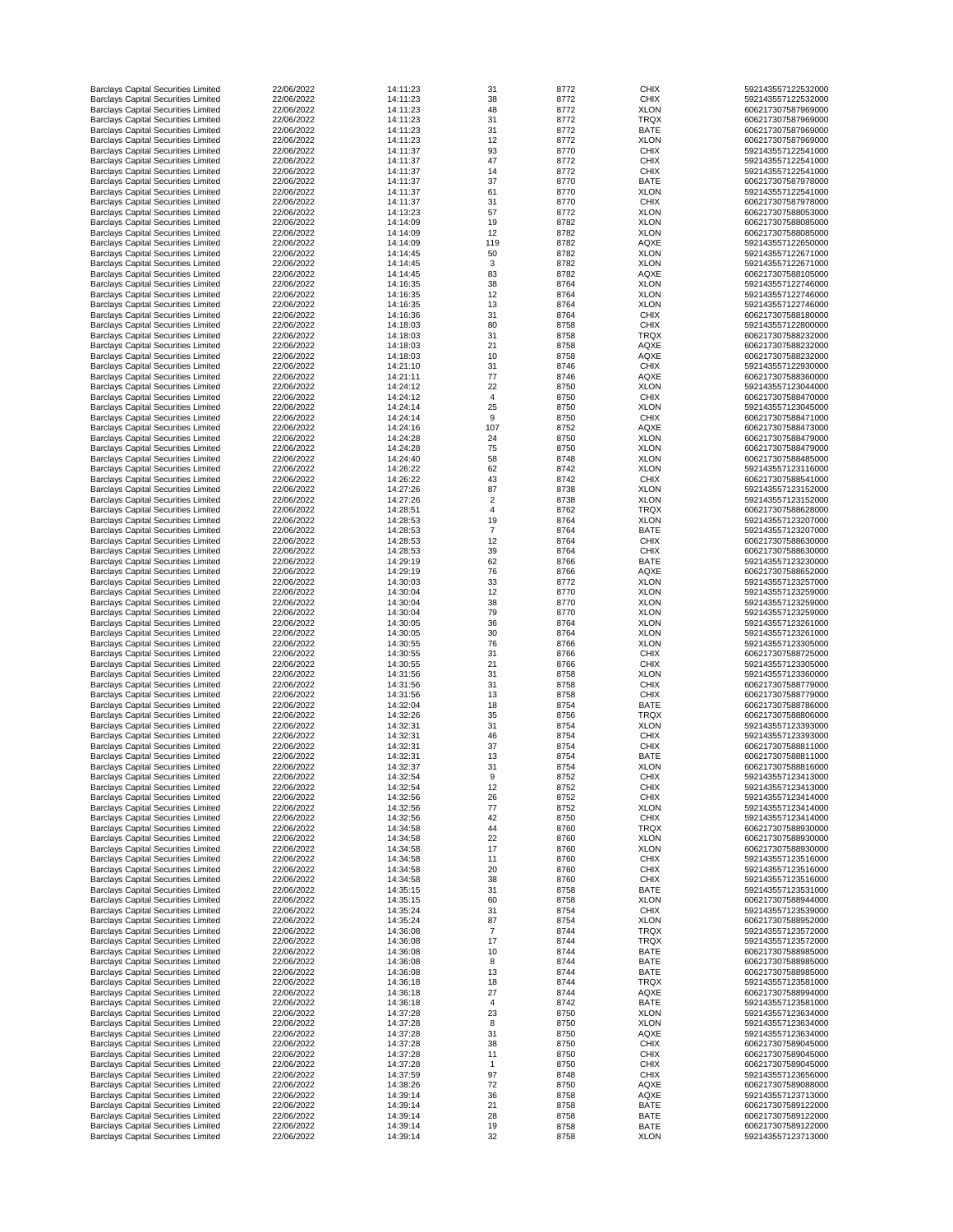| <b>Barclays Capital Securities Limited</b>                                               | 22/06/2022               | 14:39:14             | $\overline{2}$ | 8758         | <b>CHIX</b>                | 606217307589122000                       |
|------------------------------------------------------------------------------------------|--------------------------|----------------------|----------------|--------------|----------------------------|------------------------------------------|
| <b>Barclays Capital Securities Limited</b>                                               | 22/06/2022               | 14:39:19             | 29             | 8752         | <b>XLON</b>                | 606217307589127000                       |
| <b>Barclays Capital Securities Limited</b>                                               | 22/06/2022               | 14:39:23             | 64             | 8752         | <b>XLON</b>                | 606217307589130000                       |
| <b>Barclays Capital Securities Limited</b>                                               | 22/06/2022               | 14:39:26             | 82             | 8750         | <b>XLON</b>                | 606217307589133000                       |
| <b>Barclays Capital Securities Limited</b>                                               | 22/06/2022               | 14:40:40             | 112            | 8740         | <b>AQXE</b>                | 592143557123784000                       |
| <b>Barclays Capital Securities Limited</b>                                               | 22/06/2022               | 14:40:51             | 39             | 8732         | <b>XLON</b>                | 592143557123791000                       |
| <b>Barclays Capital Securities Limited</b><br><b>Barclays Capital Securities Limited</b> | 22/06/2022<br>22/06/2022 | 14:40:57<br>14:40:57 | 69<br>5        | 8732<br>8732 | <b>XLON</b><br><b>XLON</b> | 592143557123795000<br>606217307589202000 |
| <b>Barclays Capital Securities Limited</b>                                               | 22/06/2022               | 14:42:24             | 106            | 8732         | <b>XLON</b>                | 592143557123864000                       |
| <b>Barclays Capital Securities Limited</b>                                               | 22/06/2022               | 14:42:24             | 31             | 8730         | <b>AQXE</b>                | 592143557123864000                       |
| <b>Barclays Capital Securities Limited</b>                                               | 22/06/2022               | 14:42:24             | 10             | 8730         | <b>AQXE</b>                | 592143557123864000                       |
| <b>Barclays Capital Securities Limited</b>                                               | 22/06/2022               | 14:42:24             | 31             | 8730         | <b>BATE</b>                | 606217307589270000                       |
| <b>Barclays Capital Securities Limited</b>                                               | 22/06/2022               | 14:42:48             | 31             | 8722         | <b>BATE</b>                | 592143557123880000                       |
| <b>Barclays Capital Securities Limited</b>                                               | 22/06/2022               | 14:42:48             | 62             | 8722         | <b>XLON</b>                | 606217307589286000                       |
| <b>Barclays Capital Securities Limited</b>                                               | 22/06/2022               | 14:42:48             | 25             | 8722         | <b>BATE</b>                | 592143557123881000                       |
| <b>Barclays Capital Securities Limited</b>                                               | 22/06/2022               | 14:44:04             | 75             | 8746         | <b>AQXE</b>                | 592143557123926000                       |
| <b>Barclays Capital Securities Limited</b>                                               | 22/06/2022               | 14:44:21             | 18             | 8744         | <b>XLON</b>                | 606217307589343000                       |
| <b>Barclays Capital Securities Limited</b>                                               | 22/06/2022               | 14:44:23             | 76             | 8744         | <b>XLON</b>                | 606217307589344000                       |
| <b>Barclays Capital Securities Limited</b>                                               | 22/06/2022               | 14:44:58             | 37             | 8740         | <b>BATE</b>                | 606217307589368000                       |
| <b>Barclays Capital Securities Limited</b>                                               | 22/06/2022               | 14:44:58             | 62             | 8740         | <b>XLON</b>                | 592143557123965000                       |
| <b>Barclays Capital Securities Limited</b>                                               | 22/06/2022               | 14:44:58             | 26             | 8740         | <b>TRQX</b>                | 606217307589368000                       |
| <b>Barclays Capital Securities Limited</b>                                               | 22/06/2022               | 14:46:16             | 70             | 8744         | <b>XLON</b>                | 606217307589439000                       |
| <b>Barclays Capital Securities Limited</b><br><b>Barclays Capital Securities Limited</b> | 22/06/2022<br>22/06/2022 | 14:46:16<br>14:46:16 | 84<br>31       | 8742<br>8742 | <b>XLON</b><br><b>AQXE</b> | 592143557124037000<br>606217307589439000 |
| <b>Barclays Capital Securities Limited</b>                                               | 22/06/2022               | 14:46:21             | 31             | 8740         | <b>XLON</b>                | 592143557124044000                       |
| <b>Barclays Capital Securities Limited</b>                                               | 22/06/2022               | 14:46:21             | 58             | 8740         | <b>CHIX</b>                | 606217307589445000                       |
| <b>Barclays Capital Securities Limited</b>                                               | 22/06/2022               | 14:46:21             | 19             | 8740         | <b>AQXE</b>                | 606217307589445000                       |
| <b>Barclays Capital Securities Limited</b>                                               | 22/06/2022               | 14:47:40             | 13             | 8742         | <b>XLON</b>                | 606217307589504000                       |
| <b>Barclays Capital Securities Limited</b>                                               | 22/06/2022               | 14:47:40             | 18             | 8742         | <b>XLON</b>                | 606217307589504000                       |
| <b>Barclays Capital Securities Limited</b>                                               | 22/06/2022               | 14:47:40             | 31             | 8742         | <b>BATE</b>                | 592143557124103000                       |
| <b>Barclays Capital Securities Limited</b>                                               | 22/06/2022               | 14:47:40             | 42             | 8742         | <b>CHIX</b>                | 606217307589504000                       |
| <b>Barclays Capital Securities Limited</b>                                               | 22/06/2022               | 14:47:40             | $\overline{4}$ | 8742         | <b>AQXE</b>                | 606217307589504000                       |
| <b>Barclays Capital Securities Limited</b>                                               | 22/06/2022               | 14:48:14             | 31             | 8740         | <b>BATE</b>                | 592143557124132000                       |
| <b>Barclays Capital Securities Limited</b>                                               | 22/06/2022               | 14:48:14             | 11             | 8740         | <b>CHIX</b>                | 592143557124132000                       |
| <b>Barclays Capital Securities Limited</b>                                               | 22/06/2022               | 14:48:14             | 6              | 8740         | <b>CHIX</b>                | 592143557124132000                       |
| <b>Barclays Capital Securities Limited</b>                                               | 22/06/2022               | 14:48:15             | 32             | 8740         | <b>XLON</b>                | 606217307589533000                       |
| <b>Barclays Capital Securities Limited</b>                                               | 22/06/2022               | 14:48:15             |                | 8740         | <b>XLON</b>                | 606217307589533000                       |
| <b>Barclays Capital Securities Limited</b>                                               | 22/06/2022               | 14:48:49             | 105            | 8744         | <b>BATE</b>                | 606217307589557000                       |
| <b>Barclays Capital Securities Limited</b>                                               | 22/06/2022               | 14:49:32             | 3              | 8750         | <b>XLON</b>                | 606217307589591000                       |
| <b>Barclays Capital Securities Limited</b>                                               | 22/06/2022               | 14:49:32             | 107            | 8750         | <b>XLON</b>                | 606217307589591000                       |
| <b>Barclays Capital Securities Limited</b>                                               | 22/06/2022<br>22/06/2022 | 14:49:32<br>14:49:58 | $\overline{2}$ | 8750         | <b>XLON</b>                | 606217307589591000<br>592143557124213000 |
| <b>Barclays Capital Securities Limited</b><br><b>Barclays Capital Securities Limited</b> | 22/06/2022               | 14:49:58             | 54<br>31       | 8748<br>8746 | <b>AQXE</b><br><b>CHIX</b> | 592143557124213000                       |
| <b>Barclays Capital Securities Limited</b>                                               | 22/06/2022               | 14:49:58             | 32             | 8746         | <b>XLON</b>                | 592143557124213000                       |
| <b>Barclays Capital Securities Limited</b>                                               | 22/06/2022               | 14:49:58             | 31             | 8746         | <b>BATE</b>                | 606217307589611000                       |
| <b>Barclays Capital Securities Limited</b>                                               | 22/06/2022               | 14:50:25             | 12             | 8758         | <b>XLON</b>                | 592143557124238000                       |
| <b>Barclays Capital Securities Limited</b>                                               | 22/06/2022               | 14:50:25             | 84             | 8758         | <b>AQXE</b>                | 606217307589636000                       |
| <b>Barclays Capital Securities Limited</b>                                               | 22/06/2022               | 14:50:47             | 72             | 8762         | <b>AQXE</b>                | 592143557124254000                       |
| <b>Barclays Capital Securities Limited</b>                                               | 22/06/2022               | 14:50:52             | 109            | 8756         | <b>AQXE</b>                | 592143557124257000                       |
| <b>Barclays Capital Securities Limited</b>                                               | 22/06/2022               | 14:51:04             | 39             | 8754         | <b>XLON</b>                | 606217307589665000                       |
| <b>Barclays Capital Securities Limited</b>                                               | 22/06/2022               | 14:51:38             | 49             | 8768         | <b>XLON</b>                | 606217307589692000                       |
| <b>Barclays Capital Securities Limited</b>                                               | 22/06/2022               | 14:51:38             | 21             | 8768         | <b>XLON</b>                | 606217307589692000                       |
| <b>Barclays Capital Securities Limited</b>                                               | 22/06/2022               | 14:52:06             | 17             | 8778         | <b>XLON</b>                | 592143557124315000                       |
| <b>Barclays Capital Securities Limited</b>                                               | 22/06/2022               | 14:52:06             | 17             | 8778         | <b>XLON</b>                | 592143557124315000                       |
| <b>Barclays Capital Securities Limited</b>                                               | 22/06/2022               | 14:52:06             | 50             | 8778         | <b>XLON</b>                | 592143557124315000                       |
| <b>Barclays Capital Securities Limited</b>                                               | 22/06/2022               | 14:52:09             | 18             | 8780         | <b>XLON</b>                | 592143557124318000                       |
| <b>Barclays Capital Securities Limited</b><br><b>Barclays Capital Securities Limited</b> | 22/06/2022<br>22/06/2022 | 14:52:09<br>14:52:09 | 19<br>33       | 8780<br>8780 | <b>XLON</b><br><b>XLON</b> | 592143557124318000<br>592143557124318000 |
| <b>Barclays Capital Securities Limited</b>                                               | 22/06/2022               | 14:52:17             | 36             | 8778         | <b>TRQX</b>                | 606217307589721000                       |
| <b>Barclays Capital Securities Limited</b>                                               | 22/06/2022               | 14:52:17             | 31             | 8778         | <b>CHIX</b>                | 592143557124324000                       |
| <b>Barclays Capital Securities Limited</b>                                               | 22/06/2022               | 14:52:17             | 31             | 8776         | <b>CHIX</b>                | 592143557124324000                       |
| <b>Barclays Capital Securities Limited</b>                                               | 22/06/2022               | 14:52:23             | 54             | 8764         | <b>CHIX</b>                | 592143557124329000                       |
| <b>Barclays Capital Securities Limited</b>                                               | 22/06/2022               | 14:52:23             | 30             | 8764         | <b>AQXE</b>                | 606217307589725000                       |
| <b>Barclays Capital Securities Limited</b>                                               | 22/06/2022               | 14:52:23             | 20             | 8764         | <b>CHIX</b>                | 592143557124329000                       |
| <b>Barclays Capital Securities Limited</b>                                               | 22/06/2022               | 14:52:23             | 19             | 8764         | <b>TRQX</b>                | 592143557124329000                       |
| <b>Barclays Capital Securities Limited</b>                                               | 22/06/2022               | 14:52:23             | 21             | 8764         | <b>BATE</b>                | 606217307589725000                       |
| <b>Barclays Capital Securities Limited</b>                                               | 22/06/2022               | 14:52:23             |                | 8764         | <b>CHIX</b>                | 592143557124329000                       |
| <b>Barclays Capital Securities Limited</b>                                               | 22/06/2022               | 14:54:11             | 36             | 8788         | <b>XLON</b>                | 592143557124419000                       |
| <b>Barclays Capital Securities Limited</b>                                               | 22/06/2022               | 14:54:11             | 17             | 8788         | <b>XLON</b>                | 592143557124419000                       |
| <b>Barclays Capital Securities Limited</b>                                               | 22/06/2022               | 14:54:11             | 18             | 8788         | <b>XLON</b>                | 592143557124419000                       |
| <b>Barclays Capital Securities Limited</b><br><b>Barclays Capital Securities Limited</b> | 22/06/2022<br>22/06/2022 | 14:54:11<br>14:54:11 | 11<br>8        | 8788<br>8788 | <b>XLON</b><br><b>CHIX</b> | 592143557124419000<br>606217307589813000 |
| <b>Barclays Capital Securities Limited</b>                                               | 22/06/2022               | 14:54:11             |                | 8788         | <b>CHIX</b>                | 606217307589813000                       |
| <b>Barclays Capital Securities Limited</b>                                               | 22/06/2022               | 14:54:11             | 16             | 8788         | <b>CHIX</b>                | 606217307589813000                       |
| <b>Barclays Capital Securities Limited</b>                                               | 22/06/2022               | 14:54:11             | 30             | 8788         | <b>BATE</b>                | 592143557124419000                       |
| <b>Barclays Capital Securities Limited</b>                                               | 22/06/2022               | 14:55:02             | 85             | 8794         | <b>XLON</b>                | 592143557124455000                       |
| <b>Barclays Capital Securities Limited</b>                                               | 22/06/2022               | 14:55:02             | 41             | 8794         | <b>XLON</b>                | 592143557124455000                       |
| <b>Barclays Capital Securities Limited</b>                                               | 22/06/2022               | 14:55:02             | 11             | 8794         | <b>XLON</b>                | 592143557124455000                       |
| <b>Barclays Capital Securities Limited</b>                                               | 22/06/2022               | 14:55:20             | 62             | 8796         | <b>CHIX</b>                | 592143557124471000                       |
| <b>Barclays Capital Securities Limited</b>                                               | 22/06/2022               | 14:55:20             | 34             | 8796         | <b>TRQX</b>                | 606217307589864000                       |
| <b>Barclays Capital Securities Limited</b>                                               | 22/06/2022               | 14:55:20             | 69             | 8796         | <b>CHIX</b>                | 592143557124471000                       |
| <b>Barclays Capital Securities Limited</b>                                               | 22/06/2022               | 14:55:39             | 61             | 8798         | <b>XLON</b>                | 606217307589878000                       |
| <b>Barclays Capital Securities Limited</b>                                               | 22/06/2022               | 14:55:39             | 21             | 8798         | <b>XLON</b>                | 606217307589878000                       |
| <b>Barclays Capital Securities Limited</b>                                               | 22/06/2022               | 14:55:39             | 13             | 8798         | <b>XLON</b>                | 606217307589878000                       |
| <b>Barclays Capital Securities Limited</b><br><b>Barclays Capital Securities Limited</b> | 22/06/2022<br>22/06/2022 | 14:55:45<br>14:55:45 | 57<br>8        | 8798<br>8798 | <b>XLON</b><br><b>XLON</b> | 592143557124491000<br>592143557124491000 |
| <b>Barclays Capital Securities Limited</b>                                               | 22/06/2022               | 14:55:45             | 19             | 8798         | <b>XLON</b>                | 592143557124491000                       |
| <b>Barclays Capital Securities Limited</b>                                               | 22/06/2022               | 14:55:45             | 21             | 8798         | <b>XLON</b>                | 592143557124491000                       |
| <b>Barclays Capital Securities Limited</b>                                               | 22/06/2022               | 14:55:52             | 4              | 8798         | <b>TRQX</b>                | 592143557124496000                       |
| <b>Barclays Capital Securities Limited</b>                                               | 22/06/2022               | 14:55:54             | 50             | 8798         | <b>CHIX</b>                | 606217307589891000                       |
| <b>Barclays Capital Securities Limited</b>                                               | 22/06/2022               | 14:55:54             | 14             | 8794         | <b>XLON</b>                | 592143557124498000                       |
| <b>Barclays Capital Securities Limited</b>                                               | 22/06/2022               | 14:55:54             | 32             | 8796         | <b>CHIX</b>                | 606217307589891000                       |
| <b>Barclays Capital Securities Limited</b>                                               | 22/06/2022               | 14:55:55             | 89             | 8794         | <b>XLON</b>                | 592143557124498000                       |
| <b>Barclays Capital Securities Limited</b>                                               | 22/06/2022               | 14:55:55             | 36             | 8796         | <b>AQXE</b>                | 592143557124499000                       |
| <b>Barclays Capital Securities Limited</b>                                               | 22/06/2022               | 14:55:55             | 21             | 8796         | <b>AQXE</b>                | 592143557124499000                       |
| <b>Barclays Capital Securities Limited</b>                                               | 22/06/2022               | 14:55:55             | 21             | 8796         | <b>AQXE</b>                | 592143557124499000                       |
| <b>Barclays Capital Securities Limited</b>                                               | 22/06/2022               | 14:55:55             | 23             | 8796         | <b>BATE</b>                | 606217307589891000                       |
| <b>Barclays Capital Securities Limited</b>                                               | 22/06/2022               | 14:55:58             | 31             | 8796         | <b>BATE</b>                | 592143557124500000                       |
| <b>Barclays Capital Securities Limited</b>                                               | 22/06/2022               | 14:55:58             | 31             | 8796         | <b>CHIX</b>                | 606217307589893000                       |
| <b>Barclays Capital Securities Limited</b><br><b>Barclays Capital Securities Limited</b> | 22/06/2022<br>22/06/2022 | 14:55:58<br>14:56:21 | 71<br>31       | 8796<br>8790 | <b>XLON</b><br><b>CHIX</b> | 606217307589893000<br>592143557124522000 |
| <b>Barclays Capital Securities Limited</b>                                               | 22/06/2022               | 14:56:21             | 34             | 8790         | <b>CHIX</b>                | 592143557124522000                       |
| <b>Barclays Capital Securities Limited</b>                                               | 22/06/2022               | 14:56:21             | 31             | 8790         | <b>BATE</b>                | 606217307589914000                       |
|                                                                                          |                          |                      |                |              |                            |                                          |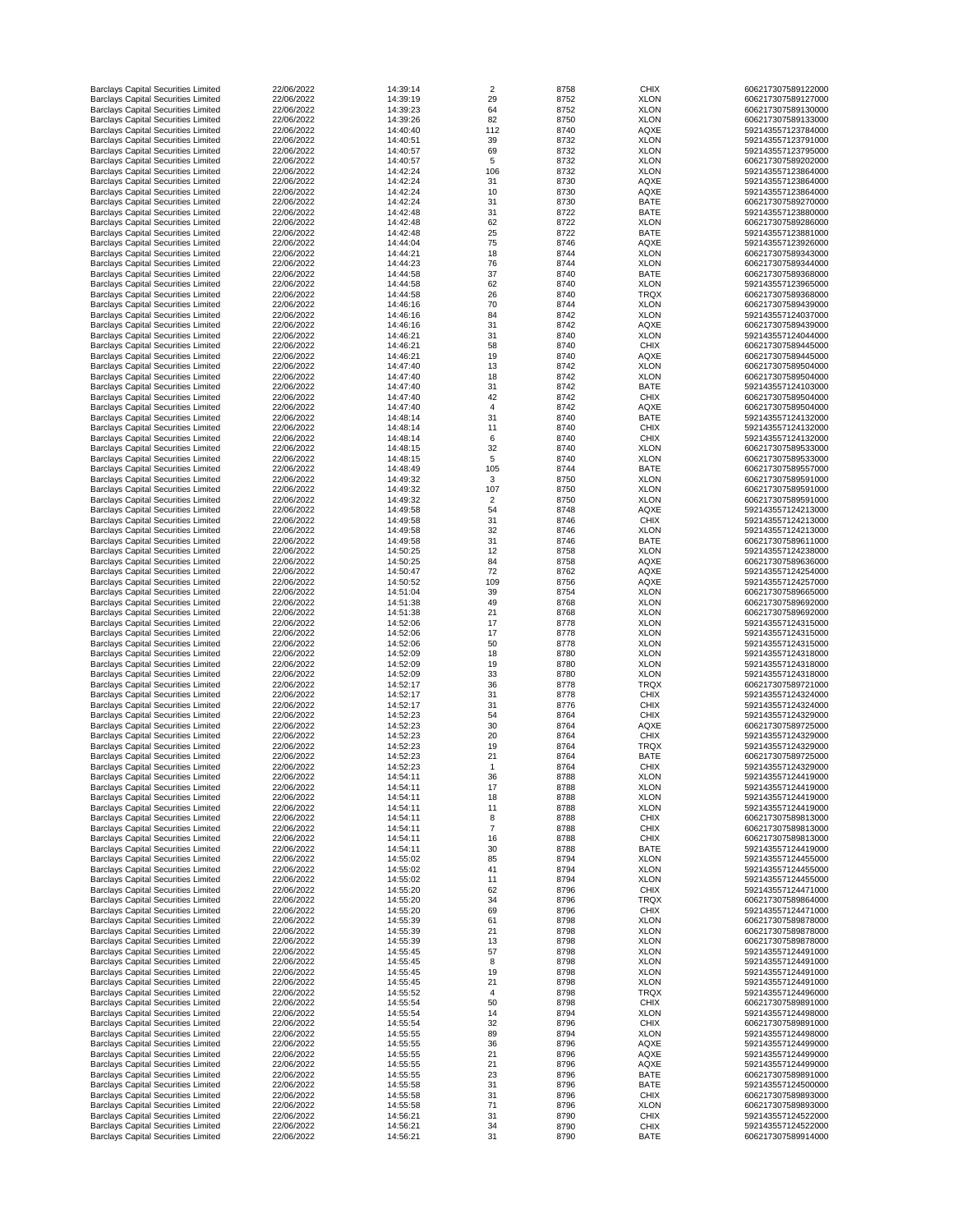| <b>Barclays Capital Securities Limited</b> | 22/06/2022 | 14:56:21 | 33             | 8790 | <b>TRQX</b> | 606217307589914000 |
|--------------------------------------------|------------|----------|----------------|------|-------------|--------------------|
| <b>Barclays Capital Securities Limited</b> | 22/06/2022 | 14:56:21 | 31             | 8790 | <b>XLON</b> | 592143557124522000 |
| <b>Barclays Capital Securities Limited</b> | 22/06/2022 | 14:56:22 | 39             | 8788 | <b>XLON</b> | 592143557124523000 |
| <b>Barclays Capital Securities Limited</b> | 22/06/2022 | 14:56:22 | 31             | 8788 | <b>AQXE</b> | 606217307589915000 |
| <b>Barclays Capital Securities Limited</b> | 22/06/2022 | 14:56:41 | 50             | 8790 | <b>XLON</b> | 592143557124535000 |
|                                            |            |          |                |      |             |                    |
| <b>Barclays Capital Securities Limited</b> | 22/06/2022 | 14:56:41 | 22             | 8790 | <b>XLON</b> | 592143557124535000 |
| <b>Barclays Capital Securities Limited</b> | 22/06/2022 | 14:56:41 | 21             | 8790 | <b>XLON</b> | 592143557124535000 |
| <b>Barclays Capital Securities Limited</b> | 22/06/2022 | 14:56:49 | 29             | 8792 | <b>XLON</b> | 592143557124540000 |
| <b>Barclays Capital Securities Limited</b> | 22/06/2022 | 14:56:49 | $\overline{2}$ | 8792 | <b>XLON</b> | 592143557124540000 |
| <b>Barclays Capital Securities Limited</b> | 22/06/2022 | 14:56:49 | 16             | 8792 | <b>BATE</b> | 592143557124540000 |
| <b>Barclays Capital Securities Limited</b> | 22/06/2022 | 14:56:49 | 19             | 8792 | <b>CHIX</b> | 606217307589932000 |
| <b>Barclays Capital Securities Limited</b> | 22/06/2022 | 14:56:49 | 31             | 8792 | <b>AQXE</b> | 606217307589932000 |
|                                            |            |          | 7              |      |             |                    |
| <b>Barclays Capital Securities Limited</b> | 22/06/2022 | 14:56:49 |                | 8792 | <b>CHIX</b> | 606217307589932000 |
| <b>Barclays Capital Securities Limited</b> | 22/06/2022 | 14:56:49 | 5              | 8792 | <b>CHIX</b> | 606217307589932000 |
| <b>Barclays Capital Securities Limited</b> | 22/06/2022 | 14:56:54 | 37             | 8792 | <b>TRQX</b> | 592143557124543000 |
| <b>Barclays Capital Securities Limited</b> | 22/06/2022 | 14:56:54 | 9              | 8792 | <b>CHIX</b> | 592143557124543000 |
| <b>Barclays Capital Securities Limited</b> | 22/06/2022 | 14:56:54 | $\overline{7}$ | 8792 | <b>CHIX</b> | 592143557124543000 |
| <b>Barclays Capital Securities Limited</b> | 22/06/2022 | 14:56:54 | 25             | 8792 | <b>XLON</b> | 606217307589935000 |
|                                            |            |          |                |      |             |                    |
| <b>Barclays Capital Securities Limited</b> | 22/06/2022 | 14:56:54 | 8              | 8792 | <b>XLON</b> | 606217307589935000 |
| <b>Barclays Capital Securities Limited</b> | 22/06/2022 | 14:56:54 | $\overline{2}$ | 8792 | <b>BATE</b> | 606217307589935000 |
| <b>Barclays Capital Securities Limited</b> | 22/06/2022 | 14:56:54 | 41             | 8792 | <b>BATE</b> | 606217307589935000 |
| <b>Barclays Capital Securities Limited</b> | 22/06/2022 | 14:57:02 |                | 8794 | <b>BATE</b> | 592143557124549000 |
| <b>Barclays Capital Securities Limited</b> | 22/06/2022 | 14:57:02 | 34             | 8794 | <b>XLON</b> | 606217307589940000 |
| <b>Barclays Capital Securities Limited</b> | 22/06/2022 | 14:57:02 | 34             | 8794 | <b>XLON</b> | 606217307589940000 |
|                                            |            |          |                |      |             |                    |
| <b>Barclays Capital Securities Limited</b> | 22/06/2022 | 14:57:02 | 25             | 8794 | <b>XLON</b> | 606217307589940000 |
| <b>Barclays Capital Securities Limited</b> | 22/06/2022 | 14:57:02 | 36             | 8794 | <b>AQXE</b> | 606217307589940000 |
| <b>Barclays Capital Securities Limited</b> | 22/06/2022 | 14:57:15 | 12             | 8798 | <b>TRQX</b> | 592143557124561000 |
| <b>Barclays Capital Securities Limited</b> | 22/06/2022 | 14:57:15 | 17             | 8798 | <b>CHIX</b> | 592143557124561000 |
| <b>Barclays Capital Securities Limited</b> | 22/06/2022 | 14:57:15 | $9\,$          | 8798 | <b>BATE</b> | 606217307589952000 |
| <b>Barclays Capital Securities Limited</b> | 22/06/2022 | 14:57:20 | 36             | 8798 | <b>XLON</b> | 592143557124566000 |
|                                            |            |          |                |      |             |                    |
| <b>Barclays Capital Securities Limited</b> | 22/06/2022 | 14:57:20 | 32             | 8798 | <b>BATE</b> | 592143557124566000 |
| <b>Barclays Capital Securities Limited</b> | 22/06/2022 | 14:57:20 | 12             | 8798 | <b>CHIX</b> | 606217307589957000 |
| <b>Barclays Capital Securities Limited</b> | 22/06/2022 | 14:57:22 | 47             | 8800 | <b>BATE</b> | 592143557124567000 |
| <b>Barclays Capital Securities Limited</b> | 22/06/2022 | 14:57:22 | 62             | 8800 | <b>AQXE</b> | 606217307589958000 |
| <b>Barclays Capital Securities Limited</b> | 22/06/2022 | 14:57:28 | 35             | 8796 | <b>XLON</b> | 606217307589962000 |
|                                            |            |          |                |      | <b>CHIX</b> | 592143557124577000 |
| <b>Barclays Capital Securities Limited</b> | 22/06/2022 | 14:57:36 | 19             | 8796 |             |                    |
| <b>Barclays Capital Securities Limited</b> | 22/06/2022 | 14:57:36 | 22             | 8796 | <b>XLON</b> | 606217307589968000 |
| <b>Barclays Capital Securities Limited</b> | 22/06/2022 | 14:57:36 | 42             | 8796 | <b>BATE</b> | 606217307589968000 |
| <b>Barclays Capital Securities Limited</b> | 22/06/2022 | 14:57:44 | 109            | 8798 | <b>XLON</b> | 606217307589972000 |
| <b>Barclays Capital Securities Limited</b> | 22/06/2022 | 14:57:52 |                | 8798 | <b>BATE</b> | 592143557124587000 |
| <b>Barclays Capital Securities Limited</b> | 22/06/2022 | 14:57:52 | 41             | 8798 | <b>XLON</b> | 606217307589977000 |
|                                            |            |          |                |      |             |                    |
| <b>Barclays Capital Securities Limited</b> | 22/06/2022 | 14:57:52 | 35             | 8798 | <b>XLON</b> | 606217307589977000 |
| <b>Barclays Capital Securities Limited</b> | 22/06/2022 | 14:57:57 | 31             | 8798 | <b>TRQX</b> | 592143557124590000 |
| <b>Barclays Capital Securities Limited</b> | 22/06/2022 | 14:57:57 | 6              | 8798 | <b>XLON</b> | 592143557124590000 |
| <b>Barclays Capital Securities Limited</b> | 22/06/2022 | 14:57:57 | 11             | 8798 | <b>XLON</b> | 592143557124590000 |
| <b>Barclays Capital Securities Limited</b> | 22/06/2022 | 14:57:57 | 14             | 8798 | <b>XLON</b> | 592143557124590000 |
| <b>Barclays Capital Securities Limited</b> | 22/06/2022 | 14:57:57 | 37             | 8798 | <b>BATE</b> | 606217307589980000 |
|                                            |            |          |                |      |             |                    |
| <b>Barclays Capital Securities Limited</b> | 22/06/2022 | 14:58:03 | 16             | 8798 | <b>CHIX</b> | 592143557124595000 |
| <b>Barclays Capital Securities Limited</b> | 22/06/2022 | 14:58:03 | 8              | 8798 | <b>CHIX</b> | 592143557124595000 |
| <b>Barclays Capital Securities Limited</b> | 22/06/2022 | 14:58:03 | 8              | 8798 | <b>CHIX</b> | 592143557124595000 |
| <b>Barclays Capital Securities Limited</b> | 22/06/2022 | 14:58:03 | 10             | 8798 | <b>CHIX</b> | 592143557124595000 |
| <b>Barclays Capital Securities Limited</b> | 22/06/2022 | 14:58:03 | 20             | 8798 | <b>XLON</b> | 606217307589985000 |
| <b>Barclays Capital Securities Limited</b> | 22/06/2022 | 14:58:03 | 11             | 8798 | <b>XLON</b> | 606217307589985000 |
| <b>Barclays Capital Securities Limited</b> | 22/06/2022 | 14:58:03 | 31             | 8798 | <b>XLON</b> | 606217307589985000 |
|                                            |            |          |                |      |             |                    |
| <b>Barclays Capital Securities Limited</b> | 22/06/2022 | 14:58:11 | 39             | 8796 | <b>CHIX</b> | 592143557124603000 |
| <b>Barclays Capital Securities Limited</b> | 22/06/2022 | 14:58:11 | 32             | 8796 | <b>TRQX</b> | 606217307589993000 |
| <b>Barclays Capital Securities Limited</b> | 22/06/2022 | 14:58:11 | 68             | 8794 | <b>XLON</b> | 592143557124603000 |
| <b>Barclays Capital Securities Limited</b> | 22/06/2022 | 14:58:14 | $\overline{2}$ | 8796 | <b>BATE</b> | 592143557124605000 |
| <b>Barclays Capital Securities Limited</b> | 22/06/2022 | 14:58:14 | 37             | 8796 | <b>XLON</b> | 606217307589995000 |
| <b>Barclays Capital Securities Limited</b> | 22/06/2022 | 14:58:14 | 36             | 8796 | <b>AQXE</b> | 606217307589995000 |
|                                            |            |          |                |      |             |                    |
| <b>Barclays Capital Securities Limited</b> | 22/06/2022 | 14:58:29 | 31             | 8796 | <b>AQXE</b> | 592143557124617000 |
| <b>Barclays Capital Securities Limited</b> | 22/06/2022 | 14:58:29 | 31             | 8796 | <b>TRQX</b> | 606217307590006000 |
| <b>Barclays Capital Securities Limited</b> | 22/06/2022 | 14:58:29 | 39             | 8796 | <b>BATE</b> | 606217307590006000 |
| <b>Barclays Capital Securities Limited</b> | 22/06/2022 | 14:58:32 | 35             | 8794 | <b>XLON</b> | 592143557124619000 |
| <b>Barclays Capital Securities Limited</b> | 22/06/2022 | 14:58:35 | 17             | 8792 | <b>XLON</b> | 606217307590011000 |
| <b>Barclays Capital Securities Limited</b> | 22/06/2022 | 14:58:45 | 24             | 8794 | <b>XLON</b> | 592143557124630000 |
|                                            | 22/06/2022 |          |                | 8794 | <b>XLON</b> |                    |
| <b>Barclays Capital Securities Limited</b> |            | 14:58:45 | 41             |      |             | 592143557124630000 |
| <b>Barclays Capital Securities Limited</b> | 22/06/2022 | 14:58:45 | 18             | 8794 | <b>XLON</b> | 592143557124630000 |
| <b>Barclays Capital Securities Limited</b> | 22/06/2022 | 14:58:45 | 17             | 8794 | <b>CHIX</b> | 606217307590020000 |
| <b>Barclays Capital Securities Limited</b> | 22/06/2022 | 14:58:56 | 3              | 8794 | <b>CHIX</b> | 592143557124638000 |
| <b>Barclays Capital Securities Limited</b> | 22/06/2022 | 14:58:56 | 57             | 8794 | <b>XLON</b> | 606217307590027000 |
| <b>Barclays Capital Securities Limited</b> | 22/06/2022 | 14:58:56 | 41             | 8794 | <b>XLON</b> | 606217307590027000 |
| <b>Barclays Capital Securities Limited</b> | 22/06/2022 | 14:58:56 | 4              | 8794 | <b>BATE</b> | 606217307590027000 |
|                                            |            |          |                |      |             |                    |
| <b>Barclays Capital Securities Limited</b> | 22/06/2022 | 14:59:02 | 75             | 8794 | <b>AQXE</b> | 592143557124642000 |
| <b>Barclays Capital Securities Limited</b> | 22/06/2022 | 14:59:11 | 14             | 8796 | <b>AQXE</b> | 592143557124650000 |
| <b>Barclays Capital Securities Limited</b> | 22/06/2022 | 14:59:11 | 26             | 8796 | <b>AQXE</b> | 592143557124650000 |
| <b>Barclays Capital Securities Limited</b> | 22/06/2022 | 14:59:11 | 29             | 8796 | <b>XLON</b> | 606217307590039000 |
| <b>Barclays Capital Securities Limited</b> | 22/06/2022 | 14:59:11 | 24             | 8796 | <b>XLON</b> | 606217307590039000 |
| <b>Barclays Capital Securities Limited</b> | 22/06/2022 | 14:59:11 |                | 8796 | <b>XLON</b> | 606217307590039000 |
|                                            |            |          |                |      |             |                    |
| <b>Barclays Capital Securities Limited</b> | 22/06/2022 | 14:59:16 | 98             | 8794 | <b>AQXE</b> | 592143557124655000 |
| <b>Barclays Capital Securities Limited</b> | 22/06/2022 | 14:59:18 | 73             | 8792 | <b>XLON</b> | 606217307590045000 |
| <b>Barclays Capital Securities Limited</b> | 22/06/2022 | 14:59:21 | 43             | 8792 | <b>XLON</b> | 606217307590047000 |
| <b>Barclays Capital Securities Limited</b> | 22/06/2022 | 14:59:27 | 31             | 8792 | <b>TRQX</b> | 592143557124662000 |
| <b>Barclays Capital Securities Limited</b> | 22/06/2022 | 14:59:27 | 40             | 8792 | <b>CHIX</b> | 606217307590051000 |
| <b>Barclays Capital Securities Limited</b> | 22/06/2022 | 14:59:27 | 35             | 8792 | <b>CHIX</b> | 606217307590051000 |
|                                            |            |          |                |      |             |                    |
| <b>Barclays Capital Securities Limited</b> | 22/06/2022 | 14:59:27 | 27             | 8792 | <b>XLON</b> | 606217307590051000 |
| <b>Barclays Capital Securities Limited</b> | 22/06/2022 | 14:59:27 | 7              | 8792 | <b>XLON</b> | 606217307590051000 |
| <b>Barclays Capital Securities Limited</b> | 22/06/2022 | 14:59:27 | 38             | 8792 | <b>XLON</b> | 606217307590051000 |
| <b>Barclays Capital Securities Limited</b> | 22/06/2022 | 14:59:27 | 16             | 8792 | <b>XLON</b> | 592143557124662000 |
| <b>Barclays Capital Securities Limited</b> | 22/06/2022 | 14:59:27 | 31             | 8792 | <b>XLON</b> | 606217307590051000 |
| <b>Barclays Capital Securities Limited</b> | 22/06/2022 | 14:59:39 | 9              | 8798 | <b>XLON</b> | 592143557124671000 |
|                                            |            |          |                |      |             |                    |
| <b>Barclays Capital Securities Limited</b> | 22/06/2022 | 14:59:39 | 10             | 8798 | <b>BATE</b> | 592143557124671000 |
| <b>Barclays Capital Securities Limited</b> | 22/06/2022 | 14:59:39 | 12             | 8798 | <b>BATE</b> | 592143557124671000 |
| <b>Barclays Capital Securities Limited</b> | 22/06/2022 | 14:59:39 | 9              | 8798 | <b>BATE</b> | 592143557124671000 |
| <b>Barclays Capital Securities Limited</b> | 22/06/2022 | 14:59:39 | 16             | 8798 | <b>CHIX</b> | 606217307590059000 |
| <b>Barclays Capital Securities Limited</b> | 22/06/2022 | 14:59:39 | 15             | 8798 | <b>CHIX</b> | 606217307590059000 |
|                                            | 22/06/2022 | 14:59:39 | 4              | 8798 |             | 606217307590059000 |
| <b>Barclays Capital Securities Limited</b> |            |          |                |      | <b>AQXE</b> |                    |
| <b>Barclays Capital Securities Limited</b> | 22/06/2022 | 14:59:39 | 27             | 8798 | <b>AQXE</b> | 606217307590059000 |
| <b>Barclays Capital Securities Limited</b> | 22/06/2022 | 14:59:43 |                | 8798 | <b>CHIX</b> | 592143557124674000 |
| <b>Barclays Capital Securities Limited</b> | 22/06/2022 | 14:59:43 | 43             | 8798 | <b>CHIX</b> | 592143557124674000 |
| <b>Barclays Capital Securities Limited</b> | 22/06/2022 | 14:59:43 | 18             | 8798 | <b>CHIX</b> | 592143557124674000 |
| <b>Barclays Capital Securities Limited</b> | 22/06/2022 | 14:59:43 | $\mathbf{3}$   | 8798 | <b>BATE</b> | 606217307590062000 |
| <b>Barclays Capital Securities Limited</b> | 22/06/2022 | 14:59:43 | 14             | 8798 | <b>BATE</b> | 606217307590062000 |
|                                            |            |          |                |      |             |                    |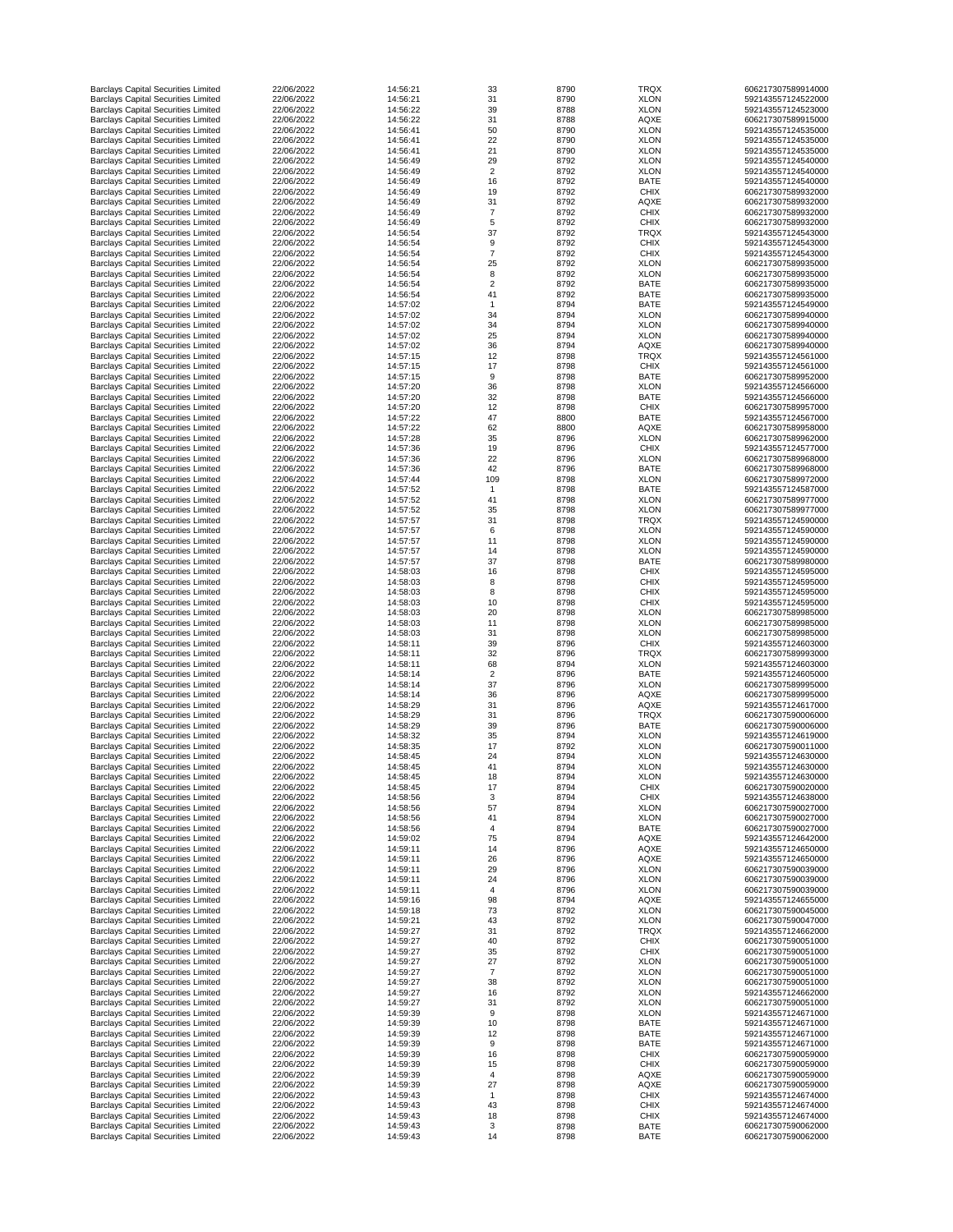| <b>Barclays Capital Securities Limited</b> | 22/06/2022 | 14:59:43 | 20             | 8798 | <b>BATE</b> | 606217307590062000    |
|--------------------------------------------|------------|----------|----------------|------|-------------|-----------------------|
| <b>Barclays Capital Securities Limited</b> | 22/06/2022 | 14:59:51 | 37             | 8798 | <b>CHIX</b> | 606217307590067000    |
| <b>Barclays Capital Securities Limited</b> | 22/06/2022 | 14:59:51 | 42             | 8798 | <b>CHIX</b> | 606217307590067000    |
| <b>Barclays Capital Securities Limited</b> | 22/06/2022 | 14:59:57 | 11             | 8798 | <b>TRQX</b> | 592143557124685000    |
| <b>Barclays Capital Securities Limited</b> | 22/06/2022 | 14:59:57 | 36             | 8798 | <b>TRQX</b> | 592143557124685000    |
| <b>Barclays Capital Securities Limited</b> | 22/06/2022 | 14:59:57 | 11             | 8798 | <b>XLON</b> | 606217307590072000    |
|                                            | 22/06/2022 |          |                | 8798 | <b>CHIX</b> | 592143557124685000    |
| <b>Barclays Capital Securities Limited</b> |            | 14:59:57 | 4              |      |             |                       |
| <b>Barclays Capital Securities Limited</b> | 22/06/2022 | 14:59:57 | 30             | 8798 | <b>CHIX</b> | 592143557124685000    |
| <b>Barclays Capital Securities Limited</b> | 22/06/2022 | 14:59:57 | 8              | 8798 | <b>BATE</b> | 606217307590072000    |
| <b>Barclays Capital Securities Limited</b> | 22/06/2022 | 14:59:59 | 36             | 8796 | <b>TRQX</b> | 592143557124686000    |
| <b>Barclays Capital Securities Limited</b> | 22/06/2022 | 14:59:59 | 51             | 8796 | <b>XLON</b> | 592143557124686000    |
| <b>Barclays Capital Securities Limited</b> | 22/06/2022 | 14:59:59 | 38             | 8796 | <b>CHIX</b> | 606217307590073000    |
| <b>Barclays Capital Securities Limited</b> | 22/06/2022 | 15:00:00 | 58             | 8788 | <b>XLON</b> | 592143557124687000    |
| <b>Barclays Capital Securities Limited</b> | 22/06/2022 | 15:00:03 | 21             | 8796 | <b>TRQX</b> | 606217307590078000    |
| <b>Barclays Capital Securities Limited</b> | 22/06/2022 | 15:00:03 | 21             | 8796 | <b>TRQX</b> | 606217307590078000    |
| <b>Barclays Capital Securities Limited</b> | 22/06/2022 | 15:00:03 | $\overline{2}$ | 8796 | <b>TRQX</b> | 606217307590078000    |
|                                            |            |          |                |      |             |                       |
| <b>Barclays Capital Securities Limited</b> | 22/06/2022 | 15:00:04 | 49             | 8796 | <b>XLON</b> | 592143557124692000    |
| <b>Barclays Capital Securities Limited</b> | 22/06/2022 | 15:00:04 | 31             | 8796 | <b>AQXE</b> | 606217307590079000    |
| <b>Barclays Capital Securities Limited</b> | 22/06/2022 | 15:00:05 | 8              | 8800 | <b>XLON</b> | 592143557124693000    |
| <b>Barclays Capital Securities Limited</b> | 22/06/2022 | 15:00:05 | 16             | 8800 | <b>XLON</b> | 592143557124693000    |
| <b>Barclays Capital Securities Limited</b> | 22/06/2022 | 15:00:05 | 29             | 8800 | <b>XLON</b> | 592143557124693000    |
| <b>Barclays Capital Securities Limited</b> | 22/06/2022 | 15:00:05 | 18             | 8800 | <b>XLON</b> | 592143557124693000    |
| <b>Barclays Capital Securities Limited</b> | 22/06/2022 | 15:00:05 | 38             | 8800 | <b>XLON</b> | 592143557124693000    |
| <b>Barclays Capital Securities Limited</b> | 22/06/2022 | 15:00:05 | 11             | 8800 | <b>BATE</b> | 606217307590080000.00 |
| <b>Barclays Capital Securities Limited</b> | 22/06/2022 | 15:00:05 | 10             | 8800 | <b>BATE</b> | 606217307590080000.00 |
| <b>Barclays Capital Securities Limited</b> | 22/06/2022 | 15:00:05 | 87             | 8800 | <b>BATE</b> | 606217307590080000.00 |
|                                            |            |          |                |      |             |                       |
| <b>Barclays Capital Securities Limited</b> | 22/06/2022 | 15:00:05 | 105            | 8800 | <b>BATE</b> | 606217307590080000.00 |
| <b>Barclays Capital Securities Limited</b> | 22/06/2022 | 15:00:05 | -1             | 8800 | <b>TRQX</b> | 592143557124693000.00 |
| <b>Barclays Capital Securities Limited</b> | 22/06/2022 | 15:00:05 | 3              | 8800 | <b>CHIX</b> | 592143557124693000.00 |
| <b>Barclays Capital Securities Limited</b> | 22/06/2022 | 15:00:05 | 36             | 8800 | <b>AQXE</b> | 606217307590080000.00 |
| <b>Barclays Capital Securities Limited</b> | 22/06/2022 | 15:00:05 | 13             | 8800 | <b>CHIX</b> | 606217307590080000.00 |
| <b>Barclays Capital Securities Limited</b> | 22/06/2022 | 15:00:05 | 3              | 8800 | <b>CHIX</b> | 606217307590080000.00 |
| <b>Barclays Capital Securities Limited</b> | 22/06/2022 | 15:00:08 | $\overline{2}$ | 8814 | <b>XLON</b> | 606217307590083000.00 |
| <b>Barclays Capital Securities Limited</b> | 22/06/2022 | 15:00:08 | 93             | 8814 | <b>AQXE</b> | 592143557124696000.00 |
| <b>Barclays Capital Securities Limited</b> | 22/06/2022 | 15:00:10 | 41             | 8816 | <b>XLON</b> | 592143557124697000.00 |
|                                            |            |          |                |      |             |                       |
| <b>Barclays Capital Securities Limited</b> | 22/06/2022 | 15:00:10 | 125            | 8816 | <b>AQXE</b> | 592143557124697000.00 |
| <b>Barclays Capital Securities Limited</b> | 22/06/2022 | 15:00:10 | 25             | 8816 | <b>AQXE</b> | 592143557124697000.00 |
| <b>Barclays Capital Securities Limited</b> | 22/06/2022 | 15:00:10 | 31             | 8816 | <b>CHIX</b> | 606217307590085000.00 |
| <b>Barclays Capital Securities Limited</b> | 22/06/2022 | 15:00:10 | 9              | 8816 | <b>XLON</b> | 592143557124697000.00 |
| <b>Barclays Capital Securities Limited</b> | 22/06/2022 | 15:00:10 | 60             | 8816 | <b>CHIX</b> | 592143557124697000.00 |
| <b>Barclays Capital Securities Limited</b> | 22/06/2022 | 15:00:10 | 31             | 8816 | <b>XLON</b> | 606217307590085000.00 |
| <b>Barclays Capital Securities Limited</b> | 22/06/2022 | 15:00:10 | 50             | 8816 | <b>XLON</b> | 606217307590085000.00 |
| <b>Barclays Capital Securities Limited</b> | 22/06/2022 | 15:00:10 | 54             | 8816 | <b>TRQX</b> | 606217307590085000.00 |
| <b>Barclays Capital Securities Limited</b> | 22/06/2022 | 15:00:10 | 104            | 8816 | <b>CHIX</b> | 592143557124697000.00 |
| <b>Barclays Capital Securities Limited</b> | 22/06/2022 | 15:00:10 | 32             |      | <b>CHIX</b> | 592143557124697000.00 |
|                                            |            |          |                | 8816 |             |                       |
| <b>Barclays Capital Securities Limited</b> | 22/06/2022 | 15:00:11 | 125            | 8816 | <b>AQXE</b> | 592143557124698000.00 |
| <b>Barclays Capital Securities Limited</b> | 22/06/2022 | 15:00:11 | 6              | 8816 | <b>AQXE</b> | 592143557124698000.00 |
| <b>Barclays Capital Securities Limited</b> | 22/06/2022 | 15:00:14 | 19             | 8820 | <b>XLON</b> | 592143557124702000.00 |
| <b>Barclays Capital Securities Limited</b> | 22/06/2022 | 15:00:14 | 15             | 8820 | <b>XLON</b> | 592143557124702000.00 |
| <b>Barclays Capital Securities Limited</b> | 22/06/2022 | 15:00:14 | 31             | 8820 | <b>XLON</b> | 592143557124702000.00 |
| <b>Barclays Capital Securities Limited</b> | 22/06/2022 | 15:00:14 | 114            | 8820 | <b>XLON</b> | 592143557124702000.00 |
| <b>Barclays Capital Securities Limited</b> | 22/06/2022 | 15:00:15 | 58             | 8824 | <b>AQXE</b> | 606217307590090000.00 |
| <b>Barclays Capital Securities Limited</b> | 22/06/2022 | 15:00:18 | 17             | 8826 | <b>XLON</b> | 606217307590093000.00 |
| <b>Barclays Capital Securities Limited</b> | 22/06/2022 | 15:00:18 | 18             | 8826 | <b>XLON</b> | 606217307590093000.00 |
|                                            | 22/06/2022 | 15:00:18 | $\overline{2}$ |      | <b>XLON</b> | 606217307590093000.00 |
| <b>Barclays Capital Securities Limited</b> |            |          |                | 8826 |             |                       |
| <b>Barclays Capital Securities Limited</b> | 22/06/2022 | 15:00:19 | 82             | 8826 | <b>XLON</b> | 592143557124706000.00 |
| <b>Barclays Capital Securities Limited</b> | 22/06/2022 | 15:00:19 | 36             | 8826 | <b>AQXE</b> | 592143557124706000.00 |
| <b>Barclays Capital Securities Limited</b> | 22/06/2022 | 15:00:19 | 15             | 8826 | <b>BATE</b> | 606217307590093000.00 |
| <b>Barclays Capital Securities Limited</b> | 22/06/2022 | 15:00:24 | 31             | 8826 | <b>BATE</b> | 592143557124710000.00 |
| <b>Barclays Capital Securities Limited</b> | 22/06/2022 | 15:00:24 | 35             | 8826 | <b>TRQX</b> | 606217307590097000.00 |
| <b>Barclays Capital Securities Limited</b> | 22/06/2022 | 15:00:27 | 18             | 8828 | <b>XLON</b> | 606217307590100000.00 |
| <b>Barclays Capital Securities Limited</b> | 22/06/2022 | 15:00:27 | 17             | 8828 | <b>XLON</b> | 606217307590100000.00 |
| <b>Barclays Capital Securities Limited</b> | 22/06/2022 | 15:00:27 | 12             | 8828 | <b>XLON</b> | 606217307590100000.00 |
| <b>Barclays Capital Securities Limited</b> | 22/06/2022 | 15:00:29 | 71             | 8830 | <b>XLON</b> | 606217307590100000.00 |
|                                            |            |          |                |      |             |                       |
| <b>Barclays Capital Securities Limited</b> | 22/06/2022 | 15:00:32 | 4              | 8832 | <b>BATE</b> | 592143557124716000.00 |
| <b>Barclays Capital Securities Limited</b> | 22/06/2022 | 15:00:32 | 18             | 8832 | <b>XLON</b> | 606217307590103000.00 |
| <b>Barclays Capital Securities Limited</b> | 22/06/2022 | 15:00:32 | 36             | 8832 | <b>AQXE</b> | 606217307590103000.00 |
| <b>Barclays Capital Securities Limited</b> | 22/06/2022 | 15:00:32 | 19             | 8832 | <b>XLON</b> | 606217307590103000.00 |
| <b>Barclays Capital Securities Limited</b> | 22/06/2022 | 15:00:35 | 20             | 8832 | <b>CHIX</b> | 606217307590105000.00 |
| <b>Barclays Capital Securities Limited</b> | 22/06/2022 | 15:00:35 | 16             | 8832 | <b>CHIX</b> | 606217307590105000.00 |
| <b>Barclays Capital Securities Limited</b> | 22/06/2022 | 15:00:36 | 20             | 8834 | <b>XLON</b> | 606217307590105000.00 |
| <b>Barclays Capital Securities Limited</b> | 22/06/2022 | 15:00:36 | 18             | 8834 | <b>XLON</b> | 606217307590105000.00 |
| <b>Barclays Capital Securities Limited</b> | 22/06/2022 | 15:00:39 | 21             | 8834 | <b>BATE</b> | 592143557124720000.00 |
| <b>Barclays Capital Securities Limited</b> | 22/06/2022 | 15:00:39 | 6              | 8834 | <b>BATE</b> | 592143557124720000.00 |
|                                            |            |          |                |      |             |                       |
| <b>Barclays Capital Securities Limited</b> | 22/06/2022 | 15:00:39 | 36             | 8834 | <b>AQXE</b> | 606217307590107000.00 |
| <b>Barclays Capital Securities Limited</b> | 22/06/2022 | 15:00:43 | 5              | 8836 | <b>XLON</b> | 606217307590109000.00 |
| <b>Barclays Capital Securities Limited</b> | 22/06/2022 | 15:00:43 | 18             | 8836 | <b>CHIX</b> | 592143557124722000.00 |
| <b>Barclays Capital Securities Limited</b> | 22/06/2022 | 15:00:43 | 18             | 8836 | <b>CHIX</b> | 592143557124722000.00 |
| <b>Barclays Capital Securities Limited</b> | 22/06/2022 | 15:00:43 | 22             | 8836 | <b>CHIX</b> | 592143557124722000.00 |
| <b>Barclays Capital Securities Limited</b> | 22/06/2022 | 15:00:43 | 10             | 8836 | <b>CHIX</b> | 592143557124722000.00 |
| <b>Barclays Capital Securities Limited</b> | 22/06/2022 | 15:00:43 | 36             | 8836 | <b>AQXE</b> | 606217307590109000.00 |
| <b>Barclays Capital Securities Limited</b> | 22/06/2022 | 15:00:45 | 12             | 8836 | <b>XLON</b> | 606217307590110000.00 |
| <b>Barclays Capital Securities Limited</b> | 22/06/2022 | 15:00:45 | 30             | 8836 | <b>XLON</b> | 606217307590110000.00 |
| <b>Barclays Capital Securities Limited</b> | 22/06/2022 | 15:00:45 | 31             | 8836 | <b>CHIX</b> | 592143557124723000.00 |
|                                            |            |          |                |      |             |                       |
| <b>Barclays Capital Securities Limited</b> | 22/06/2022 | 15:00:45 | 31             | 8836 | <b>AQXE</b> | 606217307590110000.00 |
| <b>Barclays Capital Securities Limited</b> | 22/06/2022 | 15:00:46 | 37             | 8834 | <b>XLON</b> | 592143557124724000.00 |
| <b>Barclays Capital Securities Limited</b> | 22/06/2022 | 15:00:52 | 37             | 8830 | <b>XLON</b> | 592143557124728000.00 |
| <b>Barclays Capital Securities Limited</b> | 22/06/2022 | 15:00:52 | 21             | 8834 | <b>BATE</b> | 606217307590115000.00 |
| <b>Barclays Capital Securities Limited</b> | 22/06/2022 | 15:00:52 | 15             | 8834 | <b>BATE</b> | 606217307590115000.00 |
| <b>Barclays Capital Securities Limited</b> | 22/06/2022 | 15:00:53 | 135            | 8828 | <b>XLON</b> | 592143557124728000.00 |
| <b>Barclays Capital Securities Limited</b> | 22/06/2022 | 15:00:53 | 13             | 8822 | <b>XLON</b> | 606217307590115000.00 |
| <b>Barclays Capital Securities Limited</b> | 22/06/2022 | 15:00:53 | $\overline{2}$ | 8822 | <b>XLON</b> | 606217307590115000.00 |
| <b>Barclays Capital Securities Limited</b> | 22/06/2022 | 15:00:55 | 102            | 8828 | <b>AQXE</b> | 592143557124729000.00 |
| <b>Barclays Capital Securities Limited</b> | 22/06/2022 | 15:00:56 | 96             | 8824 | <b>CHIX</b> | 606217307590116000.00 |
|                                            |            |          |                |      |             |                       |
| <b>Barclays Capital Securities Limited</b> | 22/06/2022 | 15:00:56 | 12             | 8824 | <b>XLON</b> | 592143557124730000.00 |
| <b>Barclays Capital Securities Limited</b> | 22/06/2022 | 15:00:56 | 32             | 8824 | <b>XLON</b> | 592143557124730000.00 |
| <b>Barclays Capital Securities Limited</b> | 22/06/2022 | 15:00:56 | 31             | 8824 | <b>CHIX</b> | 606217307590116000.00 |
| <b>Barclays Capital Securities Limited</b> | 22/06/2022 | 15:00:56 |                | 8824 | <b>XLON</b> | 592143557124730000.00 |
| <b>Barclays Capital Securities Limited</b> | 22/06/2022 | 15:00:56 | 10             | 8824 | <b>XLON</b> | 592143557124730000.00 |
| <b>Barclays Capital Securities Limited</b> | 22/06/2022 | 15:00:56 | 18             | 8824 | <b>XLON</b> | 592143557124730000.00 |
| <b>Barclays Capital Securities Limited</b> | 22/06/2022 | 15:00:56 | 36             | 8824 | <b>XLON</b> | 592143557124730000.00 |
| <b>Barclays Capital Securities Limited</b> | 22/06/2022 | 15:00:57 | 10             | 8824 | <b>XLON</b> | 592143557124730000.00 |
| <b>Barclays Capital Securities Limited</b> | 22/06/2022 | 15:00:57 | 104            | 8824 | <b>CHIX</b> | 592143557124731000.00 |
|                                            |            |          |                |      |             |                       |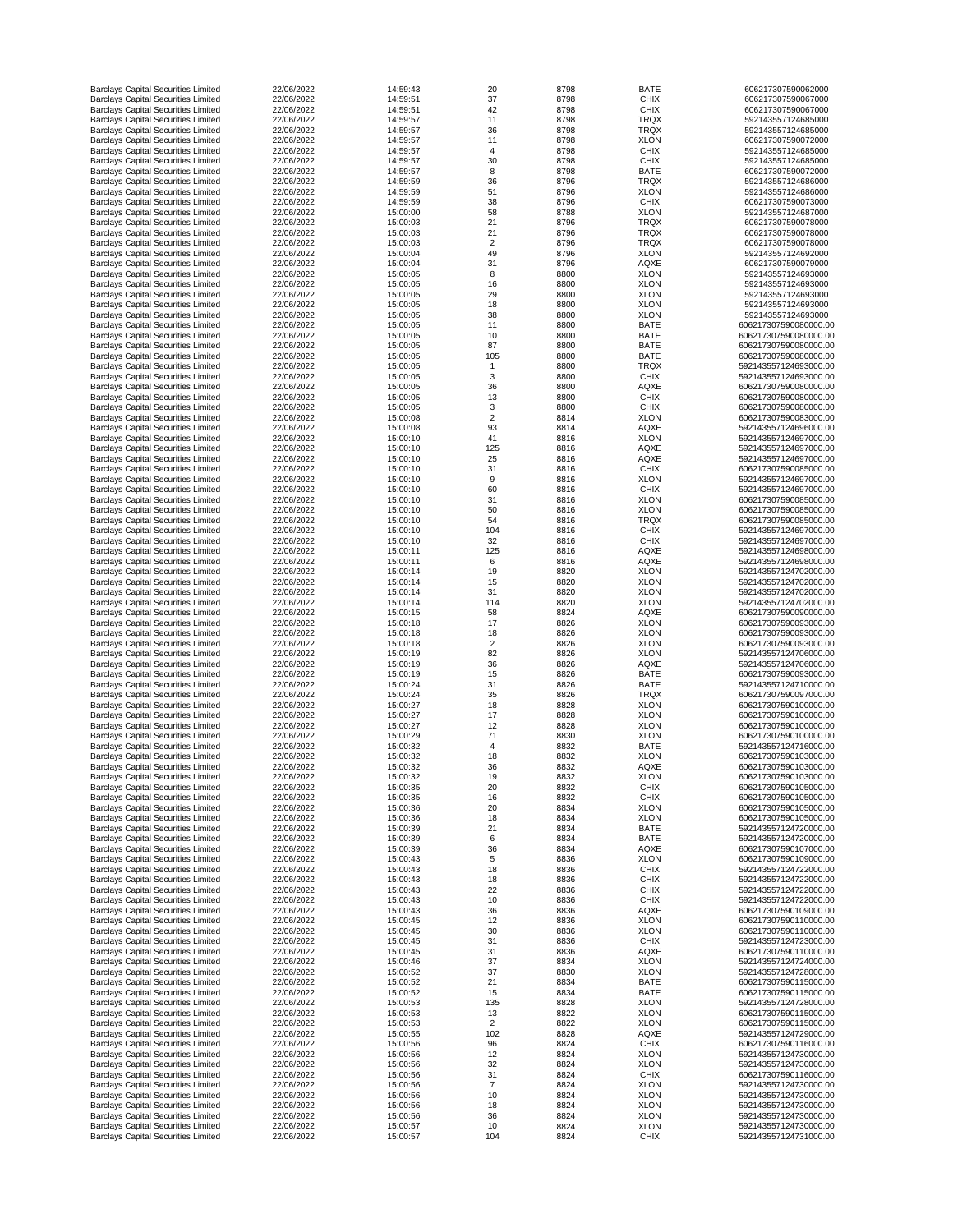| <b>Barclays Capital Securities Limited</b>                                               | 22/06/2022               | 15:00:57             | 6              | 8824         | <b>XLON</b>                | 606217307590117000.00                          |
|------------------------------------------------------------------------------------------|--------------------------|----------------------|----------------|--------------|----------------------------|------------------------------------------------|
| <b>Barclays Capital Securities Limited</b>                                               | 22/06/2022               | 15:01:09             | 36             | 8830         | <b>AQXE</b>                | 592143557124739000.00                          |
| <b>Barclays Capital Securities Limited</b>                                               | 22/06/2022               | 15:01:09             | $\overline{5}$ | 8830         | <b>AQXE</b>                | 592143557124739000.00                          |
| <b>Barclays Capital Securities Limited</b>                                               | 22/06/2022               | 15:01:09             | 34             | 8830         | <b>XLON</b>                | 606217307590125000.00                          |
| <b>Barclays Capital Securities Limited</b><br><b>Barclays Capital Securities Limited</b> | 22/06/2022<br>22/06/2022 | 15:01:09<br>15:01:09 | 16<br>15       | 8830<br>8830 | <b>XLON</b><br><b>XLON</b> | 606217307590125000.00<br>606217307590125000.00 |
| <b>Barclays Capital Securities Limited</b>                                               | 22/06/2022               | 15:01:09             | $\overline{2}$ | 8830         | <b>XLON</b>                | 606217307590125000.00                          |
| <b>Barclays Capital Securities Limited</b>                                               | 22/06/2022               | 15:01:13             | 31             | 8824         | <b>BATE</b>                | 606217307590128000.00                          |
| <b>Barclays Capital Securities Limited</b>                                               | 22/06/2022               | 15:01:13             | 31             | 8826         | <b>XLON</b>                | 606217307590128000.00                          |
| <b>Barclays Capital Securities Limited</b>                                               | 22/06/2022               | 15:01:13             | 31             | 8824         | <b>TRQX</b>                | 592143557124741000.00                          |
| <b>Barclays Capital Securities Limited</b>                                               | 22/06/2022               | 15:01:13             | 41             | 8824         | <b>XLON</b>                | 592143557124741000.00                          |
| <b>Barclays Capital Securities Limited</b>                                               | 22/06/2022               | 15:01:13             | 31             | 8824         | <b>XLON</b>                | 592143557124741000.00                          |
| <b>Barclays Capital Securities Limited</b>                                               | 22/06/2022               | 15:01:17             | 40             | 8826         | <b>BATE</b>                | 592143557124744000.00                          |
| <b>Barclays Capital Securities Limited</b>                                               | 22/06/2022               | 15:01:21             | 31             | 8824         | <b>BATE</b>                | 592143557124747000.00                          |
| <b>Barclays Capital Securities Limited</b><br><b>Barclays Capital Securities Limited</b> | 22/06/2022<br>22/06/2022 | 15:01:21<br>15:01:21 | 71<br>31       | 8824<br>8824 | <b>CHIX</b><br><b>XLON</b> | 606217307590133000.00<br>606217307590133000.00 |
| <b>Barclays Capital Securities Limited</b>                                               | 22/06/2022               | 15:01:21             | 21             | 8824         | <b>AQXE</b>                | 606217307590133000.00                          |
| <b>Barclays Capital Securities Limited</b>                                               | 22/06/2022               | 15:01:21             |                | 8824         | <b>AQXE</b>                | 606217307590133000.00                          |
| <b>Barclays Capital Securities Limited</b>                                               | 22/06/2022               | 15:01:22             | 62             | 8822         | <b>XLON</b>                | 592143557124747000.00                          |
| <b>Barclays Capital Securities Limited</b>                                               | 22/06/2022               | 15:01:37             | 20             | 8824         | <b>BATE</b>                | 592143557124756000.00                          |
| <b>Barclays Capital Securities Limited</b>                                               | 22/06/2022               | 15:01:37             | 104            | 8822         | <b>CHIX</b>                | 606217307590142000.00                          |
| <b>Barclays Capital Securities Limited</b>                                               | 22/06/2022               | 15:01:38             | 67             | 8826         | <b>BATE</b>                | 592143557124757000.00                          |
| <b>Barclays Capital Securities Limited</b>                                               | 22/06/2022               | 15:01:38             | 18             | 8826         | <b>XLON</b>                | 606217307590143000.00                          |
| <b>Barclays Capital Securities Limited</b>                                               | 22/06/2022               | 15:01:38             | 18             | 8826         | <b>XLON</b>                | 606217307590143000.00                          |
| <b>Barclays Capital Securities Limited</b><br><b>Barclays Capital Securities Limited</b> | 22/06/2022<br>22/06/2022 | 15:01:38<br>15:01:38 | 21<br>21       | 8826<br>8826 | <b>AQXE</b><br><b>AQXE</b> | 606217307590143000.00<br>606217307590143000.00 |
| <b>Barclays Capital Securities Limited</b>                                               | 22/06/2022               | 15:01:38             |                | 8826         | <b>AQXE</b>                | 606217307590143000.00                          |
| <b>Barclays Capital Securities Limited</b>                                               | 22/06/2022               | 15:01:39             | 36             | 8826         | <b>AQXE</b>                | 606217307590143000.00                          |
| <b>Barclays Capital Securities Limited</b>                                               | 22/06/2022               | 15:01:41             | 12             | 8826         | <b>XLON</b>                | 606217307590144000.00                          |
| <b>Barclays Capital Securities Limited</b>                                               | 22/06/2022               | 15:01:41             | 19             | 8826         | <b>XLON</b>                | 606217307590144000.00                          |
| <b>Barclays Capital Securities Limited</b>                                               | 22/06/2022               | 15:01:41             | 71             | 8826         | <b>AQXE</b>                | 592143557124758000.00                          |
| <b>Barclays Capital Securities Limited</b>                                               | 22/06/2022               | 15:01:50             | 18             | 8826         | <b>XLON</b>                | 606217307590149000.00                          |
| <b>Barclays Capital Securities Limited</b>                                               | 22/06/2022               | 15:01:50             | 50             | 8826         | <b>XLON</b>                | 606217307590149000.00                          |
| <b>Barclays Capital Securities Limited</b>                                               | 22/06/2022               | 15:01:50             | 21             | 8826         | <b>XLON</b>                | 606217307590149000.00                          |
| <b>Barclays Capital Securities Limited</b>                                               | 22/06/2022               | 15:01:53             | 3              | 8826         | <b>XLON</b><br><b>BATE</b> | 606217307590151000.00                          |
| <b>Barclays Capital Securities Limited</b><br><b>Barclays Capital Securities Limited</b> | 22/06/2022<br>22/06/2022 | 15:01:53<br>15:01:58 | 40<br>9        | 8826<br>8832 | <b>CHIX</b>                | 592143557124765000.00<br>592143557124768000.00 |
| <b>Barclays Capital Securities Limited</b>                                               | 22/06/2022               | 15:01:58             |                | 8832         | <b>CHIX</b>                | 592143557124768000.00                          |
| <b>Barclays Capital Securities Limited</b>                                               | 22/06/2022               | 15:01:58             | 14             | 8832         | <b>XLON</b>                | 606217307590154000.00                          |
| <b>Barclays Capital Securities Limited</b>                                               | 22/06/2022               | 15:01:58             | 30             | 8832         | <b>XLON</b>                | 606217307590154000.00                          |
| <b>Barclays Capital Securities Limited</b>                                               | 22/06/2022               | 15:02:03             | 30             | 8832         | <b>XLON</b>                | 592143557124772000.00                          |
| <b>Barclays Capital Securities Limited</b>                                               | 22/06/2022               | 15:02:03             | 33             | 8832         | <b>BATE</b>                | 592143557124772000.00                          |
| <b>Barclays Capital Securities Limited</b>                                               | 22/06/2022               | 15:02:03             | 93             | 8832         | <b>CHIX</b>                | 606217307590158000.00                          |
| <b>Barclays Capital Securities Limited</b>                                               | 22/06/2022               | 15:02:05             | 4              | 8830         | <b>XLON</b>                | 592143557124774000.00                          |
| <b>Barclays Capital Securities Limited</b>                                               | 22/06/2022               | 15:02:05             | 13             | 8830         | <b>CHIX</b>                | 606217307590160000.00                          |
| <b>Barclays Capital Securities Limited</b>                                               | 22/06/2022               | 15:02:06             |                | 8832         | <b>BATE</b>                | 592143557124776000.00                          |
| <b>Barclays Capital Securities Limited</b>                                               | 22/06/2022               | 15:02:08             | 19             | 8834         | <b>XLON</b>                | 592143557124777000.00                          |
| <b>Barclays Capital Securities Limited</b>                                               | 22/06/2022               | 15:02:08             | 43             | 8834         | <b>XLON</b>                | 592143557124777000.00                          |
| <b>Barclays Capital Securities Limited</b>                                               | 22/06/2022<br>22/06/2022 | 15:02:08             | 42             | 8834         | <b>AQXE</b><br><b>XLON</b> | 606217307590163000.00                          |
| <b>Barclays Capital Securities Limited</b><br><b>Barclays Capital Securities Limited</b> | 22/06/2022               | 15:02:20<br>15:02:20 | 12<br>60       | 8834<br>8834 | <b>XLON</b>                | 592143557124786000.00<br>592143557124786000.00 |
| <b>Barclays Capital Securities Limited</b>                                               | 22/06/2022               | 15:02:20             | 32             | 8834         | <b>AQXE</b>                | 606217307590171000.00                          |
| <b>Barclays Capital Securities Limited</b>                                               | 22/06/2022               | 15:02:28             | 30             | 8834         | <b>XLON</b>                | 592143557124792000.00                          |
| <b>Barclays Capital Securities Limited</b>                                               | 22/06/2022               | 15:02:28             | 19             | 8834         | <b>XLON</b>                | 592143557124792000.00                          |
| <b>Barclays Capital Securities Limited</b>                                               | 22/06/2022               | 15:02:28             | 6              | 8834         | <b>BATE</b>                | 606217307590178000.00                          |
| <b>Barclays Capital Securities Limited</b>                                               | 22/06/2022               | 15:02:28             | 40             | 8834         | <b>BATE</b>                | 606217307590178000.00                          |
| <b>Barclays Capital Securities Limited</b>                                               | 22/06/2022               | 15:02:28             | 17             | 8834         | <b>BATE</b>                | 606217307590178000.00                          |
| <b>Barclays Capital Securities Limited</b>                                               | 22/06/2022               | 15:02:29             | 80             | 8830         | <b>XLON</b>                | 592143557124793000.00                          |
| <b>Barclays Capital Securities Limited</b>                                               | 22/06/2022               | 15:02:31             | 37             | 8830         | <b>TRQX</b>                | 592143557124795000.00                          |
| <b>Barclays Capital Securities Limited</b>                                               | 22/06/2022<br>22/06/2022 | 15:02:31<br>15:02:31 | 39             | 8830         | <b>BATE</b>                | 592143557124795000.00                          |
| <b>Barclays Capital Securities Limited</b><br><b>Barclays Capital Securities Limited</b> | 22/06/2022               | 15:02:31             | 18<br>29       | 8830<br>8828 | <b>CHIX</b><br><b>XLON</b> | 606217307590180000.00<br>592143557124795000.00 |
| <b>Barclays Capital Securities Limited</b>                                               | 22/06/2022               | 15:02:31             | 9              | 8828         | <b>XLON</b>                | 592143557124795000.00                          |
| <b>Barclays Capital Securities Limited</b>                                               | 22/06/2022               | 15:02:31             | 16             | 8830         | <b>CHIX</b>                | 606217307590180000.00                          |
| <b>Barclays Capital Securities Limited</b>                                               | 22/06/2022               | 15:02:44             | 17             | 8838         | <b>CHIX</b>                | 592143557124805000.00                          |
| <b>Barclays Capital Securities Limited</b>                                               | 22/06/2022               | 15:02:46             | 31             | 8836         | <b>XLON</b>                | 592143557124806000.00                          |
| <b>Barclays Capital Securities Limited</b>                                               | 22/06/2022               | 15:02:46             | 10             | 8834         | <b>XLON</b>                | 592143557124806000.00                          |
| <b>Barclays Capital Securities Limited</b>                                               | 22/06/2022               | 15:02:46             | 56             | 8836         | <b>CHIX</b>                | 606217307590192000.00                          |
| <b>Barclays Capital Securities Limited</b>                                               | 22/06/2022               | 15:02:47             | 47             | 8834         | <b>CHIX</b>                | 606217307590192000.00                          |
| <b>Barclays Capital Securities Limited</b>                                               | 22/06/2022               | 15:02:47             | 21             | 8834         | <b>XLON</b>                | 592143557124807000.00                          |
| <b>Barclays Capital Securities Limited</b>                                               | 22/06/2022               | 15:02:48             | 49             | 8840         | <b>AQXE</b>                | 606217307590193000.00                          |
| <b>Barclays Capital Securities Limited</b>                                               | 22/06/2022<br>22/06/2022 | 15:02:50<br>15:02:50 | 50<br>19       | 8840         | <b>XLON</b><br><b>XLON</b> | 592143557124809000.00<br>592143557124809000.00 |
| <b>Barclays Capital Securities Limited</b><br><b>Barclays Capital Securities Limited</b> | 22/06/2022               | 15:02:50             | 9              | 8840<br>8840 | <b>CHIX</b>                | 606217307590194000.00                          |
| <b>Barclays Capital Securities Limited</b>                                               | 22/06/2022               | 15:02:50             | 9              | 8840         | <b>XLON</b>                | 606217307590194000.00                          |
| <b>Barclays Capital Securities Limited</b>                                               | 22/06/2022               | 15:02:50             | 9              | 8840         | <b>CHIX</b>                | 592143557124809000.00                          |
| <b>Barclays Capital Securities Limited</b>                                               | 22/06/2022               | 15:02:50             | 16             | 8840         | <b>CHIX</b>                | 592143557124809000.00                          |
| <b>Barclays Capital Securities Limited</b>                                               | 22/06/2022               | 15:02:54             | 18             | 8840         | <b>XLON</b>                | 606217307590197000.00                          |
| <b>Barclays Capital Securities Limited</b>                                               | 22/06/2022               | 15:02:56             | 39             | 8838         | <b>XLON</b>                | 606217307590198000.00                          |
| <b>Barclays Capital Securities Limited</b>                                               | 22/06/2022               | 15:02:59             | 27             | 8838         | <b>BATE</b>                | 592143557124815000.00                          |
| <b>Barclays Capital Securities Limited</b>                                               | 22/06/2022               | 15:02:59             | 5              | 8838         | <b>BATE</b>                | 592143557124815000.00                          |
| <b>Barclays Capital Securities Limited</b>                                               | 22/06/2022               | 15:02:59             | 72             | 8838         | <b>AQXE</b>                | 606217307590200000.00                          |
| <b>Barclays Capital Securities Limited</b>                                               | 22/06/2022               | 15:03:05             | 30             | 8838         | <b>XLON</b>                | 592143557124822000.00                          |
| <b>Barclays Capital Securities Limited</b><br><b>Barclays Capital Securities Limited</b> | 22/06/2022<br>22/06/2022 | 15:03:05<br>15:03:05 | 18<br>25       | 8838         | <b>XLON</b><br><b>XLON</b> | 592143557124822000.00<br>592143557124822000.00 |
| <b>Barclays Capital Securities Limited</b>                                               | 22/06/2022               | 15:03:05             | 31             | 8838<br>8838 | <b>BATE</b>                | 606217307590206000.00                          |
| <b>Barclays Capital Securities Limited</b>                                               | 22/06/2022               | 15:03:10             | 67             | 8840         | <b>CHIX</b>                | 592143557124826000.00                          |
| <b>Barclays Capital Securities Limited</b>                                               | 22/06/2022               | 15:03:14             | 81             | 8842         | <b>AQXE</b>                | 592143557124829000.00                          |
| <b>Barclays Capital Securities Limited</b>                                               | 22/06/2022               | 15:03:14             | 31             | 8842         | <b>XLON</b>                | 606217307590213000.00                          |
| <b>Barclays Capital Securities Limited</b>                                               | 22/06/2022               | 15:03:14             | 20             | 8842         | <b>XLON</b>                | 606217307590213000.00                          |
| <b>Barclays Capital Securities Limited</b>                                               | 22/06/2022               | 15:03:24             | 68             | 8840         | <b>AQXE</b>                | 592143557124837000.00                          |
| <b>Barclays Capital Securities Limited</b>                                               | 22/06/2022               | 15:03:24             | 27             | 8840         | <b>XLON</b>                | 606217307590221000.00                          |
| <b>Barclays Capital Securities Limited</b>                                               | 22/06/2022               | 15:03:24             | 30             | 8840         | <b>XLON</b>                | 606217307590221000.00                          |
| <b>Barclays Capital Securities Limited</b>                                               | 22/06/2022               | 15:03:24             | 11             | 8840         | <b>XLON</b>                | 606217307590221000.00                          |
| <b>Barclays Capital Securities Limited</b>                                               | 22/06/2022               | 15:03:36             | 34             | 8840         | <b>AQXE</b>                | 592143557124844000.00                          |
| <b>Barclays Capital Securities Limited</b>                                               | 22/06/2022               | 15:03:36             | 38             | 8840         | <b>XLON</b>                | 606217307590228000.00                          |
| <b>Barclays Capital Securities Limited</b>                                               | 22/06/2022               | 15:03:36             | 32             | 8840         | <b>XLON</b>                | 606217307590228000.00                          |
| <b>Barclays Capital Securities Limited</b><br><b>Barclays Capital Securities Limited</b> | 22/06/2022<br>22/06/2022 | 15:03:36<br>15:03:36 | 5<br>27        | 8840<br>8840 | <b>XLON</b><br><b>XLON</b> | 606217307590228000.00<br>606217307590228000.00 |
| <b>Barclays Capital Securities Limited</b>                                               | 22/06/2022               | 15:03:40             |                | 8840         | <b>BATE</b>                | 592143557124846000.00                          |
| <b>Barclays Capital Securities Limited</b>                                               | 22/06/2022               | 15:03:40             | 30             | 8840         | <b>BATE</b>                | 592143557124846000.00                          |
| <b>Barclays Capital Securities Limited</b>                                               | 22/06/2022               | 15:03:53             | 17             | 8840         | <b>XLON</b>                | 592143557124855000.00                          |
| <b>Barclays Capital Securities Limited</b>                                               | 22/06/2022               | 15:03:53             | 18             | 8840         | <b>XLON</b>                | 592143557124855000.00                          |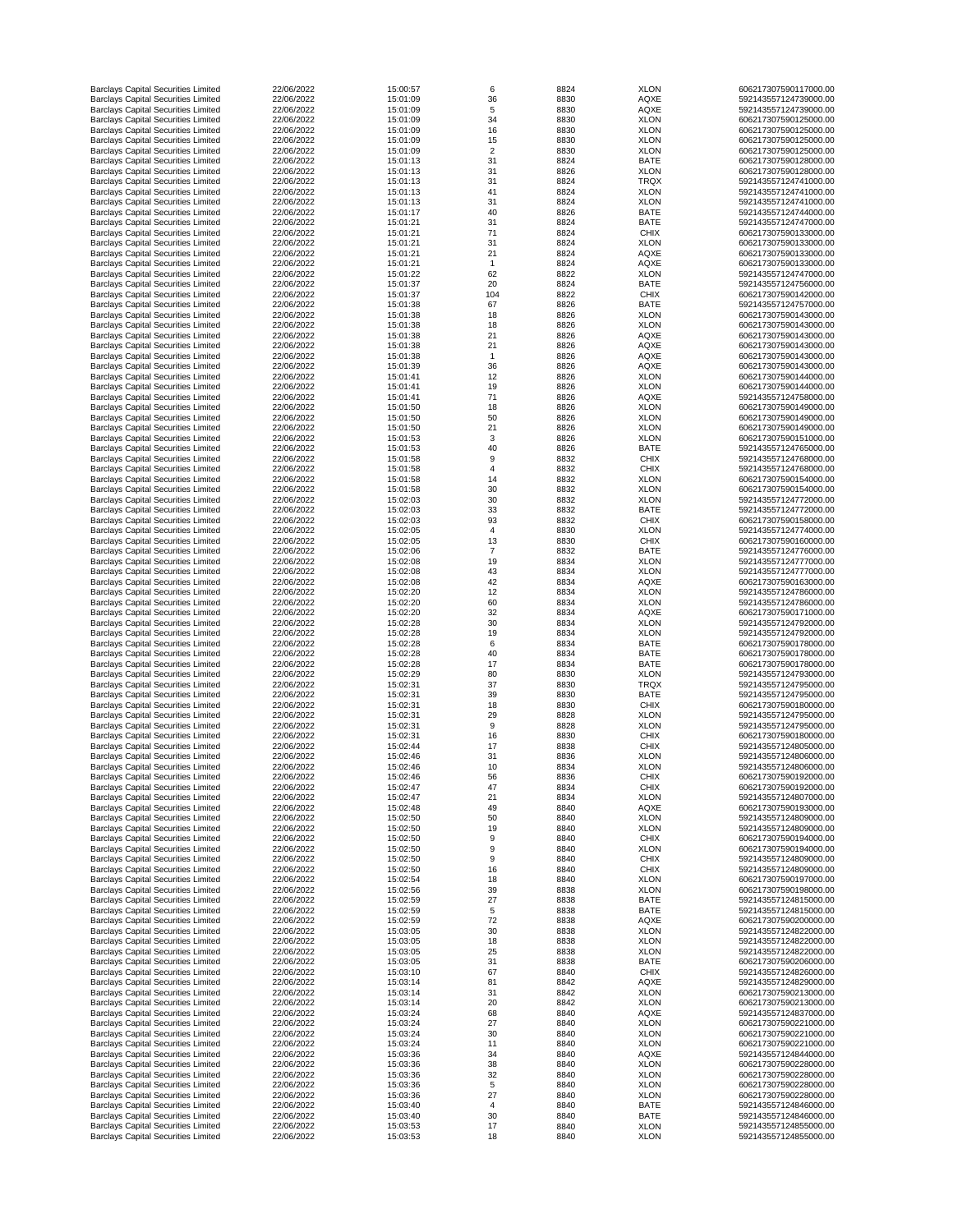| <b>Barclays Capital Securities Limited</b>                                               | 22/06/2022               | 15:03:53             | 22                   | 8840         | <b>XLON</b>                | 592143557124855000.00                          |
|------------------------------------------------------------------------------------------|--------------------------|----------------------|----------------------|--------------|----------------------------|------------------------------------------------|
| <b>Barclays Capital Securities Limited</b>                                               | 22/06/2022               | 15:03:53             | 21                   | 8840         | <b>XLON</b>                | 592143557124855000.00                          |
| <b>Barclays Capital Securities Limited</b>                                               | 22/06/2022               | 15:03:59             | 23                   | 8840         | <b>CHIX</b>                | 592143557124858000.00                          |
| <b>Barclays Capital Securities Limited</b>                                               | 22/06/2022               | 15:03:59             | 11<br>$\overline{7}$ | 8840         | <b>CHIX</b>                | 592143557124858000.00                          |
| <b>Barclays Capital Securities Limited</b><br><b>Barclays Capital Securities Limited</b> | 22/06/2022<br>22/06/2022 | 15:03:59<br>15:03:59 | $\sqrt{3}$           | 8840<br>8840 | <b>CHIX</b><br><b>CHIX</b> | 592143557124858000.00<br>592143557124858000.00 |
| <b>Barclays Capital Securities Limited</b>                                               | 22/06/2022               | 15:03:59             | 20                   | 8840         | <b>XLON</b>                | 606217307590242000.00                          |
| <b>Barclays Capital Securities Limited</b>                                               | 22/06/2022               | 15:03:59             | 22                   | 8840         | <b>XLON</b>                | 606217307590242000.00                          |
| <b>Barclays Capital Securities Limited</b>                                               | 22/06/2022               | 15:03:59             | 20                   | 8840         | <b>XLON</b>                | 606217307590242000.00                          |
| <b>Barclays Capital Securities Limited</b>                                               | 22/06/2022               | 15:04:02             | 32                   | 8838         | <b>TRQX</b>                | 606217307590244000.00                          |
| <b>Barclays Capital Securities Limited</b>                                               | 22/06/2022               | 15:04:02             | 3                    | 8838         | <b>TRQX</b>                | 606217307590244000.00                          |
| <b>Barclays Capital Securities Limited</b>                                               | 22/06/2022               | 15:04:07             | 3                    | 8840         | <b>XLON</b>                | 606217307590248000.00                          |
| <b>Barclays Capital Securities Limited</b>                                               | 22/06/2022               | 15:04:07             | 95                   | 8840         | <b>XLON</b>                | 606217307590248000.00                          |
| <b>Barclays Capital Securities Limited</b>                                               | 22/06/2022               | 15:04:13             | $\overline{4}$       | 8836         | <b>XLON</b>                | 606217307590252000.00                          |
| <b>Barclays Capital Securities Limited</b><br><b>Barclays Capital Securities Limited</b> | 22/06/2022<br>22/06/2022 | 15:04:13<br>15:04:13 | 31<br>23             | 8836<br>8836 | <b>XLON</b><br><b>XLON</b> | 606217307590252000.00<br>606217307590252000.00 |
| <b>Barclays Capital Securities Limited</b>                                               | 22/06/2022               | 15:04:13             | 36                   | 8836         | <b>XLON</b>                | 592143557124869000.00                          |
| <b>Barclays Capital Securities Limited</b>                                               | 22/06/2022               | 15:04:13             | 31                   | 8836         | <b>BATE</b>                | 592143557124869000.00                          |
| <b>Barclays Capital Securities Limited</b>                                               | 22/06/2022               | 15:04:13             | 35                   | 8836         | <b>XLON</b>                | 606217307590252000.00                          |
| <b>Barclays Capital Securities Limited</b>                                               | 22/06/2022               | 15:04:13             | 37                   | 8836         | <b>BATE</b>                | 606217307590252000.00                          |
| <b>Barclays Capital Securities Limited</b>                                               | 22/06/2022               | 15:04:30             | 37                   | 8840         | <b>XLON</b>                | 592143557124882000.00                          |
| <b>Barclays Capital Securities Limited</b>                                               | 22/06/2022               | 15:04:31             | 67                   | 8838         | <b>XLON</b>                | 606217307590265000.00                          |
| <b>Barclays Capital Securities Limited</b>                                               | 22/06/2022               | 15:04:33             | 85                   | 8840         | <b>XLON</b>                | 592143557124883000.00                          |
| <b>Barclays Capital Securities Limited</b>                                               | 22/06/2022               | 15:04:33             | 18                   | 8840         | <b>XLON</b>                | 592143557124883000.00                          |
| <b>Barclays Capital Securities Limited</b><br><b>Barclays Capital Securities Limited</b> | 22/06/2022<br>22/06/2022 | 15:04:33<br>15:04:50 | 8                    | 8838<br>8840 | <b>AQXE</b><br><b>XLON</b> | 592143557124883000.00<br>592143557124893000.00 |
| <b>Barclays Capital Securities Limited</b>                                               | 22/06/2022               | 15:04:50             | 11                   | 8840         | <b>XLON</b>                | 592143557124893000.00                          |
| <b>Barclays Capital Securities Limited</b>                                               | 22/06/2022               | 15:04:50             | 19                   | 8840         | <b>XLON</b>                | 592143557124893000.00                          |
| <b>Barclays Capital Securities Limited</b>                                               | 22/06/2022               | 15:04:50             | 35                   | 8840         | <b>XLON</b>                | 592143557124893000.00                          |
| <b>Barclays Capital Securities Limited</b>                                               | 22/06/2022               | 15:04:50             | 45                   | 8838         | <b>XLON</b>                | 592143557124893000.00                          |
| <b>Barclays Capital Securities Limited</b>                                               | 22/06/2022               | 15:04:50             | 30                   | 8838         | <b>AQXE</b>                | 592143557124893000.00                          |
| <b>Barclays Capital Securities Limited</b>                                               | 22/06/2022               | 15:04:52             | 31                   | 8838         | <b>CHIX</b>                | 592143557124895000.00                          |
| <b>Barclays Capital Securities Limited</b>                                               | 22/06/2022               | 15:04:52             | 59                   | 8838         | <b>XLON</b>                | 592143557124895000.00                          |
| <b>Barclays Capital Securities Limited</b>                                               | 22/06/2022               | 15:04:52             | 55                   | 8838         | <b>XLON</b>                | 606217307590278000.00                          |
| <b>Barclays Capital Securities Limited</b>                                               | 22/06/2022               | 15:04:53             | 18                   | 8838         | <b>XLON</b>                | 606217307590279000.00                          |
| <b>Barclays Capital Securities Limited</b>                                               | 22/06/2022               | 15:04:53             | 15                   | 8838         | <b>XLON</b>                | 606217307590279000.00                          |
| <b>Barclays Capital Securities Limited</b>                                               | 22/06/2022               | 15:05:04             | 45                   | 8836         | <b>XLON</b>                | 592143557124905000.00                          |
| <b>Barclays Capital Securities Limited</b>                                               | 22/06/2022<br>22/06/2022 | 15:05:04<br>15:05:04 | 68                   | 8836         | <b>XLON</b><br><b>XLON</b> | 592143557124905000.00<br>592143557124905000.00 |
| <b>Barclays Capital Securities Limited</b><br><b>Barclays Capital Securities Limited</b> | 22/06/2022               | 15:05:04             | 31                   | 8836<br>8836 | <b>CHIX</b>                | 606217307590288000.00                          |
| <b>Barclays Capital Securities Limited</b>                                               | 22/06/2022               | 15:05:12             | 102                  | 8828         | <b>XLON</b>                | 592143557124916000.00                          |
| <b>Barclays Capital Securities Limited</b>                                               | 22/06/2022               | 15:05:12             | 4                    | 8828         | <b>XLON</b>                | 606217307590298000.00                          |
| <b>Barclays Capital Securities Limited</b>                                               | 22/06/2022               | 15:05:12             | 22                   | 8828         | <b>CHIX</b>                | 592143557124916000.00                          |
| <b>Barclays Capital Securities Limited</b>                                               | 22/06/2022               | 15:05:12             | 21                   | 8828         | <b>CHIX</b>                | 592143557124916000.00                          |
| <b>Barclays Capital Securities Limited</b>                                               | 22/06/2022               | 15:05:14             | 31                   | 8826         | <b>XLON</b>                | 592143557124917000.00                          |
| <b>Barclays Capital Securities Limited</b>                                               | 22/06/2022               | 15:05:16             | 24                   | 8830         | <b>XLON</b>                | 592143557124920000.00                          |
| <b>Barclays Capital Securities Limited</b>                                               | 22/06/2022               | 15:05:16             | 16                   | 8830         | <b>XLON</b>                | 592143557124920000.00                          |
| <b>Barclays Capital Securities Limited</b>                                               | 22/06/2022               | 15:05:16             | 20                   | 8830         | <b>XLON</b>                | 592143557124920000.00                          |
| <b>Barclays Capital Securities Limited</b>                                               | 22/06/2022               | 15:05:16             | 26                   | 8830         | <b>XLON</b>                | 592143557124920000.00                          |
| <b>Barclays Capital Securities Limited</b>                                               | 22/06/2022               | 15:05:16             | 11                   | 8830         | <b>XLON</b>                | 592143557124920000.00                          |
| <b>Barclays Capital Securities Limited</b>                                               | 22/06/2022               | 15:05:25             | 33                   | 8830         | <b>XLON</b>                | 592143557124926000.00                          |
| <b>Barclays Capital Securities Limited</b>                                               | 22/06/2022               | 15:05:25             | 30                   | 8830         | <b>XLON</b>                | 592143557124926000.00                          |
| <b>Barclays Capital Securities Limited</b>                                               | 22/06/2022<br>22/06/2022 | 15:05:25<br>15:05:31 | 38                   | 8830         | <b>XLON</b><br><b>XLON</b> | 592143557124926000.00<br>592143557124929000.00 |
| <b>Barclays Capital Securities Limited</b><br><b>Barclays Capital Securities Limited</b> | 22/06/2022               | 15:05:41             | 99<br>12             | 8830<br>8832 | <b>AQXE</b>                | 592143557124935000.00                          |
| <b>Barclays Capital Securities Limited</b>                                               | 22/06/2022               | 15:05:41             | 17                   | 8832         | <b>XLON</b>                | 606217307590317000.00                          |
| <b>Barclays Capital Securities Limited</b>                                               | 22/06/2022               | 15:05:41             | 17                   | 8832         | <b>XLON</b>                | 606217307590317000.00                          |
| <b>Barclays Capital Securities Limited</b>                                               | 22/06/2022               | 15:05:41             | 42                   | 8832         | <b>XLON</b>                | 606217307590317000.00                          |
| <b>Barclays Capital Securities Limited</b>                                               | 22/06/2022               | 15:05:41             | 11                   | 8832         | <b>XLON</b>                | 606217307590317000.00                          |
| <b>Barclays Capital Securities Limited</b>                                               | 22/06/2022               | 15:05:41             | 32                   | 8832         | <b>XLON</b>                | 606217307590317000.00                          |
| <b>Barclays Capital Securities Limited</b>                                               | 22/06/2022               | 15:05:45             | 3                    | 8832         | <b>XLON</b>                | 592143557124938000.00                          |
| <b>Barclays Capital Securities Limited</b>                                               | 22/06/2022               | 15:05:45             | 31                   | 8832         | <b>BATE</b>                | 606217307590319000.00                          |
| <b>Barclays Capital Securities Limited</b>                                               | 22/06/2022               | 15:05:51             | 3                    | 8832         | <b>XLON</b>                | 592143557124942000.00                          |
| <b>Barclays Capital Securities Limited</b>                                               | 22/06/2022               | 15:05:51             | 4                    | 8832         | <b>CHIX</b>                | 606217307590323000.00                          |
| <b>Barclays Capital Securities Limited</b>                                               | 22/06/2022               | 15:05:51             | 25                   | 8832         | <b>CHIX</b>                | 606217307590323000.00                          |
| <b>Barclays Capital Securities Limited</b>                                               | 22/06/2022               | 15:05:51             | 15                   | 8832         | <b>CHIX</b>                | 606217307590323000.00                          |
| <b>Barclays Capital Securities Limited</b><br><b>Barclays Capital Securities Limited</b> | 22/06/2022<br>22/06/2022 | 15:05:51<br>15:05:51 | 19<br>17             | 8832<br>8832 | <b>CHIX</b><br><b>CHIX</b> | 606217307590323000.00<br>606217307590323000.00 |
| <b>Barclays Capital Securities Limited</b>                                               | 22/06/2022               | 15:05:51             | 15                   | 8832         | <b>CHIX</b>                | 606217307590323000.00                          |
| <b>Barclays Capital Securities Limited</b>                                               | 22/06/2022               | 15:06:02             | 31                   | 8834         | <b>AQXE</b>                | 592143557124948000.00                          |
| <b>Barclays Capital Securities Limited</b>                                               | 22/06/2022               | 15:06:02             | $\overline{2}$       | 8834         | <b>BATE</b>                | 606217307590330000.00                          |
| <b>Barclays Capital Securities Limited</b>                                               | 22/06/2022               | 15:06:02             | 64                   | 8834         | <b>BATE</b>                | 606217307590330000.00                          |
| <b>Barclays Capital Securities Limited</b>                                               | 22/06/2022               | 15:06:09             | 15                   | 8836         | <b>XLON</b>                | 592143557124957000.00                          |
| <b>Barclays Capital Securities Limited</b>                                               | 22/06/2022               | 15:06:09             | 17                   | 8836         | <b>XLON</b>                | 592143557124957000.00                          |
| <b>Barclays Capital Securities Limited</b>                                               | 22/06/2022               | 15:06:09             | 80                   | 8836         | <b>XLON</b>                | 592143557124957000.00                          |
| <b>Barclays Capital Securities Limited</b>                                               | 22/06/2022               | 15:06:18             | 94                   | 8832         | <b>XLON</b>                | 592143557124963000.00                          |
| <b>Barclays Capital Securities Limited</b>                                               | 22/06/2022               | 15:06:19             | 14                   | 8842         | <b>XLON</b>                | 592143557124964000.00                          |
| <b>Barclays Capital Securities Limited</b>                                               | 22/06/2022               | 15:06:19             | 16                   | 8842         | <b>XLON</b>                | 592143557124964000.00                          |
| <b>Barclays Capital Securities Limited</b><br><b>Barclays Capital Securities Limited</b> | 22/06/2022<br>22/06/2022 | 15:06:22<br>15:06:25 | 38<br>50             | 8846<br>8846 | <b>AQXE</b><br><b>XLON</b> | 606217307590347000.00<br>606217307590349000.00 |
| <b>Barclays Capital Securities Limited</b>                                               | 22/06/2022               | 15:06:25             | 12                   | 8846         | <b>XLON</b>                | 606217307590349000.00                          |
| <b>Barclays Capital Securities Limited</b>                                               | 22/06/2022               | 15:06:25             | 11                   | 8846         | <b>AQXE</b>                | 592143557124968000.00                          |
| <b>Barclays Capital Securities Limited</b>                                               | 22/06/2022               | 15:06:32             | 23                   | 8846         | <b>XLON</b>                | 592143557124973000.00                          |
| <b>Barclays Capital Securities Limited</b>                                               | 22/06/2022               | 15:06:32             | 49                   | 8846         | <b>XLON</b>                | 592143557124973000.00                          |
| <b>Barclays Capital Securities Limited</b>                                               | 22/06/2022               | 15:06:39             | 17                   | 8846         | <b>XLON</b>                | 606217307590359000.00                          |
| <b>Barclays Capital Securities Limited</b>                                               | 22/06/2022               | 15:06:39             | 15                   | 8846         | <b>XLON</b>                | 606217307590359000.00                          |
| <b>Barclays Capital Securities Limited</b>                                               | 22/06/2022               | 15:06:39             | 4                    | 8846         | <b>BATE</b>                | 592143557124978000.00                          |
| <b>Barclays Capital Securities Limited</b>                                               | 22/06/2022               | 15:06:39             | 27                   | 8846         | <b>BATE</b>                | 592143557124978000.00                          |
| <b>Barclays Capital Securities Limited</b>                                               | 22/06/2022               | 15:06:39             | 31                   | 8846         | <b>AQXE</b>                | 606217307590359000.00                          |
| <b>Barclays Capital Securities Limited</b>                                               | 22/06/2022               | 15:06:50             | 23                   | 8846         | <b>XLON</b>                | 592143557124985000.00                          |
| <b>Barclays Capital Securities Limited</b>                                               | 22/06/2022               | 15:06:50             | 39                   | 8846         | <b>XLON</b>                | 592143557124985000.00                          |
| <b>Barclays Capital Securities Limited</b>                                               | 22/06/2022               | 15:06:50             | 19                   | 8846         | <b>CHIX</b>                | 606217307590366000.00                          |
| <b>Barclays Capital Securities Limited</b>                                               | 22/06/2022               | 15:06:50             | 14<br>$\overline{7}$ | 8846<br>8846 | <b>CHIX</b><br><b>CHIX</b> | 606217307590366000.00                          |
| <b>Barclays Capital Securities Limited</b><br><b>Barclays Capital Securities Limited</b> | 22/06/2022<br>22/06/2022 | 15:06:50<br>15:06:56 | 16                   | 8848         | <b>XLON</b>                | 606217307590366000.00<br>606217307590370000.00 |
| <b>Barclays Capital Securities Limited</b>                                               | 22/06/2022               | 15:06:56             | 16                   | 8848         | <b>XLON</b>                | 606217307590370000.00                          |
| <b>Barclays Capital Securities Limited</b>                                               | 22/06/2022               | 15:06:56             |                      | 8848         | <b>BATE</b>                | 592143557124990000.00                          |
| <b>Barclays Capital Securities Limited</b>                                               | 22/06/2022               | 15:06:56             | 58                   | 8848         | <b>BATE</b>                | 592143557124990000.00                          |
| <b>Barclays Capital Securities Limited</b>                                               | 22/06/2022               | 15:07:07             | 17                   | 8852         | <b>XLON</b>                | 606217307590378000.00                          |
| <b>Barclays Capital Securities Limited</b>                                               | 22/06/2022               | 15:07:07             | 16                   | 8852         | <b>XLON</b>                | 606217307590378000.00                          |
| <b>Barclays Capital Securities Limited</b>                                               | 22/06/2022               | 15:07:07             | 15                   | 8852         | <b>CHIX</b>                | 592143557124998000.00                          |
| <b>Barclays Capital Securities Limited</b>                                               | 22/06/2022               | 15:07:07             | 16                   | 8852         | <b>CHIX</b>                | 592143557124998000.00                          |
| <b>Barclays Capital Securities Limited</b>                                               | 22/06/2022               | 15:07:12             | 18                   | 8854         | <b>XLON</b>                | 592143557125002000.00                          |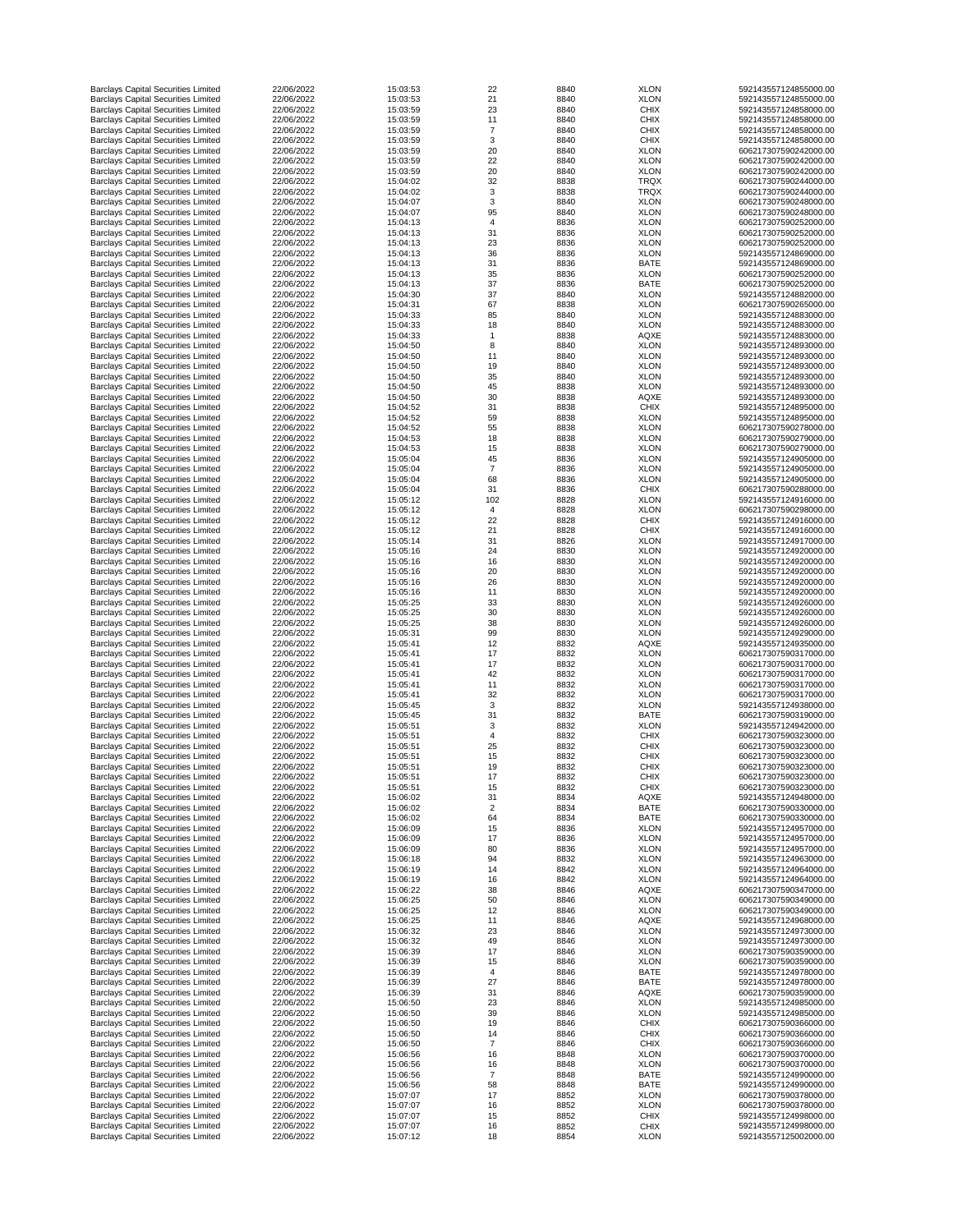| <b>Barclays Capital Securities Limited</b>                                               | 22/06/2022               | 15:07:12             | 4               | 8854         | <b>TRQX</b>                | 592143557125002000.00                          |
|------------------------------------------------------------------------------------------|--------------------------|----------------------|-----------------|--------------|----------------------------|------------------------------------------------|
| <b>Barclays Capital Securities Limited</b>                                               | 22/06/2022               | 15:07:12             | 62              | 8854         | <b>BATE</b>                | 606217307590382000.00                          |
| <b>Barclays Capital Securities Limited</b>                                               | 22/06/2022               | 15:07:15             | 34              | 8846         | <b>XLON</b>                | 606217307590384000.00                          |
| <b>Barclays Capital Securities Limited</b>                                               | 22/06/2022               | 15:07:19             | 102             | 8846         | <b>XLON</b>                | 592143557125006000.00                          |
| <b>Barclays Capital Securities Limited</b>                                               | 22/06/2022               | 15:07:21             | 35              | 8844         | <b>XLON</b><br><b>BATE</b> | 606217307590388000.00                          |
| <b>Barclays Capital Securities Limited</b><br><b>Barclays Capital Securities Limited</b> | 22/06/2022<br>22/06/2022 | 15:07:21<br>15:07:21 | 39<br>31        | 8844<br>8844 | <b>CHIX</b>                | 592143557125008000.00<br>606217307590388000.00 |
| <b>Barclays Capital Securities Limited</b>                                               | 22/06/2022               | 15:07:21             | 27              | 8844         | <b>XLON</b>                | 606217307590388000.00                          |
| <b>Barclays Capital Securities Limited</b>                                               | 22/06/2022               | 15:07:23             | 60              | 8836         | <b>XLON</b>                | 592143557125009000.00                          |
| <b>Barclays Capital Securities Limited</b>                                               | 22/06/2022               | 15:07:23             | 50              | 8836         | <b>XLON</b>                | 592143557125009000.00                          |
| <b>Barclays Capital Securities Limited</b>                                               | 22/06/2022               | 15:07:24             | 48              | 8836         | <b>CHIX</b>                | 606217307590390000.00                          |
| <b>Barclays Capital Securities Limited</b>                                               | 22/06/2022               | 15:07:24             | $5\phantom{.0}$ | 8836         | <b>XLON</b>                | 606217307590390000.00                          |
| <b>Barclays Capital Securities Limited</b>                                               | 22/06/2022               | 15:07:24             | 126             | 8836         | <b>XLON</b>                | 606217307590390000.00                          |
| <b>Barclays Capital Securities Limited</b>                                               | 22/06/2022               | 15:07:49             | 91              | 8836         | <b>XLON</b>                | 592143557125028000.00                          |
| <b>Barclays Capital Securities Limited</b>                                               | 22/06/2022               | 15:07:55             | 24              | 8834         | <b>XLON</b>                | 606217307590412000.00                          |
| <b>Barclays Capital Securities Limited</b>                                               | 22/06/2022               | 15:07:55             | 78              | 8834         | <b>XLON</b>                | 606217307590412000.00                          |
| <b>Barclays Capital Securities Limited</b>                                               | 22/06/2022               | 15:08:05             | 10              | 8834         | <b>XLON</b>                | 592143557125043000.00                          |
| <b>Barclays Capital Securities Limited</b>                                               | 22/06/2022               | 15:08:05             | 18              | 8834         | <b>XLON</b><br><b>XLON</b> | 592143557125043000.00                          |
| <b>Barclays Capital Securities Limited</b><br><b>Barclays Capital Securities Limited</b> | 22/06/2022<br>22/06/2022 | 15:08:05<br>15:08:05 | 8<br>17         | 8834<br>8834 | <b>XLON</b>                | 592143557125043000.00<br>592143557125043000.00 |
| <b>Barclays Capital Securities Limited</b>                                               | 22/06/2022               | 15:08:05             | $\overline{5}$  | 8834         | <b>XLON</b>                | 592143557125043000.00                          |
| <b>Barclays Capital Securities Limited</b>                                               | 22/06/2022               | 15:08:05             | 13              | 8834         | <b>XLON</b>                | 592143557125043000.00                          |
| <b>Barclays Capital Securities Limited</b>                                               | 22/06/2022               | 15:08:10             | 15              | 8840         | <b>XLON</b>                | 606217307590429000.00                          |
| <b>Barclays Capital Securities Limited</b>                                               | 22/06/2022               | 15:08:10             | 50              | 8840         | <b>XLON</b>                | 606217307590429000.00                          |
| <b>Barclays Capital Securities Limited</b>                                               | 22/06/2022               | 15:08:10             | 29              | 8840         | <b>XLON</b>                | 606217307590429000.00                          |
| <b>Barclays Capital Securities Limited</b>                                               | 22/06/2022               | 15:08:12             | 41              | 8836         | <b>CHIX</b>                | 606217307590431000.00                          |
| <b>Barclays Capital Securities Limited</b>                                               | 22/06/2022               | 15:08:14             | 41              | 8834         | <b>XLON</b>                | 606217307590433000.00                          |
| <b>Barclays Capital Securities Limited</b>                                               | 22/06/2022               | 15:08:16             | 93              | 8834         | <b>XLON</b>                | 606217307590435000.00                          |
| <b>Barclays Capital Securities Limited</b>                                               | 22/06/2022               | 15:08:31             | 71              | 8834         | <b>XLON</b>                | 606217307590447000.00                          |
| <b>Barclays Capital Securities Limited</b>                                               | 22/06/2022               | 15:08:36             | 93              | 8834         | <b>XLON</b>                | 606217307590451000.00                          |
| <b>Barclays Capital Securities Limited</b>                                               | 22/06/2022               | 15:08:48             | 105             | 8834         | <b>XLON</b>                | 606217307590460000.00                          |
| <b>Barclays Capital Securities Limited</b><br><b>Barclays Capital Securities Limited</b> | 22/06/2022<br>22/06/2022 | 15:08:58<br>15:08:58 | 25<br>19        | 8836<br>8836 | <b>XLON</b><br><b>XLON</b> | 592143557125088000.00<br>592143557125088000.00 |
| <b>Barclays Capital Securities Limited</b>                                               | 22/06/2022               | 15:08:58             |                 | 8836         | <b>CHIX</b>                | 606217307590467000.00                          |
| <b>Barclays Capital Securities Limited</b>                                               | 22/06/2022               | 15:08:58             |                 | 8836         | <b>CHIX</b>                | 606217307590467000.00                          |
| <b>Barclays Capital Securities Limited</b>                                               | 22/06/2022               | 15:08:58             |                 | 8836         | <b>CHIX</b>                | 606217307590467000.00                          |
| <b>Barclays Capital Securities Limited</b>                                               | 22/06/2022               | 15:09:02             | 13              | 8842         | <b>CHIX</b>                | 592143557125092000.00                          |
| <b>Barclays Capital Securities Limited</b>                                               | 22/06/2022               | 15:09:02             |                 | 8842         | <b>CHIX</b>                | 592143557125092000.00                          |
| <b>Barclays Capital Securities Limited</b>                                               | 22/06/2022               | 15:09:02             | 14              | 8842         | <b>XLON</b>                | 606217307590470000.00                          |
| <b>Barclays Capital Securities Limited</b>                                               | 22/06/2022               | 15:09:02             | 14              | 8842         | <b>XLON</b>                | 606217307590470000.00                          |
| <b>Barclays Capital Securities Limited</b>                                               | 22/06/2022               | 15:09:06             | 12              | 8844         | <b>TRQX</b>                | 592143557125097000.00                          |
| <b>Barclays Capital Securities Limited</b>                                               | 22/06/2022               | 15:09:06             | 11              | 8844         | <b>TRQX</b>                | 592143557125097000.00                          |
| <b>Barclays Capital Securities Limited</b>                                               | 22/06/2022               | 15:09:06             | 13              | 8844         | <b>CHIX</b>                | 592143557125097000.00                          |
| <b>Barclays Capital Securities Limited</b>                                               | 22/06/2022               | 15:09:06             | 14              | 8844         | <b>CHIX</b>                | 592143557125097000.00                          |
| <b>Barclays Capital Securities Limited</b>                                               | 22/06/2022               | 15:09:06             | 16              | 8844         | <b>XLON</b>                | 606217307590475000.00                          |
| <b>Barclays Capital Securities Limited</b>                                               | 22/06/2022               | 15:09:06             | 17              | 8844         | <b>XLON</b>                | 606217307590475000.00                          |
| <b>Barclays Capital Securities Limited</b>                                               | 22/06/2022<br>22/06/2022 | 15:09:06             | 11              | 8844<br>8844 | <b>BATE</b><br><b>BATE</b> | 606217307590475000.00                          |
| <b>Barclays Capital Securities Limited</b><br><b>Barclays Capital Securities Limited</b> | 22/06/2022               | 15:09:06<br>15:09:13 | 9<br>32         | 8842         | <b>BATE</b>                | 606217307590475000.00<br>606217307590483000.00 |
| <b>Barclays Capital Securities Limited</b>                                               | 22/06/2022               | 15:09:15             | 50              | 8842         | <b>XLON</b>                | 606217307590486000.00                          |
| <b>Barclays Capital Securities Limited</b>                                               | 22/06/2022               | 15:09:24             | 33              | 8840         | <b>XLON</b>                | 592143557125115000.00                          |
| <b>Barclays Capital Securities Limited</b>                                               | 22/06/2022               | 15:09:26             | 102             | 8840         | <b>CHIX</b>                | 606217307590494000.00                          |
| <b>Barclays Capital Securities Limited</b>                                               | 22/06/2022               | 15:09:26             | 48              | 8838         | <b>TRQX</b>                | 606217307590494000.00                          |
| <b>Barclays Capital Securities Limited</b>                                               | 22/06/2022               | 15:09:47             | 31              | 8840         | <b>XLON</b>                | 592143557125132000.00                          |
| <b>Barclays Capital Securities Limited</b>                                               | 22/06/2022               | 15:09:47             | 24              | 8840         | <b>XLON</b>                | 592143557125132000.00                          |
| <b>Barclays Capital Securities Limited</b>                                               | 22/06/2022               | 15:09:47             | 36              | 8840         | <b>BATE</b>                | 606217307590509000.00                          |
| <b>Barclays Capital Securities Limited</b>                                               | 22/06/2022               | 15:09:49             | 35              | 8844         | <b>AQXE</b>                | 592143557125133000.00                          |
| <b>Barclays Capital Securities Limited</b>                                               | 22/06/2022               | 15:09:49             | 37              | 8844         | <b>XLON</b>                | 606217307590510000.00                          |
| <b>Barclays Capital Securities Limited</b>                                               | 22/06/2022               | 15:09:49             | 16              | 8844         | <b>XLON</b>                | 606217307590510000.00                          |
| <b>Barclays Capital Securities Limited</b>                                               | 22/06/2022<br>22/06/2022 | 15:09:49<br>15:09:59 | 14              | 8844         | <b>XLON</b><br><b>CHIX</b> | 606217307590510000.00<br>592143557125140000.00 |
| <b>Barclays Capital Securities Limited</b><br><b>Barclays Capital Securities Limited</b> | 22/06/2022               | 15:09:59             | 4<br>15         | 8846<br>8846 | <b>XLON</b>                | 606217307590517000.00                          |
| <b>Barclays Capital Securities Limited</b>                                               | 22/06/2022               | 15:09:59             | 15              | 8846         | <b>XLON</b>                | 606217307590517000.00                          |
| <b>Barclays Capital Securities Limited</b>                                               | 22/06/2022               | 15:09:59             | 23              | 8846         | <b>XLON</b>                | 606217307590517000.00                          |
| <b>Barclays Capital Securities Limited</b>                                               | 22/06/2022               | 15:09:59             | $\overline{7}$  | 8846         | <b>BATE</b>                | 606217307590517000.00                          |
| <b>Barclays Capital Securities Limited</b>                                               | 22/06/2022               | 15:10:09             | 16              | 8848         | <b>XLON</b>                | 592143557125150000.00                          |
| <b>Barclays Capital Securities Limited</b>                                               | 22/06/2022               | 15:10:09             | 17              | 8848         | <b>XLON</b>                | 592143557125150000.00                          |
| <b>Barclays Capital Securities Limited</b>                                               | 22/06/2022               | 15:10:09             | 7               | 8848         | <b>XLON</b>                | 592143557125150000.00                          |
| <b>Barclays Capital Securities Limited</b>                                               | 22/06/2022               | 15:10:09             | 31              | 8848         | <b>AQXE</b>                | 606217307590527000.00                          |
| <b>Barclays Capital Securities Limited</b>                                               | 22/06/2022               | 15:10:14             | 22              | 8848         | <b>XLON</b>                | 606217307590532000.00                          |
| <b>Barclays Capital Securities Limited</b>                                               | 22/06/2022               | 15:10:14             | 31              | 8848         | <b>XLON</b>                | 606217307590532000.00                          |
| <b>Barclays Capital Securities Limited</b><br><b>Barclays Capital Securities Limited</b> | 22/06/2022<br>22/06/2022 | 15:10:22<br>15:10:22 | 31<br>11        | 8848<br>8848 | <b>BATE</b><br><b>TRQX</b> | 592143557125161000.00<br>606217307590538000.00 |
| <b>Barclays Capital Securities Limited</b>                                               | 22/06/2022               | 15:10:22             | 11              | 8848         | <b>TRQX</b>                | 606217307590538000.00                          |
| <b>Barclays Capital Securities Limited</b>                                               | 22/06/2022               | 15:10:22             | 9               | 8848         | <b>TRQX</b>                | 606217307590538000.00                          |
| <b>Barclays Capital Securities Limited</b>                                               | 22/06/2022               | 15:10:22             | 18              | 8848         | <b>CHIX</b>                | 606217307590538000.00                          |
| <b>Barclays Capital Securities Limited</b>                                               | 22/06/2022               | 15:10:22             | 13              | 8848         | <b>CHIX</b>                | 606217307590538000.00                          |
| <b>Barclays Capital Securities Limited</b>                                               | 22/06/2022               | 15:10:22             |                 | 8848         | <b>CHIX</b>                | 606217307590538000.00                          |
| <b>Barclays Capital Securities Limited</b>                                               | 22/06/2022               | 15:10:22             | $\overline{2}$  | 8848         | <b>CHIX</b>                | 606217307590538000.00                          |
| <b>Barclays Capital Securities Limited</b>                                               | 22/06/2022               | 15:10:36             | 41              | 8850         | <b>AQXE</b>                | 592143557125172000.00                          |
| <b>Barclays Capital Securities Limited</b>                                               | 22/06/2022               | 15:10:36             | 16              | 8850         | <b>XLON</b>                | 606217307590549000.00                          |
| <b>Barclays Capital Securities Limited</b>                                               | 22/06/2022               | 15:10:36             | 16              | 8850         | <b>XLON</b>                | 606217307590549000.00                          |
| <b>Barclays Capital Securities Limited</b>                                               | 22/06/2022               | 15:10:36             | 23              | 8850         | <b>XLON</b>                | 606217307590549000.00                          |
| <b>Barclays Capital Securities Limited</b>                                               | 22/06/2022               | 15:10:43             | 16              | 8852         | <b>XLON</b>                | 592143557125179000.00                          |
| <b>Barclays Capital Securities Limited</b><br><b>Barclays Capital Securities Limited</b> | 22/06/2022<br>22/06/2022 | 15:10:43<br>15:10:43 | 15<br>37        | 8852<br>8852 | <b>XLON</b><br><b>BATE</b> | 592143557125179000.00<br>592143557125179000    |
| <b>Barclays Capital Securities Limited</b>                                               | 22/06/2022               | 15:10:43             | 12              | 8852         | <b>CHIX</b>                | 606217307590556000                             |
| <b>Barclays Capital Securities Limited</b>                                               | 22/06/2022               | 15:10:55             | 17              | 8854         | <b>CHIX</b>                | 592143557125191000                             |
| <b>Barclays Capital Securities Limited</b>                                               | 22/06/2022               | 15:10:55             | 18              | 8854         | <b>XLON</b>                | 606217307590567000                             |
| <b>Barclays Capital Securities Limited</b>                                               | 22/06/2022               | 15:10:55             | 17              | 8854         | <b>XLON</b>                | 606217307590567000                             |
| <b>Barclays Capital Securities Limited</b>                                               | 22/06/2022               | 15:10:55             | 36              | 8854         | <b>AQXE</b>                | 606217307590567000                             |
| <b>Barclays Capital Securities Limited</b>                                               | 22/06/2022               | 15:11:00             | 35              | 8856         | <b>XLON</b>                | 592143557125195000                             |
| <b>Barclays Capital Securities Limited</b>                                               | 22/06/2022               | 15:11:00             | 94              | 8856         | <b>AQXE</b>                | 606217307590571000                             |
| <b>Barclays Capital Securities Limited</b>                                               | 22/06/2022               | 15:11:05             | 28              | 8852         | <b>XLON</b>                | 592143557125201000                             |
| <b>Barclays Capital Securities Limited</b>                                               | 22/06/2022               | 15:11:05             | 36              | 8852         | <b>XLON</b>                | 592143557125201000                             |
| <b>Barclays Capital Securities Limited</b>                                               | 22/06/2022               | 15:11:05             | 9               | 8852         | <b>XLON</b>                | 592143557125201000                             |
| <b>Barclays Capital Securities Limited</b>                                               | 22/06/2022               | 15:11:05             | 31              | 8852         | <b>CHIX</b>                | 606217307590577000                             |
| <b>Barclays Capital Securities Limited</b><br><b>Barclays Capital Securities Limited</b> | 22/06/2022<br>22/06/2022 | 15:11:05<br>15:11:32 | 18<br>104       | 8852<br>8846 | <b>TRQX</b><br><b>BATE</b> | 606217307590577000<br>592143557125224000       |
| <b>Barclays Capital Securities Limited</b>                                               | 22/06/2022               | 15:11:40             | 33              | 8844         | <b>CHIX</b>                | 606217307590606000                             |
| <b>Barclays Capital Securities Limited</b>                                               | 22/06/2022               | 15:11:43             | 69              | 8844         | <b>AQXE</b>                | 606217307590608000                             |
| <b>Barclays Capital Securities Limited</b>                                               | 22/06/2022               | 15:11:44             | 33              | 8844         | <b>AQXE</b>                | 606217307590609000                             |
| <b>Barclays Capital Securities Limited</b>                                               | 22/06/2022               | 15:11:58             | 36              | 8846         | <b>AQXE</b>                | 592143557125244000                             |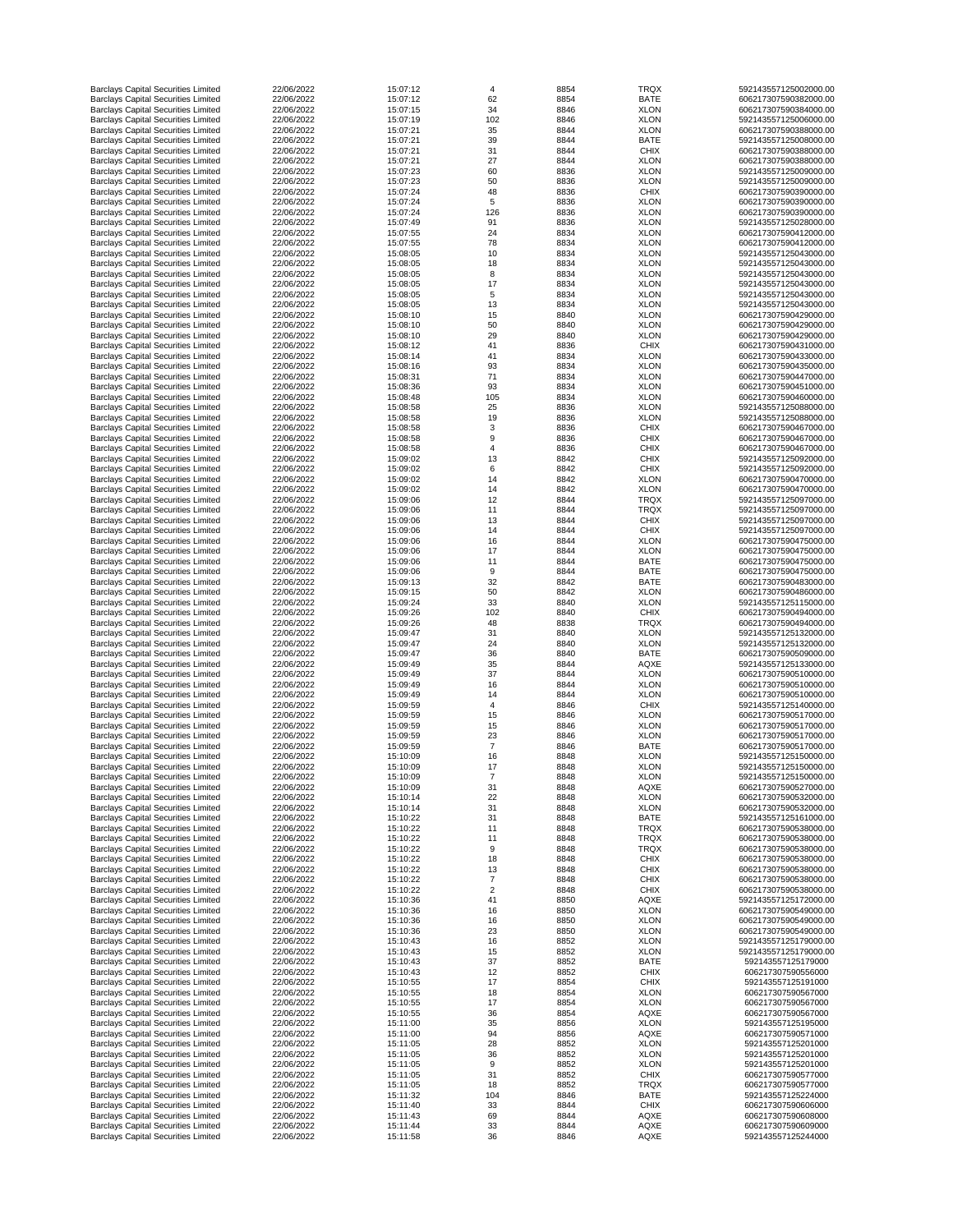| <b>Barclays Capital Securities Limited</b> | 22/06/2022 | 15:11:58 | 43                        | 8846 | <b>XLON</b> | 606217307590619000 |
|--------------------------------------------|------------|----------|---------------------------|------|-------------|--------------------|
| <b>Barclays Capital Securities Limited</b> | 22/06/2022 | 15:12:07 | 15                        | 8846 | <b>XLON</b> | 606217307590627000 |
| <b>Barclays Capital Securities Limited</b> | 22/06/2022 | 15:12:07 | 18                        | 8846 | <b>XLON</b> | 606217307590627000 |
| <b>Barclays Capital Securities Limited</b> | 22/06/2022 | 15:12:07 | 44                        | 8846 | <b>XLON</b> | 606217307590627000 |
| <b>Barclays Capital Securities Limited</b> | 22/06/2022 | 15:12:07 | 21                        | 8846 | <b>XLON</b> | 606217307590627000 |
|                                            |            |          |                           |      |             |                    |
| <b>Barclays Capital Securities Limited</b> | 22/06/2022 | 15:12:17 | 63                        | 8846 | <b>CHIX</b> | 592143557125260000 |
| <b>Barclays Capital Securities Limited</b> | 22/06/2022 | 15:12:17 | 5                         | 8846 | <b>XLON</b> | 606217307590636000 |
| <b>Barclays Capital Securities Limited</b> | 22/06/2022 | 15:12:17 | 36                        | 8846 | <b>AQXE</b> | 606217307590636000 |
| <b>Barclays Capital Securities Limited</b> | 22/06/2022 | 15:12:28 | 33                        | 8844 | <b>XLON</b> | 592143557125270000 |
| <b>Barclays Capital Securities Limited</b> | 22/06/2022 | 15:12:28 | 36                        | 8844 | <b>XLON</b> | 592143557125270000 |
| <b>Barclays Capital Securities Limited</b> | 22/06/2022 | 15:12:30 | 4                         | 8846 | <b>AQXE</b> | 592143557125271000 |
| <b>Barclays Capital Securities Limited</b> | 22/06/2022 | 15:12:30 | 50                        | 8846 | <b>XLON</b> | 606217307590646000 |
|                                            |            |          |                           |      |             |                    |
| <b>Barclays Capital Securities Limited</b> | 22/06/2022 | 15:12:30 | 22                        | 8846 | <b>XLON</b> | 606217307590646000 |
| <b>Barclays Capital Securities Limited</b> | 22/06/2022 | 15:12:48 | 19                        | 8848 | <b>BATE</b> | 592143557125286000 |
| <b>Barclays Capital Securities Limited</b> | 22/06/2022 | 15:12:48 | 35                        | 8848 | <b>XLON</b> | 606217307590660000 |
| <b>Barclays Capital Securities Limited</b> | 22/06/2022 | 15:12:48 | 36                        | 8848 | <b>AQXE</b> | 606217307590660000 |
| <b>Barclays Capital Securities Limited</b> | 22/06/2022 | 15:12:55 | 14                        | 8850 | <b>XLON</b> | 592143557125291000 |
| <b>Barclays Capital Securities Limited</b> | 22/06/2022 | 15:12:55 | 16                        | 8850 | <b>XLON</b> | 592143557125291000 |
|                                            |            |          |                           |      |             |                    |
| <b>Barclays Capital Securities Limited</b> | 22/06/2022 | 15:12:55 | 12                        | 8850 | <b>XLON</b> | 592143557125291000 |
| <b>Barclays Capital Securities Limited</b> | 22/06/2022 | 15:12:55 | 31                        | 8850 | <b>AQXE</b> | 592143557125291000 |
| <b>Barclays Capital Securities Limited</b> | 22/06/2022 | 15:12:55 | 31                        | 8850 | <b>BATE</b> | 606217307590665000 |
| <b>Barclays Capital Securities Limited</b> | 22/06/2022 | 15:13:02 | 10                        | 8848 | <b>XLON</b> | 606217307590670000 |
| <b>Barclays Capital Securities Limited</b> | 22/06/2022 | 15:13:02 | 12                        | 8848 | <b>XLON</b> | 606217307590670000 |
| <b>Barclays Capital Securities Limited</b> | 22/06/2022 | 15:13:02 | 10                        | 8848 | <b>XLON</b> | 606217307590670000 |
|                                            |            |          |                           |      |             |                    |
| <b>Barclays Capital Securities Limited</b> | 22/06/2022 | 15:13:04 | 31                        | 8848 | <b>BATE</b> | 592143557125298000 |
| <b>Barclays Capital Securities Limited</b> | 22/06/2022 | 15:13:04 | 18                        | 8848 | <b>XLON</b> | 606217307590672000 |
| <b>Barclays Capital Securities Limited</b> | 22/06/2022 | 15:13:04 | 38                        | 8848 | <b>XLON</b> | 606217307590672000 |
| <b>Barclays Capital Securities Limited</b> | 22/06/2022 | 15:13:04 | 18                        | 8848 | <b>XLON</b> | 606217307590672000 |
| <b>Barclays Capital Securities Limited</b> | 22/06/2022 | 15:13:04 | 31                        | 8848 | <b>AQXE</b> | 606217307590672000 |
| <b>Barclays Capital Securities Limited</b> | 22/06/2022 | 15:13:05 | $\overline{4}$            | 8848 | <b>XLON</b> | 606217307590673000 |
| <b>Barclays Capital Securities Limited</b> | 22/06/2022 | 15:13:05 | 28                        | 8848 | <b>XLON</b> | 606217307590673000 |
|                                            |            |          |                           |      |             |                    |
| <b>Barclays Capital Securities Limited</b> | 22/06/2022 | 15:13:35 | $\overline{4}$            | 8850 | <b>XLON</b> | 606217307590695000 |
| <b>Barclays Capital Securities Limited</b> | 22/06/2022 | 15:13:35 | 101                       | 8850 | <b>XLON</b> | 606217307590695000 |
| <b>Barclays Capital Securities Limited</b> | 22/06/2022 | 15:13:49 | 69                        | 8850 | <b>XLON</b> | 592143557125332000 |
| <b>Barclays Capital Securities Limited</b> | 22/06/2022 | 15:13:56 | 3                         | 8850 | <b>AQXE</b> | 592143557125338000 |
| <b>Barclays Capital Securities Limited</b> | 22/06/2022 | 15:13:56 | 27                        | 8850 | <b>XLON</b> | 606217307590712000 |
|                                            |            |          |                           |      |             |                    |
| <b>Barclays Capital Securities Limited</b> | 22/06/2022 | 15:13:56 | 19                        | 8850 | <b>XLON</b> | 606217307590712000 |
| <b>Barclays Capital Securities Limited</b> | 22/06/2022 | 15:13:56 | 42                        | 8850 | <b>XLON</b> | 606217307590712000 |
| <b>Barclays Capital Securities Limited</b> | 22/06/2022 | 15:14:01 | 32                        | 8850 | <b>XLON</b> | 606217307590716000 |
| <b>Barclays Capital Securities Limited</b> | 22/06/2022 | 15:14:10 | 11                        | 8852 | <b>BATE</b> | 592143557125355000 |
| <b>Barclays Capital Securities Limited</b> | 22/06/2022 | 15:14:10 | 24                        | 8852 | <b>XLON</b> | 606217307590728000 |
| <b>Barclays Capital Securities Limited</b> | 22/06/2022 | 15:14:12 | 34                        | 8850 | <b>BATE</b> | 592143557125358000 |
|                                            | 22/06/2022 | 15:14:14 |                           | 8852 |             |                    |
| <b>Barclays Capital Securities Limited</b> |            |          | 11                        |      | <b>XLON</b> | 592143557125360000 |
| <b>Barclays Capital Securities Limited</b> | 22/06/2022 | 15:14:14 | 18                        | 8852 | <b>XLON</b> | 592143557125360000 |
| <b>Barclays Capital Securities Limited</b> | 22/06/2022 | 15:14:14 |                           | 8852 | <b>XLON</b> | 592143557125360000 |
| <b>Barclays Capital Securities Limited</b> | 22/06/2022 | 15:14:14 | 20                        | 8852 | <b>BATE</b> | 606217307590733000 |
| <b>Barclays Capital Securities Limited</b> | 22/06/2022 | 15:14:14 | 24                        | 8852 | <b>BATE</b> | 606217307590733000 |
| <b>Barclays Capital Securities Limited</b> | 22/06/2022 | 15:14:16 | 36                        | 8852 | <b>XLON</b> | 606217307590734000 |
| <b>Barclays Capital Securities Limited</b> | 22/06/2022 | 15:14:32 | 38                        | 8854 | <b>XLON</b> | 606217307590746000 |
|                                            |            |          |                           |      |             |                    |
| <b>Barclays Capital Securities Limited</b> | 22/06/2022 | 15:14:32 | 20                        | 8854 | <b>XLON</b> | 606217307590746000 |
| <b>Barclays Capital Securities Limited</b> | 22/06/2022 | 15:14:32 | 15                        | 8854 | <b>XLON</b> | 606217307590746000 |
| <b>Barclays Capital Securities Limited</b> | 22/06/2022 | 15:14:41 | 10                        | 8854 | <b>XLON</b> | 592143557125381000 |
| <b>Barclays Capital Securities Limited</b> | 22/06/2022 | 15:14:41 | 5                         | 8854 | <b>XLON</b> | 592143557125381000 |
| <b>Barclays Capital Securities Limited</b> | 22/06/2022 | 15:14:41 | 6                         | 8854 | <b>XLON</b> | 592143557125381000 |
| <b>Barclays Capital Securities Limited</b> | 22/06/2022 | 15:14:41 | 22                        | 8854 | <b>XLON</b> | 592143557125381000 |
| <b>Barclays Capital Securities Limited</b> | 22/06/2022 | 15:14:41 | 19                        | 8854 | <b>XLON</b> | 592143557125381000 |
|                                            |            |          |                           |      |             |                    |
| <b>Barclays Capital Securities Limited</b> | 22/06/2022 | 15:14:41 | 35                        | 8854 | <b>XLON</b> | 592143557125381000 |
| <b>Barclays Capital Securities Limited</b> | 22/06/2022 | 15:14:41 |                           | 8854 | <b>XLON</b> | 592143557125381000 |
| <b>Barclays Capital Securities Limited</b> | 22/06/2022 | 15:14:52 | 23                        | 8854 | <b>XLON</b> | 592143557125389000 |
| <b>Barclays Capital Securities Limited</b> | 22/06/2022 | 15:14:52 | 15                        | 8854 | <b>XLON</b> | 592143557125389000 |
| <b>Barclays Capital Securities Limited</b> | 22/06/2022 | 15:14:52 | 35                        | 8854 | <b>XLON</b> | 592143557125389000 |
| <b>Barclays Capital Securities Limited</b> | 22/06/2022 | 15:14:52 | 28                        | 8854 | <b>AQXE</b> | 606217307590761000 |
| <b>Barclays Capital Securities Limited</b> | 22/06/2022 | 15:14:55 | 31                        | 8850 | <b>TRQX</b> | 592143557125391000 |
|                                            |            |          |                           |      |             |                    |
| <b>Barclays Capital Securities Limited</b> | 22/06/2022 | 15:14:55 | 31                        | 8850 | <b>BATE</b> | 592143557125391000 |
| <b>Barclays Capital Securities Limited</b> | 22/06/2022 | 15:14:55 | 58                        | 8850 | <b>XLON</b> | 606217307590764000 |
| <b>Barclays Capital Securities Limited</b> | 22/06/2022 | 15:14:55 | 32                        | 8850 | <b>XLON</b> | 606217307590764000 |
| <b>Barclays Capital Securities Limited</b> | 22/06/2022 | 15:14:55 | 31                        | 8850 | <b>CHIX</b> | 606217307590764000 |
| <b>Barclays Capital Securities Limited</b> | 22/06/2022 | 15:14:55 | 35                        | 8850 | <b>CHIX</b> | 606217307590764000 |
| <b>Barclays Capital Securities Limited</b> | 22/06/2022 | 15:15:29 | 47                        | 8852 | <b>XLON</b> | 606217307590791000 |
| <b>Barclays Capital Securities Limited</b> | 22/06/2022 | 15:15:29 | 44                        | 8852 | <b>XLON</b> | 606217307590791000 |
|                                            |            |          |                           |      |             |                    |
| <b>Barclays Capital Securities Limited</b> | 22/06/2022 | 15:15:41 | 53                        | 8852 | <b>XLON</b> | 606217307590800000 |
| <b>Barclays Capital Securities Limited</b> | 22/06/2022 | 15:15:41 | 16                        | 8852 | <b>XLON</b> | 606217307590800000 |
| <b>Barclays Capital Securities Limited</b> | 22/06/2022 | 15:15:41 | 31                        | 8852 | <b>AQXE</b> | 592143557125429000 |
| <b>Barclays Capital Securities Limited</b> | 22/06/2022 | 15:15:55 | 22                        | 8852 | <b>XLON</b> | 606217307590809000 |
| <b>Barclays Capital Securities Limited</b> | 22/06/2022 | 15:15:55 |                           | 8852 | <b>XLON</b> | 606217307590809000 |
| <b>Barclays Capital Securities Limited</b> | 22/06/2022 | 15:15:55 | 29                        | 8852 | <b>XLON</b> | 606217307590809000 |
| <b>Barclays Capital Securities Limited</b> | 22/06/2022 | 15:15:55 | 14                        | 8852 | <b>XLON</b> | 606217307590809000 |
|                                            |            |          |                           |      |             |                    |
| <b>Barclays Capital Securities Limited</b> | 22/06/2022 | 15:16:05 |                           | 8852 | <b>XLON</b> | 606217307590817000 |
| <b>Barclays Capital Securities Limited</b> | 22/06/2022 | 15:16:05 | 15                        | 8852 | <b>CHIX</b> | 592143557125446000 |
| <b>Barclays Capital Securities Limited</b> | 22/06/2022 | 15:16:05 | 47                        | 8852 | <b>CHIX</b> | 592143557125446000 |
| <b>Barclays Capital Securities Limited</b> | 22/06/2022 | 15:16:05 | 31                        | 8852 | <b>BATE</b> | 606217307590817000 |
| <b>Barclays Capital Securities Limited</b> | 22/06/2022 | 15:16:09 | 44                        | 8850 | <b>CHIX</b> | 606217307590821000 |
| <b>Barclays Capital Securities Limited</b> | 22/06/2022 | 15:16:09 | 35                        | 8850 | <b>XLON</b> | 606217307590821000 |
|                                            | 22/06/2022 | 15:16:09 |                           |      |             |                    |
| <b>Barclays Capital Securities Limited</b> |            |          | 44                        | 8850 | <b>XLON</b> | 606217307590821000 |
| <b>Barclays Capital Securities Limited</b> | 22/06/2022 | 15:16:09 | 6                         | 8848 | <b>XLON</b> | 592143557125450000 |
| <b>Barclays Capital Securities Limited</b> | 22/06/2022 | 15:16:10 | 27                        | 8848 | <b>XLON</b> | 592143557125451000 |
| <b>Barclays Capital Securities Limited</b> | 22/06/2022 | 15:16:10 | 20                        | 8848 | <b>XLON</b> | 592143557125451000 |
| <b>Barclays Capital Securities Limited</b> | 22/06/2022 | 15:16:11 | 25                        | 8848 | <b>XLON</b> | 606217307590823000 |
| <b>Barclays Capital Securities Limited</b> | 22/06/2022 | 15:16:11 | 9                         | 8848 | <b>XLON</b> | 606217307590823000 |
|                                            | 22/06/2022 |          |                           |      |             |                    |
| <b>Barclays Capital Securities Limited</b> |            | 15:16:13 | 25                        | 8850 | <b>XLON</b> | 592143557125453000 |
| <b>Barclays Capital Securities Limited</b> | 22/06/2022 | 15:16:13 | 24                        | 8850 | <b>XLON</b> | 592143557125453000 |
| <b>Barclays Capital Securities Limited</b> | 22/06/2022 | 15:16:13 | 65                        | 8850 | <b>XLON</b> | 592143557125453000 |
| <b>Barclays Capital Securities Limited</b> | 22/06/2022 | 15:16:50 | 97                        | 8842 | <b>XLON</b> | 592143557125479000 |
| <b>Barclays Capital Securities Limited</b> | 22/06/2022 | 15:17:01 | 31                        | 8842 | <b>CHIX</b> | 592143557125486000 |
| <b>Barclays Capital Securities Limited</b> | 22/06/2022 | 15:17:01 | 34                        | 8842 | <b>XLON</b> | 606217307590856000 |
| <b>Barclays Capital Securities Limited</b> | 22/06/2022 | 15:17:01 | 26                        | 8842 | <b>XLON</b> | 606217307590856000 |
|                                            |            |          |                           |      |             |                    |
| <b>Barclays Capital Securities Limited</b> | 22/06/2022 | 15:17:01 | 10                        | 8842 | <b>XLON</b> | 606217307590856000 |
| <b>Barclays Capital Securities Limited</b> | 22/06/2022 | 15:17:08 | 24                        | 8844 | <b>XLON</b> | 592143557125494000 |
| <b>Barclays Capital Securities Limited</b> | 22/06/2022 | 15:17:08 | 21                        | 8844 | <b>XLON</b> | 592143557125494000 |
| <b>Barclays Capital Securities Limited</b> | 22/06/2022 | 15:17:08 | 18                        | 8844 | <b>AQXE</b> | 606217307590864000 |
| <b>Barclays Capital Securities Limited</b> | 22/06/2022 | 15:17:08 | 12                        | 8844 | AQXE        | 606217307590864000 |
| <b>Barclays Capital Securities Limited</b> | 22/06/2022 | 15:17:18 | $\ensuremath{\mathsf{3}}$ | 8844 | <b>XLON</b> | 606217307590872000 |
| <b>Barclays Capital Securities Limited</b> | 22/06/2022 | 15:17:18 | 24                        | 8844 | <b>XLON</b> | 606217307590872000 |
|                                            |            |          |                           |      |             |                    |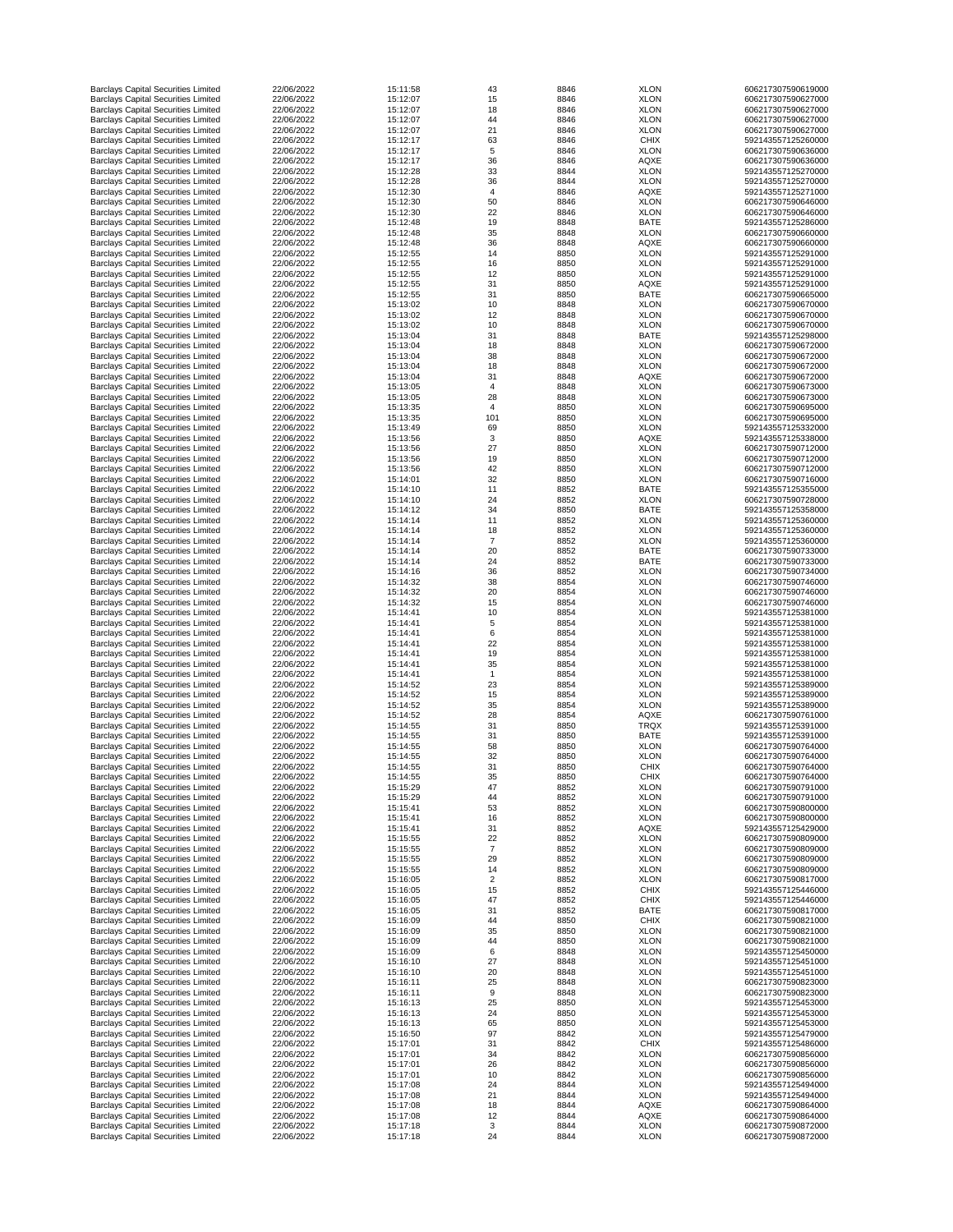| <b>Barclays Capital Securities Limited</b>                                               | 22/06/2022               | 15:17:18             | 23             | 8844         | <b>XLON</b>                | 606217307590872000                       |
|------------------------------------------------------------------------------------------|--------------------------|----------------------|----------------|--------------|----------------------------|------------------------------------------|
| <b>Barclays Capital Securities Limited</b>                                               | 22/06/2022               | 15:17:18             | 40             | 8844         | <b>XLON</b>                | 606217307590872000                       |
| <b>Barclays Capital Securities Limited</b>                                               | 22/06/2022               | 15:17:18             | 6              | 8844         | <b>XLON</b>                | 606217307590872000                       |
| <b>Barclays Capital Securities Limited</b>                                               | 22/06/2022               | 15:17:28             |                | 8844         | <b>AQXE</b>                | 592143557125511000                       |
|                                                                                          |                          |                      |                |              |                            |                                          |
| <b>Barclays Capital Securities Limited</b>                                               | 22/06/2022               | 15:17:28             | 8              | 8844         | <b>XLON</b>                | 606217307590880000                       |
| <b>Barclays Capital Securities Limited</b>                                               | 22/06/2022               | 15:17:28             | 23             | 8844         | <b>XLON</b>                | 606217307590880000                       |
| <b>Barclays Capital Securities Limited</b>                                               | 22/06/2022               | 15:17:28             | $\overline{7}$ | 8844         | <b>XLON</b>                | 606217307590880000                       |
| <b>Barclays Capital Securities Limited</b>                                               | 22/06/2022               | 15:17:28             | 19             | 8844         | <b>XLON</b>                | 606217307590880000                       |
| <b>Barclays Capital Securities Limited</b>                                               | 22/06/2022               | 15:17:28             | 39             | 8844         | <b>XLON</b>                | 606217307590880000                       |
| <b>Barclays Capital Securities Limited</b>                                               | 22/06/2022               | 15:17:31             | 15             | 8848         | <b>XLON</b>                | 606217307590883000                       |
| <b>Barclays Capital Securities Limited</b>                                               | 22/06/2022               | 15:17:31             | 18             | 8848         | <b>XLON</b>                | 606217307590883000                       |
|                                                                                          | 22/06/2022               | 15:17:41             | 99             | 8848         | <b>XLON</b>                | 592143557125521000                       |
| <b>Barclays Capital Securities Limited</b>                                               |                          |                      |                |              |                            |                                          |
| <b>Barclays Capital Securities Limited</b>                                               | 22/06/2022               | 15:17:54             | 20             | 8850         | <b>XLON</b>                | 606217307590899000                       |
| <b>Barclays Capital Securities Limited</b>                                               | 22/06/2022               | 15:17:54             | 37             | 8850         | <b>BATE</b>                | 592143557125531000                       |
| <b>Barclays Capital Securities Limited</b>                                               | 22/06/2022               | 15:17:54             | 9              | 8850         | <b>BATE</b>                | 592143557125531000                       |
| <b>Barclays Capital Securities Limited</b>                                               | 22/06/2022               | 15:17:59             | 31             | 8854         | <b>XLON</b>                | 592143557125535000                       |
| <b>Barclays Capital Securities Limited</b>                                               | 22/06/2022               | 15:17:59             | 58             | 8854         | <b>CHIX</b>                | 606217307590904000                       |
| <b>Barclays Capital Securities Limited</b>                                               | 22/06/2022               | 15:18:11             | 13             | 8856         | <b>CHIX</b>                | 592143557125549000                       |
|                                                                                          |                          |                      |                |              |                            |                                          |
| <b>Barclays Capital Securities Limited</b>                                               | 22/06/2022               | 15:18:11             | 25             | 8856         | <b>CHIX</b>                | 592143557125549000                       |
| <b>Barclays Capital Securities Limited</b>                                               | 22/06/2022               | 15:18:11             | 3              | 8856         | <b>CHIX</b>                | 592143557125549000                       |
| <b>Barclays Capital Securities Limited</b>                                               | 22/06/2022               | 15:18:11             | 31             | 8856         | <b>CHIX</b>                | 592143557125549000                       |
| <b>Barclays Capital Securities Limited</b>                                               | 22/06/2022               | 15:18:11             | 31             | 8856         | <b>AQXE</b>                | 606217307590917000                       |
| <b>Barclays Capital Securities Limited</b>                                               | 22/06/2022               | 15:18:24             | 10             | 8858         | <b>BATE</b>                | 606217307590930000                       |
| <b>Barclays Capital Securities Limited</b>                                               | 22/06/2022               | 15:18:25             | 61             | 8860         | <b>CHIX</b>                | 592143557125562000                       |
| <b>Barclays Capital Securities Limited</b>                                               | 22/06/2022               | 15:18:25             | 31             | 8860         | <b>BATE</b>                | 606217307590931000                       |
|                                                                                          |                          |                      |                |              |                            |                                          |
| <b>Barclays Capital Securities Limited</b>                                               | 22/06/2022               | 15:18:31             | 14             | 8860         | <b>XLON</b>                | 606217307590935000                       |
| <b>Barclays Capital Securities Limited</b>                                               | 22/06/2022               | 15:18:31             | 20             | 8860         | <b>XLON</b>                | 606217307590935000                       |
| <b>Barclays Capital Securities Limited</b>                                               | 22/06/2022               | 15:18:32             | 5              | 8860         | <b>XLON</b>                | 606217307590937000                       |
| <b>Barclays Capital Securities Limited</b>                                               | 22/06/2022               | 15:18:32             | 8              | 8860         | <b>CHIX</b>                | 592143557125568000                       |
| <b>Barclays Capital Securities Limited</b>                                               | 22/06/2022               | 15:18:32             |                | 8860         | <b>CHIX</b>                | 592143557125568000                       |
| <b>Barclays Capital Securities Limited</b>                                               | 22/06/2022               | 15:18:39             | 16             | 8862         | <b>XLON</b>                | 592143557125574000                       |
| <b>Barclays Capital Securities Limited</b>                                               | 22/06/2022               | 15:18:39             | 19             | 8862         | <b>XLON</b>                | 592143557125574000                       |
|                                                                                          |                          |                      |                |              |                            |                                          |
| <b>Barclays Capital Securities Limited</b>                                               | 22/06/2022               | 15:18:39             | 26             | 8862         | <b>XLON</b>                | 592143557125574000                       |
| <b>Barclays Capital Securities Limited</b>                                               | 22/06/2022               | 15:18:39             | 26             | 8862         | <b>XLON</b>                | 592143557125574000                       |
| <b>Barclays Capital Securities Limited</b>                                               | 22/06/2022               | 15:18:39             | 14             | 8862         | <b>CHIX</b>                | 606217307590942000                       |
| <b>Barclays Capital Securities Limited</b>                                               | 22/06/2022               | 15:18:39             | 22             | 8862         | <b>CHIX</b>                | 606217307590942000                       |
| <b>Barclays Capital Securities Limited</b>                                               | 22/06/2022               | 15:18:52             | $\overline{2}$ | 8862         | <b>XLON</b>                | 592143557125586000                       |
| <b>Barclays Capital Securities Limited</b>                                               | 22/06/2022               | 15:18:52             | 36             | 8862         | <b>AQXE</b>                | 592143557125586000                       |
|                                                                                          | 22/06/2022               |                      |                |              |                            |                                          |
| <b>Barclays Capital Securities Limited</b>                                               |                          | 15:18:52             | 31             | 8862         | <b>BATE</b>                | 606217307590954000                       |
| <b>Barclays Capital Securities Limited</b>                                               | 22/06/2022               | 15:19:00             | 15             | 8864         | <b>XLON</b>                | 606217307590959000                       |
| <b>Barclays Capital Securities Limited</b>                                               | 22/06/2022               | 15:19:00             | 18             | 8864         | <b>XLON</b>                | 606217307590959000                       |
| <b>Barclays Capital Securities Limited</b>                                               | 22/06/2022               | 15:19:00             | 60             | 8864         | <b>XLON</b>                | 606217307590959000                       |
| <b>Barclays Capital Securities Limited</b>                                               | 22/06/2022               | 15:19:10             | 102            | 8864         | <b>XLON</b>                | 592143557125601000                       |
| <b>Barclays Capital Securities Limited</b>                                               | 22/06/2022               | 15:19:25             | 6              | 8864         | <b>XLON</b>                | 592143557125612000                       |
| <b>Barclays Capital Securities Limited</b>                                               | 22/06/2022               | 15:19:25             | 21             | 8864         | <b>XLON</b>                | 592143557125612000                       |
|                                                                                          |                          |                      |                |              |                            |                                          |
| <b>Barclays Capital Securities Limited</b>                                               | 22/06/2022               | 15:19:25             | 31             | 8864         | <b>XLON</b>                | 592143557125612000                       |
| <b>Barclays Capital Securities Limited</b>                                               | 22/06/2022               | 15:19:25             |                | 8864         | <b>XLON</b>                | 592143557125612000                       |
| <b>Barclays Capital Securities Limited</b>                                               | 22/06/2022               | 15:19:25             |                | 8864         | <b>XLON</b>                | 592143557125612000                       |
| <b>Barclays Capital Securities Limited</b>                                               | 22/06/2022               | 15:19:25             |                | 8864         | <b>AQXE</b>                | 606217307590980000                       |
| <b>Barclays Capital Securities Limited</b>                                               | 22/06/2022               | 15:19:29             | 27             | 8864         | <b>AQXE</b>                | 592143557125615000                       |
| <b>Barclays Capital Securities Limited</b>                                               | 22/06/2022               | 15:19:29             | 21             | 8864         | <b>AQXE</b>                | 592143557125615000                       |
| <b>Barclays Capital Securities Limited</b>                                               | 22/06/2022               | 15:19:29             | 14             | 8864         | <b>AQXE</b>                | 592143557125615000                       |
|                                                                                          |                          |                      |                |              |                            |                                          |
| <b>Barclays Capital Securities Limited</b>                                               | 22/06/2022               | 15:19:29             | 38             | 8864         | <b>XLON</b>                | 606217307590983000                       |
| <b>Barclays Capital Securities Limited</b>                                               | 22/06/2022               | 15:19:29             |                | 8864         | <b>XLON</b>                | 606217307590983000                       |
| <b>Barclays Capital Securities Limited</b>                                               | 22/06/2022               | 15:19:42             | 19             | 8862         | <b>AQXE</b>                | 592143557125625000                       |
| <b>Barclays Capital Securities Limited</b>                                               | 22/06/2022               | 15:19:42             | 50             | 8862         | <b>AQXE</b>                | 592143557125625000                       |
| <b>Barclays Capital Securities Limited</b>                                               | 22/06/2022               | 15:19:51             | 19             | 8862         | <b>XLON</b>                | 592143557125632000                       |
| <b>Barclays Capital Securities Limited</b>                                               | 22/06/2022               | 15:19:51             |                | 8862         | <b>CHIX</b>                | 606217307590999000                       |
| <b>Barclays Capital Securities Limited</b>                                               | 22/06/2022               | 15:19:53             | 18             | 8864         | <b>XLON</b>                | 592143557125634000                       |
| <b>Barclays Capital Securities Limited</b>                                               | 22/06/2022               | 15:19:53             |                | 8864         | <b>XLON</b>                | 592143557125634000                       |
|                                                                                          |                          |                      |                |              |                            |                                          |
| <b>Barclays Capital Securities Limited</b>                                               | 22/06/2022               | 15:19:53             | 38             | 8864         | <b>XLON</b>                | 592143557125634000                       |
| <b>Barclays Capital Securities Limited</b>                                               | 22/06/2022               | 15:19:53             | 31             | 8864         | <b>AQXE</b>                | 592143557125634000                       |
| <b>Barclays Capital Securities Limited</b>                                               | 22/06/2022               | 15:19:53             | 31             | 8864         | <b>BATE</b>                | 606217307591001000                       |
| <b>Barclays Capital Securities Limited</b>                                               | 22/06/2022               | 15:20:05             | $\overline{2}$ | 8864         | <b>XLON</b>                | 592143557125646000                       |
| <b>Barclays Capital Securities Limited</b>                                               | 22/06/2022               | 15:20:05             | 5              | 8864         | <b>XLON</b>                | 592143557125646000                       |
| <b>Barclays Capital Securities Limited</b>                                               | 22/06/2022               | 15:20:05             | 9              | 8864         | <b>BATE</b>                | 606217307591012000                       |
| <b>Barclays Capital Securities Limited</b>                                               | 22/06/2022               | 15:20:05             | 40             |              |                            |                                          |
|                                                                                          |                          |                      |                |              |                            |                                          |
| <b>Barclays Capital Securities Limited</b>                                               | 22/06/2022               |                      |                | 8864         | <b>BATE</b>                | 606217307591012000                       |
| <b>Barclays Capital Securities Limited</b>                                               |                          | 15:20:07             | 19             | 8866         | <b>XLON</b>                | 606217307591014000                       |
|                                                                                          | 22/06/2022               | 15:20:07             | 24             | 8866         | <b>XLON</b>                | 606217307591014000                       |
| <b>Barclays Capital Securities Limited</b>                                               | 22/06/2022               | 15:20:07             | 5              | 8866         | <b>XLON</b>                | 606217307591014000                       |
| <b>Barclays Capital Securities Limited</b>                                               | 22/06/2022               | 15:20:09             | 31             | 8864         | <b>CHIX</b>                | 592143557125649000                       |
| <b>Barclays Capital Securities Limited</b>                                               | 22/06/2022               | 15:20:09             | 51             | 8864         | <b>BATE</b>                | 606217307591016000                       |
| <b>Barclays Capital Securities Limited</b>                                               | 22/06/2022               | 15:20:09             | $\mathbf{3}$   | 8860         | <b>XLON</b>                | 592143557125649000                       |
| <b>Barclays Capital Securities Limited</b>                                               | 22/06/2022               | 15:20:09             | 10             | 8860         | <b>XLON</b>                | 592143557125649000                       |
|                                                                                          |                          |                      |                |              |                            |                                          |
| <b>Barclays Capital Securities Limited</b>                                               | 22/06/2022               | 15:20:11             | 34             | 8864         | <b>AQXE</b>                | 592143557125651000                       |
| <b>Barclays Capital Securities Limited</b>                                               | 22/06/2022               | 15:20:26             | 88             | 8864         | <b>AQXE</b>                | 592143557125663000                       |
| <b>Barclays Capital Securities Limited</b>                                               | 22/06/2022               | 15:20:36             | 18             | 8864         | <b>XLON</b>                | 606217307591036000                       |
| <b>Barclays Capital Securities Limited</b>                                               | 22/06/2022               | 15:20:36             | 84             | 8864         | <b>XLON</b>                | 606217307591036000                       |
| <b>Barclays Capital Securities Limited</b>                                               | 22/06/2022               | 15:20:50             | 65             | 8864         | <b>XLON</b>                | 592143557125682000                       |
| <b>Barclays Capital Securities Limited</b>                                               | 22/06/2022               | 15:20:50             | 41             | 8864         | <b>BATE</b>                | 606217307591048000                       |
| <b>Barclays Capital Securities Limited</b>                                               | 22/06/2022               | 15:20:50             | 5              | 8864         | <b>BATE</b>                | 606217307591048000                       |
|                                                                                          | 22/06/2022               | 15:20:54             | 37             | 8862         | <b>XLON</b>                | 592143557125685000                       |
| <b>Barclays Capital Securities Limited</b>                                               |                          |                      |                |              |                            |                                          |
| <b>Barclays Capital Securities Limited</b>                                               | 22/06/2022               | 15:20:55             | 78             | 8860         | <b>XLON</b>                | 592143557125686000                       |
| <b>Barclays Capital Securities Limited</b>                                               | 22/06/2022               | 15:20:55             | 49             | 8860         | <b>AQXE</b>                | 606217307591052000                       |
| <b>Barclays Capital Securities Limited</b>                                               | 22/06/2022               | 15:20:55             | 35             | 8860         | <b>XLON</b>                | 606217307591052000                       |
| <b>Barclays Capital Securities Limited</b>                                               | 22/06/2022               | 15:21:00             | 40             | 8860         | <b>BATE</b>                | 606217307591056000                       |
| <b>Barclays Capital Securities Limited</b>                                               | 22/06/2022               | 15:21:10             | 42             | 8860         | <b>XLON</b>                | 592143557125701000                       |
| <b>Barclays Capital Securities Limited</b>                                               | 22/06/2022               | 15:21:10             |                | 8860         | <b>XLON</b>                | 606217307591067000                       |
|                                                                                          | 22/06/2022               | 15:21:13             |                | 8860         |                            | 592143557125703000                       |
| <b>Barclays Capital Securities Limited</b>                                               |                          |                      | 20             |              | <b>XLON</b>                |                                          |
| <b>Barclays Capital Securities Limited</b>                                               | 22/06/2022               | 15:21:13             | 60             | 8860         | <b>XLON</b>                | 606217307591069000                       |
| <b>Barclays Capital Securities Limited</b>                                               | 22/06/2022               | 15:21:13             | 31             | 8860         | <b>CHIX</b>                | 592143557125703000                       |
| <b>Barclays Capital Securities Limited</b>                                               | 22/06/2022               | 15:21:13             | 31             | 8860         | <b>BATE</b>                | 592143557125703000                       |
| <b>Barclays Capital Securities Limited</b>                                               | 22/06/2022               | 15:21:19             | 80             | 8858         | <b>AQXE</b>                | 592143557125709000                       |
| <b>Barclays Capital Securities Limited</b>                                               | 22/06/2022               | 15:21:49             | 19             | 8866         | <b>XLON</b>                | 606217307591094000                       |
| <b>Barclays Capital Securities Limited</b>                                               | 22/06/2022               | 15:21:49             | 13             | 8866         | <b>XLON</b>                | 606217307591094000                       |
|                                                                                          | 22/06/2022               | 15:21:49             | 14             | 8866         | <b>CHIX</b>                | 592143557125729000                       |
| <b>Barclays Capital Securities Limited</b>                                               |                          |                      |                |              |                            |                                          |
| <b>Barclays Capital Securities Limited</b>                                               | 22/06/2022               | 15:21:49             | 15             | 8866         | <b>CHIX</b>                | 592143557125729000                       |
| <b>Barclays Capital Securities Limited</b>                                               | 22/06/2022               | 15:21:49             | 20             | 8866         | <b>CHIX</b>                | 592143557125729000                       |
| <b>Barclays Capital Securities Limited</b>                                               | 22/06/2022               | 15:21:49             | 17             | 8866         | <b>CHIX</b>                | 592143557125729000                       |
| <b>Barclays Capital Securities Limited</b>                                               | 22/06/2022               | 15:21:58             | 19             | 8868         | <b>XLON</b>                | 592143557125736000                       |
| <b>Barclays Capital Securities Limited</b>                                               | 22/06/2022               | 15:21:58             | 19             | 8868         | <b>XLON</b>                | 592143557125736000                       |
| <b>Barclays Capital Securities Limited</b><br><b>Barclays Capital Securities Limited</b> | 22/06/2022<br>22/06/2022 | 15:21:58<br>15:21:58 | 31<br>9        | 8868<br>8868 | <b>AQXE</b><br><b>BATE</b> | 592143557125736000<br>606217307591101000 |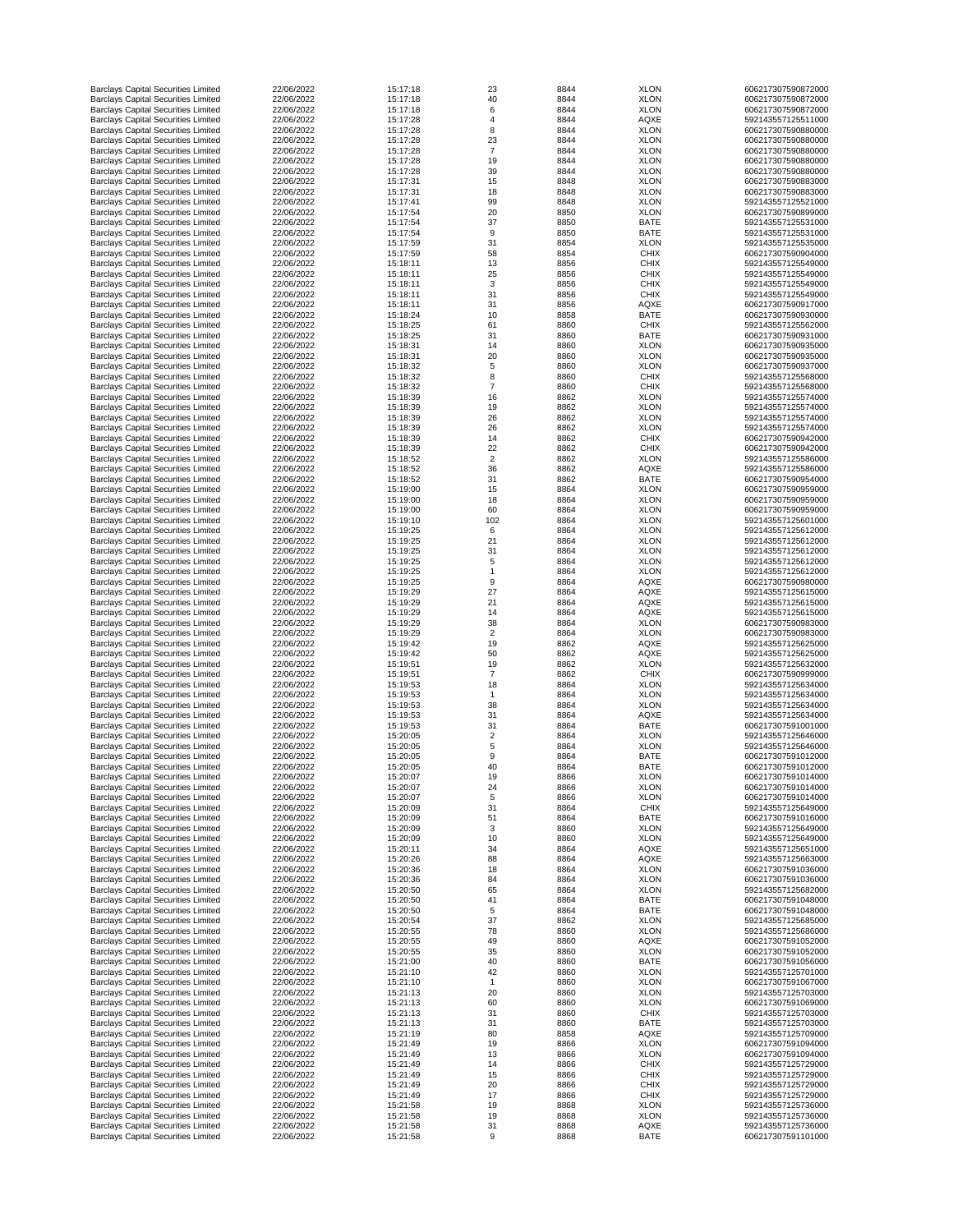| <b>Barclays Capital Securities Limited</b>                                               | 22/06/2022               | 15:21:58             | 22             | 8868         | <b>BATE</b>                | 606217307591101000                       |
|------------------------------------------------------------------------------------------|--------------------------|----------------------|----------------|--------------|----------------------------|------------------------------------------|
| <b>Barclays Capital Securities Limited</b>                                               | 22/06/2022               | 15:22:02             | 12             | 8868         | <b>XLON</b>                | 592143557125739000                       |
| <b>Barclays Capital Securities Limited</b>                                               | 22/06/2022               | 15:22:02             | 20             | 8868         | <b>XLON</b>                | 592143557125739000                       |
| <b>Barclays Capital Securities Limited</b>                                               | 22/06/2022               | 15:22:02             | $\overline{2}$ | 8868         | <b>BATE</b>                | 606217307591104000                       |
| <b>Barclays Capital Securities Limited</b>                                               | 22/06/2022               | 15:22:14             | 20             | 8872         | <b>XLON</b>                | 592143557125751000                       |
| <b>Barclays Capital Securities Limited</b>                                               | 22/06/2022               | 15:22:14             | 13             | 8872         | <b>BATE</b>                | 592143557125751000                       |
| <b>Barclays Capital Securities Limited</b><br><b>Barclays Capital Securities Limited</b> | 22/06/2022<br>22/06/2022 | 15:22:14<br>15:22:17 | 8<br>17        | 8872<br>8874 | <b>CHIX</b><br><b>XLON</b> | 606217307591115000<br>592143557125753000 |
| <b>Barclays Capital Securities Limited</b>                                               | 22/06/2022               | 15:22:17             | 16             | 8874         | <b>CHIX</b>                | 606217307591117000                       |
| <b>Barclays Capital Securities Limited</b>                                               | 22/06/2022               | 15:22:22             | 15             | 8876         | <b>XLON</b>                | 592143557125757000                       |
| <b>Barclays Capital Securities Limited</b>                                               | 22/06/2022               | 15:22:22             | 60             | 8876         | <b>XLON</b>                | 592143557125757000                       |
| <b>Barclays Capital Securities Limited</b>                                               | 22/06/2022               | 15:22:26             | 40             | 8876         | <b>XLON</b>                | 592143557125761000                       |
| <b>Barclays Capital Securities Limited</b>                                               | 22/06/2022               | 15:22:26             | 57             | 8876         | <b>XLON</b>                | 592143557125761000                       |
| <b>Barclays Capital Securities Limited</b>                                               | 22/06/2022               | 15:22:36             | 45             | 8876         | <b>XLON</b>                | 606217307591132000                       |
| <b>Barclays Capital Securities Limited</b>                                               | 22/06/2022               | 15:22:42             | 68             | 8876         | <b>XLON</b>                | 592143557125772000                       |
| <b>Barclays Capital Securities Limited</b>                                               | 22/06/2022               | 15:22:42             | 3              | 8876         | <b>XLON</b>                | 592143557125772000                       |
| <b>Barclays Capital Securities Limited</b>                                               | 22/06/2022               | 15:22:46             | 34             | 8874         | <b>BATE</b>                | 606217307591138000                       |
| <b>Barclays Capital Securities Limited</b>                                               | 22/06/2022               | 15:22:56             | 50             | 8874         | <b>XLON</b>                | 592143557125781000                       |
| <b>Barclays Capital Securities Limited</b>                                               | 22/06/2022               | 15:22:56             | 39             | 8874         | <b>XLON</b>                | 592143557125781000                       |
| <b>Barclays Capital Securities Limited</b>                                               | 22/06/2022               | 15:23:03             | 25             | 8876         | <b>XLON</b>                | 592143557125787000                       |
| <b>Barclays Capital Securities Limited</b>                                               | 22/06/2022               | 15:23:03             | 19             | 8876         | <b>CHIX</b>                | 606217307591150000                       |
| <b>Barclays Capital Securities Limited</b>                                               | 22/06/2022               | 15:23:03             | 42             | 8876         | <b>CHIX</b>                | 606217307591150000                       |
| <b>Barclays Capital Securities Limited</b><br><b>Barclays Capital Securities Limited</b> | 22/06/2022<br>22/06/2022 | 15:23:03<br>15:23:10 | 15<br>53       | 8876<br>8878 | <b>CHIX</b><br><b>CHIX</b> | 606217307591150000<br>606217307591158000 |
| <b>Barclays Capital Securities Limited</b>                                               | 22/06/2022               | 15:23:17             | 64             | 8880         | <b>XLON</b>                | 592143557125802000                       |
| <b>Barclays Capital Securities Limited</b>                                               | 22/06/2022               | 15:23:17             | 29             | 8880         | <b>XLON</b>                | 592143557125802000                       |
| <b>Barclays Capital Securities Limited</b>                                               | 22/06/2022               | 15:23:17             | 26             | 8880         | <b>AQXE</b>                | 606217307591165000                       |
| <b>Barclays Capital Securities Limited</b>                                               | 22/06/2022               | 15:23:30             | 65             | 8880         | <b>XLON</b>                | 606217307591175000                       |
| <b>Barclays Capital Securities Limited</b>                                               | 22/06/2022               | 15:23:35             | 76             | 8880         | <b>XLON</b>                | 606217307591179000                       |
| <b>Barclays Capital Securities Limited</b>                                               | 22/06/2022               | 15:23:35             | 25             | 8880         | <b>XLON</b>                | 606217307591179000                       |
| <b>Barclays Capital Securities Limited</b>                                               | 22/06/2022               | 15:23:37             | 114            | 8878         | <b>XLON</b>                | 592143557125818000                       |
| <b>Barclays Capital Securities Limited</b>                                               | 22/06/2022               | 15:23:37             | 36             | 8878         | <b>BATE</b>                | 592143557125818000                       |
| <b>Barclays Capital Securities Limited</b>                                               | 22/06/2022               | 15:23:37             | 35             | 8878         | <b>BATE</b>                | 606217307591180000                       |
| <b>Barclays Capital Securities Limited</b>                                               | 22/06/2022               | 15:24:04             | 34             | 8880         | <b>XLON</b>                | 592143557125841000                       |
| <b>Barclays Capital Securities Limited</b>                                               | 22/06/2022               | 15:24:04             | $\overline{2}$ | 8880         | <b>XLON</b>                | 592143557125841000                       |
| <b>Barclays Capital Securities Limited</b>                                               | 22/06/2022               | 15:24:04             | 36             | 8880         | <b>AQXE</b>                | 606217307591202000                       |
| <b>Barclays Capital Securities Limited</b>                                               | 22/06/2022               | 15:24:04             | 21             | 8880         | <b>AQXE</b>                | 606217307591202000                       |
| <b>Barclays Capital Securities Limited</b>                                               | 22/06/2022               | 15:24:04             |                | 8880         | <b>AQXE</b>                | 606217307591202000                       |
| <b>Barclays Capital Securities Limited</b>                                               | 22/06/2022               | 15:24:10             | 8              | 8882         | <b>XLON</b>                | 592143557125847000                       |
| <b>Barclays Capital Securities Limited</b>                                               | 22/06/2022               | 15:24:10             | 93             | 8882         | <b>AQXE</b>                | 606217307591208000                       |
| <b>Barclays Capital Securities Limited</b>                                               | 22/06/2022               | 15:24:21             |                | 8882         | <b>XLON</b>                | 592143557125857000                       |
| <b>Barclays Capital Securities Limited</b><br><b>Barclays Capital Securities Limited</b> | 22/06/2022<br>22/06/2022 | 15:24:21             | 25<br>32       | 8882         | <b>XLON</b><br><b>XLON</b> | 592143557125857000<br>592143557125857000 |
| <b>Barclays Capital Securities Limited</b>                                               | 22/06/2022               | 15:24:21<br>15:24:21 | 13             | 8882<br>8882 | <b>BATE</b>                | 606217307591218000                       |
| <b>Barclays Capital Securities Limited</b>                                               | 22/06/2022               | 15:24:30             | 14             | 8882         | <b>CHIX</b>                | 592143557125864000                       |
| <b>Barclays Capital Securities Limited</b>                                               | 22/06/2022               | 15:24:30             |                | 8882         | <b>CHIX</b>                | 592143557125864000                       |
| <b>Barclays Capital Securities Limited</b>                                               | 22/06/2022               | 15:24:30             |                | 8882         | <b>CHIX</b>                | 592143557125864000                       |
| <b>Barclays Capital Securities Limited</b>                                               | 22/06/2022               | 15:24:30             | 69             | 8882         | <b>CHIX</b>                | 592143557125864000                       |
| <b>Barclays Capital Securities Limited</b>                                               | 22/06/2022               | 15:24:30             | 5              | 8882         | <b>XLON</b>                | 606217307591225000                       |
| <b>Barclays Capital Securities Limited</b>                                               | 22/06/2022               | 15:24:37             | 62             | 8882         | <b>CHIX</b>                | 592143557125869000                       |
| <b>Barclays Capital Securities Limited</b>                                               | 22/06/2022               | 15:24:37             | 12             | 8882         | <b>XLON</b>                | 606217307591230000                       |
| <b>Barclays Capital Securities Limited</b>                                               | 22/06/2022               | 15:24:37             | 19             | 8882         | <b>XLON</b>                | 606217307591230000                       |
| <b>Barclays Capital Securities Limited</b>                                               | 22/06/2022               | 15:24:37             |                | 8882         | <b>AQXE</b>                | 606217307591230000                       |
| <b>Barclays Capital Securities Limited</b>                                               | 22/06/2022               | 15:24:48             | 3              | 8882         | <b>XLON</b>                | 606217307591239000                       |
| <b>Barclays Capital Securities Limited</b>                                               | 22/06/2022               | 15:24:48             | 23             | 8882         | <b>XLON</b>                | 606217307591239000                       |
| <b>Barclays Capital Securities Limited</b>                                               | 22/06/2022               | 15:24:48             | 43             | 8882         | <b>XLON</b>                | 606217307591239000                       |
| <b>Barclays Capital Securities Limited</b>                                               | 22/06/2022               | 15:24:48             | 24             | 8882         | <b>CHIX</b>                | 592143557125878000                       |
| <b>Barclays Capital Securities Limited</b>                                               | 22/06/2022               | 15:24:48             |                | 8882         | <b>CHIX</b>                | 592143557125878000                       |
| <b>Barclays Capital Securities Limited</b><br><b>Barclays Capital Securities Limited</b> | 22/06/2022<br>22/06/2022 | 15:24:55<br>15:24:55 |                | 8882<br>8882 | <b>CHIX</b><br><b>CHIX</b> | 592143557125883000<br>592143557125883000 |
| <b>Barclays Capital Securities Limited</b>                                               | 22/06/2022               | 15:24:55             |                | 8882         | <b>CHIX</b>                | 592143557125883000                       |
| <b>Barclays Capital Securities Limited</b>                                               | 22/06/2022               | 15:24:55             |                | 8882         | <b>CHIX</b>                | 592143557125883000                       |
| <b>Barclays Capital Securities Limited</b>                                               | 22/06/2022               | 15:24:55             | 12             | 8882         | <b>CHIX</b>                | 592143557125883000                       |
| <b>Barclays Capital Securities Limited</b>                                               | 22/06/2022               | 15:24:55             | 17             | 8882         | <b>CHIX</b>                | 592143557125883000                       |
| <b>Barclays Capital Securities Limited</b>                                               | 22/06/2022               | 15:24:55             | 19             | 8882         | <b>XLON</b>                | 606217307591244000                       |
| <b>Barclays Capital Securities Limited</b>                                               | 22/06/2022               | 15:24:55             | 22             | 8882         | <b>XLON</b>                | 606217307591244000                       |
| <b>Barclays Capital Securities Limited</b>                                               | 22/06/2022               | 15:24:55             | 21             | 8882         | <b>XLON</b>                | 606217307591244000                       |
| <b>Barclays Capital Securities Limited</b>                                               | 22/06/2022               | 15:24:59             | 25             | 8880         | <b>TRQX</b>                | 592143557125886000                       |
| <b>Barclays Capital Securities Limited</b>                                               | 22/06/2022               | 15:24:59             | 37             | 8880         | <b>BATE</b>                | 592143557125886000                       |
| <b>Barclays Capital Securities Limited</b>                                               | 22/06/2022               | 15:24:59             | 6              | 8880         | <b>TRQX</b>                | 592143557125886000                       |
| <b>Barclays Capital Securities Limited</b>                                               | 22/06/2022               | 15:24:59             | 34             | 8880         | <b>TRQX</b>                | 592143557125886000                       |
| <b>Barclays Capital Securities Limited</b>                                               | 22/06/2022               | 15:24:59             | 12             | 8880         | <b>BATE</b>                | 606217307591247000                       |
| <b>Barclays Capital Securities Limited</b>                                               | 22/06/2022               | 15:24:59             | 24             | 8880         | <b>BATE</b>                | 606217307591247000                       |
| <b>Barclays Capital Securities Limited</b>                                               | 22/06/2022<br>22/06/2022 | 15:24:59<br>15:25:21 | 74<br>74       | 8880<br>8884 | <b>XLON</b><br><b>AQXE</b> | 606217307591247000<br>606217307591267000 |
| <b>Barclays Capital Securities Limited</b><br><b>Barclays Capital Securities Limited</b> | 22/06/2022               | 15:25:27             | 17             | 8884         | <b>XLON</b>                | 606217307591271000                       |
| <b>Barclays Capital Securities Limited</b>                                               | 22/06/2022               | 15:25:27             | 17             | 8884         | <b>XLON</b>                | 606217307591271000                       |
| <b>Barclays Capital Securities Limited</b>                                               | 22/06/2022               | 15:25:27             | 37             | 8884         | <b>XLON</b>                | 606217307591271000                       |
| <b>Barclays Capital Securities Limited</b>                                               | 22/06/2022               | 15:25:27             | 28             | 8884         | <b>XLON</b>                | 606217307591271000                       |
| <b>Barclays Capital Securities Limited</b>                                               | 22/06/2022               | 15:25:35             | 15             | 8884         | <b>CHIX</b>                | 592143557125918000                       |
| <b>Barclays Capital Securities Limited</b>                                               | 22/06/2022               | 15:25:35             | 13             | 8884         | <b>CHIX</b>                | 592143557125918000                       |
| <b>Barclays Capital Securities Limited</b>                                               | 22/06/2022               | 15:25:35             | 22             | 8884         | <b>CHIX</b>                | 592143557125918000                       |
| <b>Barclays Capital Securities Limited</b>                                               | 22/06/2022               | 15:25:35             | 12             | 8884         | <b>CHIX</b>                | 592143557125918000                       |
| <b>Barclays Capital Securities Limited</b>                                               | 22/06/2022               | 15:25:35             |                | 8884         | <b>CHIX</b>                | 592143557125918000                       |
| <b>Barclays Capital Securities Limited</b>                                               | 22/06/2022               | 15:25:35             | 10             | 8884         | <b>XLON</b>                | 606217307591278000                       |
| <b>Barclays Capital Securities Limited</b>                                               | 22/06/2022               | 15:25:35             | 18             | 8884         | <b>XLON</b>                | 606217307591278000                       |
| <b>Barclays Capital Securities Limited</b>                                               | 22/06/2022               | 15:25:35             |                | 8884         | <b>BATE</b>                | 606217307591278000                       |
| <b>Barclays Capital Securities Limited</b>                                               | 22/06/2022<br>22/06/2022 | 15:25:46             | 18<br>17       | 8886         | <b>XLON</b><br><b>XLON</b> | 592143557125926000<br>592143557125926000 |
| <b>Barclays Capital Securities Limited</b><br><b>Barclays Capital Securities Limited</b> | 22/06/2022               | 15:25:46<br>15:25:46 | 11             | 8886<br>8886 | <b>XLON</b>                | 592143557125926000                       |
| <b>Barclays Capital Securities Limited</b>                                               | 22/06/2022               | 15:25:46             | 10             | 8886         | <b>BATE</b>                | 606217307591286000                       |
| <b>Barclays Capital Securities Limited</b>                                               | 22/06/2022               | 15:25:46             | 11             | 8886         | <b>BATE</b>                | 606217307591286000                       |
| <b>Barclays Capital Securities Limited</b>                                               | 22/06/2022               | 15:25:46             | 10             | 8886         | <b>BATE</b>                | 606217307591286000                       |
| <b>Barclays Capital Securities Limited</b>                                               | 22/06/2022               | 15:25:46             | 31             | 8886         | <b>BATE</b>                | 606217307591286000                       |
| <b>Barclays Capital Securities Limited</b>                                               | 22/06/2022               | 15:25:55             | 12             | 8886         | <b>TRQX</b>                | 592143557125932000                       |
| <b>Barclays Capital Securities Limited</b>                                               | 22/06/2022               | 15:25:55             | 16             | 8886         | <b>TRQX</b>                | 592143557125932000                       |
| <b>Barclays Capital Securities Limited</b>                                               | 22/06/2022               | 15:25:55             | 3              | 8886         | <b>TRQX</b>                | 592143557125932000                       |
| <b>Barclays Capital Securities Limited</b>                                               | 22/06/2022               | 15:25:55             | 17             | 8886         | <b>CHIX</b>                | 592143557125932000                       |
| <b>Barclays Capital Securities Limited</b>                                               | 22/06/2022               | 15:25:55             | 14             | 8886         | <b>CHIX</b>                | 592143557125932000                       |
| <b>Barclays Capital Securities Limited</b>                                               | 22/06/2022               | 15:25:55             | 3              | 8886         | <b>XLON</b>                | 606217307591291000                       |
| <b>Barclays Capital Securities Limited</b>                                               | 22/06/2022               | 15:25:55             | 5              | 8886         | <b>BATE</b>                | 606217307591291000                       |
| <b>Barclays Capital Securities Limited</b>                                               | 22/06/2022               | 15:25:55             | 26             | 8886         | <b>BATE</b>                | 606217307591291000                       |
| <b>Barclays Capital Securities Limited</b>                                               | 22/06/2022               | 15:26:04             | 4              | 8886         | <b>XLON</b>                | 606217307591299000                       |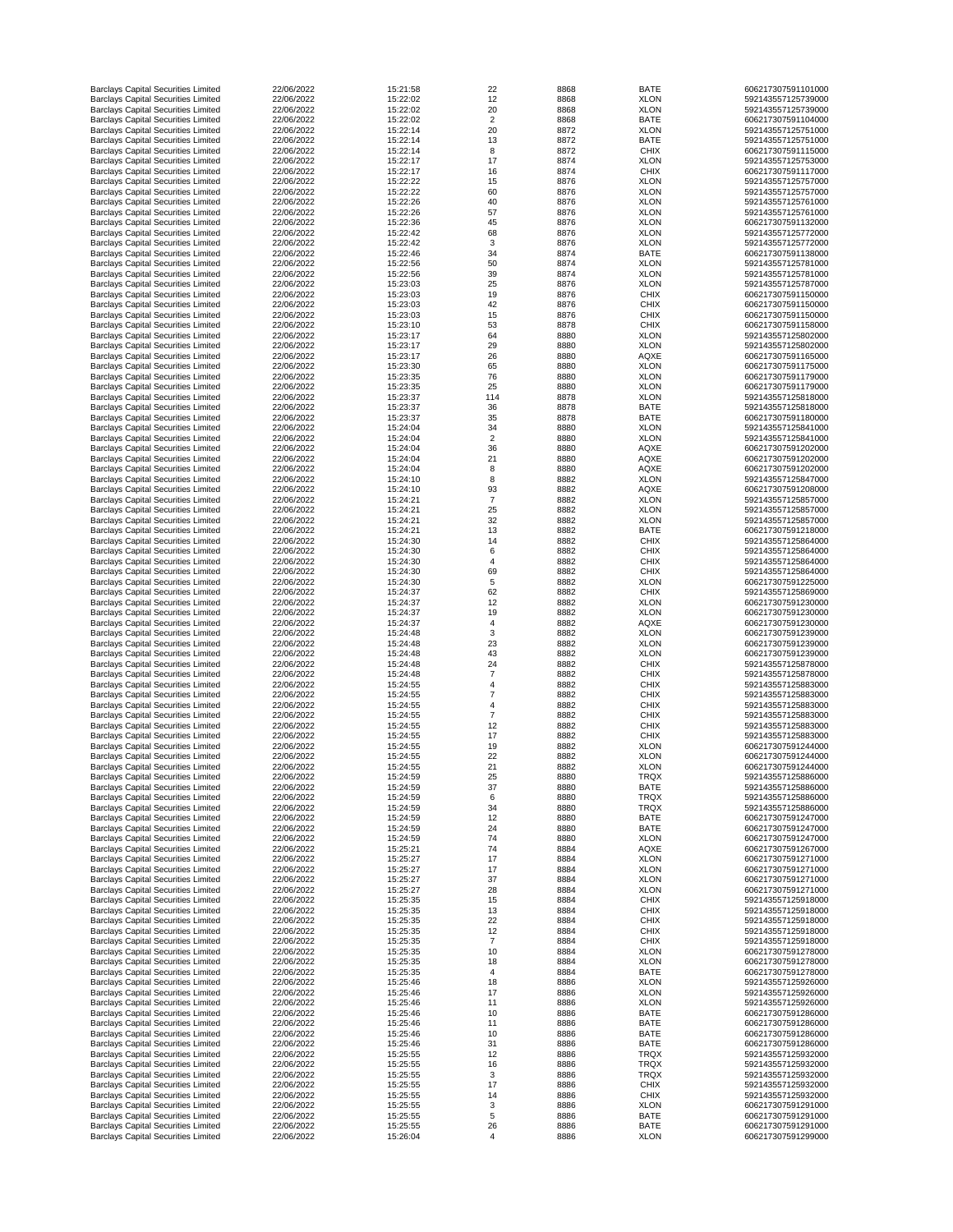| <b>Barclays Capital Securities Limited</b>                                               | 22/06/2022               | 15:26:04             | 23             | 8886         | <b>XLON</b>                | 606217307591299000                       |
|------------------------------------------------------------------------------------------|--------------------------|----------------------|----------------|--------------|----------------------------|------------------------------------------|
| <b>Barclays Capital Securities Limited</b>                                               | 22/06/2022               | 15:26:04             |                | 8886         | <b>XLON</b>                | 606217307591299000                       |
| <b>Barclays Capital Securities Limited</b>                                               | 22/06/2022               | 15:26:04             |                | 8886         | <b>CHIX</b>                | 592143557125939000                       |
| <b>Barclays Capital Securities Limited</b>                                               | 22/06/2022               | 15:26:04             |                | 8886         | <b>CHIX</b>                | 592143557125939000                       |
|                                                                                          | 22/06/2022               |                      |                |              |                            |                                          |
| <b>Barclays Capital Securities Limited</b>                                               |                          | 15:26:04             | 14             | 8886         | <b>CHIX</b>                | 592143557125939000                       |
| <b>Barclays Capital Securities Limited</b>                                               | 22/06/2022               | 15:26:04             | 9              | 8886         | <b>CHIX</b>                | 592143557125939000                       |
| <b>Barclays Capital Securities Limited</b>                                               | 22/06/2022               | 15:26:04             | 10             | 8886         | <b>BATE</b>                | 606217307591299000                       |
| <b>Barclays Capital Securities Limited</b>                                               | 22/06/2022               | 15:26:04             | 32             | 8886         | <b>BATE</b>                | 606217307591299000                       |
| <b>Barclays Capital Securities Limited</b>                                               | 22/06/2022               | 15:26:17             | $\overline{2}$ | 8886         | <b>BATE</b>                | 606217307591310000                       |
| <b>Barclays Capital Securities Limited</b>                                               | 22/06/2022               | 15:26:20             | 15             | 8890         | <b>XLON</b>                | 592143557125953000                       |
| <b>Barclays Capital Securities Limited</b>                                               | 22/06/2022               | 15:26:20             | 24             | 8890         | <b>XLON</b>                | 592143557125953000                       |
| <b>Barclays Capital Securities Limited</b>                                               | 22/06/2022               | 15:26:20             | 12             | 8890         | <b>BATE</b>                | 606217307591312000                       |
| <b>Barclays Capital Securities Limited</b>                                               | 22/06/2022               | 15:26:20             | 20             | 8890         | <b>BATE</b>                | 606217307591312000                       |
| <b>Barclays Capital Securities Limited</b>                                               | 22/06/2022               | 15:26:20             | 35             | 8890         | <b>BATE</b>                | 606217307591312000                       |
|                                                                                          |                          |                      |                |              |                            |                                          |
| <b>Barclays Capital Securities Limited</b>                                               | 22/06/2022               | 15:26:20             | 31             | 8890         | <b>TRQX</b>                | 606217307591312000                       |
| <b>Barclays Capital Securities Limited</b>                                               | 22/06/2022               | 15:26:22             | 42             | 8888         | <b>XLON</b>                | 606217307591313000                       |
| <b>Barclays Capital Securities Limited</b>                                               | 22/06/2022               | 15:26:22             |                | 8888         | <b>XLON</b>                | 606217307591314000                       |
| <b>Barclays Capital Securities Limited</b>                                               | 22/06/2022               | 15:26:30             |                | 8888         | <b>XLON</b>                | 592143557125963000                       |
| <b>Barclays Capital Securities Limited</b>                                               | 22/06/2022               | 15:26:30             | 19             | 8888         | <b>XLON</b>                | 592143557125963000                       |
| <b>Barclays Capital Securities Limited</b>                                               | 22/06/2022               | 15:26:30             | 50             | 8888         | <b>XLON</b>                | 592143557125963000                       |
|                                                                                          | 22/06/2022               |                      |                |              |                            |                                          |
| <b>Barclays Capital Securities Limited</b>                                               |                          | 15:26:30             | 36             | 8888         | <b>AQXE</b>                | 592143557125963000                       |
| <b>Barclays Capital Securities Limited</b>                                               | 22/06/2022               | 15:26:30             | 13             | 8888         | <b>BATE</b>                | 606217307591322000                       |
| <b>Barclays Capital Securities Limited</b>                                               | 22/06/2022               | 15:26:41             | 31             | 8884         | <b>BATE</b>                | 592143557125971000                       |
| <b>Barclays Capital Securities Limited</b>                                               | 22/06/2022               | 15:26:41             | 75             | 8884         | <b>CHIX</b>                | 606217307591329000                       |
| <b>Barclays Capital Securities Limited</b>                                               | 22/06/2022               | 15:26:41             | 31             | 8884         | <b>XLON</b>                | 606217307591330000                       |
| <b>Barclays Capital Securities Limited</b>                                               | 22/06/2022               | 15:26:45             | 35             | 8884         | <b>XLON</b>                | 592143557125974000                       |
| <b>Barclays Capital Securities Limited</b>                                               | 22/06/2022               | 15:26:45             | 23             | 8884         | <b>XLON</b>                | 592143557125974000                       |
| <b>Barclays Capital Securities Limited</b>                                               | 22/06/2022               | 15:26:45             | 12             | 8884         | <b>CHIX</b>                | 606217307591332000                       |
|                                                                                          |                          |                      |                |              |                            |                                          |
| <b>Barclays Capital Securities Limited</b>                                               | 22/06/2022               | 15:26:45             | Δ              | 8884         | <b>CHIX</b>                | 606217307591332000                       |
| <b>Barclays Capital Securities Limited</b>                                               | 22/06/2022               | 15:27:03             |                | 8888         | <b>CHIX</b>                | 592143557125986000                       |
| <b>Barclays Capital Securities Limited</b>                                               | 22/06/2022               | 15:27:03             | 5              | 8888         | <b>CHIX</b>                | 592143557125986000                       |
| <b>Barclays Capital Securities Limited</b>                                               | 22/06/2022               | 15:27:03             | 20             | 8888         | <b>CHIX</b>                | 592143557125986000                       |
| <b>Barclays Capital Securities Limited</b>                                               | 22/06/2022               | 15:27:03             | 30             | 8888         | <b>CHIX</b>                | 592143557125986000                       |
| <b>Barclays Capital Securities Limited</b>                                               | 22/06/2022               | 15:27:03             | 14             | 8888         | <b>XLON</b>                | 606217307591344000                       |
|                                                                                          |                          |                      |                |              |                            |                                          |
| <b>Barclays Capital Securities Limited</b>                                               | 22/06/2022               | 15:27:03             | 20             | 8888         | <b>XLON</b>                | 606217307591344000                       |
| <b>Barclays Capital Securities Limited</b>                                               | 22/06/2022               | 15:27:03             | 11             | 8888         | <b>XLON</b>                | 606217307591344000                       |
| <b>Barclays Capital Securities Limited</b>                                               | 22/06/2022               | 15:27:12             | 15             | 8890         | <b>XLON</b>                | 606217307591354000                       |
| <b>Barclays Capital Securities Limited</b>                                               | 22/06/2022               | 15:27:12             | 30             | 8890         | <b>XLON</b>                | 606217307591354000                       |
| <b>Barclays Capital Securities Limited</b>                                               | 22/06/2022               | 15:27:12             | 14             | 8890         | <b>CHIX</b>                | 592143557125996000                       |
| <b>Barclays Capital Securities Limited</b>                                               | 22/06/2022               | 15:27:12             | 26             | 8890         | <b>CHIX</b>                | 592143557125996000                       |
| <b>Barclays Capital Securities Limited</b>                                               | 22/06/2022               | 15:27:12             | 10             | 8890         | <b>CHIX</b>                | 592143557125996000                       |
|                                                                                          |                          |                      |                |              |                            |                                          |
| <b>Barclays Capital Securities Limited</b>                                               | 22/06/2022               | 15:27:12             | 19             | 8890         | <b>BATE</b>                | 606217307591354000                       |
| <b>Barclays Capital Securities Limited</b>                                               | 22/06/2022               | 15:27:14             | 107            | 8888         | <b>XLON</b>                | 592143557125998000                       |
| <b>Barclays Capital Securities Limited</b>                                               | 22/06/2022               | 15:27:14             | 31             | 8888         | <b>BATE</b>                | 606217307591356000                       |
| <b>Barclays Capital Securities Limited</b>                                               | 22/06/2022               | 15:27:19             | 69             | 8886         | <b>XLON</b>                | 592143557126002000                       |
| <b>Barclays Capital Securities Limited</b>                                               | 22/06/2022               | 15:27:19             |                | 8886         | <b>XLON</b>                | 592143557126002000                       |
| <b>Barclays Capital Securities Limited</b>                                               | 22/06/2022               | 15:27:19             | 31             | 8886         | <b>BATE</b>                | 606217307591360000                       |
| <b>Barclays Capital Securities Limited</b>                                               | 22/06/2022               | 15:27:42             | 31             | 8886         | <b>AQXE</b>                | 592143557126023000                       |
|                                                                                          | 22/06/2022               | 15:27:42             |                |              | <b>TRQX</b>                | 606217307591380000                       |
| <b>Barclays Capital Securities Limited</b>                                               |                          |                      | 62             | 8886         |                            |                                          |
| <b>Barclays Capital Securities Limited</b>                                               | 22/06/2022               | 15:27:42             | 11             | 8886         | <b>XLON</b>                | 606217307591380000                       |
| <b>Barclays Capital Securities Limited</b>                                               | 22/06/2022               | 15:27:55             | 13             | 8886         | <b>XLON</b>                | 592143557126032000                       |
| <b>Barclays Capital Securities Limited</b>                                               | 22/06/2022               | 15:27:55             |                | 8886         | <b>XLON</b>                | 592143557126032000                       |
| <b>Barclays Capital Securities Limited</b>                                               | 22/06/2022               | 15:27:55             | 18             | 8886         | <b>XLON</b>                | 592143557126032000                       |
| <b>Barclays Capital Securities Limited</b>                                               | 22/06/2022               | 15:27:55             | 5              | 8886         | <b>AQXE</b>                | 592143557126032000                       |
| <b>Barclays Capital Securities Limited</b>                                               | 22/06/2022               | 15:27:55             | 26             | 8886         | <b>AQXE</b>                | 592143557126032000                       |
| <b>Barclays Capital Securities Limited</b>                                               | 22/06/2022               | 15:27:55             | 19             | 8886         | <b>BATE</b>                | 606217307591389000                       |
|                                                                                          | 22/06/2022               | 15:27:55             |                |              | <b>BATE</b>                | 606217307591389000                       |
| <b>Barclays Capital Securities Limited</b>                                               |                          |                      | 12             | 8886         |                            |                                          |
| <b>Barclays Capital Securities Limited</b>                                               | 22/06/2022               | 15:28:05             | 5              | 8886         | <b>XLON</b>                | 592143557126041000                       |
| <b>Barclays Capital Securities Limited</b>                                               | 22/06/2022               | 15:28:05             | 19             | 8886         | <b>XLON</b>                | 592143557126041000                       |
| <b>Barclays Capital Securities Limited</b>                                               | 22/06/2022               | 15:28:05             | 19             | 8886         | <b>XLON</b>                | 592143557126041000                       |
| <b>Barclays Capital Securities Limited</b>                                               | 22/06/2022               | 15:28:05             |                | 8886         | <b>XLON</b>                | 592143557126041000                       |
| <b>Barclays Capital Securities Limited</b>                                               | 22/06/2022               | 15:28:05             | 24             | 8886         | <b>XLON</b>                | 592143557126041000                       |
| <b>Barclays Capital Securities Limited</b>                                               | 22/06/2022               | 15:28:05             | 6              | 8886         | <b>BATE</b>                | 606217307591398000                       |
| <b>Barclays Capital Securities Limited</b>                                               | 22/06/2022               | 15:28:12             | 12             | 8892         | <b>TRQX</b>                | 592143557126048000                       |
|                                                                                          |                          |                      |                |              |                            |                                          |
| <b>Barclays Capital Securities Limited</b>                                               | 22/06/2022               | 15:28:12             | 19             | 8892         | <b>TRQX</b>                | 592143557126048000                       |
| <b>Barclays Capital Securities Limited</b>                                               | 22/06/2022               | 15:28:12             | 19             | 8892         | <b>XLON</b>                | 592143557126048000                       |
| <b>Barclays Capital Securities Limited</b>                                               | 22/06/2022               | 15:28:12             | 15             | 8892         | <b>XLON</b>                | 592143557126048000                       |
| <b>Barclays Capital Securities Limited</b>                                               | 22/06/2022               | 15:28:12             | 37             | 8892         | <b>BATE</b>                | 606217307591404000                       |
| <b>Barclays Capital Securities Limited</b>                                               | 22/06/2022               | 15:28:22             | 16             | 8898         | <b>CHIX</b>                | 592143557126056000                       |
| <b>Barclays Capital Securities Limited</b>                                               | 22/06/2022               | 15:28:22             | 24             | 8898         | <b>CHIX</b>                | 592143557126056000                       |
| <b>Barclays Capital Securities Limited</b>                                               | 22/06/2022               | 15:28:27             | 21             | 8900         | <b>AQXE</b>                | 592143557126060000                       |
| <b>Barclays Capital Securities Limited</b>                                               | 22/06/2022               | 15:28:27             | 21             | 8900         | <b>AQXE</b>                | 592143557126060000                       |
| <b>Barclays Capital Securities Limited</b>                                               | 22/06/2022               | 15:28:27             | 6              | 8900         | <b>AQXE</b>                | 592143557126060000                       |
| <b>Barclays Capital Securities Limited</b>                                               | 22/06/2022               | 15:28:27             | 19             | 8900         | <b>XLON</b>                | 606217307591417000                       |
|                                                                                          |                          |                      |                |              |                            |                                          |
| <b>Barclays Capital Securities Limited</b>                                               | 22/06/2022               | 15:28:27             | 12             | 8900         | <b>XLON</b>                | 606217307591417000                       |
| <b>Barclays Capital Securities Limited</b>                                               | 22/06/2022               | 15:28:31             | 93             | 8900         | <b>AQXE</b>                | 592143557126062000                       |
| <b>Barclays Capital Securities Limited</b>                                               | 22/06/2022               | 15:28:31             |                | 8900         | <b>XLON</b>                | 606217307591419000                       |
| <b>Barclays Capital Securities Limited</b>                                               | 22/06/2022               | 15:28:31             |                | 8900         | <b>XLON</b>                | 606217307591419000                       |
| <b>Barclays Capital Securities Limited</b>                                               | 22/06/2022               | 15:28:38             | 33             | 8900         | <b>XLON</b>                | 606217307591425000                       |
| <b>Barclays Capital Securities Limited</b>                                               |                          |                      |                | 8900         | <b>XLON</b>                | 606217307591425000                       |
| <b>Barclays Capital Securities Limited</b>                                               | 22/06/2022               | 15:28:38             | $\overline{2}$ |              |                            | 606217307591427000                       |
| <b>Barclays Capital Securities Limited</b>                                               |                          |                      |                |              |                            |                                          |
|                                                                                          | 22/06/2022               | 15:28:41             | 117            | 8898         | <b>XLON</b>                |                                          |
|                                                                                          | 22/06/2022               | 15:28:41             | 42             | 8898         | <b>XLON</b>                | 606217307591427000                       |
| <b>Barclays Capital Securities Limited</b>                                               | 22/06/2022               | 15:28:41             | 34             | 8898         | <b>AQXE</b>                | 606217307591428000                       |
| <b>Barclays Capital Securities Limited</b>                                               | 22/06/2022               | 15:28:44             | 38             | 8898         | <b>XLON</b>                | 606217307591430000                       |
| <b>Barclays Capital Securities Limited</b>                                               | 22/06/2022               | 15:28:44             | 23             | 8898         | <b>XLON</b>                | 606217307591430000                       |
| <b>Barclays Capital Securities Limited</b>                                               | 22/06/2022               | 15:28:44             | 44             | 8898         | <b>XLON</b>                | 606217307591430000                       |
| <b>Barclays Capital Securities Limited</b>                                               | 22/06/2022               | 15:28:56             | 62             | 8894         | <b>XLON</b>                | 592143557126084000                       |
|                                                                                          | 22/06/2022               | 15:28:56             |                | 8894         | <b>CHIX</b>                | 606217307591440000                       |
| <b>Barclays Capital Securities Limited</b>                                               |                          |                      | 13             |              |                            |                                          |
| <b>Barclays Capital Securities Limited</b>                                               | 22/06/2022               | 15:28:56             | 18             | 8894         | <b>CHIX</b>                | 606217307591440000                       |
| <b>Barclays Capital Securities Limited</b>                                               | 22/06/2022               | 15:28:57             | 47             | 8894         | <b>XLON</b>                | 592143557126085000                       |
| <b>Barclays Capital Securities Limited</b>                                               | 22/06/2022               | 15:29:21             | 18             | 8898         | <b>XLON</b>                | 592143557126107000                       |
| <b>Barclays Capital Securities Limited</b>                                               | 22/06/2022               | 15:29:21             | 20             | 8898         | <b>XLON</b>                | 592143557126107000                       |
| <b>Barclays Capital Securities Limited</b>                                               | 22/06/2022               | 15:29:21             | 20             | 8898         | <b>XLON</b>                | 592143557126107000                       |
| <b>Barclays Capital Securities Limited</b>                                               | 22/06/2022               | 15:29:21             | 5              | 8898         | <b>XLON</b>                | 592143557126107000                       |
| <b>Barclays Capital Securities Limited</b>                                               | 22/06/2022               | 15:29:21             |                | 8898         | <b>XLON</b>                | 592143557126107000                       |
|                                                                                          |                          |                      |                |              |                            |                                          |
| <b>Barclays Capital Securities Limited</b>                                               | 22/06/2022               | 15:29:21             | 36             | 8898         | <b>XLON</b>                | 592143557126107000                       |
| <b>Barclays Capital Securities Limited</b>                                               | 22/06/2022               | 15:29:21             | 3              | 8898         | <b>AQXE</b>                | 606217307591463000                       |
| <b>Barclays Capital Securities Limited</b>                                               | 22/06/2022               | 15:29:31             | 37             | 8898         | <b>TRQX</b>                | 592143557126117000                       |
| <b>Barclays Capital Securities Limited</b>                                               | 22/06/2022               | 15:29:31             |                | 8898         | <b>CHIX</b>                | 592143557126117000                       |
| <b>Barclays Capital Securities Limited</b>                                               | 22/06/2022               | 15:29:31             |                | 8898         | <b>CHIX</b>                | 592143557126117000                       |
| <b>Barclays Capital Securities Limited</b>                                               | 22/06/2022               | 15:29:31             | $\overline{2}$ | 8898         | <b>CHIX</b>                | 592143557126117000                       |
| <b>Barclays Capital Securities Limited</b><br><b>Barclays Capital Securities Limited</b> | 22/06/2022<br>22/06/2022 | 15:29:31<br>15:29:31 | 20             | 8898<br>8898 | <b>CHIX</b><br><b>XLON</b> | 592143557126117000<br>606217307591472000 |